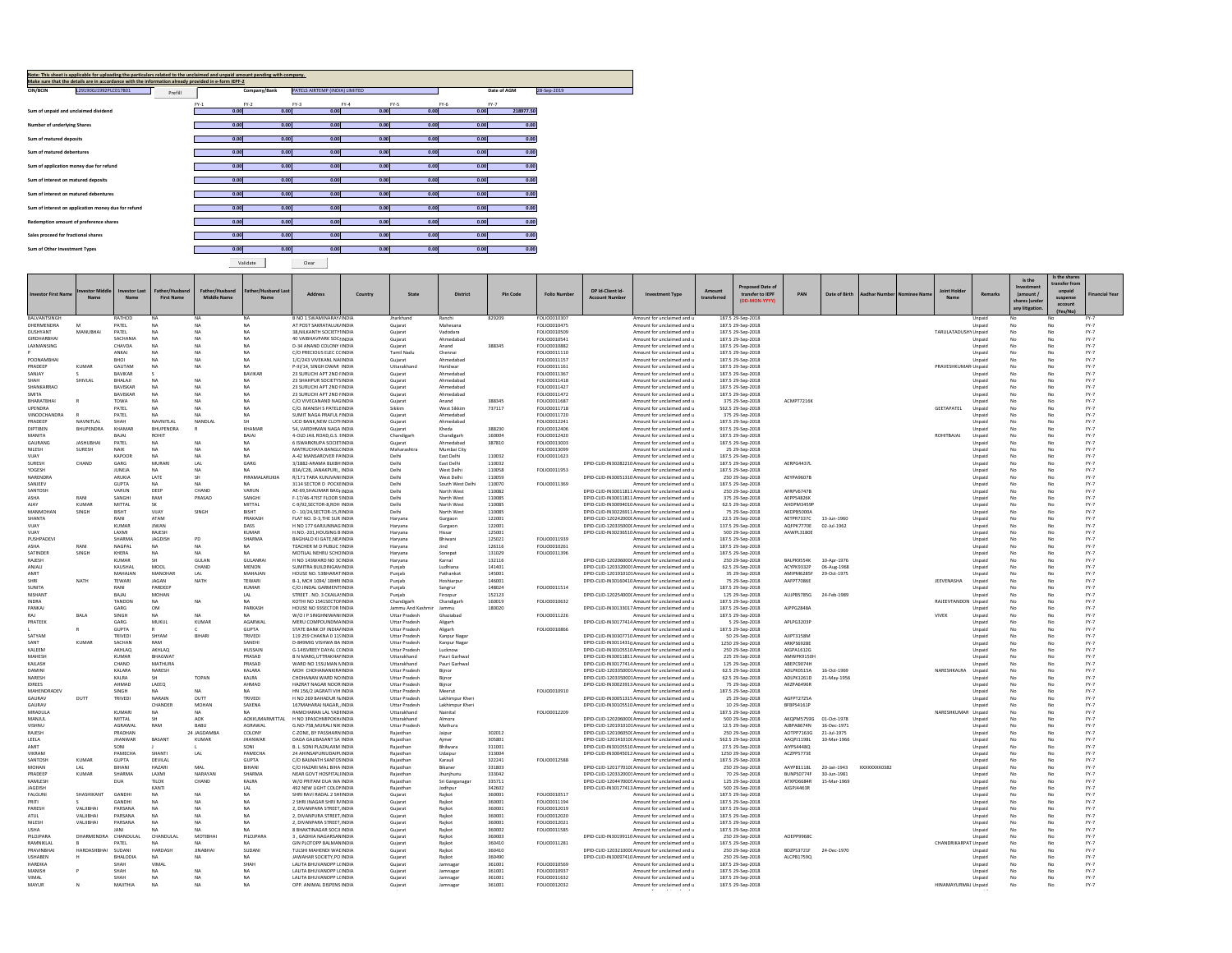| PATEL                 | KISHORBHAI                | JAMNADAS               | <b>NA</b>              | NA                | NA               | D-9, T.B.PANCH BUNGUNDIA                                | Guiarat            | Jamnaga                | 361008           | FOLIO0012040                 | Amount for unclaimed and u                                                    | 187.5 29-Sep-2018                      |            | Unpaid                               | No |           | $FY-7$           |
|-----------------------|---------------------------|------------------------|------------------------|-------------------|------------------|---------------------------------------------------------|--------------------|------------------------|------------------|------------------------------|-------------------------------------------------------------------------------|----------------------------------------|------------|--------------------------------------|----|-----------|------------------|
| PATEL                 | RANJANBEN                 | KISHORBHAI             | <b>NA</b>              | <b>NA</b>         | <b>NA</b>        | D-9, T.B.PANCH BUNGLINDIA                               | Gujarat            | Jamnagar               | 361008           | FOLIO0012200                 | Amount for unclaimed and u                                                    | 187.5 29-Sep-2018                      |            | Unpaid                               | No |           | $FY-7$           |
| PRADIP                |                           | <b>JHINJHVADIA</b>     | VASANTLAL              |                   | <b>JHINJHVAD</b> | "MADHURAM"11 PAT INDIA                                  | Gujarat            | Jamnagar               | 361008           | FOLIO0012310                 | Amount for unclaimed and u                                                    | 187.5 29-Sep-2018                      |            | DHARMISHTHAJH Unpaid                 | No | No        | $FY-7$           |
| NAGJIBHA              | LIMBABHA                  | DEVANI                 | <b>LIMBABHAI</b>       |                   | DEVANI           | G-1, SNEH MILAN APAHNDIA                                | Gujarat            | Jamnagar               | 361008           | FOLIO0012547                 | Amount for unclaimed and u                                                    | 187.5 29-Sep-2018                      |            | Unpaid                               | No | No        | $FY-7$           |
| <b>RUTU</b>           |                           | MISTRY                 | <b>NA</b>              | <b>NA</b>         | <b>NA</b>        | D/3, STAFF QUARTERS, INDIA                              | Gujarat            | Jamnagar               | 361008           |                              | DPID-CLID-IN30097410 Amount for unclaimed and u                               | 937.5 29-Sep-2018                      | ADOPM4869L | Unpaid                               | No | No        | $FY-7$           |
| DAVU                  | ARASHI                    | GOZIA                  | <b>NA</b>              | NA                | <b>NA</b>        | C/O AGRO SERVICE CENNDIA                                | Gujarat            | Jamnagar               | 361305           | FOLIO0010444                 | Amount for unclaimed and u                                                    | 187.5 29-Sep-2018                      |            | Unpaid                               | No | No        | $FY-7$           |
| VAJASHI               | KANA                      | GOZIA                  | KANA                   |                   | GOSIA            | C/O AGRO SERVICE CENNDIA                                |                    |                        | 361305           | FOLIO0011599                 | Amount for unclaimed and u                                                    |                                        |            |                                      | No | No        | $FY-7$           |
|                       |                           |                        |                        | <b>NA</b>         |                  | N K GANDHI C/O B C P/INDIA                              | Gujarat            | Jamnagar               |                  |                              |                                                                               | 187.5 29-Sep-2018                      |            | Unpaid                               |    |           |                  |
| NATVARLAI<br>JAYSHREE |                           | GANDHI<br>SHETH        | <b>NA</b>              |                   | <b>NA</b>        | AMBIKA BHUVAN, VITHINDIA                                | Gujarat            | Gandhinagar            | 363001<br>363001 | FOLIO0011037                 | Amount for unclaimed and u<br>DPID-CLID-IN30097410 Amount for unclaimed and u | 187.5 29-Sep-2018<br>62.5 29-Sep-2018  | AEDPS4025/ | Unpaid                               | No |           | $FY-7$           |
|                       |                           |                        |                        |                   |                  |                                                         | Gujarat            | Gandhinagar            |                  |                              |                                                                               |                                        |            | Unpaid                               |    |           | $FY-7$           |
| RAJPURA               | CHETANBHA                 |                        | DIPAKBHA               | MAGANB            | RAJPURA          | M. D. HOUSING SOCIETINDIA                               | Gujarat            | Rajkot                 | 363650           |                              | DPID-CLID-IN30097411 Amount for unclaimed and u                               | 500 29-Sep-2018                        | ALAPR4762K | Unpaid                               |    |           | $FY-7$           |
| HITESH                | POPATBHAI                 | DHOLIYA                | POPATBHA               | PATEL             | DHOLIYA          | SARDAR NAGAR, MOTI INDIA                                | Gujarat            | Bhavnagar              | 364275           |                              | DPID-CLID-IN30097411 Amount for unclaimed and u                               | 500 29-Sep-2018                        | AJSPD6964D | Unpaid                               |    |           | $FY-7$           |
| PATEL                 | REKHABEN                  | AJAYKUMAI              |                        |                   | SAVA             | 793, NAKRIYAT SOCIET INDIA                              | Gujarat            | Bhavnagar              | 364710           |                              | DPID-CLID-1204470000 Amount for unclaimed and u                               | 12.5 29-Sep-2018                       | ARNPP7783P | 24-Feb-1985<br>Unpaid                |    |           | $FY-7$           |
| <b>JITENDRAKUMAR</b>  | VINUBHA                   | <b>JOSHI</b>           | NA                     | <b>NA</b>         | NA               | VARAYAN BHUVAN 2NINDIA                                  | Gujarat            | Amreli                 | 365601           | FOLIO0010718                 | Amount for unclaimed and u                                                    | 187.5 29-Sep-2018                      |            | SUDHABENJITENI Unpaid                |    |           | $FY-7$           |
| <b>JAGRUTIBEN</b>     |                           | KALARIA                |                        |                   |                  | NARAYAN BHUVAN, BHINDIA                                 | Gujarat            | Amreli                 | 365601           | FOLIO0011942                 | Amount for unclaimed and u                                                    | 937.5 29-Sep-2018                      |            | Unpaid                               |    |           | $FY-7$           |
| RITABEN               |                           | PKALARIA               | NA                     | <b>NA</b>         | NA               | NARAYAN BHUVAN, BHINDIA                                 | Gujarat            | Amreli                 | 365601           | FOLIO0011945                 | Amount for unclaimed and u                                                    | 937.5 29-Sep-2018                      |            | Unpaid                               |    |           | $FY-7$           |
| RHARAT                | RAJABHA                   | KANET                  | RAJABHAI               | GOVABHA           | KANET            | NILKANTH NAGAR SOCINDIA                                 | Gujarat            | Kachchh                | 370205           |                              | DPID-CLID-IN30021413 Amount for unclaimed and u                               | 250 29-Sep-2018                        | AUDPK9103  | Unpaid                               | No |           | $FY-7$           |
| <b>ASHWIN</b>         |                           | BHATT                  | NA                     | <b>NA</b>         | NA               | 426 JETHABHAI POLEK INDIA                               | Gujarat            | Ahmedabad              | 380001           | FOLIO0010279                 | Amount for unclaimed and u                                                    | 187.5 29-Sep-2018                      |            | Unpaid                               | No | No        | $FY-7$           |
| <b>DWARKADAS</b>      | M                         | PATEL                  | <b>NA</b>              | <b>NA</b>         | <b>NA</b>        | H NO 1365 TALIYA'S PCINDIA                              | Gujarat            | Ahmedabad              | 380001           | FOLIO0010510                 | Amount for unclaimed and u                                                    | 375 29-Sep-2018                        |            | SHEELABENDPAT Unpaid                 | No |           | $FY-7$           |
| HEMANGINI             |                           | <b>JOSHI</b>           | <b>NA</b>              | <b>NA</b>         | <b>NA</b>        | 437/2 JETHABHAI'S POINDIA                               | Gujarat            | Ahmedabad              | 380001           | FOLIO0010606                 | Amount for unclaimed and u                                                    | 187.5 29-Sep-2018                      |            | Unpaid                               | No | No        | $FY-7$           |
| KIRAN                 |                           | RHATT                  |                        |                   | <b>BAT</b>       | 738 BHAVNI POLEMAHINDIA                                 | Gujarat            | Ahmedabad              | 380001           | FOLIO0010829                 | Amount for unclaimed and u                                                    | 375 29-Sep-2018                        |            | Unpaid                               | No |           |                  |
| MALKESH               |                           | <b>VYAS</b>            | <b>NA</b>              | NA                | <b>NA</b>        | C/O INDIAN OVERSEAS INDIA                               | Gujarat            | Ahmedabad              | 380001           | FOLIO0010921                 | Amount for unclaimed and u                                                    | 187.5 29-Sep-2018                      |            | Unpaid                               | No | No        | $FY-7$<br>$FY-7$ |
| NAVINCHANDRA          | KANTILAL                  | PATEL                  | <b>NA</b>              | NA                | <b>NA</b>        | H NO 1365 TALYA'S POINDIA                               | Gujarat            | Ahmedabad              | 380001           | FOLIO0011048                 | Amount for unclaimed and u                                                    | 375 29-Sep-2018                        |            | Unpaid                               | No | No        | $FY-7$           |
| <b>NEHA</b>           |                           | PATEL                  | <b>NA</b>              | NA                | <b>NA</b>        | 1365 TALIYA'S POLEMCINDIA                               |                    | Ahmedabad              | 380001           | FOLIO0011060                 | Amount for unclaimed and u                                                    |                                        |            |                                      | No |           | $FY-7$           |
|                       |                           |                        |                        |                   |                  | 437/2 IFTHARHAI'S POINDIA                               | Gujarat            |                        |                  |                              |                                                                               | 375 29-Sep-2018                        |            | Unpaid                               |    | No        |                  |
| ROHIT                 |                           | <b>JOSHI</b>           | <b>NA</b>              | NA                | <b>NA</b>        |                                                         | Guiarat            | Ahmedabad              | 380001           | FOLIO0011322                 | Amount for unclaimed and u                                                    | 187.5 29-Sep-2018                      |            | Unpaid                               | No | No        | $FY-7$           |
| SHEELABEN             |                           | PATEL                  | <b>NA</b>              | NA                | <b>NA</b>        | H NO 1365 TALIYA'S PCINDIA                              | Gujarat            | Ahmedabad              | 380001           | FOLIO0011451                 | Amount for unclaimed and u                                                    | 375 29-Sep-2018                        |            | DWARKADASPAT Unpaid                  | No | No        | $FY-7$           |
| LAXMIDEVI             |                           | SHEKHAWAT              | <b>NA</b>              | NA                | NA               | 2159 BHANDERLPOLE INDIA                                 | Guiarat            | Ahmedabad              | 380001           | FOLIO0012119                 | Amount for unclaimed and u                                                    | 187.5 29-Sep-2018                      | AGSPS7019M | Unpaid                               | No | No        | $FY-7$           |
| PRAFULCHANDRA         |                           | NAVINCHANDRA NA        |                        | NA                | <b>NA</b>        | 1806, VADAWALA KHAINDIA                                 | Gujarat            | Ahmedabad              | 380001           | FOLIO0012383                 | Amount for unclaimed and u                                                    | 187.5 29-Sep-2018                      |            | <b>USHABEN</b><br>Unpaid             | No |           | $FY-7$           |
| BINITA                |                           | <b>MEHTA</b>           | <b>NA</b>              | NA.               | <b>NA</b>        | 4,CLOTH COMMERCIALINDIA                                 | Gujarat            | Ahmedabad              | 380002           | FOLIO0010374                 | Amount for unclaimed and u                                                    | 187.5 29-Sep-2018                      |            | Unpaid                               | No | No        | $FY-7$           |
| KAPILABEN             |                           | SHAH                   | <b>NA</b>              | NA                | <b>NA</b>        | C/O J S SHAH22 GURUIINDIA                               | Gujarat            | Ahmedabad              | 380002           | FOLIO0010811                 | Amount for unclaimed and u                                                    | 187.5 29-Sep-2018                      |            | KAMLESHSHAH Unpaid                   | No | <b>No</b> | $FY-7$           |
| <b>JAGDISH</b>        | NANUBHAI                  | CHAUHAN                | NANUBHAI               |                   | CHAUHAN          | 259, CAMP SADAR BAZINDIA                                | Gujarat            | Ahmedabad              | 380003           | FOLIO0011748                 | Amount for unclaimed and u                                                    | 375 29-Sep-2018                        |            | RAMESHNANUBH Unpaid                  | No | No        | $FY-7$           |
| ARVIND                |                           | SHAH                   | <b>NA</b>              | <b>NA</b>         | <b>NA</b>        | 18, GANESH SOCIETYO/ INDIA                              | Gujarat            | Ahmedabad              | 380004           | FOLIO0010254                 | Amount for unclaimed and u                                                    | 187.5 29-Sep-2018                      |            | Unpaid                               | No | No        | $FY-7$           |
| <b>ISHVARLAL</b>      | <b>JOITARAM</b>           | PANCHAL                | NA                     | NA                | NA               | 10 NANDANBAUG SOC INDIA                                 | Gujarat            | Ahmedabad              | 380004           | FOLIO0010637                 | Amount for unclaimed and u                                                    | 187.5 29-Sep-2018                      |            | JASUMATIISHVAR Unpaid                | No | No        | $FY-7$           |
| LALIT                 |                           | SHAH                   | <b>NA</b>              | <b>NA</b>         | <b>NA</b>        | 18, GANESH SOCIETYO/ INDIA                              | Gujarat            | Ahmedabad              | 380004           | FOLIO0010872                 | Amount for unclaimed and u                                                    | 187.5 29-Sep-2018                      |            | Unpaid                               | No |           | $FY-7$           |
| AMAR                  |                           | PATEL                  |                        |                   | PATEL            | OPP.SANSKAR BEHIND INDIA                                | Gujarat            | Ahmedabad              | 380006           | FOLIO0010203                 | Amount for unclaimed and u                                                    | 187.5 29-Sep-2018                      |            | DDPATEL<br>Unpaid                    |    |           | $FY-7$           |
| DIPAN                 |                           | PATEL                  |                        |                   | PATEL            | OPP.SANSKAR, BEHIND INDIA                               | Gujarat            | Ahmedabad              | 380006           | FOLIO0010498                 | Amount for unclaimed and u                                                    | 187.5 29-Sep-2018                      |            | DDPATEL<br>Unpaid                    |    |           | $FY-7$           |
| NALINBHA              |                           | PATEL                  | PRAMODCHANDRA          |                   | PATEL            | SANNIDHYA, 12, GANDINDIA                                | Gujarat            | Ahmedabad              | 380006           | FOLIO0011722                 | Amount for unclaimed and u                                                    | 375 29-Sep-2018                        |            | Unpaid                               |    |           | $FY-7$           |
| ANAND                 | <b>DHANENDRAKUM PATEL</b> |                        | DHANENDRAKUMAF         |                   | PATEL            | 6 SUNDRAM BUNGLOVINDIA                                  | Gujarat            | Ahmedabad              | 380006           |                              | DPID-CLID-IN30177412 Amount for unclaimed and u                               | 937.5 29-Sep-2018                      | ACIPP5419J | Unpaid                               |    |           | $FY-7$           |
| DIPALI                |                           | DESAI                  |                        | NA                | NA               | 3/A ASHA NUTAN SOCHNDIA                                 | Gujarat            | Ahmedabad              | 380007           | FOLIO0010497                 | Amount for unclaimed and u                                                    | 187.5 29-Sep-2018                      |            | VIRALDESA<br>Unpaid                  |    |           | $FY-7$           |
| <b>ISHITA</b>         | MUKESH                    | SHAH                   |                        |                   |                  | 4 PANAMA SOC NO 1 NINDIA                                | Gujarat            | Ahmedabad              | 380007           | FOLIO0010636                 | Amount for unclaimed and u                                                    | 375 29-Sep-2018                        |            | MUKESHKANTILA Unpaid                 |    |           | $FY-7$           |
| PARINDA               | MUKESH                    | SHAH                   | NA                     | <b>NA</b>         | <b>NA</b>        | 4 PANAMA SOC NO 1NINDIA                                 | Gujarat            | Ahmedabad              | 380007           | FOLIO0011130                 | Amount for unclaimed and u                                                    | 375 29-Sep-2018                        |            | MUKESHKANTILA Unpaid                 | No |           | $FY-7$           |
| SHANTABEN             |                           | PUROHIT                | NA                     | <b>NA</b>         | NA               | 4, HARIOM FLATCHANE INDIA                               | Gujarat            | Ahmedabad              | 380007           | FOLIO0011433                 | Amount for unclaimed and u                                                    | 187.5 29-Sep-2018                      |            | Unpaid                               | No |           | $FY-7$           |
| VEERBALA              |                           | SHAH                   |                        |                   | SHAH             |                                                         |                    | Ahmedabad              | 380007           | FOLIO0011612                 |                                                                               |                                        |            |                                      | No |           |                  |
|                       |                           |                        |                        |                   |                  | 4 SWAPNASIDDH SOCI INDIA                                | Gujarat            |                        |                  |                              | Amount for unclaimed and u                                                    | 187.5 29-Sep-2018                      |            | Unpaid                               |    | No        | $FY-7$           |
| HEMANT                |                           | SHAH                   | CHANDULAI              |                   | SHAH             | A/4, SAMBHAV TIRTH JINDIA                               | Gujarat            | Ahmedabad              | 380007           | FOLIO0011881                 | Amount for unclaimed and u                                                    | 187.5 29-Sep-2018                      |            | Unpaid                               | No |           | $FY-7$           |
| BHARTI                | YOGESH                    | SHAH                   | <b>NA</b>              | NA                | <b>NA</b>        | 2ND FLOOR, ZAVERI CHINDIA                               | Gujarat            | Ahmedabad              | 380007           | FOLIO0012080                 | Amount for unclaimed and u                                                    | 187.5 29-Sep-2018                      |            | Unpaid                               | No | No        | $FY-7$           |
| <b>LISHA</b>          |                           | JADHAV                 | SUNIL                  |                   | JABHAV           | A-3, SHUBH-SHANTI FLINDIA                               | Gujarat            | Ahmedabad              | 380007           | FOLIO0012300                 | Amount for unclaimed and u                                                    | 187.5 29-Sep-2018                      |            | Unpaid                               | No |           | $FY-7$           |
| CHINTAN               |                           | SHETH                  | <b>NA</b>              | NA                | <b>NA</b>        | <b>6 CHINTAN PARKR/H VINDIA</b>                         | Gujarat            | Ahmedabad              | 380007           |                              | DPID-CLID-IN30021410 Amount for unclaimed and u                               | 375 29-Sep-2018                        | AGSPS6722M | Unpaid                               | No | No        | $FY-7$           |
| SHAH                  | BEENA                     | VIPUL                  | VIPUL                  | <b>JAYANTILAL</b> | SHAH             | 12 POOLAN FLATS ASVINDIA                                | Gujarat            | Ahmedabad              | 380007           |                              | DPID-CLID-IN30034310 Amount for unclaimed and u                               | 187.5 29-Sep-2018                      | ACEPS6900M | Unpaid                               | No | No        | $FY-7$           |
|                       |                           | PRSOONN                | NA                     | NA                | NA               | A-7 SHIVSHAKTI APPTS INDIA                              | Gujarat            | Ahmedabad              | 380008           | FOLIO0010179                 | Amount for unclaimed and u                                                    | 187.5 29-Sep-2018                      |            | LAKSHMIPRASOO Unpaid                 | No | No        | $FY-7$           |
| ATUL                  | KANTILAL                  | SHAH                   | <b>NA</b>              | NA                | <b>NA</b>        | 5 LITSAV FLAT NR ARAFINDIA                              | Guiarat            | Ahmedabad              | 380008           | FOLIO0010282                 | Amount for unclaimed and u                                                    | 187.5 29-Sep-2018                      |            | Unpaid                               | No | No        | $FY-7$           |
| BHAGVATLAL            |                           | PATEL                  | <b>NA</b>              | NA                | <b>NA</b>        | 10 DEVYANI SOC OLD INDIA                                | Gujarat            | Ahmedabad              | 380008           | FOLIO0010323                 | Amount for unclaimed and u                                                    | 375 29-Sep-2018                        |            | ANANDIBENPATE Unpaid                 | No | No        | $FY-7$           |
| DARSHAK               | MANUBHAI                  | PATEL                  | <b>NA</b>              | NA                | <b>NA</b>        | 22 NIRMAL SOC ON CAINDIA                                | Guiarat            | Ahmedabad              | 380008           | FOLIO0010437                 | Amount for unclaimed and u                                                    | 375 29-Sep-2018                        |            | ANJANADPATEL Unpaid                  | No | No        | $FY-7$           |
| DEEPAKKUMAR           |                           | BHATT                  | NA                     | NA                | <b>NA</b>        | 15, ASMITA SOCIETY, N INDIA                             | Gujarat            | Ahmedabad              | 380008           | FOLIO0010451                 | Amount for unclaimed and u                                                    | 187.5 29-Sep-2018                      |            | Unpaid                               | No | No        | $FY-7$           |
| DHANVANTI             |                           | SHAMNAM                | NA                     | NA                | <b>NA</b>        | KALAMANDIR SAREE SIINDIA                                | Gujarat            | Ahmedabad              | 380008           | FOLIO0010464                 | Amount for unclaimed and u                                                    | 187.5 29-Sep-2018                      |            | MADANLALSHAM Unpaid                  | No | No        | $FY-7$           |
| <b>DIPTI</b>          |                           | SHAH                   | <b>NA</b>              | NA                | <b>NA</b>        | C/O. CHIRAG P. SHAH3 INDIA                              | Gujarat            | Ahmedabad              | 380008           | FOLIO0010502                 | Amount for unclaimed and u                                                    | 187.5 29-Sep-2018                      |            | SANJAYSHAH Unpaid                    | No | No        | $FY-7$           |
| <b>DIVYA</b>          |                           | PATEL                  | NA                     | NA                | NA               | B/6, DHANLAXMI SOCI INDIA                               | Gujarat            | Ahmedabad              | 380008           | FOLIO0010503                 | Amount for unclaimed and u                                                    | 187.5 29-Sep-2018                      |            | VASANTPATEL Unpaid                   | No | No        | $FY-7$           |
| GEETABEN              |                           | VAIDYA                 | NA                     | NA                | <b>NA</b>        | 8 NEW PANCHSHIL AP1INDIA                                | Gujarat            | Ahmedabad              | 380008           | FOLIO0010537                 | Amount for unclaimed and u                                                    | 187.5 29-Sep-2018                      | ADTPV7461Q | KANUBHAIPVAID' Unpaid                | No | No        | $FY-7$           |
| HARISH                |                           | <b>JOSHI</b>           | <b>NA</b>              | NA                | <b>NA</b>        | B/24 VIDHATA APPTSMINDIA                                | Gujarat            | Ahmedabad              | 380008           | FOLIO0010574                 | Amount for unclaimed and u                                                    | 375 29-Sep-2018                        |            | Unpaid                               | No | No        | $FY-7$           |
| HARSHAD               |                           | SHAH                   | <b>NA</b>              | <b>NA</b>         | <b>NA</b>        | PRAMOD MEDICAL ST(INDIA                                 | Gujarat            | Ahmedabad              | 380008           | FOLIO0010582                 | Amount for unclaimed and u                                                    | 187.5 29-Sep-2018                      |            | ALKASHAH<br>Unpaid                   | No |           | $FY-7$           |
| KANTABEN              | ARVINDBHA                 | PANCHA                 | <b>NA</b>              | NA                |                  | E-5, MANGAL MURTI SCINDIA                               | Gujarat            | Ahmedabad              | 380008           | FOLIO0010788                 | Amount for unclaimed and u                                                    | 375 29-Sep-2018                        |            | Unpaid                               |    |           | $FY-7$           |
| KRISHNA               | MANUBHAI                  | PATEL                  |                        | NA                |                  | 22 NIRMAL SOC ON CAINDIA                                | Gujarat            | Ahmedabad              | 380008           | FOLIO0010852                 | Amount for unclaimed and u                                                    | 187.5 29-Sep-2018                      |            | MANUBHAIBPATI Unpaid                 |    |           | $FY-7$           |
|                       |                           |                        |                        |                   |                  |                                                         |                    |                        |                  |                              | Amount for unclaimed and u                                                    |                                        |            |                                      |    |           |                  |
| MANISH                |                           | PANCHAL                | <b>NA</b>              | <b>NA</b>         | <b>NA</b>        | 6 GHANSHYAMBAY SO INDIA                                 | Gujarat            | Ahmedabad              | 380008           | FOLIO0010938                 |                                                                               | 187.5 29-Sep-2018                      |            | Unpaid                               |    |           | $FY-7$           |
| MANUBHA               |                           | PANCHAL                | <b>NA</b>              | NA                |                  | 10-B SARDAR PATEL SCINDIA                               | Gujarat            | Ahmedabad              | 380008           | FOLIO0010954                 | Amount for unclaimed and u                                                    | 187.5 29-Sep-2018                      |            | Unpaid                               |    |           | $FY-7$           |
| MIHIR                 | YASHVANTBHAI              | PATEL                  | <b>NA</b>              | <b>NA</b>         | <b>NA</b>        | 2 MANI NAGAR CO OP INDIA                                | Gujarat            | Ahmedabad              | 380008           | FOLIO0010975                 | Amount for unclaimed and u                                                    | 1125 29-Sep-2018                       |            | SHINABENMPATE Unpaid                 | No |           | $FY-7$           |
| MUKESH                |                           | PTEL                   |                        | NA                |                  | 6/A SARDAR PATEL SOUNDIA                                | Gujarat            | Ahmedabad              | 380008           | FOLIO0010993                 | Amount for unclaimed and u                                                    | 187.5 29-Sep-201                       |            | Unpaid                               |    |           | $FY-7$           |
| NARENDRABHAI          |                           | PATEI                  | <b>NA</b>              | NA                | <b>NA</b>        | DESAI KHADKI ANAND INDIA                                | Gujarat            | Ahmedabad              | 380008           | FOLIO0011022                 | Amount for unclaimed and u                                                    | 375 29-Sep-2018                        |            | Unpaid                               |    |           | $FY-7$           |
| RAIIV                 |                           | ΙΔΗΔ                   | <b>NA</b>              | NA                | NA               | 30.RAMAN NAGAR SOUNDIA                                  | Gujarat            | Ahmedabad              | 380008           | FOLIO0011249                 | Amount for unclaimed and u                                                    | 375 29-Sep-2018                        |            | Unpaid                               | No |           | $FY-7$           |
| SARLABEN              |                           | RAVAL                  | NA                     | NA                | <b>NA</b>        | A/59 TRIPADA SOCIETYINDIA                               | Gujarat            | Ahmedabad              | 380008           | FOLIO0011381                 | Amount for unclaimed and u                                                    | 187.5 29-Sep-2018                      |            | Unpaid                               | No | No        | $FY-7$           |
| SHINABEN              | MIHIRRHAI                 | PATEL                  | NA                     | <b>NA</b>         | NA               | 2 MANI NAGAR CO OP INDIA                                | Gujarat            | Ahmedabad              | 380008           | FOLIO0011459                 | Amount for unclaimed and u                                                    | 1125 29-Sep-2018                       |            | MIHIRYASHVANT Unpaid                 |    |           | $FY-7$           |
| SULOCHANA             | ARVIND                    | PATEL                  | NA                     | NA                | <b>NA</b>        | 24 GANGADHAR SOC, CINDIA                                | Gujarat            | Ahmedabad              | 380008           | FOLIO0011506                 | Amount for unclaimed and u                                                    | 187.5 29-Sep-2018                      |            | Unpaid                               | No | No        | $FY-7$           |
| SURESH                |                           | RANF                   | NA                     | <b>NA</b>         | NA               | <b>B 11 PARASMANI FLAT INDIA</b>                        | Gujarat            | Ahmedabad              | 380008           | FOLIO0011521                 | Amount for unclaimed and u                                                    | 187.5 29-Sep-2018                      |            | Unpaid                               | No | No        | $FY-7$           |
| <b>USHABEN</b>        |                           | PANCHAL                | <b>NA</b>              | NA                | <b>NA</b>        | 6 GHANSHYAMABAY SINDIA                                  | Guiarat            | Ahmedabad              | 380008           | FOLIO0011589                 | Amount for unclaimed and u                                                    | 187.5 29-Sep-2018                      |            | Unpaid                               | No | No        | $FY-7$           |
| DILIPKUMAR            |                           | PATEL                  | <b>NA</b>              | NA                | <b>NA</b>        | 9/A GURUSWAMINAR/INDIA                                  | Gujarat            | Ahmedabad              | 380008           | FOLIO0011695                 | Amount for unclaimed and u                                                    | 375 29-Sep-2018                        |            | Unpaid                               | No | No        | $FY-7$           |
| SHARADCHANDRA         |                           | CHOWHN                 | <b>NA</b>              | NA                | <b>NA</b>        | CHOWHAN KUTIR 10/4INDIA                                 |                    | Ahmedabad              | 380008           | FOLIO0011715                 | Amount for unclaimed and u                                                    |                                        |            |                                      | No |           | $FY-7$           |
| RAJENDRA              |                           | SOHAL                  | <b>NA</b>              | NA                | NA               | 23. BHAGWATI PARK S INDIA                               | Gujarat<br>Gujarat | Ahmedabad              | 380008           | FOLIO0011729                 | Amount for unclaimed and u                                                    | 375 29-Sep-2018<br>750 29-Sep-2018     |            | Unpaid<br>JASWANTBSOHALUnpaid        | No | No<br>No  | $FY-7$           |
|                       |                           |                        |                        |                   |                  |                                                         |                    |                        |                  |                              |                                                                               |                                        |            |                                      |    |           |                  |
| ANANTH                |                           | <b>IYER</b>            | Δ                      |                   | GOPALAN          | 3. AMI DHARA APTSR INDIA                                | Gujarat            | Ahmedabad              | 380008           | FOLIO0011815                 | Amount for unclaimed and u                                                    | 937.5 29-Sep-2018                      |            | Unpaid                               | No | No        | $FY-7$           |
| RENUKA                |                           | <b>IYER</b>            |                        |                   | RAMCHANDRAN      | 3. AMI DHARA APTSR INDIA                                | Guiarat            | Ahmedabad              | 380008           | FOLIO0011816                 | Amount for unclaimed and u                                                    | 937.5 29-Sep-2018                      |            | Unpaid                               | No | No        | $FY-7$           |
| SNEH                  |                           | BHARGAVA               | ARUN                   |                   | BHARGAVA         | 5, RAJENDRA SOCIETY, INDIA                              | Gujarat            | Ahmedabad              | 380008           | FOLIO0011825                 | Amount for unclaimed and u                                                    | 375 29-Sep-2018                        |            | AARTIBHARGAVA Unpaid                 | No | No        | $FY-7$           |
| RAVI                  |                           | SEWAK                  | <b>NA</b>              | <b>NA</b>         | <b>NA</b>        | 13, NEW RANGBAG SO INDIA                                | Gujarat            | Ahmedabad              | 380008           | FOLIO0012205                 | Amount for unclaimed and u                                                    | 187.5 29-Sep-2018                      |            | Unpaid                               | No | No        | $FY-7$           |
| GAUTAM                |                           | THAKKAR                | MOHANLAI               |                   | THAKKAR          | 11, PRAKASH NAGAR SINDIA                                | Gujarat            | Ahmedabad              | 380008           | FOLIO0012243                 | Amount for unclaimed and u                                                    | 562.5 29-Sep-2018                      |            | Unpaid                               | No | <b>No</b> | $FY-7$           |
| CHANDRAKANTH          |                           | PATEL                  | <b>NA</b>              | <b>NA</b>         | <b>NA</b>        | SADASHIVE NAGAR, KH INDIA                               | Gujarat            | Ahmedabad              | 380008           | FOLIO0012339                 | Amount for unclaimed and u                                                    | 187.5 29-Sep-2018                      | APOPP6458G | Unpaid                               | No | No        | $FY-7$           |
| ASHWIN                |                           | SHAH                   | <b>NA</b>              | <b>NA</b>         | <b>NA</b>        | 8, LAKE VIEW BJAGABI INDIA                              | Gujarat            | Ahmedabad              | 380008           | FOLIO0012884                 | Amount for unclaimed and u                                                    | 187.5 29-Sep-2018                      |            | Unpaid                               | No | No        | $FY-7$           |
| DINESH                | AMRITLAL                  | PATEL                  | <b>NA</b>              | <b>NA</b>         | <b>NA</b>        | 6 / A SARDAR PATEL SCINDIA                              | Gujarat            | Ahmedabad              | 380008           | FOLIO0012890                 | Amount for unclaimed and u                                                    | 187.5 29-Sep-2018                      |            | AMRITLALRANCH Unpaid                 | No | No        | $FY-7$           |
| <b>GIRISHBHA</b>      | JASKANBHAI                | CHAUDHARI              | <b>JASKANBHA</b>       |                   | CHAUDHAR         | 28/8 DARSHAN APPAR INDIA                                | Gujarat            | Ahmedabad              | 380008           | FOLIO0013106                 | Amount for unclaimed and u                                                    | 562.5 29-Sep-2018                      | ABBPC1568K | Unpaid                               | No |           | $FY-7$           |
| DARSHAK               | MANUBHA                   | PATEL                  | MANUBHAI               | <b>BHAILALBHA</b> | PATEL            | 13-AMIN APTS, 27 PRAINDIA                               | Gujarat            | Ahmedabad              | 380008           |                              | DPID-CLID-IN30034311 Amount for unclaimed and u                               | 375 29-Sep-2018                        | ABRPP5499A | MANUBHAIBHAIL Unpaid                 |    |           | $FY-7$           |
| <b>GHANSHYAMBI</b>    |                           | OZA                    |                        |                   | OZA              | 2 CHANDRADARSHAN INDIA                                  | Gujarat            | Ahmedabad              | 380009           | FOLIO0010538                 | Amount for unclaimed and u                                                    | 187.5 29-Sep-2018                      |            | SHARADBHAIOZA Unpaid                 |    |           | $FY-7$           |
| MITABEN               |                           | OZA                    |                        |                   | OZA              | 2 CHANDRADARSHAN INDIA                                  | Gujarat            | Ahmedabad              | 380009           | FOLIO0010982                 | Amount for unclaimed and u                                                    | 187.5 29-Sep-2018                      |            | SHARADBHAIOZA Unpaid                 |    |           | $FY-7$           |
| RAJESH                | RAMESHCHANDR PATEL        |                        | <b>NA</b>              | <b>NA</b>         | NA               | 3/4 DEVBHOOMI APPAINDIA                                 | Gujarat            | Ahmedabad              | 380009           | FOLIO0011246                 | Amount for unclaimed and u                                                    | 187.5 29-Sep-201                       |            | Unpaid                               |    |           | $FY-7$           |
| RAMABEN               |                           | OZA                    |                        |                   | OZA              | 2 CHANDRADARSHAN INDIA                                  | Gujarat            | Ahmedabad              | 380009           | FOLIO0011264                 | Amount for unclaimed and u                                                    | 187.5 29-Sep-2018                      |            | SHARADBHAIOZA Unpaid                 |    |           | $FY-7$           |
| SHARADBHA             |                           | OZA                    |                        |                   | OZA              | 2 CHANDRADARSHA FLINDIA                                 | Gujarat            | Ahmedabad              | 380009           | FOLIO0011440                 | Amount for unclaimed and u                                                    | 187.5 29-Sep-2018                      |            | MITABENOZA Unpaid                    |    |           | $FY-7$           |
| HINA                  | PROBODH                   | MODI                   | <b>NA</b>              | <b>NA</b>         | NA               | 16, GURU SANDIPANI SINDIA                               | Gujarat            | Ahmedabad              | 380009           | FOLIO0012448                 | Amount for unclaimed and u                                                    | 187.5 29-Sep-2018                      |            | BRINDARMODI Unpaid                   |    |           | $FY-7$           |
| UPASI                 |                           | SHAH                   | PARAG                  |                   | <b>SHAH</b>      | A-1, ANAND CHAMBERINDIA                                 | Gujarat            | Ahmedabad              | 380009           | FOLIO0012527                 | Amount for unclaimed and u                                                    | 187.5 29-Sep-2018                      |            | Unpaid                               | No | No        | $FY-7$           |
| MANISHA               |                           | BRAHMBHATT             | NA                     | NA                | NA               | 3, VIVEKNAGARNR VIJA INDIA                              | Gujarat            | Ahmedabad              | 380013           | FOLIO0010939                 | Amount for unclaimed and u                                                    | 187.5 29-Sep-2018                      |            | Unpaid                               | No | No        | $FY-7$           |
| PRADIP                |                           | <b>RAROT</b>           | <b>NA</b>              | <b>NA</b>         | NA               | 3-B VIVEKNAGARNR VI INDIA                               | Gujarat            | Ahmedabad              | 380013           | FOLIO0011162                 | Amount for unclaimed and u                                                    | 187.5 29-Sep-2018                      |            | Unpaid                               |    |           | $FY-7$           |
| SONI                  | VIMALABEN                 | <b>DASHARATHBHAINA</b> |                        | <b>NA</b>         | NA               | C/O D V SONI D/11 CENNDIA                               | Gujarat            | Ahmedabad              | 380013           | FOLIO0011490                 | Amount for unclaimed and u                                                    | 187.5 29-Sep-2018                      |            | SONIDASHARATH Unpaid                 | No | No        | $FY-7$           |
| RHARAT                |                           | PATEL                  | <b>NA</b>              |                   |                  |                                                         |                    | Ahmedabad              | 380013           | FOLIO0011686                 |                                                                               |                                        |            |                                      |    |           |                  |
| VARSHA                | ARVINDKUMAR PATEL         |                        | ARVINDKUMAF            |                   | DAHYABHA         | 25/A SHIV SANKALP SCINDIA<br>2. RANG JYOT SOCIETY INDIA | Gujarat<br>Gujarat | Ahmedabad              | 380013           | FOLIO0011792                 | Amount for unclaimed and u<br>Amount for unclaimed and u                      | 375 29-Sep-2018<br>187.5 29-Sep-2018   |            | MONAKANUBHAI Unpaid                  | No | No        | $FY-7$<br>$FY-7$ |
| VARSHA                | ARVINDKUMAR PATEL         |                        | ARVINDKUMAR            |                   | DAHYABHA         | 2. RANG JYOT SOCIETY INDIA                              | Guiarat            | Ahmedabad              | 380013           | FOLIO0011793                 |                                                                               |                                        |            | ASHISHARVINDKLUnpaid                 |    | No        | $FY-7$           |
|                       |                           |                        |                        |                   |                  | 2 RANG IVOT SOCIETY INDIA                               |                    |                        |                  |                              | Amount for unclaimed and u                                                    | 375 29-Sep-2018                        |            |                                      | No |           |                  |
| VARSHA                | ARVINDKUMAR PATEL         |                        | ARVINDKUMAF            |                   | DAHYABHA         |                                                         | Gujarat            | Ahmedabad              | 380013           | FOLIO0011795                 | Amount for unclaimed and u                                                    | 187.5 29-Sep-2018                      |            | MANGUBENBUDI Unpaid                  | No | No        | $FY-7$           |
| VARSHA                | ARVINDKUMAR PATEL         |                        | ARVINDKUMAR            |                   | DAHYABHA         | 2. RANG JYOT SOCIETY INDIA                              | Guiarat            | Ahmedabad              | 380013           | FOLIO0011796                 | Amount for unclaimed and u                                                    | 187.5 29-Sep-2018                      |            | <b>ASHISHARVINDKI Unnaid</b>         | No | No        | $FY-7$           |
| VARSHA                | ARVINDKUMAR PATEL         |                        | ARVINDKUMAR            |                   | DAHYABHA         | 2. RANG JYOT SOCIETY INDIA                              | Gujarat            | Ahmedabad              | 380013           | FOLIO0011797                 | Amount for unclaimed and u                                                    | 187.5 29-Sep-2018                      |            | ARVINDKUMARD Unpaid                  | No | No        | $FY-7$           |
| VARSHA                | ARVINDKUMAR PATEL         |                        | ARVINDKUMAR            |                   | DAHYABHA         | 2. RANG JYOT SOCIETY INDIA                              | Guiarat            | Ahmedabad              | 380013           | FOLIO0011799                 | Amount for unclaimed and u                                                    | 187.5 29-Sep-2018                      |            | ASHISHARVINDKLUnpaid                 |    |           | $FY-7$           |
| ASHISH                | ARVINDKUMAR PATEL         |                        | <b>NA</b>              | <b>NA</b>         | <b>NA</b>        | 2. RANG JYOT SOCIETY INDIA                              | Gujarat            | Ahmedabad              | 380013           | FOLIO0011820                 | Amount for unclaimed and u                                                    | 187.5 29-Sep-2018                      |            | VARSHAARVINDK Unpaid                 |    |           | <b>FY-7</b>      |
| ASHISH                | ARVINDKUMAR PATEL         |                        | <b>NA</b>              | NA                | <b>NA</b>        | 2, RANG JYOT SOCIETY INDIA                              | Gujarat            | Ahmedabad              | 380013           | FOLIO0011821                 | Amount for unclaimed and u                                                    | 187.5 29-Sep-2018                      |            | VARSHAARVINDK Unpaid                 | No | No        | $FY-7$           |
| CHUNIBHAI             | KUBERDAS                  | PATEL                  | <b>NA</b>              | NA                | <b>NA</b>        | 2, BANDHU SUMAJ SOIINDIA                                | Gujarat            | Ahmedabad              | 380013           | FOLIO0011859                 | Amount for unclaimed and u                                                    | 562.5 29-Sep-2018                      |            | SAVITABENCHUN Unpaid                 | No | No        | $FY-7$           |
| VARSHA                | ARVINDKUMAR PATEL         |                        | ARVINDKUMA             |                   | PATEL            | 2, RANG JYOT SOCIETY INDIA                              | Gujarat            | Ahmedabad              | 380013           | FOLIO0012109                 | Amount for unclaimed and u                                                    | 187.5 29-Sep-2018                      |            | ASHISHARVINDKL Unpaid                | No | No        | $FY-7$           |
| MALTI                 |                           | SHAH                   | <b>NA</b>              | <b>NA</b>         | <b>NA</b>        | 85/508 VIJAYNAGAR FIINDIA                               | Gujarat            | Ahmedabad              | 380013           | FOLIO0012413                 | Amount for unclaimed and u                                                    | 187.5 29-Sep-2018                      |            | Unpaid                               | No | No        | $FY-7$           |
| BHARTIBEN             |                           | PATEL                  | RAJNIKANT              |                   | PATEL            | 7/A, SUDARSAN SOCIE INDIA                               | Gujarat            | Ahmedabad              | 380013           | FOLIO0012426                 | Amount for unclaimed and u                                                    | 187.5 29-Sep-2018                      |            | Unpaid                               | No | No        | $FY-7$           |
| RUSHIKA               | NIRAV                     | DESAI                  | NIRAV                  | DILIP             | DESAI            | 42 SWATI SOCIETYST X INDIA                              | Gujarat            | Ahmedabad              | 380013           |                              | DPID-CLID-IN30127630 Amount for unclaimed and u                               | 125 29-Sep-2018                        | ABRPD9947R | Unpaid                               | No | No        | $FY-7$           |
| GITABEN               | DARSHAKBHA                | BRAHMBHATT             | <b>DARSHAKBHA</b>      |                   | BRAHMBHATT       | 3 VIVEKNAGAR SOCIET INDIA                               | Gujarat            | Ahmedabad              | 380013           |                              | DPID-CLID-IN30246110 Amount for unclaimed and u                               | 187.5 29-Sep-2018                      | AJGPB2019M | Unpaid                               |    |           | $FY-7$           |
| KIRAN                 |                           | <b>SHAI</b>            | <b>NA</b>              |                   |                  | 8 RANG UPVAN SOCIETINDIA                                | Gujarat            | Ahmedabad              | 380014           | FOLIO0010832                 | Amount for unclaimed and u                                                    | 187.5 29-Sep-2018                      |            | Unpaid                               |    |           | $FY-7$           |
| TRUPT                 | NATUBHAI                  | PATEL                  | <b>NA</b>              | NA                | NA               | G-83, RATILAL PARKST. INDIA                             | Gujarat            | Ahmedabad              | 380014           | FOLIO0011566                 | Amount for unclaimed and u                                                    | 187.5 29-Sep-2018                      |            | NATUBHAICPATE Unpaid                 |    |           | $FY-7$           |
| AMOLI                 |                           | PTEL                   | <b>NA</b>              |                   |                  | E-4, VIKRAM APARTME INDIA                               |                    | Ahmedabad              | 380015           | FOLIO0010214                 | Amount for unclaimed and u                                                    | 187.5 29-Sep-2018                      |            | ARVINDKUMARM Unpaid                  |    |           | $FY-7$           |
|                       |                           |                        |                        |                   |                  | A/S SHWETAL PARK RAINDIA                                | Gujarat            |                        |                  |                              | Amount for unclaimed and u                                                    | 187.5 29-Sep-2018                      |            |                                      |    |           |                  |
| DIVYABEN              |                           | <b>UPADHYAY</b>        | NA                     | NA                | NA               |                                                         | Gujarat            | Ahmedabad              | 380015           | FOLIO0010505                 |                                                                               |                                        |            | PRAGNESHUPADI Unpaid                 |    |           | $FY-7$           |
| <b>GEETA</b>          |                           | KAPADIA                | NA                     |                   |                  | 59E, MANEKBAG SOCIE INDIA                               | Gujarat            | Ahmedabad              | 380015           | FOLIO0010536                 | Amount for unclaimed and u                                                    | 187.5 29-Sep-2018                      |            | SHAKUNTALATHA Unpaid                 |    |           | $FY-7$           |
| <b>GUNVANT</b>        | VRIJLAL                   | CHOKSI                 | NA                     | <b>NA</b>         | NA               | 11, NAVYUG SOCIETYS INDIA                               | Gujarat            | Ahmedabad              | 380015           | FOLIO0010557                 | Amount for unclaimed and u                                                    | 187.5 29-Sep-2018                      |            | MINESHGUNVAN Unpaid                  | No | No        | $FY-7$           |
| <b>IAGRUT</b>         |                           | SHI IKI A              | <b>NA</b>              | <b>NA</b>         | NA               | 27. MITHILA SOCIETYOFINDIA                              | Gujarat            | Ahmedabad              | 380015           | FOLIO0010642                 | Amount for unclaimed and u                                                    | 187.5 29-Sep-2018                      |            | DINESHBHAISHUI Unpaid                | No | No        | $FY-7$           |
|                       |                           |                        |                        |                   |                  |                                                         |                    |                        |                  |                              |                                                                               |                                        |            |                                      |    |           |                  |
| <b>JYOTI</b>          | SUNIT                     | CHOKSHI                | NA                     | NA                | <b>NA</b>        | 11, NAVYUG SOCIETY, EINDIA                              | Gujarat            | Ahmedabad              | 380015           | FOLIO0010728                 | Amount for unclaimed and u                                                    | 187.5 29-Sep-2018                      |            | SUNITGUNVANT( Unpaid                 | No | No        | FY-7             |
| MANAN<br>NILESH       | GUNVANT<br>SHANKERLA      | CHOKSI<br>VYAS         | <b>NA</b><br><b>NA</b> | <b>NA</b>         | NA<br>NA         | 11 NAVYUG SOCIETYS INDIA<br>18.TASHKANT SOCIETY INDIA   | Gujarat<br>Guiarat | Ahmedabad<br>Ahmedabad | 380015<br>380015 | FOLIO0010925<br>FOLIO0011073 | Amount for unclaimed and u<br>Amount for unclaimed and u                      | 187.5 29-Sep-2018<br>187.5 29-Sep-2018 |            | SHILUMANANCH(Unpaid<br><b>Unnaid</b> | No |           | $FY-7$<br>$FV-7$ |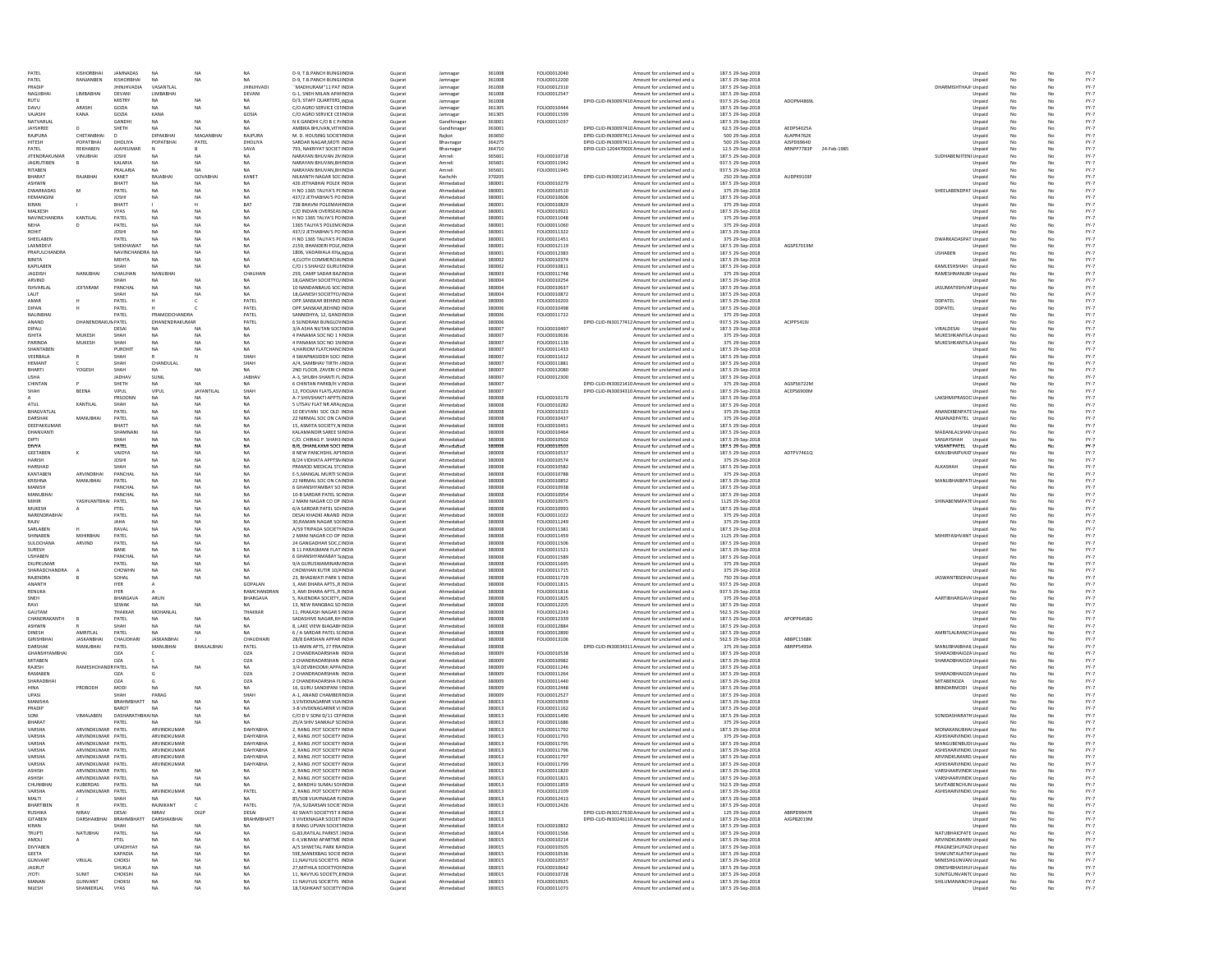| SITABEN<br>Unpaid<br>GUNVANT<br>CHOKSH<br>NA<br>NA<br>NA<br>11, NAVYUG SOCIETY, EINDIA<br>Ahmedabac<br>380015<br>FOLIO0011511<br>Amount for unclaimed and u<br>187.5 29-Sep-2018<br>JYOTISUNITCHOK Unpaid<br>SUNIT<br>Gujarat<br>KRISHNAKUMA<br>CHHAYA<br>KRISHNAKUMA<br>CHHAYA<br>D-7, SHVANI APARTMEINDIA<br>Ahmedabac<br>380015<br>FOLIO0012148<br>Amount for unclaimed and u<br>750 29-Sep-2018<br>RAGINIAJAYCHHA Unpaid<br>Gujarat<br>DINESHBHA<br>PATEL<br>C/O SIDDHESWARI STEINDIA<br>Ahmedabac<br>380016<br>FOLIO0010489<br>Amount for unclaimed and u<br>187.5 29-Sep-2018<br>Gujarat<br>Unpaid<br>KARSHANBHA<br>PATEL<br>PUNJABHA<br>PATEL<br>B-1, GHANSHYAM FLATINDIA<br>Ahmedabac<br>380016<br>FOLIO0012318<br>Amount for unclaimed and u<br>187.5 29-Sep-2018<br>Gujarat<br>Unpaid<br>SABARSHINH<br>PARMAF<br><b>BACHUBHA</b><br>PARMAF<br>29/339, NETAJI NAGARINDIA<br>Ahmedabac<br>380016<br>FOLIO0012534<br>Amount for unclaimed and u<br>375 29-Sep-2018<br>Gujarat<br>Unpaid<br>DHANANJANA<br><b>BHARA</b><br>SHAH<br>NA<br>NA<br>CHOTTALAL SHRI BHACINDIA<br>Ahmedabac<br>380026<br>FOLIO0010462<br>Amount for unclaimed and u<br>187.5 29-Sep-2018<br>Gujarat<br>Unpaid<br>HEENABEN<br>PATEL<br>NA<br><b>GHANASHYAM BHUVAINDI</b><br>Ahmedabac<br>380026<br>FOLIO0010601<br>Amount for unclaimed and u<br>187.5 29-Sep-2018<br>Gujarat<br>Unpaid<br>NATHAL AL<br>PATEL<br>NA<br><b>NA</b><br>130 YAS VIJAY SOC N HINDIA<br>Ahmedabad<br>380026<br>FOLIO0011033<br><b>NA</b><br>Gujarat<br>Amount for unclaimed and u<br>187.5 29-Sep-2018<br>Unpaid<br>SAROIREN<br>MAHENDRAKUM PATEL<br><b>NA</b><br>Ahmedabad<br>FOLIO0011390<br><b>NA</b><br><b>NA</b><br>C/O MAHENDRA T PATINDIA<br>Gujarat<br>380026<br>Amount for unclaimed and u<br>187.5 29-Sep-2018<br>Unpaid<br>GOVINDSINH<br>SOLANKI<br>NA<br>Ahmedabad<br>380026<br>FOLIO0011822<br><b>TAKHTSINH</b><br>NA<br><b>NA</b><br>192/C, JOGESHWARIP/INDIA<br>Gujarat<br>Amount for unclaimed and u<br>187.5 29-Sep-2018<br>Unpaid<br>BHARATI<br>NA<br>Ahmedabad<br>FOLIO0010341<br>SURESH<br>PATEL<br><b>NA</b><br><b>NA</b><br>32, PRANKUNJ SOCIETY INDIA<br>Gujarat<br>380028<br>Amount for unclaimed and u<br>187.5 29-Sep-2018<br>Unpaid<br>DAVE<br>NA<br>NA<br><b>NA</b><br>14/C PRANKUNJ SOCKJINDIA<br>Ahmedabad<br>380028<br>FOLIO0010482<br>187.5 29-Sep-2018<br>ABPPD0790A<br>REKHADAVE<br><b>DILIP</b><br>Gujarat<br>Amount for unclaimed and u<br>Unpaid<br>BHAGVATIBEN<br>SHARMA<br>NA<br>Ahmedabad<br>FOLIO0010322<br>CHANDREKANTSI Unpaid<br><b>NA</b><br>NA<br>12 VANDEVI SOCIETY CINDIA<br>Gujarat<br>380050<br>Amount for unclaimed and u<br>187.5 29-Sep-2018<br>DEVANG<br>SETH<br><b>NA</b><br>NA<br><b>NA</b><br>40 ANANO SOCIETY OF INDIA<br>Guiarat<br>Ahmedabad<br>380050<br>FOLIO0010455<br>Amount for unclaimed and u<br>375 29-Sep-2018<br>Unpaid<br>NAYNABEN<br>PATEL<br><b>NA</b><br>NA<br><b>NA</b><br>B/17, KRUSHNAKUNJ TINDIA<br>Guiarat<br>Ahmedabad<br>380050<br>FOLIO0011055<br>Amount for unclaimed and u<br>187.5 29-Sep-2018<br>Unpaid<br>RAJESH<br>PAEL<br>TRIKAMBHA<br>PATEL<br>J3.4, ANNAPURNA SOCINDIA<br>Guiarat<br>Ahmedabad<br>380050<br>FOLIO0012262<br>Amount for unclaimed and u<br>187.5 29-Sep-2018<br>ANJANABENRPAT Unpaid<br>NA<br>SUBODHCHANDRA<br>GANDHI<br><b>NA</b><br><b>NA</b><br>4.KRISHNA BUNGLOW:INDIA<br>Guiarat<br>Ahmedabad<br>380051<br>FOLIO0011499<br>Amount for unclaimed and u<br>187.5 29-Sep-2018<br>ADVPG6908R<br>MAYURIGANDHI Unpaid<br><b>BINDUBEN</b><br>DAHYABHAI<br>PATEL<br><b>NA</b><br>NA<br>NA<br>5.NILDIP RAW HOUSES INDIA<br>Guiarat<br>Ahmedabad<br>380052<br>FOLIO0010372<br>Amount for unclaimed and u<br>187.5 29-Sep-2018<br>AFZPP6215J<br>DAHYABHAIKEVA Unpaid<br>DAHYABHAI<br>KEVALBHAI<br>PATEL<br><b>NA</b><br>NA<br>5 NILDIP RAWHOUSEN INDIA<br>Guiarat<br>Ahmedabad<br>380052<br>FOLIO0010431<br>Amount for unclaimed and u<br>187.5 29-Sep-2018<br>SAVITABENDAHY <sub></sub> Unpaid<br><b>NA</b><br>5 MAYURPARK CO SOCINDIA<br>380052<br>HIMANSUBHAI<br>PATEL<br>NA.<br><b>NA</b><br>NA<br>Gujarat<br>Ahmedabad<br>FOLIO0010615<br>Amount for unclaimed and u<br>375 29-Sep-2018<br>Unpaid<br>NARENDRA<br>JADEJA<br>380052<br>NARENDRA<br>JADEJA<br>7, ANAND BUNGLOW, IINDIA<br>FOLIO0011769<br>375 29-Sep-2018<br>URVASHI<br>Gujarat<br>Ahmedabad<br>Amount for unclaimed and u<br>Unpaid<br>CHANDRA<br>380052<br>DPID-CLID-IN30051313 Amount for unclaimed and u<br>ACRPV7671B<br>CHANDRESH<br>RAMESH<br>VYAS<br>A/6/22 GOYAL INTER CINDIA<br>Ahmedabad<br>135 29-Sep-2018<br>VYAS<br>Gujarat<br>Unpaid<br>MOMIN<br>380055<br>FOLIO0012286<br>HUSMOHAMMED<br>HUSEN<br>261, MUBARAK SOCIETINDIA<br>Ahmedabad<br>187.5 29-Sep-2018<br>ALI<br><b>MOHAM</b><br>Gujarat<br>Amount for unclaimed and u<br>Unpaid<br>ABID<br>380058<br>SMITASHARADPA Unpaid<br>SHARAD<br>СННОТАВНАІ<br>PATEL<br>18-RAMBAUG, B/H.KA INDIA<br>Ahmedabad<br>FOLIO0011439<br>562.5 29-Sep-2018<br><b>NA</b><br><b>NA</b><br>NA<br>Gujarat<br>Amount for unclaimed and u<br>DPID-CLID-IN30164510 Amount for unclaimed and u<br>GOPALBHAI<br>PATEL<br>380059<br>ADIPP8778R<br>BHARATBHAI<br>GOPALBHAI<br>PATEL<br>84, SURYODAY BUNGLINDIA<br>312.5 29-Sep-2018<br>Gujarat<br>Ahmedabad<br>Unpaid<br>KUSUMBEN<br>32-B PARULNAGARBHUNDI<br>Ahmedabac<br>380061<br>FOLIO001086<br>Amount for unclaimed and u<br>187.5 29-Sep-2018<br>Gujarat<br>SHAI<br>Unpaid<br>PATEL<br>PATEL<br>28/B C P NAGAR PART INDIA<br>Gujarat<br>Ahmedabac<br>380061<br>FOLIO0010959<br>Amount for unclaimed and u<br>187.5 29-Sep-2018<br>ISHVARBHAIVPAT Unpaid<br>SANGITA<br>PATEL<br>80, HIRABAG SOCIETY, INDIA<br>Ahmedabac<br>380061<br>FOLIO0011357<br>Amount for unclaimed and u<br>375 29-Sep-2018<br>NA<br>Gujarat<br>Unpaid<br>YASHVANT<br>SHIVABHA<br>PATEL<br>SHIVABHA<br>PATEL<br>21, ARTI TENAMENT,N INDIA<br>Ahmedabac<br>380061<br>FOLIO0012025<br>Amount for unclaimed and u<br>187.5 29-Sep-2018<br>Gujarat<br>Unpaid<br>UPENDRABHA<br>PATEL<br>NA<br>P/2, SUNCASEL COMPLINDIA<br>Ahmedabac<br>380061<br>FOLIO0012528<br>Amount for unclaimed and u<br>187.5 29-Sep-2018<br>UPENDRAKESHA\ Unpaid<br>NA<br>Gujarat<br>KALPAN<br>BHARATBHAI<br>PATEL<br>BHARATBHA<br>PATEL<br>3- SHUKAN BANGLOW: INDIA<br>Ahmedabac<br>380061<br>DPID-CLID-120420000C Amount for unclaimed and u<br>50 29-Sep-2018<br>AOHPP6033R 15-Aug-1977<br>Gujarat<br>Unpaid<br>DAHYABHA<br>VITTHALBHAI<br>PATEL<br><b>VITTHALBHAI</b><br><b>RAMDA</b><br>PATEL<br>A-12, SURSAGAR TOWINDIA<br>Ahmedabac<br>380061<br>DPID-CLID-IN30034310 Amount for unclaimed and u<br>187.5 29-Sep-2018<br>ABRPP6592<br>Gujarat<br>Unpaid<br>BATUKBHA<br>A/12, MANEKBA APAR INDIA<br>Ahmedabad<br>380061<br>GEDIA<br><b>NA</b><br>NA<br>NA<br>Gujarat<br>DPID-CLID-IN30123310 Amount for unclaimed and u<br>937.5 29-Sep-2018<br>AEDPG7379R<br>Unpaid<br>RAMESHCHANDRA<br>GAYAKE<br>244 / 2923 SATYAM AFINDIA<br>Ahmedabad<br>FOLIO0013053<br>TARULATAGAYAK Unpaid<br>NA.<br>NA<br>NA.<br>Gujarat<br>380063<br>Amount for unclaimed and u<br>187.5 29-Sep-2018<br>RAJANIKANT<br>PATEL<br>MAFATLAL<br>PATEL<br>Ahmedabad<br>FOLIO0011877<br>750 29-Sep-2018<br>M<br>866, BUO VAS, NARANFINDIA<br>Gujarat<br>Amount for unclaimed and u<br>Unpaid<br>PARMAE<br>PARMAF<br>Gandhinagar<br>382023<br>FOLIO0011783<br>187.5 29-Sep-2018<br>JAYDEVRPARMAR Unpaid<br>RATILAL<br>SHAMJI<br>PLOT NO.332-A/4,SECTINDIA<br>Gujarat<br>Amount for unclaimed and u<br>CHARULATTA<br>PARMAR<br>NA<br>Gandhinagar<br>382023<br>FOLIO0011789<br>187.5 29-Sep-2018<br>JAYDEVRPARMAR Unpaid<br>NA<br><b>NA</b><br>PLOT - 332-A/4, SECTOHNDIA<br>Gujarat<br>Amount for unclaimed and u<br>MEHTA<br>RAVINDRANATH<br>MEHT<br>PRIVATE PLOT NO. 279 INDIA<br>Ahmedabad<br>382029<br>FOLIO0011781<br>KASHYAPRMEHT/ Unpaid<br>PUSHPA<br>M<br>Gujarat<br>Amount for unclaimed and u<br>187.5 29-Sep-2018<br><b>INDOGULF</b><br><b>SECURITIES</b><br><b>LTD</b><br><b>NA</b><br>C/O. MANOJ H. LEKINVINDIA<br>Guiarat<br>Ahmedabad<br>382029<br>FOLIO0012615<br>Amount for unclaimed and u<br>1312.5 29-Sep-2018<br>NA<br><b>NA</b><br>Unpaid<br><b>HITESHKUMAR</b><br>BABULAL<br>SONI<br><b>BABULAL</b><br>CHIMANLAI<br>SONI<br>NR. AMBAJI MATA'S TEINDIA<br>Guiarat<br>Ahmedabad<br>382110<br>DPID-CLID-1203380000 Amount for unclaimed and u<br>187.5 29-Sep-2018<br>BBRPS7979B 22-Jan-1981<br>Unpaid<br>SARDA<br>SURESHCHANDR/ GUPTA<br>NA<br><b>NA</b><br>NA<br>OUT SIDE BHARWADI (INDIA<br>Guiarat<br>Ahmedabad<br>382150<br>FOLIO0011377<br>Amount for unclaimed and u<br>187.5 29-Sep-2018<br>Unpaid<br>ARUNBHAI<br><b>NA</b><br><b>NA</b><br>SHREE DURGA OIL MIL INDIA<br>Guiarat<br>Ahmedabad<br>382220<br>FOLIO0010250<br>Amount for unclaimed and u<br>375 29-Sep-2018<br><b>JOSHI</b><br><b>NA</b><br>Unpaid<br>HARSHADBHAI<br>PATEL<br>NA<br>NA<br><b>NA</b><br>59 VALLABH NAGAR SCINDIA<br>Gujarat<br>Ahmedabad<br>382220<br>FOLIO0010585<br>Amount for unclaimed and u<br>187.5 29-Sep-2018<br>Unpaid<br>MAHESH<br>HAH<br>NA.<br>NA<br>NA<br>NEAR JAIN DERAAT BA INDIA<br>Guiarat<br>Ahmedabad<br>382220<br>FOLIO0010914<br>Amount for unclaimed and u<br>187.5 29-Sep-2018<br>Unpaid<br>PATEL<br>Ahmedabad<br>382220<br>FOLIO0010955<br>MANUBHAI<br><b>NA</b><br>NA<br><b>NA</b><br>73 VALLABHNAGAR SOINDIA<br>Gujarat<br>Amount for unclaimed and u<br>187.5 29-Sep-2018<br>Unpaid<br>382250<br><b>ASHISHGIRIKRISH Unpaid</b><br>NA<br>AT:BHIMNATHPOST-P(INDIA<br>Ahmedabad<br>FOLIO0010278<br>ASHUTOSHGIR<br><b>KRISHNACHANDRNA</b><br>NA<br>Gujarat<br>Amount for unclaimed and u<br>187.5 29-Sep-2018<br>PATEL<br>DPID-CLID-120191010C Amount for unclaimed and u<br>NATVARBHAI<br>PATEL<br>NATVARBHA<br>2/A.NILIMAPARK.DEHCINDIA<br>Gandhinagar<br>382305<br>AHGPP2078L 08-May-1968<br>MINESHBHAI<br>Gujarat<br>500 29-Sep-2018<br>Unpaid<br>FOLIO0010297<br>NA<br>382321<br>PATEL<br>NA<br>TA DEHGAMDIST AHM INDIA<br>187.5 29-Sep-2018<br>BABUBHAI<br><b>NA</b><br>Gujarat<br>Gandhinagar<br>Amount for unclaimed and u<br>Unpaid<br><b>GEETABENDPATE Unpaid</b><br>FOLIO0010491<br>DINESHBHAI<br><b>NA</b><br>Ahmedabad<br>382325<br>187.5 29-Sep-2018<br>PATEL<br>NA.<br><b>NA</b><br>68, HARI VALLABH SOC INDIA<br>Gujarat<br>Amount for unclaimed and u<br>A 57 UTTAM PARKNR FINDIA<br>382350<br>FOLIO0011435<br>SHANTIDAS<br>NA<br>NA<br>Ahmedabad<br>187.5 29-Sep-2018<br>ACKPG6469R<br>GONDALIA<br><b>NA</b><br>Gujarat<br>Amount for unclaimed and u<br>Unpaid<br>KAMABHAI<br>NA<br>C/O A V DESAIS61 ARB INDIA<br>Ahmedabac<br>382415<br>FOLIO0010762<br>187.5 29-Sep-2018<br>DESAI<br>Gujarat<br>Amount for unclaimed and u<br>Unpaid<br>MATA<br>MANI<br>PANDEY<br>NA<br>NA<br>NA<br>20 ARVIND SHOPPODHINDIA<br>Ahmedabac<br>382415<br>FOLIO0010957<br>Amount for unclaimed and u<br>187.5 29-Sep-2018<br>Gujarat<br>Unpaid<br>RAMANLAL<br>PATEL<br>NA<br>44 DIVYAPRABHA SOCHNDIA<br>Ahmedabac<br>382415<br>FOLIO0011268<br>Amount for unclaimed and u<br>187.5 29-Sep-2018<br>Gujarat<br>Unpaid<br>RAVI<br>SHANKA<br>SHUKLA<br>SHULA<br>20 ARVIND SHOPPING(INDI)<br>Gujarat<br>Ahmedabac<br>382415<br>FOLIO0011306<br>Amount for unclaimed and u<br>187.5 29-Sep-2018<br>URMILASHUKLA Unpaid<br>SOMABHA<br>PRAJAPATI<br>NA<br>C-1. SWAGAT SOCIETY. INDIA<br>Ahmedabad<br>382418<br>FOLIO0011484<br>Amount for unclaimed and u<br>187.5 29-Sep-2018<br>PURIBENPRAJAP/ Unpaid<br>NA<br>Gujarat<br><b>VITTHALBI</b><br>PATEL<br>KETANKUMAR<br>MANGALDAS<br>PATEL<br><b>MANGALDA</b><br>AT & POST AMBAPUR, INDIA<br>Gujarat<br>Gandhinagar<br>382421<br>DPID-CLID-120330000C Amount for unclaimed and u<br>187.5 29-Sep-2018<br>AGHPP3529N<br>20-Nov-1971<br>Unpaid<br>GOVABHAI<br>NA<br><b>B-36 NIRMALNAGAR SIINDIA</b><br>Gandhinagar<br>382440<br>FOLIO0010553<br>Amount for unclaimed and u<br>187.5 29-Sep-2018<br>DESAI<br>Gujarat<br>Unpaid<br><b>JITENDRABHAI</b><br>KAYASTHA<br>NA<br>NA<br><b>NA</b><br>B-102 NEW JASHPARK INDIA<br>Ahmedahad<br>382443<br>FOLIO0010716<br>Gujarat<br>Amount for unclaimed and u<br>187.5 29-Sep-2018<br>Unpaid<br>KRUSHNAKANT<br><b>NA</b><br>Ahmedabad<br>FOLIO0010854<br>SHAH<br>NΔ<br><b>NA</b><br>77, ANKIET SOCIETYNE/INDIA<br>Gujarat<br>382443<br>Amount for unclaimed and u<br>375 29-Sep-2018<br>Unpaid<br>MAFATLAL<br>SHAH<br>NA<br>Ahmedabad<br>382443<br>FOLIO0010898<br><b>NA</b><br>NA<br>77, ANKIET SOCIETY, NE INDIA<br>Gujarat<br>Amount for unclaimed and u<br>375 29-Sep-2018<br>Unpaid<br>MANISHBHAI<br>KOTHARI<br>NA<br><b>NA</b><br>C-21 GIRIRAJ SOCISANHNDIA<br>Ahmedabad<br>382443<br>FOLIO0010940<br>187.5 29-Sep-2018<br><b>AGSHAH</b><br><b>NA</b><br>Gujarat<br>Amount for unclaimed and u<br>Unpaid<br>NA<br>NA<br><b>NA</b><br>77, ANKIET SOCIETYNE/INDIA<br>Ahmedabad<br>382443<br>FOLIO0011153<br>375 29-Sep-2018<br>MALAYSHAH<br>PIVLISH<br>SHAH<br>Gujarat<br>Amount for unclaimed and u<br>Unpaid<br>DOLATSING<br>DARRAF<br>Ahmedabad<br><b>NA</b><br><b>NA</b><br>NA<br>C/O YOGESH M SHAH7 INDIA<br>Gujarat<br>382443<br>FOLIO0011697<br>Amount for unclaimed and u<br>375 29-Sep-2018<br>PIYUSHMSHAH<br>Unpaid<br>BRHAMPRAKASH<br>YADAV<br><b>NA</b><br>NA<br><b>NA</b><br>6-A RAMYAKUNI SOCUNDIA<br>Guiarat<br>Ahmedabad<br>382443<br>DPID-CLID-IN30034310 Amount for unclaimed and u<br>187.5 29-Sep-2018<br><b>AAMPY1428Q</b><br>Unpaid<br>BABUBHAI<br>PATEL<br><b>NA</b><br>NA<br><b>NA</b><br>2 NEELAM APTSOPP P(INDIA<br>Guiarat<br>Ahmedabad<br>382445<br>FOLIO0010298<br>Amount for unclaimed and u<br>187.5 29-Sep-2018<br>Unpaid<br>BALADEVPURI<br>$\Delta$<br>GOSWMI<br>NA<br><b>NA</b><br><b>NA</b><br>21.BARSANA SOCPO V/INDIA<br>Guiarat<br>Ahmedabad<br>382445<br>FOLIO0010302<br>Amount for unclaimed and u<br>187.5 29-Sep-2018<br>Unpaid<br>HARSHAD<br>SHAH<br><b>NA</b><br>NA<br><b>NA</b><br>C/O SHILPA CONTAINE INDIA<br>Guiarat<br>Ahmedabad<br>382445<br>FOLIO0010583<br>Amount for unclaimed and u<br>187.5 29-Sep-2018<br>Unpaid<br>MOHANBHAI<br><b>ISHVARBHAI</b><br>PATEL<br><b>NA</b><br>NA<br><b>NA</b><br>SECTOR NO 4/C/426VI'INDIA<br>Gujarat<br>Ahmedabad<br>382445<br>FOLIO0010985<br>Amount for unclaimed and u<br>187.5 29-Sep-2018<br>AVOPP7207P<br>Unpaid<br>NILAMANAI<br>BHERA<br><b>NA</b><br>NA<br><b>NA</b><br>HOUSE NO. 1524VINOHNDIA<br>Guiarat<br>Ahmedabad<br>382445<br>FOLIO0011066<br>Amount for unclaimed and u<br>187.5 29-Sep-2018<br>Unpaid<br>RASENDRA<br>NA<br>Ahmedabad<br>382445<br>FOLIO0011291<br>SHAH<br>NA.<br><b>NA</b><br>C/O SHILPA CONTAINE INDIA<br>Gujarat<br>Amount for unclaimed and u<br>187.5 29-Sep-2018<br>Unpaid<br>HARCHANDJI<br><b>NA</b><br>382445<br>FOLIO0011691<br>BHAVASANGJI<br>THAKOR<br>NA<br>NA<br>VINOBABHAVE NAGARINDIA<br>187.5 29-Sep-2018<br>Gujarat<br>Ahmedabad<br>Amount for unclaimed and u<br>Unpaid<br>RAJESH<br>PATEL<br>38, VAGHESHSWARI SCINDIA<br>Ahmedabad<br>382481<br>FOLIO0012156<br>187.5 29-Sep-2018<br>MEENA<br>PATEL<br>Gujarat<br>Amount for unclaimed and u<br>Unpaid<br>NA<br>382775<br>FOLIO0010761<br>NA<br>ORIENT CERWOOLLAKHNDIA<br>187.5 29-Sep-2018<br>KALYAN<br><b>KUMAR</b><br>CHOUDHURY<br>NA<br>Gujarat<br>Gandhinagar<br>Amount for unclaimed and u<br>Unpaid<br>AMRUTBHAI<br>FOLIO0010218<br>PATEL<br>NA<br>NR WATER TANKTA VIJINDIA<br>Gandhinagar<br>382810<br>187.5 29-Sep-2018<br>NA.<br>NA<br>Gujarat<br>Amount for unclaimed and u<br>Unpaid<br>BEN<br>382840<br>FOLIO0010696<br>VIMALAROHITKU Unpaid<br><b>NA</b><br>TO KHAROD (BANGLI VINDIA<br>187.5 29-Sep-2018<br>JEENAL<br>ROHITKUMARPA1NA<br>NA<br>Gujarat<br>Mahesana<br>Amount for unclaimed and u<br>SANJAYKUMAI<br>PATEL<br><b>NATVARBHA</b><br>PATEL<br>NAVO MADH PO LADO INDIA<br>Mahesana<br>382840<br>FOLIO001306<br>Amount for unclaimed and u<br>562.5 29-Sep-2018<br>ATHPP8269<br>Gujarat<br>Unpaid<br><b>AMRITBH</b><br>PATEL<br>NA<br>C/O AMRITBHAI S PATIINDIA<br>Gandhinagar<br>382845<br>FOLIO0010265<br>Amount for unclaimed and u<br>187.5 29-Sep-2018<br><b>ASHISH</b><br>NA<br>Gujarat<br>Unpaid<br>KAPILA<br>PATEL<br>NA<br>JIGAR INVESTMENTTA INDIA<br>Gandhinagar<br>382845<br>FOLIO001080<br>Amount for unclaimed and u<br>187.5 29-Sep-2018<br>NA<br>Gujarat<br>Unpaid<br><b>ISHVARBHA</b><br><b>REVABHA</b><br>PATEL<br>REVABHA<br>PATEL<br>AT&POST MANSA - SAJINDIA<br>Gandhinagar<br>382845<br>FOLIO0012049<br>Amount for unclaimed and u<br>187.5 29-Sep-2018<br>RAMILABENISHV/ Unpaid<br>Gujarat<br>RAMESHBHA<br>PATEL<br>NA<br>NA<br>AT:-KAMALPUR, PO:-J/INDIA<br>Mahesana<br>382860<br>FOLIO0012867<br>Amount for unclaimed and u<br>187.5 29-Sep-2018<br>Gujarat<br>Unpaid<br>KANUBHAI<br>PATEL<br><b>НАТНІВНА</b><br>PATEL<br>AT & POST. JAMBUDI, TINDIA<br>Gujarat<br>Sabar Kantha<br>383001<br>FOLIO0011998<br>Amount for unclaimed and u<br>187.5 29-Sep-2018<br>Unpaid<br><b>JAYANTILAL</b><br>MODI<br>13, SUMANGLAM SOCINDIA<br>Sabar Kantha<br>383001<br>FOLIO0012429<br>Amount for unclaimed and u<br>187.5 29-Sep-2018<br>ARUNADMODI<br>MODI<br>Gujarat<br>Unpaid<br>RAMILABEN<br>383215<br>FOLIO0011278<br>DOSHI<br>NΔ<br><b>NA</b><br><b>NA</b><br>TALOD VISHAL DENTALINDIA<br>Gujarat<br>Sabar Kantha<br>Amount for unclaimed and u<br>187.5 29-Sep-2018<br>Unpaid<br>NAVNITLAL<br>PARIKH<br>GORDHANDAS<br>PARIKH<br>384001<br>FOLIO0012054<br>GORDHANDAS<br>NAROTAM PARIRAMN INDIA<br>Gujarat<br>Mahesana<br>Amount for unclaimed and u<br>187.5 29-Sep-2018<br>Unpaid<br><b>JASHUBHAI</b><br>CHAUDHARI<br><b>NA</b><br>C/O. MAYURI ENTERPRINDIA<br>384001<br>FOLIO0012457<br>187.5 29-Sep-2018<br><b>NA</b><br>Gujarat<br>Mahesana<br>Amount for unclaimed and u<br>Unpaid<br>VIRENDRAKUMAR<br>RAMCHANDRA<br>DUBEY<br>384001<br>DUBEY<br>11, RAMNAGAROPP SAINDIA<br>Gujarat<br>Mahesana<br>FOLIO0013132<br>Amount for unclaimed and u<br>187.5 29-Sep-2018<br>ABNPD91240<br>Unpaid<br>PRAHLADBHAI<br>CHAUDHARI<br>MANSINHRHA<br>CHAUDHAR<br>VILLAGE DELAPOST DE INDIA<br>Mahesana<br>384001<br>DPID-CLID-IN30127630 Amount for unclaimed and u<br>Gujarat<br>187.5 29-Sep-2018<br>AAWPC3948H<br>Unpaid<br>CHAMPAKI AL<br>LIMBACHIA<br><b>NA</b><br>11, SIDHARAJNAGAR S INDIA<br>384002<br><b>FOLIO0010389</b><br><b>NA</b><br>NA.<br>Gujarat<br>Mahesana<br>Amount for unclaimed and u<br>187.5 29-Sep-2018<br>Unpaid<br><b>HITENDRABHAI</b><br><b>HARIDAS</b><br>PATEL<br>NA<br>LIONS GENERAL HOSPI INDIA<br>Guiarat<br>Mahesana<br>384002<br>FOLIO0010626<br>Amount for unclaimed and u<br>187.5 29-Sep-2018<br>Unpaid<br><b>NA</b><br>NA<br><b>NIRAV</b><br><b>KUMAR</b><br>RAJNIKANTSHAH NA<br><b>NA</b><br>14 ABHAY PARK SOCIETINDIA<br>Guiarat<br>Mahesana<br>384002<br>FOLIO0011083<br>Amount for unclaimed and u<br>187.5 29-Sep-2018<br>RAJNIKANTHARG Unpaid<br>NA<br>KANAIYALAL<br>VITHALDAS<br>KADIA<br>VITTHALDAS<br>KADIA<br>50. IST.KRIPA SOCIETY, INDIA<br>Gujarat<br>Mahesana<br>384002<br>FOLIO0012057<br>Amount for unclaimed and u<br>375 29-Sep-2018<br>Unpaid<br>APOLLO<br><b>INDUSTRIES</b><br>ANDFINANCELTD NA<br><b>NA</b><br><b>NA</b><br>212 A G LD C. ESTATE INDIA<br>Gujarat<br>Mahesana<br>384002<br>FOLIO0012607<br>Amount for unclaimed and u<br>750 29-Sep-2018<br>Unpaid<br>KAMUBEN<br>PATEL<br>NA<br><b>NA</b><br>MALAPARU OPP RAMEINDIA<br>Guiarat<br>Mahesana<br>384140<br>FOLIO0010777<br>Amount for unclaimed and u<br>187.5 29-Sep-2018<br>Unpaid<br>NA<br>KHEMABHAI<br><b>JETHIDAS</b><br>PATEL<br>NA<br><b>NA</b><br>C/O AMBIKA CUTLERY/INDIA<br>Guiarat<br>Patan<br>384151<br>FOLIO0010824<br>Amount for unclaimed and u<br>187.5 29-Sep-2018<br>NA<br>Unpaid<br><b>HANSABEN</b><br>KANTIBHAI<br>384265<br>PATEL<br><b>NA</b><br>NA<br><b>NA</b><br>2, VIRKUNJ FLATSJAYVI INDIA<br>Gujarat<br>Patan<br>FOLIO0010567<br>Amount for unclaimed and u<br>187.5 29-Sep-2018<br>Unpaid<br>384265<br>FOLIO0010793<br>NA<br>NA<br>2, VIRKUNJ FLATSJAYVI INDIA<br>KANTI<br>BHAI<br>CHATURPATEL<br><b>NA</b><br>Gujarat<br>Patan<br>Amount for unclaimed and u<br>187.5 29-Sep-2018<br>Unpaid<br>PARULSTRIVEDI Unpaid<br>SUDHIRBHAI<br>NA<br>TARBHODA PADO, BLO INDIA<br>384265<br>FOLIO0012069<br>TRIVEDI<br><b>NA</b><br>NA<br>Gujarat<br>Patan<br>Amount for unclaimed and u<br>187.5 29-Sep-2018<br>384266<br>FOLIO0011654<br>MAHASUKHLAL MODI<br><b>NA</b><br>NA<br>PINJARKOTCHACHARIAINDIA<br>187.5 29-Sep-2018<br>VIPUL<br><b>NA</b><br>Gujarat<br>Patan<br>Amount for unclaimed and u<br>Unpaid<br>MAFATLAL<br>RAMJIBHAI<br>RAMJIBHA<br>PATEL<br>L.P.VAS MOTO MADH, INDIA<br>Mahesana<br>384305<br>FOLIO0011857<br>187.5 29-Sep-2018<br>PATEL<br>Gujarat<br>Amount for unclaimed and u<br>Unpaid<br>PATEL<br>GOKUL ENTERPRISE14, INDIA<br>FOLIO0012430<br>DASHARTH<br>PATEL<br>SHANKARLAL<br>384315<br>187.5 29-Sep-2018<br>Gujarat<br>Mahesana<br>Amount for unclaimed and u<br>Unpaid<br>AMBALA<br>HAMBHUDAS<br>PATEL<br>HAKTINAGAR MOTHAINDI.<br>Mahesana<br>384320<br>FOLIO001020<br>Amount for unclaimed and u<br>187.5 29-Sep-201<br><b>VIJAYKUMARAME Unpaid</b><br>Gujarat<br><b>HASMUKHBHA</b><br>KESHAVLAL<br>PATEL<br><b>NA</b><br>NA<br>NA<br>SHAKTI NAGAR MOTH/INDIA<br>Mahesana<br>384320<br>FOLIO0010594<br>Amount for unclaimed and u<br>187.5 29-Sep-2018<br>Gujarat<br>Unpaid<br>PATEL<br>MANUBHAI<br>AMRUTLAL<br><b>NA</b><br><b>TEBAVALOMADHVISN/INDIA</b><br>Mahesana<br>384320<br>FOLIO0011142<br>Amount for unclaimed and u<br>187.5 29-Sep-2018<br>Gujarat<br>Unpaid<br>JITENDRA<br>HIRJIBHAI<br>CHAUDHARY<br>HIRJIB<br>HARIB<br><b>CHAUDHAR</b><br>AT - JAGANATA - PALA INDIA<br>Banas Kantha<br>385011<br>DPID-CLID-120458000C Amount for unclaimed and u<br>1250 29-Sep-2018<br>AEMPC4647R 16-Jul-1973<br>Gujarat<br>Unpaid<br>SHARMISTABEN<br>VIPINCHANDRA<br>7 SHAKTI PARK SOCIET INDIA<br>387001<br>FOLIO0011447<br>Amount for unclaimed and u<br>187.5 29-Sep-2018<br>VIPINCHANDRACI Unpaid<br>NA<br>Gujarat<br>Kheda<br>DPID-CLID-120444000C Amount for unclaimed and u<br>NEHAK<br>HARISHBHAI<br>PATEL<br>NA<br>NA<br>NA<br>192, KRISHNA TOWNSHNDIA<br>Kheda<br>387001<br>50 29-Sep-2018<br>AMGPP3874R<br>20-Dec-1984<br>Gujarat<br>Unpaid<br><b>BINTABEN</b><br>PINKESH<br>PINKESH<br>DESA<br>NR BHATHI KHATRIDESINDIA<br>Kheda<br>387001<br>DPID-CLID-IN30063620 Amount for unclaimed and u<br>25 29-Sep-2018<br>AUPD0693H<br>Gujarat<br>Unpaid<br>ATULBHA<br>CHUNIBHAI<br>PATEL<br><b>NA</b><br>NA<br>15/B/NAVARANG SOCHNDIA<br>Anand<br>FOLIO0010284<br>187.5 29-Sep-2018<br>ASMITABENAPAT Unpaid<br>NA<br>Gujarat<br>388345<br>Amount for unclaimed and u<br><b>GORDHANBHAI</b><br>NR GER OFFICEAT-PO (INDIA<br>FOLIO0011121<br>187.5 29-Sep-2018<br>ΡΑΝΚΑΙ<br>PATEL<br>NΔ<br>NA<br>NA.<br>Gujarat<br>Anand<br>388510<br>Amount for unclaimed and u<br>Unpaid<br>SHREEPAL<br>ASHOK<br>ASHOK<br>KUMAR<br>IN BAZAR, AT: ANKLAV, INDIA<br>Anand<br>388510<br>FOLIO0012131<br>187.5 29-Sep-2018<br>SHAH<br>Gujarat<br>Amount for unclaimed and u<br>Unpaid<br><b>ASHOK</b><br>ASHOK<br>KUMAR<br>IN BAZAR.AT: ANKLAV. INDIA<br>FOLIO0012132<br>Amount for unclaimed and u<br>187.5 29-Sep-2018<br>HIRFN<br>SHAH<br>Gujarat<br>Anand<br>388510<br>Unpaid<br>MUKESH<br>NATVARLAL<br>PATNI<br>NATVARLAL<br>PANNALAL<br>PATNI<br>HANUMAN BAZARDAHINDIA<br>Dahod<br>389151<br>DPID-CLID-IN30051315 Amount for unclaimed and u<br>25 29-Sep-2018<br>ATYPP6389G<br>Gujarat<br>Unpaid<br>MANUBHAI<br>BANK FALIA, ARAD ROJINDIA<br>Panch Mahals<br><b>FOLIO0010953</b><br>187.5 29-Sep-2018<br>NARENDRAKUMA Unpaid<br>MULJIBHAI<br>DESAL<br>NA.<br><b>NA</b><br>NA<br>Gujarat<br>389350<br>Amount for unclaimed and u<br>KESHA<br>PATEL<br>NA<br>NA<br>NA<br>VISHNI I INDUSTRIAL WINDIA<br>Gujarat<br>Vadodara<br>390004<br>FOLIO0012135<br>Amount for unclaimed and u<br>187.5 29-Sep-2018<br>Unpaid<br>KIRANNARENDRA Unpaid<br>PARUL<br>KIRAN<br>PATEL<br><b>NA</b><br>NA<br>NA<br>39 / A MATRUKA SOCIIINDIA<br>Guiarat<br>Vadodara<br>390007<br>FOLIO0012962<br>Amount for unclaimed and u<br>187.5 29-Sep-2018<br>LALITBHAI<br>MANUBHAI<br>BHATT<br>NA<br><b>NA</b><br>NA<br>C-1/266, SUNDARVAN INDIA<br>Gujarat<br>Vadodara<br>390008<br>DPID-CLID-1301670000 Amount for unclaimed and u<br>750 29-Sep-2018<br>ABUPB6266C 08-Mar-1964<br>Unpaid<br>SAMARTH<br><b>MEHTA</b><br>EHTA<br>138 AMIT NAGARVIP RINDIA<br>Guiarat<br>Vadodara<br>390018<br>DPID-CLID-IN30051316 Amount for unclaimed and u<br>125 29-Sep-2018<br>AKFPM0129B<br>Unpaid<br>M<br>FOLIO0011989<br>ASHISH<br>SONI<br>KANAIYALAL<br>SONI<br>24. RADHA BUNGLOW: INDIA<br>Guiarat<br>Vadodara<br>390021<br>Amount for unclaimed and u<br>375 29-Sep-2018<br>Unpaid<br>ĸ |  |       |    |           |    |                          |         |           |        |              | Amount for unclaimed and u |                   |  |  |          |          |                  |
|------------------------------------------------------------------------------------------------------------------------------------------------------------------------------------------------------------------------------------------------------------------------------------------------------------------------------------------------------------------------------------------------------------------------------------------------------------------------------------------------------------------------------------------------------------------------------------------------------------------------------------------------------------------------------------------------------------------------------------------------------------------------------------------------------------------------------------------------------------------------------------------------------------------------------------------------------------------------------------------------------------------------------------------------------------------------------------------------------------------------------------------------------------------------------------------------------------------------------------------------------------------------------------------------------------------------------------------------------------------------------------------------------------------------------------------------------------------------------------------------------------------------------------------------------------------------------------------------------------------------------------------------------------------------------------------------------------------------------------------------------------------------------------------------------------------------------------------------------------------------------------------------------------------------------------------------------------------------------------------------------------------------------------------------------------------------------------------------------------------------------------------------------------------------------------------------------------------------------------------------------------------------------------------------------------------------------------------------------------------------------------------------------------------------------------------------------------------------------------------------------------------------------------------------------------------------------------------------------------------------------------------------------------------------------------------------------------------------------------------------------------------------------------------------------------------------------------------------------------------------------------------------------------------------------------------------------------------------------------------------------------------------------------------------------------------------------------------------------------------------------------------------------------------------------------------------------------------------------------------------------------------------------------------------------------------------------------------------------------------------------------------------------------------------------------------------------------------------------------------------------------------------------------------------------------------------------------------------------------------------------------------------------------------------------------------------------------------------------------------------------------------------------------------------------------------------------------------------------------------------------------------------------------------------------------------------------------------------------------------------------------------------------------------------------------------------------------------------------------------------------------------------------------------------------------------------------------------------------------------------------------------------------------------------------------------------------------------------------------------------------------------------------------------------------------------------------------------------------------------------------------------------------------------------------------------------------------------------------------------------------------------------------------------------------------------------------------------------------------------------------------------------------------------------------------------------------------------------------------------------------------------------------------------------------------------------------------------------------------------------------------------------------------------------------------------------------------------------------------------------------------------------------------------------------------------------------------------------------------------------------------------------------------------------------------------------------------------------------------------------------------------------------------------------------------------------------------------------------------------------------------------------------------------------------------------------------------------------------------------------------------------------------------------------------------------------------------------------------------------------------------------------------------------------------------------------------------------------------------------------------------------------------------------------------------------------------------------------------------------------------------------------------------------------------------------------------------------------------------------------------------------------------------------------------------------------------------------------------------------------------------------------------------------------------------------------------------------------------------------------------------------------------------------------------------------------------------------------------------------------------------------------------------------------------------------------------------------------------------------------------------------------------------------------------------------------------------------------------------------------------------------------------------------------------------------------------------------------------------------------------------------------------------------------------------------------------------------------------------------------------------------------------------------------------------------------------------------------------------------------------------------------------------------------------------------------------------------------------------------------------------------------------------------------------------------------------------------------------------------------------------------------------------------------------------------------------------------------------------------------------------------------------------------------------------------------------------------------------------------------------------------------------------------------------------------------------------------------------------------------------------------------------------------------------------------------------------------------------------------------------------------------------------------------------------------------------------------------------------------------------------------------------------------------------------------------------------------------------------------------------------------------------------------------------------------------------------------------------------------------------------------------------------------------------------------------------------------------------------------------------------------------------------------------------------------------------------------------------------------------------------------------------------------------------------------------------------------------------------------------------------------------------------------------------------------------------------------------------------------------------------------------------------------------------------------------------------------------------------------------------------------------------------------------------------------------------------------------------------------------------------------------------------------------------------------------------------------------------------------------------------------------------------------------------------------------------------------------------------------------------------------------------------------------------------------------------------------------------------------------------------------------------------------------------------------------------------------------------------------------------------------------------------------------------------------------------------------------------------------------------------------------------------------------------------------------------------------------------------------------------------------------------------------------------------------------------------------------------------------------------------------------------------------------------------------------------------------------------------------------------------------------------------------------------------------------------------------------------------------------------------------------------------------------------------------------------------------------------------------------------------------------------------------------------------------------------------------------------------------------------------------------------------------------------------------------------------------------------------------------------------------------------------------------------------------------------------------------------------------------------------------------------------------------------------------------------------------------------------------------------------------------------------------------------------------------------------------------------------------------------------------------------------------------------------------------------------------------------------------------------------------------------------------------------------------------------------------------------------------------------------------------------------------------------------------------------------------------------------------------------------------------------------------------------------------------------------------------------------------------------------------------------------------------------------------------------------------------------------------------------------------------------------------------------------------------------------------------------------------------------------------------------------------------------------------------------------------------------------------------------------------------------------------------------------------------------------------------------------------------------------------------------------------------------------------------------------------------------------------------------------------------------------------------------------------------------------------------------------------------------------------------------------------------------------------------------------------------------------------------------------------------------------------------------------------------------------------------------------------------------------------------------------------------------------------------------------------------------------------------------------------------------------------------------------------------------------------------------------------------------------------------------------------------------------------------------------------------------------------------------------------------------------------------------------------------------------------------------------------------------------------------------------------------------------------------------------------------------------------------------------------------------------------------------------------------------------------------------------------------------------------------------------------------------------------------------------------------------------------------------------------------------------------------------------------------------------------------------------------------------------------------------------------------------------------------------------------------------------------------------------------------------------------------------------------------------------------------------------------------------------------------------------------------------------------------------------------------------------------------------------------------------------------------------------------------------------------------------------------------------------------------------------------------------------------------------------------------------------------------------------------------------------------------------------------------------------------------------------------------------------------------------------------------------------------------------------------------------------------------------------------------------------------------------------------------------------------------------------------------------------------------------------------------------------------------------------------------------------------------------------------------------------------------------------------------------------------------------------------------------------------------------------------------------------------------------------------------------------------------------------------------------------------------------------------------------------------------------------------------------------------------------------------------------------------------------------------------------------------------------------------------------------------------------------------------------------------------------------------------------------------------------------------------------------------------------------------------------------------------------------------------------------------------------------------------------------------------------------------------------------------------------------------------------------------------------------------------------------------------------------------------------------------------------------------------------------------------------------------------------------------------------------------------------------------------------------------------------------------------------------------------------------------------------------------------------------------------------------------------------------------------------------------------------------------------------------------------------------------------------------------------------------------------------------------------------------------------------------------------------------------------------------------------------------------------------------------------------------------------------------------------------------------------------------------------------------------------------------------------------------------------------------------------------------------------------------------------------------------------------------------------------------------------------------------------------------------------------------------------------------------------------------------------------------------------------------------------------------------------------------------------------------------------------------------------------------------------------------------------------------------------------------------------------------------------------------------------------------------------------------------------------------------------------------------------------------------------------------------------------------------------------------------------------------------------------------------------------------------------------------------------------------------------------------------------------------------------------------------------------------------------------------------------------------------------------------------------------------------------------------------------------------------------------------------------------------------------------------------------------------------------------------------------------------------------------------------------------------------------------------------------------------------------------------------------------------------------------------------------------------------------------------------------------------------------------------------------------------------------------------------------------------------------------------------------------------------------------------------------------------------------------------------------------------------------------------------------------------------------------------------------------------------------------------------------------------------------------------------------------------------------------------------------------------------------------------------------------------------------------------------------------------------------------------------------------------------------------------------------------------------------------------------------------------------------------------------------------------------------------------------------------------------------------------------------------------------------------------------------------------------------------------------------------------------------------------------------------------------------------------------------------------------------------------------------------------------------------------------------------------------------------------------------------------------------------------------------------------------------------------------------------------------------------------------------------------------------------------------------------------------------------------------------------------------------------------------------------------------------------------------------------------------------------------------------------------------------------------------------------------------------------------------------------------------------------------------------------------------------------------------------------------------------------------------------------------------------------------------------------------------------------------------------------------------------------------------------------------------------------------------------------------------------------------------------------------------------------------------------------------------------------------------------------------------------------------------------------------------------------------------------------------------------------------------------------------------------------------------------------------------------------------------------------------------------------------------------------------------------------------------------------------------------------------------------------------------------------------------------------------------------------------------------------------------------------------------------------------------------------------------------------------------------------------------------------------------------------------------------------------------------------------------------------------------------------------------------------------------------------------------------------------------------------------------------------------------------------------------------------------------------------------------------------------------------------------------------------------------------------------------------------------------------------------------------------------------------------------------------------------------------------------------------------------------------------------------------------------------------------------------------------------------------------------------------------------------------------------------------------------------------------------------------------------------------------------------------------------------------------------------------------------------------------------------------------------------------------------------------------------------------------------------------------------------------------------------------------------------------------------------------------------------------------------------------------------------------------------------------------------------------------------------------------------------------------------------------------------------------------------------------------------------------------------------------------------------------------------------------------------------------------------------------------------------------------------------------------------------------------------------------------------------------------------------------------------------------------------------------------------------------------------------------------------------------------------------------------------------------------------------------------------------------------------------------------------------------------------------------------------------------------------------------------------------------------------------------------------------------------------------------------------------------------------------------------------------------------------------------------------------------------------------------------------------------------------------------------------------------------------------------------------------------------------------------------------------------------------------------------------------------------------------------------------------------------------------------------------------------------------------------------------------------------------------------------------------------------------------------------------------------------------------------------------------------------------------------------------------------------------------------------------------------------------------------------------------------------------------------------------------------------------------------------------------------------------------------------------------------------------------------------------------------------------------------------------------------------------------------------------------------------------------------------------------------------------------------------------------------------------------------------------------------------------------------------------------------------------------------------------------------------------------------------------------------------------------------------------------------------------------------------|--|-------|----|-----------|----|--------------------------|---------|-----------|--------|--------------|----------------------------|-------------------|--|--|----------|----------|------------------|
|                                                                                                                                                                                                                                                                                                                                                                                                                                                                                                                                                                                                                                                                                                                                                                                                                                                                                                                                                                                                                                                                                                                                                                                                                                                                                                                                                                                                                                                                                                                                                                                                                                                                                                                                                                                                                                                                                                                                                                                                                                                                                                                                                                                                                                                                                                                                                                                                                                                                                                                                                                                                                                                                                                                                                                                                                                                                                                                                                                                                                                                                                                                                                                                                                                                                                                                                                                                                                                                                                                                                                                                                                                                                                                                                                                                                                                                                                                                                                                                                                                                                                                                                                                                                                                                                                                                                                                                                                                                                                                                                                                                                                                                                                                                                                                                                                                                                                                                                                                                                                                                                                                                                                                                                                                                                                                                                                                                                                                                                                                                                                                                                                                                                                                                                                                                                                                                                                                                                                                                                                                                                                                                                                                                                                                                                                                                                                                                                                                                                                                                                                                                                                                                                                                                                                                                                                                                                                                                                                                                                                                                                                                                                                                                                                                                                                                                                                                                                                                                                                                                                                                                                                                                                                                                                                                                                                                                                                                                                                                                                                                                                                                                                                                                                                                                                                                                                                                                                                                                                                                                                                                                                                                                                                                                                                                                                                                                                                                                                                                                                                                                                                                                                                                                                                                                                                                                                                                                                                                                                                                                                                                                                                                                                                                                                                                                                                                                                                                                                                                                                                                                                                                                                                                                                                                                                                                                                                                                                                                                                                                                                                                                                                                                                                                                                                                                                                                                                                                                                                                                                                                                                                                                                                                                                                                                                                                                                                                                                                                                                                                                                                                                                                                                                                                                                                                                                                                                                                                                                                                                                                                                                                                                                                                                                                                                                                                                                                                                                                                                                                                                                                                                                                                                                                                                                                                                                                                                                                                                                                                                                                                                                                                                                                                                                                                                                                                                                                                                                                                                                                                                                                                                                                                                                                                                                                                                                                                                                                                                                                                                                                                                                                                                                                                                                                                                                                                                                                                                                                                                                                                                                                                                                                                                                                                                                                                                                                                                                                                                                                                                                                                                                                                                                                                                                                                                                                                                                                                                                                                                                                                                                                                                                                                                                                                                                                                                                                                                                                                                                                                                                                                                                                                                                                                                                                                                                                                                                                                                                                                                                                                                                                                                                                                                                                                                                                                                                                                                                                                                                                                                                                                                                                                                                                                                                                                                                                                                                                                                                                                                                                                                                                                                                                                                                                                                                                                                                                                                                                                                                                                                                                                                                                                                                                                                                                                                                                                                                                                                                                                                                                                                                                                                                                                                                                                                                                                                                                                                                                                                                                                                                                                                                                                                                                                                                                                                                                                                                                                                                                                                                                                                                                                                                                                                                                                                                                                                                                                                                                                                                                                                                                                                                                                                                                                                                                                                                                                                                                                                                                                                                                                                                                                                                                                                                                                                                                                                                                                                                                                                                                                                                                                                                                                                                                                                                                                                                                                                                                                                                                                                                                                                                                                                                                                                                                                                                                                                                                                                                                                                                                                                                                                                                                                                                                                                                                                                                                                                                                                                                                                                                                                                                                                                                                                                                                                                                                                                                                                                                                                                                                                                                                                                                                                                                                                                                                                                                                                                                                                                                                                                                                                                                                                                                                                                                                                                                                                                                                                                                                                                                                                                                                                                                                                                                                                                                                                                                                                                                                                                                                                                                                                                              |  | PATEL | NA | <b>NA</b> | NA | 19, VASANT VIHARBEHINDIA | Guiarat | Ahmedabad | 380015 | FOLIO0011470 |                            | 187.5 29-Sep-2018 |  |  |          |          | $FY-7$<br>$FY-7$ |
|                                                                                                                                                                                                                                                                                                                                                                                                                                                                                                                                                                                                                                                                                                                                                                                                                                                                                                                                                                                                                                                                                                                                                                                                                                                                                                                                                                                                                                                                                                                                                                                                                                                                                                                                                                                                                                                                                                                                                                                                                                                                                                                                                                                                                                                                                                                                                                                                                                                                                                                                                                                                                                                                                                                                                                                                                                                                                                                                                                                                                                                                                                                                                                                                                                                                                                                                                                                                                                                                                                                                                                                                                                                                                                                                                                                                                                                                                                                                                                                                                                                                                                                                                                                                                                                                                                                                                                                                                                                                                                                                                                                                                                                                                                                                                                                                                                                                                                                                                                                                                                                                                                                                                                                                                                                                                                                                                                                                                                                                                                                                                                                                                                                                                                                                                                                                                                                                                                                                                                                                                                                                                                                                                                                                                                                                                                                                                                                                                                                                                                                                                                                                                                                                                                                                                                                                                                                                                                                                                                                                                                                                                                                                                                                                                                                                                                                                                                                                                                                                                                                                                                                                                                                                                                                                                                                                                                                                                                                                                                                                                                                                                                                                                                                                                                                                                                                                                                                                                                                                                                                                                                                                                                                                                                                                                                                                                                                                                                                                                                                                                                                                                                                                                                                                                                                                                                                                                                                                                                                                                                                                                                                                                                                                                                                                                                                                                                                                                                                                                                                                                                                                                                                                                                                                                                                                                                                                                                                                                                                                                                                                                                                                                                                                                                                                                                                                                                                                                                                                                                                                                                                                                                                                                                                                                                                                                                                                                                                                                                                                                                                                                                                                                                                                                                                                                                                                                                                                                                                                                                                                                                                                                                                                                                                                                                                                                                                                                                                                                                                                                                                                                                                                                                                                                                                                                                                                                                                                                                                                                                                                                                                                                                                                                                                                                                                                                                                                                                                                                                                                                                                                                                                                                                                                                                                                                                                                                                                                                                                                                                                                                                                                                                                                                                                                                                                                                                                                                                                                                                                                                                                                                                                                                                                                                                                                                                                                                                                                                                                                                                                                                                                                                                                                                                                                                                                                                                                                                                                                                                                                                                                                                                                                                                                                                                                                                                                                                                                                                                                                                                                                                                                                                                                                                                                                                                                                                                                                                                                                                                                                                                                                                                                                                                                                                                                                                                                                                                                                                                                                                                                                                                                                                                                                                                                                                                                                                                                                                                                                                                                                                                                                                                                                                                                                                                                                                                                                                                                                                                                                                                                                                                                                                                                                                                                                                                                                                                                                                                                                                                                                                                                                                                                                                                                                                                                                                                                                                                                                                                                                                                                                                                                                                                                                                                                                                                                                                                                                                                                                                                                                                                                                                                                                                                                                                                                                                                                                                                                                                                                                                                                                                                                                                                                                                                                                                                                                                                                                                                                                                                                                                                                                                                                                                                                                                                                                                                                                                                                                                                                                                                                                                                                                                                                                                                                                                                                                                                                                                                                                                                                                                                                                                                                                                                                                                                                                                                                                                                                                                                                                                                                                                                                                                                                                                                                                                                                                                                                                                                                                                                                                                                                                                                                                                                                                                                                                                                                                                                                                                                                                                                                                                                                                                                                                                                                                                                                                                                                                                                                                                                                                                                                                                                                                                                                                                                                                                                                                                                                                                                                                                                                                                                                                                                                                                                                                                                                                                                                                                                                                                                                                                                                              |  |       |    |           |    |                          |         |           |        |              |                            |                   |  |  |          |          | $FY-7$           |
|                                                                                                                                                                                                                                                                                                                                                                                                                                                                                                                                                                                                                                                                                                                                                                                                                                                                                                                                                                                                                                                                                                                                                                                                                                                                                                                                                                                                                                                                                                                                                                                                                                                                                                                                                                                                                                                                                                                                                                                                                                                                                                                                                                                                                                                                                                                                                                                                                                                                                                                                                                                                                                                                                                                                                                                                                                                                                                                                                                                                                                                                                                                                                                                                                                                                                                                                                                                                                                                                                                                                                                                                                                                                                                                                                                                                                                                                                                                                                                                                                                                                                                                                                                                                                                                                                                                                                                                                                                                                                                                                                                                                                                                                                                                                                                                                                                                                                                                                                                                                                                                                                                                                                                                                                                                                                                                                                                                                                                                                                                                                                                                                                                                                                                                                                                                                                                                                                                                                                                                                                                                                                                                                                                                                                                                                                                                                                                                                                                                                                                                                                                                                                                                                                                                                                                                                                                                                                                                                                                                                                                                                                                                                                                                                                                                                                                                                                                                                                                                                                                                                                                                                                                                                                                                                                                                                                                                                                                                                                                                                                                                                                                                                                                                                                                                                                                                                                                                                                                                                                                                                                                                                                                                                                                                                                                                                                                                                                                                                                                                                                                                                                                                                                                                                                                                                                                                                                                                                                                                                                                                                                                                                                                                                                                                                                                                                                                                                                                                                                                                                                                                                                                                                                                                                                                                                                                                                                                                                                                                                                                                                                                                                                                                                                                                                                                                                                                                                                                                                                                                                                                                                                                                                                                                                                                                                                                                                                                                                                                                                                                                                                                                                                                                                                                                                                                                                                                                                                                                                                                                                                                                                                                                                                                                                                                                                                                                                                                                                                                                                                                                                                                                                                                                                                                                                                                                                                                                                                                                                                                                                                                                                                                                                                                                                                                                                                                                                                                                                                                                                                                                                                                                                                                                                                                                                                                                                                                                                                                                                                                                                                                                                                                                                                                                                                                                                                                                                                                                                                                                                                                                                                                                                                                                                                                                                                                                                                                                                                                                                                                                                                                                                                                                                                                                                                                                                                                                                                                                                                                                                                                                                                                                                                                                                                                                                                                                                                                                                                                                                                                                                                                                                                                                                                                                                                                                                                                                                                                                                                                                                                                                                                                                                                                                                                                                                                                                                                                                                                                                                                                                                                                                                                                                                                                                                                                                                                                                                                                                                                                                                                                                                                                                                                                                                                                                                                                                                                                                                                                                                                                                                                                                                                                                                                                                                                                                                                                                                                                                                                                                                                                                                                                                                                                                                                                                                                                                                                                                                                                                                                                                                                                                                                                                                                                                                                                                                                                                                                                                                                                                                                                                                                                                                                                                                                                                                                                                                                                                                                                                                                                                                                                                                                                                                                                                                                                                                                                                                                                                                                                                                                                                                                                                                                                                                                                                                                                                                                                                                                                                                                                                                                                                                                                                                                                                                                                                                                                                                                                                                                                                                                                                                                                                                                                                                                                                                                                                                                                                                                                                                                                                                                                                                                                                                                                                                                                                                                                                                                                                                                                                                                                                                                                                                                                                                                                                                                                                                                                                                                                                                                                                                                                                                                                                                                                                                                                                                                                                                                                                                                                                                                                                                                                                                                                                                                                                                                                                                                                                                                                                                                                                                                                                                                                                                                                                                                                                                                                                                                                                                                                                                                                                              |  |       |    |           |    |                          |         |           |        |              |                            |                   |  |  |          |          | $FY-7$           |
|                                                                                                                                                                                                                                                                                                                                                                                                                                                                                                                                                                                                                                                                                                                                                                                                                                                                                                                                                                                                                                                                                                                                                                                                                                                                                                                                                                                                                                                                                                                                                                                                                                                                                                                                                                                                                                                                                                                                                                                                                                                                                                                                                                                                                                                                                                                                                                                                                                                                                                                                                                                                                                                                                                                                                                                                                                                                                                                                                                                                                                                                                                                                                                                                                                                                                                                                                                                                                                                                                                                                                                                                                                                                                                                                                                                                                                                                                                                                                                                                                                                                                                                                                                                                                                                                                                                                                                                                                                                                                                                                                                                                                                                                                                                                                                                                                                                                                                                                                                                                                                                                                                                                                                                                                                                                                                                                                                                                                                                                                                                                                                                                                                                                                                                                                                                                                                                                                                                                                                                                                                                                                                                                                                                                                                                                                                                                                                                                                                                                                                                                                                                                                                                                                                                                                                                                                                                                                                                                                                                                                                                                                                                                                                                                                                                                                                                                                                                                                                                                                                                                                                                                                                                                                                                                                                                                                                                                                                                                                                                                                                                                                                                                                                                                                                                                                                                                                                                                                                                                                                                                                                                                                                                                                                                                                                                                                                                                                                                                                                                                                                                                                                                                                                                                                                                                                                                                                                                                                                                                                                                                                                                                                                                                                                                                                                                                                                                                                                                                                                                                                                                                                                                                                                                                                                                                                                                                                                                                                                                                                                                                                                                                                                                                                                                                                                                                                                                                                                                                                                                                                                                                                                                                                                                                                                                                                                                                                                                                                                                                                                                                                                                                                                                                                                                                                                                                                                                                                                                                                                                                                                                                                                                                                                                                                                                                                                                                                                                                                                                                                                                                                                                                                                                                                                                                                                                                                                                                                                                                                                                                                                                                                                                                                                                                                                                                                                                                                                                                                                                                                                                                                                                                                                                                                                                                                                                                                                                                                                                                                                                                                                                                                                                                                                                                                                                                                                                                                                                                                                                                                                                                                                                                                                                                                                                                                                                                                                                                                                                                                                                                                                                                                                                                                                                                                                                                                                                                                                                                                                                                                                                                                                                                                                                                                                                                                                                                                                                                                                                                                                                                                                                                                                                                                                                                                                                                                                                                                                                                                                                                                                                                                                                                                                                                                                                                                                                                                                                                                                                                                                                                                                                                                                                                                                                                                                                                                                                                                                                                                                                                                                                                                                                                                                                                                                                                                                                                                                                                                                                                                                                                                                                                                                                                                                                                                                                                                                                                                                                                                                                                                                                                                                                                                                                                                                                                                                                                                                                                                                                                                                                                                                                                                                                                                                                                                                                                                                                                                                                                                                                                                                                                                                                                                                                                                                                                                                                                                                                                                                                                                                                                                                                                                                                                                                                                                                                                                                                                                                                                                                                                                                                                                                                                                                                                                                                                                                                                                                                                                                                                                                                                                                                                                                                                                                                                                                                                                                                                                                                                                                                                                                                                                                                                                                                                                                                                                                                                                                                                                                                                                                                                                                                                                                                                                                                                                                                                                                                                                                                                                                                                                                                                                                                                                                                                                                                                                                                                                                                                                                                                                                                                                                                                                                                                                                                                                                                                                                                                                                                                                                                                                                                                                                                                                                                                                                                                                                                                                                                                                                                                                                                                                                                                                                                                                                                                                                                                                                                                                                                                                                                                                                                              |  |       |    |           |    |                          |         |           |        |              |                            |                   |  |  |          |          | $FY-7$           |
|                                                                                                                                                                                                                                                                                                                                                                                                                                                                                                                                                                                                                                                                                                                                                                                                                                                                                                                                                                                                                                                                                                                                                                                                                                                                                                                                                                                                                                                                                                                                                                                                                                                                                                                                                                                                                                                                                                                                                                                                                                                                                                                                                                                                                                                                                                                                                                                                                                                                                                                                                                                                                                                                                                                                                                                                                                                                                                                                                                                                                                                                                                                                                                                                                                                                                                                                                                                                                                                                                                                                                                                                                                                                                                                                                                                                                                                                                                                                                                                                                                                                                                                                                                                                                                                                                                                                                                                                                                                                                                                                                                                                                                                                                                                                                                                                                                                                                                                                                                                                                                                                                                                                                                                                                                                                                                                                                                                                                                                                                                                                                                                                                                                                                                                                                                                                                                                                                                                                                                                                                                                                                                                                                                                                                                                                                                                                                                                                                                                                                                                                                                                                                                                                                                                                                                                                                                                                                                                                                                                                                                                                                                                                                                                                                                                                                                                                                                                                                                                                                                                                                                                                                                                                                                                                                                                                                                                                                                                                                                                                                                                                                                                                                                                                                                                                                                                                                                                                                                                                                                                                                                                                                                                                                                                                                                                                                                                                                                                                                                                                                                                                                                                                                                                                                                                                                                                                                                                                                                                                                                                                                                                                                                                                                                                                                                                                                                                                                                                                                                                                                                                                                                                                                                                                                                                                                                                                                                                                                                                                                                                                                                                                                                                                                                                                                                                                                                                                                                                                                                                                                                                                                                                                                                                                                                                                                                                                                                                                                                                                                                                                                                                                                                                                                                                                                                                                                                                                                                                                                                                                                                                                                                                                                                                                                                                                                                                                                                                                                                                                                                                                                                                                                                                                                                                                                                                                                                                                                                                                                                                                                                                                                                                                                                                                                                                                                                                                                                                                                                                                                                                                                                                                                                                                                                                                                                                                                                                                                                                                                                                                                                                                                                                                                                                                                                                                                                                                                                                                                                                                                                                                                                                                                                                                                                                                                                                                                                                                                                                                                                                                                                                                                                                                                                                                                                                                                                                                                                                                                                                                                                                                                                                                                                                                                                                                                                                                                                                                                                                                                                                                                                                                                                                                                                                                                                                                                                                                                                                                                                                                                                                                                                                                                                                                                                                                                                                                                                                                                                                                                                                                                                                                                                                                                                                                                                                                                                                                                                                                                                                                                                                                                                                                                                                                                                                                                                                                                                                                                                                                                                                                                                                                                                                                                                                                                                                                                                                                                                                                                                                                                                                                                                                                                                                                                                                                                                                                                                                                                                                                                                                                                                                                                                                                                                                                                                                                                                                                                                                                                                                                                                                                                                                                                                                                                                                                                                                                                                                                                                                                                                                                                                                                                                                                                                                                                                                                                                                                                                                                                                                                                                                                                                                                                                                                                                                                                                                                                                                                                                                                                                                                                                                                                                                                                                                                                                                                                                                                                                                                                                                                                                                                                                                                                                                                                                                                                                                                                                                                                                                                                                                                                                                                                                                                                                                                                                                                                                                                                                                                                                                                                                                                                                                                                                                                                                                                                                                                                                                                                                                                                                                                                                                                                                                                                                                                                                                                                                                                                                                                                                                                                                                                                                                                                                                                                                                                                                                                                                                                                                                                                                                                                                                                                                                                                                                                                                                                                                                                                                                                                                                                                                                              |  |       |    |           |    |                          |         |           |        |              |                            |                   |  |  |          |          | $FY-7$           |
|                                                                                                                                                                                                                                                                                                                                                                                                                                                                                                                                                                                                                                                                                                                                                                                                                                                                                                                                                                                                                                                                                                                                                                                                                                                                                                                                                                                                                                                                                                                                                                                                                                                                                                                                                                                                                                                                                                                                                                                                                                                                                                                                                                                                                                                                                                                                                                                                                                                                                                                                                                                                                                                                                                                                                                                                                                                                                                                                                                                                                                                                                                                                                                                                                                                                                                                                                                                                                                                                                                                                                                                                                                                                                                                                                                                                                                                                                                                                                                                                                                                                                                                                                                                                                                                                                                                                                                                                                                                                                                                                                                                                                                                                                                                                                                                                                                                                                                                                                                                                                                                                                                                                                                                                                                                                                                                                                                                                                                                                                                                                                                                                                                                                                                                                                                                                                                                                                                                                                                                                                                                                                                                                                                                                                                                                                                                                                                                                                                                                                                                                                                                                                                                                                                                                                                                                                                                                                                                                                                                                                                                                                                                                                                                                                                                                                                                                                                                                                                                                                                                                                                                                                                                                                                                                                                                                                                                                                                                                                                                                                                                                                                                                                                                                                                                                                                                                                                                                                                                                                                                                                                                                                                                                                                                                                                                                                                                                                                                                                                                                                                                                                                                                                                                                                                                                                                                                                                                                                                                                                                                                                                                                                                                                                                                                                                                                                                                                                                                                                                                                                                                                                                                                                                                                                                                                                                                                                                                                                                                                                                                                                                                                                                                                                                                                                                                                                                                                                                                                                                                                                                                                                                                                                                                                                                                                                                                                                                                                                                                                                                                                                                                                                                                                                                                                                                                                                                                                                                                                                                                                                                                                                                                                                                                                                                                                                                                                                                                                                                                                                                                                                                                                                                                                                                                                                                                                                                                                                                                                                                                                                                                                                                                                                                                                                                                                                                                                                                                                                                                                                                                                                                                                                                                                                                                                                                                                                                                                                                                                                                                                                                                                                                                                                                                                                                                                                                                                                                                                                                                                                                                                                                                                                                                                                                                                                                                                                                                                                                                                                                                                                                                                                                                                                                                                                                                                                                                                                                                                                                                                                                                                                                                                                                                                                                                                                                                                                                                                                                                                                                                                                                                                                                                                                                                                                                                                                                                                                                                                                                                                                                                                                                                                                                                                                                                                                                                                                                                                                                                                                                                                                                                                                                                                                                                                                                                                                                                                                                                                                                                                                                                                                                                                                                                                                                                                                                                                                                                                                                                                                                                                                                                                                                                                                                                                                                                                                                                                                                                                                                                                                                                                                                                                                                                                                                                                                                                                                                                                                                                                                                                                                                                                                                                                                                                                                                                                                                                                                                                                                                                                                                                                                                                                                                                                                                                                                                                                                                                                                                                                                                                                                                                                                                                                                                                                                                                                                                                                                                                                                                                                                                                                                                                                                                                                                                                                                                                                                                                                                                                                                                                                                                                                                                                                                                                                                                                                                                                                                                                                                                                                                                                                                                                                                                                                                                                                                                                                                                                                                                                                                                                                                                                                                                                                                                                                                                                                                                                                                                                                                                                                                                                                                                                                                                                                                                                                                                                                                                                                                                                                                                                                                                                                                                                                                                                                                                                                                                                                                                                                                                                                                                                                                                                                                                                                                                                                                                                                                                                                                                                                                                                                                                                                                                                                                                                                                                                                                                                                                                                                                                                                                                                              |  |       |    |           |    |                          |         |           |        |              |                            |                   |  |  |          |          | $FY-7$           |
|                                                                                                                                                                                                                                                                                                                                                                                                                                                                                                                                                                                                                                                                                                                                                                                                                                                                                                                                                                                                                                                                                                                                                                                                                                                                                                                                                                                                                                                                                                                                                                                                                                                                                                                                                                                                                                                                                                                                                                                                                                                                                                                                                                                                                                                                                                                                                                                                                                                                                                                                                                                                                                                                                                                                                                                                                                                                                                                                                                                                                                                                                                                                                                                                                                                                                                                                                                                                                                                                                                                                                                                                                                                                                                                                                                                                                                                                                                                                                                                                                                                                                                                                                                                                                                                                                                                                                                                                                                                                                                                                                                                                                                                                                                                                                                                                                                                                                                                                                                                                                                                                                                                                                                                                                                                                                                                                                                                                                                                                                                                                                                                                                                                                                                                                                                                                                                                                                                                                                                                                                                                                                                                                                                                                                                                                                                                                                                                                                                                                                                                                                                                                                                                                                                                                                                                                                                                                                                                                                                                                                                                                                                                                                                                                                                                                                                                                                                                                                                                                                                                                                                                                                                                                                                                                                                                                                                                                                                                                                                                                                                                                                                                                                                                                                                                                                                                                                                                                                                                                                                                                                                                                                                                                                                                                                                                                                                                                                                                                                                                                                                                                                                                                                                                                                                                                                                                                                                                                                                                                                                                                                                                                                                                                                                                                                                                                                                                                                                                                                                                                                                                                                                                                                                                                                                                                                                                                                                                                                                                                                                                                                                                                                                                                                                                                                                                                                                                                                                                                                                                                                                                                                                                                                                                                                                                                                                                                                                                                                                                                                                                                                                                                                                                                                                                                                                                                                                                                                                                                                                                                                                                                                                                                                                                                                                                                                                                                                                                                                                                                                                                                                                                                                                                                                                                                                                                                                                                                                                                                                                                                                                                                                                                                                                                                                                                                                                                                                                                                                                                                                                                                                                                                                                                                                                                                                                                                                                                                                                                                                                                                                                                                                                                                                                                                                                                                                                                                                                                                                                                                                                                                                                                                                                                                                                                                                                                                                                                                                                                                                                                                                                                                                                                                                                                                                                                                                                                                                                                                                                                                                                                                                                                                                                                                                                                                                                                                                                                                                                                                                                                                                                                                                                                                                                                                                                                                                                                                                                                                                                                                                                                                                                                                                                                                                                                                                                                                                                                                                                                                                                                                                                                                                                                                                                                                                                                                                                                                                                                                                                                                                                                                                                                                                                                                                                                                                                                                                                                                                                                                                                                                                                                                                                                                                                                                                                                                                                                                                                                                                                                                                                                                                                                                                                                                                                                                                                                                                                                                                                                                                                                                                                                                                                                                                                                                                                                                                                                                                                                                                                                                                                                                                                                                                                                                                                                                                                                                                                                                                                                                                                                                                                                                                                                                                                                                                                                                                                                                                                                                                                                                                                                                                                                                                                                                                                                                                                                                                                                                                                                                                                                                                                                                                                                                                                                                                                                                                                                                                                                                                                                                                                                                                                                                                                                                                                                                                                                                                                                                                                                                                                                                                                                                                                                                                                                                                                                                                                                                                                                                                                                                                                                                                                                                                                                                                                                                                                                                                                                                                                                                                                                                                                                                                                                                                                                                                                                                                                                                                                                                                                                                                                                                                                                                                                                                                                                                                                                                                                                                                                                                                                                                                                                                                                                                                                                                                                                                                                                                                                                                                                                                                                                              |  |       |    |           |    |                          |         |           |        |              |                            |                   |  |  |          |          | $FY-7$           |
|                                                                                                                                                                                                                                                                                                                                                                                                                                                                                                                                                                                                                                                                                                                                                                                                                                                                                                                                                                                                                                                                                                                                                                                                                                                                                                                                                                                                                                                                                                                                                                                                                                                                                                                                                                                                                                                                                                                                                                                                                                                                                                                                                                                                                                                                                                                                                                                                                                                                                                                                                                                                                                                                                                                                                                                                                                                                                                                                                                                                                                                                                                                                                                                                                                                                                                                                                                                                                                                                                                                                                                                                                                                                                                                                                                                                                                                                                                                                                                                                                                                                                                                                                                                                                                                                                                                                                                                                                                                                                                                                                                                                                                                                                                                                                                                                                                                                                                                                                                                                                                                                                                                                                                                                                                                                                                                                                                                                                                                                                                                                                                                                                                                                                                                                                                                                                                                                                                                                                                                                                                                                                                                                                                                                                                                                                                                                                                                                                                                                                                                                                                                                                                                                                                                                                                                                                                                                                                                                                                                                                                                                                                                                                                                                                                                                                                                                                                                                                                                                                                                                                                                                                                                                                                                                                                                                                                                                                                                                                                                                                                                                                                                                                                                                                                                                                                                                                                                                                                                                                                                                                                                                                                                                                                                                                                                                                                                                                                                                                                                                                                                                                                                                                                                                                                                                                                                                                                                                                                                                                                                                                                                                                                                                                                                                                                                                                                                                                                                                                                                                                                                                                                                                                                                                                                                                                                                                                                                                                                                                                                                                                                                                                                                                                                                                                                                                                                                                                                                                                                                                                                                                                                                                                                                                                                                                                                                                                                                                                                                                                                                                                                                                                                                                                                                                                                                                                                                                                                                                                                                                                                                                                                                                                                                                                                                                                                                                                                                                                                                                                                                                                                                                                                                                                                                                                                                                                                                                                                                                                                                                                                                                                                                                                                                                                                                                                                                                                                                                                                                                                                                                                                                                                                                                                                                                                                                                                                                                                                                                                                                                                                                                                                                                                                                                                                                                                                                                                                                                                                                                                                                                                                                                                                                                                                                                                                                                                                                                                                                                                                                                                                                                                                                                                                                                                                                                                                                                                                                                                                                                                                                                                                                                                                                                                                                                                                                                                                                                                                                                                                                                                                                                                                                                                                                                                                                                                                                                                                                                                                                                                                                                                                                                                                                                                                                                                                                                                                                                                                                                                                                                                                                                                                                                                                                                                                                                                                                                                                                                                                                                                                                                                                                                                                                                                                                                                                                                                                                                                                                                                                                                                                                                                                                                                                                                                                                                                                                                                                                                                                                                                                                                                                                                                                                                                                                                                                                                                                                                                                                                                                                                                                                                                                                                                                                                                                                                                                                                                                                                                                                                                                                                                                                                                                                                                                                                                                                                                                                                                                                                                                                                                                                                                                                                                                                                                                                                                                                                                                                                                                                                                                                                                                                                                                                                                                                                                                                                                                                                                                                                                                                                                                                                                                                                                                                                                                                                                                                                                                                                                                                                                                                                                                                                                                                                                                                                                                                                                                                                                                                                                                                                                                                                                                                                                                                                                                                                                                                                                                                                                                                                                                                                                                                                                                                                                                                                                                                                                                                                                                                                                                                                                                                                                                                                                                                                                                                                                                                                                                                                                                                                                                                                                                                                                                                                                                                                                                                                                                                                                                                                                                                                                                                                                                                                                                                                                                                                                                                                                                                                                                                                                                                              |  |       |    |           |    |                          |         |           |        |              |                            |                   |  |  | No       | No       | $FY-7$           |
|                                                                                                                                                                                                                                                                                                                                                                                                                                                                                                                                                                                                                                                                                                                                                                                                                                                                                                                                                                                                                                                                                                                                                                                                                                                                                                                                                                                                                                                                                                                                                                                                                                                                                                                                                                                                                                                                                                                                                                                                                                                                                                                                                                                                                                                                                                                                                                                                                                                                                                                                                                                                                                                                                                                                                                                                                                                                                                                                                                                                                                                                                                                                                                                                                                                                                                                                                                                                                                                                                                                                                                                                                                                                                                                                                                                                                                                                                                                                                                                                                                                                                                                                                                                                                                                                                                                                                                                                                                                                                                                                                                                                                                                                                                                                                                                                                                                                                                                                                                                                                                                                                                                                                                                                                                                                                                                                                                                                                                                                                                                                                                                                                                                                                                                                                                                                                                                                                                                                                                                                                                                                                                                                                                                                                                                                                                                                                                                                                                                                                                                                                                                                                                                                                                                                                                                                                                                                                                                                                                                                                                                                                                                                                                                                                                                                                                                                                                                                                                                                                                                                                                                                                                                                                                                                                                                                                                                                                                                                                                                                                                                                                                                                                                                                                                                                                                                                                                                                                                                                                                                                                                                                                                                                                                                                                                                                                                                                                                                                                                                                                                                                                                                                                                                                                                                                                                                                                                                                                                                                                                                                                                                                                                                                                                                                                                                                                                                                                                                                                                                                                                                                                                                                                                                                                                                                                                                                                                                                                                                                                                                                                                                                                                                                                                                                                                                                                                                                                                                                                                                                                                                                                                                                                                                                                                                                                                                                                                                                                                                                                                                                                                                                                                                                                                                                                                                                                                                                                                                                                                                                                                                                                                                                                                                                                                                                                                                                                                                                                                                                                                                                                                                                                                                                                                                                                                                                                                                                                                                                                                                                                                                                                                                                                                                                                                                                                                                                                                                                                                                                                                                                                                                                                                                                                                                                                                                                                                                                                                                                                                                                                                                                                                                                                                                                                                                                                                                                                                                                                                                                                                                                                                                                                                                                                                                                                                                                                                                                                                                                                                                                                                                                                                                                                                                                                                                                                                                                                                                                                                                                                                                                                                                                                                                                                                                                                                                                                                                                                                                                                                                                                                                                                                                                                                                                                                                                                                                                                                                                                                                                                                                                                                                                                                                                                                                                                                                                                                                                                                                                                                                                                                                                                                                                                                                                                                                                                                                                                                                                                                                                                                                                                                                                                                                                                                                                                                                                                                                                                                                                                                                                                                                                                                                                                                                                                                                                                                                                                                                                                                                                                                                                                                                                                                                                                                                                                                                                                                                                                                                                                                                                                                                                                                                                                                                                                                                                                                                                                                                                                                                                                                                                                                                                                                                                                                                                                                                                                                                                                                                                                                                                                                                                                                                                                                                                                                                                                                                                                                                                                                                                                                                                                                                                                                                                                                                                                                                                                                                                                                                                                                                                                                                                                                                                                                                                                                                                                                                                                                                                                                                                                                                                                                                                                                                                                                                                                                                                                                                                                                                                                                                                                                                                                                                                                                                                                                                                                                                                                                                                                                                                                                                                                                                                                                                                                                                                                                                                                                                                                                                                                                                                                                                                                                                                                                                                                                                                                                                                                                                                                                                                                                                                                                                                                                                                                                                                                                                                                                                                                                                                                                                                                                                                                                                                                                                                                                                                                                                                                                                                                                                                                                                              |  |       |    |           |    |                          |         |           |        |              |                            |                   |  |  | No       | No       | $FY-7$           |
|                                                                                                                                                                                                                                                                                                                                                                                                                                                                                                                                                                                                                                                                                                                                                                                                                                                                                                                                                                                                                                                                                                                                                                                                                                                                                                                                                                                                                                                                                                                                                                                                                                                                                                                                                                                                                                                                                                                                                                                                                                                                                                                                                                                                                                                                                                                                                                                                                                                                                                                                                                                                                                                                                                                                                                                                                                                                                                                                                                                                                                                                                                                                                                                                                                                                                                                                                                                                                                                                                                                                                                                                                                                                                                                                                                                                                                                                                                                                                                                                                                                                                                                                                                                                                                                                                                                                                                                                                                                                                                                                                                                                                                                                                                                                                                                                                                                                                                                                                                                                                                                                                                                                                                                                                                                                                                                                                                                                                                                                                                                                                                                                                                                                                                                                                                                                                                                                                                                                                                                                                                                                                                                                                                                                                                                                                                                                                                                                                                                                                                                                                                                                                                                                                                                                                                                                                                                                                                                                                                                                                                                                                                                                                                                                                                                                                                                                                                                                                                                                                                                                                                                                                                                                                                                                                                                                                                                                                                                                                                                                                                                                                                                                                                                                                                                                                                                                                                                                                                                                                                                                                                                                                                                                                                                                                                                                                                                                                                                                                                                                                                                                                                                                                                                                                                                                                                                                                                                                                                                                                                                                                                                                                                                                                                                                                                                                                                                                                                                                                                                                                                                                                                                                                                                                                                                                                                                                                                                                                                                                                                                                                                                                                                                                                                                                                                                                                                                                                                                                                                                                                                                                                                                                                                                                                                                                                                                                                                                                                                                                                                                                                                                                                                                                                                                                                                                                                                                                                                                                                                                                                                                                                                                                                                                                                                                                                                                                                                                                                                                                                                                                                                                                                                                                                                                                                                                                                                                                                                                                                                                                                                                                                                                                                                                                                                                                                                                                                                                                                                                                                                                                                                                                                                                                                                                                                                                                                                                                                                                                                                                                                                                                                                                                                                                                                                                                                                                                                                                                                                                                                                                                                                                                                                                                                                                                                                                                                                                                                                                                                                                                                                                                                                                                                                                                                                                                                                                                                                                                                                                                                                                                                                                                                                                                                                                                                                                                                                                                                                                                                                                                                                                                                                                                                                                                                                                                                                                                                                                                                                                                                                                                                                                                                                                                                                                                                                                                                                                                                                                                                                                                                                                                                                                                                                                                                                                                                                                                                                                                                                                                                                                                                                                                                                                                                                                                                                                                                                                                                                                                                                                                                                                                                                                                                                                                                                                                                                                                                                                                                                                                                                                                                                                                                                                                                                                                                                                                                                                                                                                                                                                                                                                                                                                                                                                                                                                                                                                                                                                                                                                                                                                                                                                                                                                                                                                                                                                                                                                                                                                                                                                                                                                                                                                                                                                                                                                                                                                                                                                                                                                                                                                                                                                                                                                                                                                                                                                                                                                                                                                                                                                                                                                                                                                                                                                                                                                                                                                                                                                                                                                                                                                                                                                                                                                                                                                                                                                                                                                                                                                                                                                                                                                                                                                                                                                                                                                                                                                                                                                                                                                                                                                                                                                                                                                                                                                                                                                                                                                                                                                                                                                                                                                                                                                                                                                                                                                                                                                                                                                                                                                                                                                                                                                                                                                                                                                                                                                                                                                                                                                                                                                                                                                                                                                                                                                                                                                                                                                                                                                                                                                                                                                              |  |       |    |           |    |                          |         |           |        |              |                            |                   |  |  | No       | No       | $FY-7$           |
|                                                                                                                                                                                                                                                                                                                                                                                                                                                                                                                                                                                                                                                                                                                                                                                                                                                                                                                                                                                                                                                                                                                                                                                                                                                                                                                                                                                                                                                                                                                                                                                                                                                                                                                                                                                                                                                                                                                                                                                                                                                                                                                                                                                                                                                                                                                                                                                                                                                                                                                                                                                                                                                                                                                                                                                                                                                                                                                                                                                                                                                                                                                                                                                                                                                                                                                                                                                                                                                                                                                                                                                                                                                                                                                                                                                                                                                                                                                                                                                                                                                                                                                                                                                                                                                                                                                                                                                                                                                                                                                                                                                                                                                                                                                                                                                                                                                                                                                                                                                                                                                                                                                                                                                                                                                                                                                                                                                                                                                                                                                                                                                                                                                                                                                                                                                                                                                                                                                                                                                                                                                                                                                                                                                                                                                                                                                                                                                                                                                                                                                                                                                                                                                                                                                                                                                                                                                                                                                                                                                                                                                                                                                                                                                                                                                                                                                                                                                                                                                                                                                                                                                                                                                                                                                                                                                                                                                                                                                                                                                                                                                                                                                                                                                                                                                                                                                                                                                                                                                                                                                                                                                                                                                                                                                                                                                                                                                                                                                                                                                                                                                                                                                                                                                                                                                                                                                                                                                                                                                                                                                                                                                                                                                                                                                                                                                                                                                                                                                                                                                                                                                                                                                                                                                                                                                                                                                                                                                                                                                                                                                                                                                                                                                                                                                                                                                                                                                                                                                                                                                                                                                                                                                                                                                                                                                                                                                                                                                                                                                                                                                                                                                                                                                                                                                                                                                                                                                                                                                                                                                                                                                                                                                                                                                                                                                                                                                                                                                                                                                                                                                                                                                                                                                                                                                                                                                                                                                                                                                                                                                                                                                                                                                                                                                                                                                                                                                                                                                                                                                                                                                                                                                                                                                                                                                                                                                                                                                                                                                                                                                                                                                                                                                                                                                                                                                                                                                                                                                                                                                                                                                                                                                                                                                                                                                                                                                                                                                                                                                                                                                                                                                                                                                                                                                                                                                                                                                                                                                                                                                                                                                                                                                                                                                                                                                                                                                                                                                                                                                                                                                                                                                                                                                                                                                                                                                                                                                                                                                                                                                                                                                                                                                                                                                                                                                                                                                                                                                                                                                                                                                                                                                                                                                                                                                                                                                                                                                                                                                                                                                                                                                                                                                                                                                                                                                                                                                                                                                                                                                                                                                                                                                                                                                                                                                                                                                                                                                                                                                                                                                                                                                                                                                                                                                                                                                                                                                                                                                                                                                                                                                                                                                                                                                                                                                                                                                                                                                                                                                                                                                                                                                                                                                                                                                                                                                                                                                                                                                                                                                                                                                                                                                                                                                                                                                                                                                                                                                                                                                                                                                                                                                                                                                                                                                                                                                                                                                                                                                                                                                                                                                                                                                                                                                                                                                                                                                                                                                                                                                                                                                                                                                                                                                                                                                                                                                                                                                                                                                                                                                                                                                                                                                                                                                                                                                                                                                                                                                                                                                                                                                                                                                                                                                                                                                                                                                                                                                                                                                                                                                                                                                                                                                                                                                                                                                                                                                                                                                                                                                                                                                                                                                                                                                                                                                                                                                                                                                                                                                                                                                                                                                                                                                                                                                                                                                                                                                                                                                                                                                                                                                                                                                              |  |       |    |           |    |                          |         |           |        |              |                            |                   |  |  |          | No       | $FY-7$           |
|                                                                                                                                                                                                                                                                                                                                                                                                                                                                                                                                                                                                                                                                                                                                                                                                                                                                                                                                                                                                                                                                                                                                                                                                                                                                                                                                                                                                                                                                                                                                                                                                                                                                                                                                                                                                                                                                                                                                                                                                                                                                                                                                                                                                                                                                                                                                                                                                                                                                                                                                                                                                                                                                                                                                                                                                                                                                                                                                                                                                                                                                                                                                                                                                                                                                                                                                                                                                                                                                                                                                                                                                                                                                                                                                                                                                                                                                                                                                                                                                                                                                                                                                                                                                                                                                                                                                                                                                                                                                                                                                                                                                                                                                                                                                                                                                                                                                                                                                                                                                                                                                                                                                                                                                                                                                                                                                                                                                                                                                                                                                                                                                                                                                                                                                                                                                                                                                                                                                                                                                                                                                                                                                                                                                                                                                                                                                                                                                                                                                                                                                                                                                                                                                                                                                                                                                                                                                                                                                                                                                                                                                                                                                                                                                                                                                                                                                                                                                                                                                                                                                                                                                                                                                                                                                                                                                                                                                                                                                                                                                                                                                                                                                                                                                                                                                                                                                                                                                                                                                                                                                                                                                                                                                                                                                                                                                                                                                                                                                                                                                                                                                                                                                                                                                                                                                                                                                                                                                                                                                                                                                                                                                                                                                                                                                                                                                                                                                                                                                                                                                                                                                                                                                                                                                                                                                                                                                                                                                                                                                                                                                                                                                                                                                                                                                                                                                                                                                                                                                                                                                                                                                                                                                                                                                                                                                                                                                                                                                                                                                                                                                                                                                                                                                                                                                                                                                                                                                                                                                                                                                                                                                                                                                                                                                                                                                                                                                                                                                                                                                                                                                                                                                                                                                                                                                                                                                                                                                                                                                                                                                                                                                                                                                                                                                                                                                                                                                                                                                                                                                                                                                                                                                                                                                                                                                                                                                                                                                                                                                                                                                                                                                                                                                                                                                                                                                                                                                                                                                                                                                                                                                                                                                                                                                                                                                                                                                                                                                                                                                                                                                                                                                                                                                                                                                                                                                                                                                                                                                                                                                                                                                                                                                                                                                                                                                                                                                                                                                                                                                                                                                                                                                                                                                                                                                                                                                                                                                                                                                                                                                                                                                                                                                                                                                                                                                                                                                                                                                                                                                                                                                                                                                                                                                                                                                                                                                                                                                                                                                                                                                                                                                                                                                                                                                                                                                                                                                                                                                                                                                                                                                                                                                                                                                                                                                                                                                                                                                                                                                                                                                                                                                                                                                                                                                                                                                                                                                                                                                                                                                                                                                                                                                                                                                                                                                                                                                                                                                                                                                                                                                                                                                                                                                                                                                                                                                                                                                                                                                                                                                                                                                                                                                                                                                                                                                                                                                                                                                                                                                                                                                                                                                                                                                                                                                                                                                                                                                                                                                                                                                                                                                                                                                                                                                                                                                                                                                                                                                                                                                                                                                                                                                                                                                                                                                                                                                                                                                                                                                                                                                                                                                                                                                                                                                                                                                                                                                                                                                                                                                                                                                                                                                                                                                                                                                                                                                                                                                                                                                                                                                                                                                                                                                                                                                                                                                                                                                                                                                                                                                                                                                                                                                                                                                                                                                                                                                                                                                                                                                                                                                                                                                                                                                                                                                                                                                                                                                                                                                                                                                                                                                                                                              |  |       |    |           |    |                          |         |           |        |              |                            |                   |  |  | No       | No       | $FY-7$           |
|                                                                                                                                                                                                                                                                                                                                                                                                                                                                                                                                                                                                                                                                                                                                                                                                                                                                                                                                                                                                                                                                                                                                                                                                                                                                                                                                                                                                                                                                                                                                                                                                                                                                                                                                                                                                                                                                                                                                                                                                                                                                                                                                                                                                                                                                                                                                                                                                                                                                                                                                                                                                                                                                                                                                                                                                                                                                                                                                                                                                                                                                                                                                                                                                                                                                                                                                                                                                                                                                                                                                                                                                                                                                                                                                                                                                                                                                                                                                                                                                                                                                                                                                                                                                                                                                                                                                                                                                                                                                                                                                                                                                                                                                                                                                                                                                                                                                                                                                                                                                                                                                                                                                                                                                                                                                                                                                                                                                                                                                                                                                                                                                                                                                                                                                                                                                                                                                                                                                                                                                                                                                                                                                                                                                                                                                                                                                                                                                                                                                                                                                                                                                                                                                                                                                                                                                                                                                                                                                                                                                                                                                                                                                                                                                                                                                                                                                                                                                                                                                                                                                                                                                                                                                                                                                                                                                                                                                                                                                                                                                                                                                                                                                                                                                                                                                                                                                                                                                                                                                                                                                                                                                                                                                                                                                                                                                                                                                                                                                                                                                                                                                                                                                                                                                                                                                                                                                                                                                                                                                                                                                                                                                                                                                                                                                                                                                                                                                                                                                                                                                                                                                                                                                                                                                                                                                                                                                                                                                                                                                                                                                                                                                                                                                                                                                                                                                                                                                                                                                                                                                                                                                                                                                                                                                                                                                                                                                                                                                                                                                                                                                                                                                                                                                                                                                                                                                                                                                                                                                                                                                                                                                                                                                                                                                                                                                                                                                                                                                                                                                                                                                                                                                                                                                                                                                                                                                                                                                                                                                                                                                                                                                                                                                                                                                                                                                                                                                                                                                                                                                                                                                                                                                                                                                                                                                                                                                                                                                                                                                                                                                                                                                                                                                                                                                                                                                                                                                                                                                                                                                                                                                                                                                                                                                                                                                                                                                                                                                                                                                                                                                                                                                                                                                                                                                                                                                                                                                                                                                                                                                                                                                                                                                                                                                                                                                                                                                                                                                                                                                                                                                                                                                                                                                                                                                                                                                                                                                                                                                                                                                                                                                                                                                                                                                                                                                                                                                                                                                                                                                                                                                                                                                                                                                                                                                                                                                                                                                                                                                                                                                                                                                                                                                                                                                                                                                                                                                                                                                                                                                                                                                                                                                                                                                                                                                                                                                                                                                                                                                                                                                                                                                                                                                                                                                                                                                                                                                                                                                                                                                                                                                                                                                                                                                                                                                                                                                                                                                                                                                                                                                                                                                                                                                                                                                                                                                                                                                                                                                                                                                                                                                                                                                                                                                                                                                                                                                                                                                                                                                                                                                                                                                                                                                                                                                                                                                                                                                                                                                                                                                                                                                                                                                                                                                                                                                                                                                                                                                                                                                                                                                                                                                                                                                                                                                                                                                                                                                                                                                                                                                                                                                                                                                                                                                                                                                                                                                                                                                                                                                                                                                                                                                                                                                                                                                                                                                                                                                                                                                                                                                                                                                                                                                                                                                                                                                                                                                                                                                                                                                                                                                                                                                                                                                                                                                                                                                                                                                                                                                                                                                                                                                                                                                                                                                                                                                                                                                                                                                                                                                                                                                                                                              |  |       |    |           |    |                          |         |           |        |              |                            |                   |  |  |          | No       | $FY-7$           |
|                                                                                                                                                                                                                                                                                                                                                                                                                                                                                                                                                                                                                                                                                                                                                                                                                                                                                                                                                                                                                                                                                                                                                                                                                                                                                                                                                                                                                                                                                                                                                                                                                                                                                                                                                                                                                                                                                                                                                                                                                                                                                                                                                                                                                                                                                                                                                                                                                                                                                                                                                                                                                                                                                                                                                                                                                                                                                                                                                                                                                                                                                                                                                                                                                                                                                                                                                                                                                                                                                                                                                                                                                                                                                                                                                                                                                                                                                                                                                                                                                                                                                                                                                                                                                                                                                                                                                                                                                                                                                                                                                                                                                                                                                                                                                                                                                                                                                                                                                                                                                                                                                                                                                                                                                                                                                                                                                                                                                                                                                                                                                                                                                                                                                                                                                                                                                                                                                                                                                                                                                                                                                                                                                                                                                                                                                                                                                                                                                                                                                                                                                                                                                                                                                                                                                                                                                                                                                                                                                                                                                                                                                                                                                                                                                                                                                                                                                                                                                                                                                                                                                                                                                                                                                                                                                                                                                                                                                                                                                                                                                                                                                                                                                                                                                                                                                                                                                                                                                                                                                                                                                                                                                                                                                                                                                                                                                                                                                                                                                                                                                                                                                                                                                                                                                                                                                                                                                                                                                                                                                                                                                                                                                                                                                                                                                                                                                                                                                                                                                                                                                                                                                                                                                                                                                                                                                                                                                                                                                                                                                                                                                                                                                                                                                                                                                                                                                                                                                                                                                                                                                                                                                                                                                                                                                                                                                                                                                                                                                                                                                                                                                                                                                                                                                                                                                                                                                                                                                                                                                                                                                                                                                                                                                                                                                                                                                                                                                                                                                                                                                                                                                                                                                                                                                                                                                                                                                                                                                                                                                                                                                                                                                                                                                                                                                                                                                                                                                                                                                                                                                                                                                                                                                                                                                                                                                                                                                                                                                                                                                                                                                                                                                                                                                                                                                                                                                                                                                                                                                                                                                                                                                                                                                                                                                                                                                                                                                                                                                                                                                                                                                                                                                                                                                                                                                                                                                                                                                                                                                                                                                                                                                                                                                                                                                                                                                                                                                                                                                                                                                                                                                                                                                                                                                                                                                                                                                                                                                                                                                                                                                                                                                                                                                                                                                                                                                                                                                                                                                                                                                                                                                                                                                                                                                                                                                                                                                                                                                                                                                                                                                                                                                                                                                                                                                                                                                                                                                                                                                                                                                                                                                                                                                                                                                                                                                                                                                                                                                                                                                                                                                                                                                                                                                                                                                                                                                                                                                                                                                                                                                                                                                                                                                                                                                                                                                                                                                                                                                                                                                                                                                                                                                                                                                                                                                                                                                                                                                                                                                                                                                                                                                                                                                                                                                                                                                                                                                                                                                                                                                                                                                                                                                                                                                                                                                                                                                                                                                                                                                                                                                                                                                                                                                                                                                                                                                                                                                                                                                                                                                                                                                                                                                                                                                                                                                                                                                                                                                                                                                                                                                                                                                                                                                                                                                                                                                                                                                                                                                                                                                                                                                                                                                                                                                                                                                                                                                                                                                                                                                                                                                                                                                                                                                                                                                                                                                                                                                                                                                                                                                                                                                                                                                                                                                                                                                                                                                                                                                                                                                                                                                                                                                                                                                                                                                                                                                                                                                                                                                                                                                                                                                                                              |  |       |    |           |    |                          |         |           |        |              |                            |                   |  |  | No       | No       | $FY-7$           |
|                                                                                                                                                                                                                                                                                                                                                                                                                                                                                                                                                                                                                                                                                                                                                                                                                                                                                                                                                                                                                                                                                                                                                                                                                                                                                                                                                                                                                                                                                                                                                                                                                                                                                                                                                                                                                                                                                                                                                                                                                                                                                                                                                                                                                                                                                                                                                                                                                                                                                                                                                                                                                                                                                                                                                                                                                                                                                                                                                                                                                                                                                                                                                                                                                                                                                                                                                                                                                                                                                                                                                                                                                                                                                                                                                                                                                                                                                                                                                                                                                                                                                                                                                                                                                                                                                                                                                                                                                                                                                                                                                                                                                                                                                                                                                                                                                                                                                                                                                                                                                                                                                                                                                                                                                                                                                                                                                                                                                                                                                                                                                                                                                                                                                                                                                                                                                                                                                                                                                                                                                                                                                                                                                                                                                                                                                                                                                                                                                                                                                                                                                                                                                                                                                                                                                                                                                                                                                                                                                                                                                                                                                                                                                                                                                                                                                                                                                                                                                                                                                                                                                                                                                                                                                                                                                                                                                                                                                                                                                                                                                                                                                                                                                                                                                                                                                                                                                                                                                                                                                                                                                                                                                                                                                                                                                                                                                                                                                                                                                                                                                                                                                                                                                                                                                                                                                                                                                                                                                                                                                                                                                                                                                                                                                                                                                                                                                                                                                                                                                                                                                                                                                                                                                                                                                                                                                                                                                                                                                                                                                                                                                                                                                                                                                                                                                                                                                                                                                                                                                                                                                                                                                                                                                                                                                                                                                                                                                                                                                                                                                                                                                                                                                                                                                                                                                                                                                                                                                                                                                                                                                                                                                                                                                                                                                                                                                                                                                                                                                                                                                                                                                                                                                                                                                                                                                                                                                                                                                                                                                                                                                                                                                                                                                                                                                                                                                                                                                                                                                                                                                                                                                                                                                                                                                                                                                                                                                                                                                                                                                                                                                                                                                                                                                                                                                                                                                                                                                                                                                                                                                                                                                                                                                                                                                                                                                                                                                                                                                                                                                                                                                                                                                                                                                                                                                                                                                                                                                                                                                                                                                                                                                                                                                                                                                                                                                                                                                                                                                                                                                                                                                                                                                                                                                                                                                                                                                                                                                                                                                                                                                                                                                                                                                                                                                                                                                                                                                                                                                                                                                                                                                                                                                                                                                                                                                                                                                                                                                                                                                                                                                                                                                                                                                                                                                                                                                                                                                                                                                                                                                                                                                                                                                                                                                                                                                                                                                                                                                                                                                                                                                                                                                                                                                                                                                                                                                                                                                                                                                                                                                                                                                                                                                                                                                                                                                                                                                                                                                                                                                                                                                                                                                                                                                                                                                                                                                                                                                                                                                                                                                                                                                                                                                                                                                                                                                                                                                                                                                                                                                                                                                                                                                                                                                                                                                                                                                                                                                                                                                                                                                                                                                                                                                                                                                                                                                                                                                                                                                                                                                                                                                                                                                                                                                                                                                                                                                                                                                                                                                                                                                                                                                                                                                                                                                                                                                                                                                                                                                                                                                                                                                                                                                                                                                                                                                                                                                                                                                                                                                                                                                                                                                                                                                                                                                                                                                                                                                                                                                                                                                                                                                                                                                                                                                                                                                                                                                                                                                                                                                                                                                                                                                                                                                                                                                                                                                                                                                                                                                                                                                                                                                                                              |  |       |    |           |    |                          |         |           |        |              |                            |                   |  |  | No       | No       | $FY-7$           |
|                                                                                                                                                                                                                                                                                                                                                                                                                                                                                                                                                                                                                                                                                                                                                                                                                                                                                                                                                                                                                                                                                                                                                                                                                                                                                                                                                                                                                                                                                                                                                                                                                                                                                                                                                                                                                                                                                                                                                                                                                                                                                                                                                                                                                                                                                                                                                                                                                                                                                                                                                                                                                                                                                                                                                                                                                                                                                                                                                                                                                                                                                                                                                                                                                                                                                                                                                                                                                                                                                                                                                                                                                                                                                                                                                                                                                                                                                                                                                                                                                                                                                                                                                                                                                                                                                                                                                                                                                                                                                                                                                                                                                                                                                                                                                                                                                                                                                                                                                                                                                                                                                                                                                                                                                                                                                                                                                                                                                                                                                                                                                                                                                                                                                                                                                                                                                                                                                                                                                                                                                                                                                                                                                                                                                                                                                                                                                                                                                                                                                                                                                                                                                                                                                                                                                                                                                                                                                                                                                                                                                                                                                                                                                                                                                                                                                                                                                                                                                                                                                                                                                                                                                                                                                                                                                                                                                                                                                                                                                                                                                                                                                                                                                                                                                                                                                                                                                                                                                                                                                                                                                                                                                                                                                                                                                                                                                                                                                                                                                                                                                                                                                                                                                                                                                                                                                                                                                                                                                                                                                                                                                                                                                                                                                                                                                                                                                                                                                                                                                                                                                                                                                                                                                                                                                                                                                                                                                                                                                                                                                                                                                                                                                                                                                                                                                                                                                                                                                                                                                                                                                                                                                                                                                                                                                                                                                                                                                                                                                                                                                                                                                                                                                                                                                                                                                                                                                                                                                                                                                                                                                                                                                                                                                                                                                                                                                                                                                                                                                                                                                                                                                                                                                                                                                                                                                                                                                                                                                                                                                                                                                                                                                                                                                                                                                                                                                                                                                                                                                                                                                                                                                                                                                                                                                                                                                                                                                                                                                                                                                                                                                                                                                                                                                                                                                                                                                                                                                                                                                                                                                                                                                                                                                                                                                                                                                                                                                                                                                                                                                                                                                                                                                                                                                                                                                                                                                                                                                                                                                                                                                                                                                                                                                                                                                                                                                                                                                                                                                                                                                                                                                                                                                                                                                                                                                                                                                                                                                                                                                                                                                                                                                                                                                                                                                                                                                                                                                                                                                                                                                                                                                                                                                                                                                                                                                                                                                                                                                                                                                                                                                                                                                                                                                                                                                                                                                                                                                                                                                                                                                                                                                                                                                                                                                                                                                                                                                                                                                                                                                                                                                                                                                                                                                                                                                                                                                                                                                                                                                                                                                                                                                                                                                                                                                                                                                                                                                                                                                                                                                                                                                                                                                                                                                                                                                                                                                                                                                                                                                                                                                                                                                                                                                                                                                                                                                                                                                                                                                                                                                                                                                                                                                                                                                                                                                                                                                                                                                                                                                                                                                                                                                                                                                                                                                                                                                                                                                                                                                                                                                                                                                                                                                                                                                                                                                                                                                                                                                                                                                                                                                                                                                                                                                                                                                                                                                                                                                                                                                                                                                                                                                                                                                                                                                                                                                                                                                                                                                                                                                                                                                                                                                                                                                                                                                                                                                                                                                                                                                                                                                                                                                                                                                                                                                                                                                                                                                                                                                                                                                                                                                                                                                                                                                                                                                                                                                                                                                                                                                                                                                                                                                                                              |  |       |    |           |    |                          |         |           |        |              |                            |                   |  |  | No       | No       | $FY-7$           |
|                                                                                                                                                                                                                                                                                                                                                                                                                                                                                                                                                                                                                                                                                                                                                                                                                                                                                                                                                                                                                                                                                                                                                                                                                                                                                                                                                                                                                                                                                                                                                                                                                                                                                                                                                                                                                                                                                                                                                                                                                                                                                                                                                                                                                                                                                                                                                                                                                                                                                                                                                                                                                                                                                                                                                                                                                                                                                                                                                                                                                                                                                                                                                                                                                                                                                                                                                                                                                                                                                                                                                                                                                                                                                                                                                                                                                                                                                                                                                                                                                                                                                                                                                                                                                                                                                                                                                                                                                                                                                                                                                                                                                                                                                                                                                                                                                                                                                                                                                                                                                                                                                                                                                                                                                                                                                                                                                                                                                                                                                                                                                                                                                                                                                                                                                                                                                                                                                                                                                                                                                                                                                                                                                                                                                                                                                                                                                                                                                                                                                                                                                                                                                                                                                                                                                                                                                                                                                                                                                                                                                                                                                                                                                                                                                                                                                                                                                                                                                                                                                                                                                                                                                                                                                                                                                                                                                                                                                                                                                                                                                                                                                                                                                                                                                                                                                                                                                                                                                                                                                                                                                                                                                                                                                                                                                                                                                                                                                                                                                                                                                                                                                                                                                                                                                                                                                                                                                                                                                                                                                                                                                                                                                                                                                                                                                                                                                                                                                                                                                                                                                                                                                                                                                                                                                                                                                                                                                                                                                                                                                                                                                                                                                                                                                                                                                                                                                                                                                                                                                                                                                                                                                                                                                                                                                                                                                                                                                                                                                                                                                                                                                                                                                                                                                                                                                                                                                                                                                                                                                                                                                                                                                                                                                                                                                                                                                                                                                                                                                                                                                                                                                                                                                                                                                                                                                                                                                                                                                                                                                                                                                                                                                                                                                                                                                                                                                                                                                                                                                                                                                                                                                                                                                                                                                                                                                                                                                                                                                                                                                                                                                                                                                                                                                                                                                                                                                                                                                                                                                                                                                                                                                                                                                                                                                                                                                                                                                                                                                                                                                                                                                                                                                                                                                                                                                                                                                                                                                                                                                                                                                                                                                                                                                                                                                                                                                                                                                                                                                                                                                                                                                                                                                                                                                                                                                                                                                                                                                                                                                                                                                                                                                                                                                                                                                                                                                                                                                                                                                                                                                                                                                                                                                                                                                                                                                                                                                                                                                                                                                                                                                                                                                                                                                                                                                                                                                                                                                                                                                                                                                                                                                                                                                                                                                                                                                                                                                                                                                                                                                                                                                                                                                                                                                                                                                                                                                                                                                                                                                                                                                                                                                                                                                                                                                                                                                                                                                                                                                                                                                                                                                                                                                                                                                                                                                                                                                                                                                                                                                                                                                                                                                                                                                                                                                                                                                                                                                                                                                                                                                                                                                                                                                                                                                                                                                                                                                                                                                                                                                                                                                                                                                                                                                                                                                                                                                                                                                                                                                                                                                                                                                                                                                                                                                                                                                                                                                                                                                                                                                                                                                                                                                                                                                                                                                                                                                                                                                                                                                                                                                                                                                                                                                                                                                                                                                                                                                                                                                                                                                                                                                                                                                                                                                                                                                                                                                                                                                                                                                                                                                                                                                                                                                                                                                                                                                                                                                                                                                                                                                                                                                                                                                                                                                                                                                                                                                                                                                                                                                                                                                                                                                                                              |  |       |    |           |    |                          |         |           |        |              |                            |                   |  |  | No       | No       | $FY-7$           |
|                                                                                                                                                                                                                                                                                                                                                                                                                                                                                                                                                                                                                                                                                                                                                                                                                                                                                                                                                                                                                                                                                                                                                                                                                                                                                                                                                                                                                                                                                                                                                                                                                                                                                                                                                                                                                                                                                                                                                                                                                                                                                                                                                                                                                                                                                                                                                                                                                                                                                                                                                                                                                                                                                                                                                                                                                                                                                                                                                                                                                                                                                                                                                                                                                                                                                                                                                                                                                                                                                                                                                                                                                                                                                                                                                                                                                                                                                                                                                                                                                                                                                                                                                                                                                                                                                                                                                                                                                                                                                                                                                                                                                                                                                                                                                                                                                                                                                                                                                                                                                                                                                                                                                                                                                                                                                                                                                                                                                                                                                                                                                                                                                                                                                                                                                                                                                                                                                                                                                                                                                                                                                                                                                                                                                                                                                                                                                                                                                                                                                                                                                                                                                                                                                                                                                                                                                                                                                                                                                                                                                                                                                                                                                                                                                                                                                                                                                                                                                                                                                                                                                                                                                                                                                                                                                                                                                                                                                                                                                                                                                                                                                                                                                                                                                                                                                                                                                                                                                                                                                                                                                                                                                                                                                                                                                                                                                                                                                                                                                                                                                                                                                                                                                                                                                                                                                                                                                                                                                                                                                                                                                                                                                                                                                                                                                                                                                                                                                                                                                                                                                                                                                                                                                                                                                                                                                                                                                                                                                                                                                                                                                                                                                                                                                                                                                                                                                                                                                                                                                                                                                                                                                                                                                                                                                                                                                                                                                                                                                                                                                                                                                                                                                                                                                                                                                                                                                                                                                                                                                                                                                                                                                                                                                                                                                                                                                                                                                                                                                                                                                                                                                                                                                                                                                                                                                                                                                                                                                                                                                                                                                                                                                                                                                                                                                                                                                                                                                                                                                                                                                                                                                                                                                                                                                                                                                                                                                                                                                                                                                                                                                                                                                                                                                                                                                                                                                                                                                                                                                                                                                                                                                                                                                                                                                                                                                                                                                                                                                                                                                                                                                                                                                                                                                                                                                                                                                                                                                                                                                                                                                                                                                                                                                                                                                                                                                                                                                                                                                                                                                                                                                                                                                                                                                                                                                                                                                                                                                                                                                                                                                                                                                                                                                                                                                                                                                                                                                                                                                                                                                                                                                                                                                                                                                                                                                                                                                                                                                                                                                                                                                                                                                                                                                                                                                                                                                                                                                                                                                                                                                                                                                                                                                                                                                                                                                                                                                                                                                                                                                                                                                                                                                                                                                                                                                                                                                                                                                                                                                                                                                                                                                                                                                                                                                                                                                                                                                                                                                                                                                                                                                                                                                                                                                                                                                                                                                                                                                                                                                                                                                                                                                                                                                                                                                                                                                                                                                                                                                                                                                                                                                                                                                                                                                                                                                                                                                                                                                                                                                                                                                                                                                                                                                                                                                                                                                                                                                                                                                                                                                                                                                                                                                                                                                                                                                                                                                                                                                                                                                                                                                                                                                                                                                                                                                                                                                                                                                                                                                                                                                                                                                                                                                                                                                                                                                                                                                                                                                                                                                                                                                                                                                                                                                                                                                                                                                                                                                                                                                                                                                                                                                                                                                                                                                                                                                                                                                                                                                                                                                                                                                                                                                                                                                                                                                                                                                                                                                                                                                                                                                                                                                                                              |  |       |    |           |    |                          |         |           |        |              |                            |                   |  |  | No       | No       | $FY-7$           |
|                                                                                                                                                                                                                                                                                                                                                                                                                                                                                                                                                                                                                                                                                                                                                                                                                                                                                                                                                                                                                                                                                                                                                                                                                                                                                                                                                                                                                                                                                                                                                                                                                                                                                                                                                                                                                                                                                                                                                                                                                                                                                                                                                                                                                                                                                                                                                                                                                                                                                                                                                                                                                                                                                                                                                                                                                                                                                                                                                                                                                                                                                                                                                                                                                                                                                                                                                                                                                                                                                                                                                                                                                                                                                                                                                                                                                                                                                                                                                                                                                                                                                                                                                                                                                                                                                                                                                                                                                                                                                                                                                                                                                                                                                                                                                                                                                                                                                                                                                                                                                                                                                                                                                                                                                                                                                                                                                                                                                                                                                                                                                                                                                                                                                                                                                                                                                                                                                                                                                                                                                                                                                                                                                                                                                                                                                                                                                                                                                                                                                                                                                                                                                                                                                                                                                                                                                                                                                                                                                                                                                                                                                                                                                                                                                                                                                                                                                                                                                                                                                                                                                                                                                                                                                                                                                                                                                                                                                                                                                                                                                                                                                                                                                                                                                                                                                                                                                                                                                                                                                                                                                                                                                                                                                                                                                                                                                                                                                                                                                                                                                                                                                                                                                                                                                                                                                                                                                                                                                                                                                                                                                                                                                                                                                                                                                                                                                                                                                                                                                                                                                                                                                                                                                                                                                                                                                                                                                                                                                                                                                                                                                                                                                                                                                                                                                                                                                                                                                                                                                                                                                                                                                                                                                                                                                                                                                                                                                                                                                                                                                                                                                                                                                                                                                                                                                                                                                                                                                                                                                                                                                                                                                                                                                                                                                                                                                                                                                                                                                                                                                                                                                                                                                                                                                                                                                                                                                                                                                                                                                                                                                                                                                                                                                                                                                                                                                                                                                                                                                                                                                                                                                                                                                                                                                                                                                                                                                                                                                                                                                                                                                                                                                                                                                                                                                                                                                                                                                                                                                                                                                                                                                                                                                                                                                                                                                                                                                                                                                                                                                                                                                                                                                                                                                                                                                                                                                                                                                                                                                                                                                                                                                                                                                                                                                                                                                                                                                                                                                                                                                                                                                                                                                                                                                                                                                                                                                                                                                                                                                                                                                                                                                                                                                                                                                                                                                                                                                                                                                                                                                                                                                                                                                                                                                                                                                                                                                                                                                                                                                                                                                                                                                                                                                                                                                                                                                                                                                                                                                                                                                                                                                                                                                                                                                                                                                                                                                                                                                                                                                                                                                                                                                                                                                                                                                                                                                                                                                                                                                                                                                                                                                                                                                                                                                                                                                                                                                                                                                                                                                                                                                                                                                                                                                                                                                                                                                                                                                                                                                                                                                                                                                                                                                                                                                                                                                                                                                                                                                                                                                                                                                                                                                                                                                                                                                                                                                                                                                                                                                                                                                                                                                                                                                                                                                                                                                                                                                                                                                                                                                                                                                                                                                                                                                                                                                                                                                                                                                                                                                                                                                                                                                                                                                                                                                                                                                                                                                                                                                                                                                                                                                                                                                                                                                                                                                                                                                                                                                                                                                                                                                                                                                                                                                                                                                                                                                                                                                                                                                                                                                                                                                                                                                                                                                                                                                                                                                                                                                                                                                                                                                                                                                                                                                                                                                                                                                                                                                                                                                                                                                                                                                                                              |  |       |    |           |    |                          |         |           |        |              |                            |                   |  |  | No       | No       | $FY-7$           |
|                                                                                                                                                                                                                                                                                                                                                                                                                                                                                                                                                                                                                                                                                                                                                                                                                                                                                                                                                                                                                                                                                                                                                                                                                                                                                                                                                                                                                                                                                                                                                                                                                                                                                                                                                                                                                                                                                                                                                                                                                                                                                                                                                                                                                                                                                                                                                                                                                                                                                                                                                                                                                                                                                                                                                                                                                                                                                                                                                                                                                                                                                                                                                                                                                                                                                                                                                                                                                                                                                                                                                                                                                                                                                                                                                                                                                                                                                                                                                                                                                                                                                                                                                                                                                                                                                                                                                                                                                                                                                                                                                                                                                                                                                                                                                                                                                                                                                                                                                                                                                                                                                                                                                                                                                                                                                                                                                                                                                                                                                                                                                                                                                                                                                                                                                                                                                                                                                                                                                                                                                                                                                                                                                                                                                                                                                                                                                                                                                                                                                                                                                                                                                                                                                                                                                                                                                                                                                                                                                                                                                                                                                                                                                                                                                                                                                                                                                                                                                                                                                                                                                                                                                                                                                                                                                                                                                                                                                                                                                                                                                                                                                                                                                                                                                                                                                                                                                                                                                                                                                                                                                                                                                                                                                                                                                                                                                                                                                                                                                                                                                                                                                                                                                                                                                                                                                                                                                                                                                                                                                                                                                                                                                                                                                                                                                                                                                                                                                                                                                                                                                                                                                                                                                                                                                                                                                                                                                                                                                                                                                                                                                                                                                                                                                                                                                                                                                                                                                                                                                                                                                                                                                                                                                                                                                                                                                                                                                                                                                                                                                                                                                                                                                                                                                                                                                                                                                                                                                                                                                                                                                                                                                                                                                                                                                                                                                                                                                                                                                                                                                                                                                                                                                                                                                                                                                                                                                                                                                                                                                                                                                                                                                                                                                                                                                                                                                                                                                                                                                                                                                                                                                                                                                                                                                                                                                                                                                                                                                                                                                                                                                                                                                                                                                                                                                                                                                                                                                                                                                                                                                                                                                                                                                                                                                                                                                                                                                                                                                                                                                                                                                                                                                                                                                                                                                                                                                                                                                                                                                                                                                                                                                                                                                                                                                                                                                                                                                                                                                                                                                                                                                                                                                                                                                                                                                                                                                                                                                                                                                                                                                                                                                                                                                                                                                                                                                                                                                                                                                                                                                                                                                                                                                                                                                                                                                                                                                                                                                                                                                                                                                                                                                                                                                                                                                                                                                                                                                                                                                                                                                                                                                                                                                                                                                                                                                                                                                                                                                                                                                                                                                                                                                                                                                                                                                                                                                                                                                                                                                                                                                                                                                                                                                                                                                                                                                                                                                                                                                                                                                                                                                                                                                                                                                                                                                                                                                                                                                                                                                                                                                                                                                                                                                                                                                                                                                                                                                                                                                                                                                                                                                                                                                                                                                                                                                                                                                                                                                                                                                                                                                                                                                                                                                                                                                                                                                                                                                                                                                                                                                                                                                                                                                                                                                                                                                                                                                                                                                                                                                                                                                                                                                                                                                                                                                                                                                                                                                                                                                                                                                                                                                                                                                                                                                                                                                                                                                                                                                                                                                                                                                                                                                                                                                                                                                                                                                                                                                                                                                                                                                                                                                                                                                                                                                                                                                                                                                                                                                                                                                                                                                                                                                                                                                                                                                                                                                                                                                                                                                                                                                                                                                                                              |  |       |    |           |    |                          |         |           |        |              |                            |                   |  |  |          | No       | $FY-7$           |
|                                                                                                                                                                                                                                                                                                                                                                                                                                                                                                                                                                                                                                                                                                                                                                                                                                                                                                                                                                                                                                                                                                                                                                                                                                                                                                                                                                                                                                                                                                                                                                                                                                                                                                                                                                                                                                                                                                                                                                                                                                                                                                                                                                                                                                                                                                                                                                                                                                                                                                                                                                                                                                                                                                                                                                                                                                                                                                                                                                                                                                                                                                                                                                                                                                                                                                                                                                                                                                                                                                                                                                                                                                                                                                                                                                                                                                                                                                                                                                                                                                                                                                                                                                                                                                                                                                                                                                                                                                                                                                                                                                                                                                                                                                                                                                                                                                                                                                                                                                                                                                                                                                                                                                                                                                                                                                                                                                                                                                                                                                                                                                                                                                                                                                                                                                                                                                                                                                                                                                                                                                                                                                                                                                                                                                                                                                                                                                                                                                                                                                                                                                                                                                                                                                                                                                                                                                                                                                                                                                                                                                                                                                                                                                                                                                                                                                                                                                                                                                                                                                                                                                                                                                                                                                                                                                                                                                                                                                                                                                                                                                                                                                                                                                                                                                                                                                                                                                                                                                                                                                                                                                                                                                                                                                                                                                                                                                                                                                                                                                                                                                                                                                                                                                                                                                                                                                                                                                                                                                                                                                                                                                                                                                                                                                                                                                                                                                                                                                                                                                                                                                                                                                                                                                                                                                                                                                                                                                                                                                                                                                                                                                                                                                                                                                                                                                                                                                                                                                                                                                                                                                                                                                                                                                                                                                                                                                                                                                                                                                                                                                                                                                                                                                                                                                                                                                                                                                                                                                                                                                                                                                                                                                                                                                                                                                                                                                                                                                                                                                                                                                                                                                                                                                                                                                                                                                                                                                                                                                                                                                                                                                                                                                                                                                                                                                                                                                                                                                                                                                                                                                                                                                                                                                                                                                                                                                                                                                                                                                                                                                                                                                                                                                                                                                                                                                                                                                                                                                                                                                                                                                                                                                                                                                                                                                                                                                                                                                                                                                                                                                                                                                                                                                                                                                                                                                                                                                                                                                                                                                                                                                                                                                                                                                                                                                                                                                                                                                                                                                                                                                                                                                                                                                                                                                                                                                                                                                                                                                                                                                                                                                                                                                                                                                                                                                                                                                                                                                                                                                                                                                                                                                                                                                                                                                                                                                                                                                                                                                                                                                                                                                                                                                                                                                                                                                                                                                                                                                                                                                                                                                                                                                                                                                                                                                                                                                                                                                                                                                                                                                                                                                                                                                                                                                                                                                                                                                                                                                                                                                                                                                                                                                                                                                                                                                                                                                                                                                                                                                                                                                                                                                                                                                                                                                                                                                                                                                                                                                                                                                                                                                                                                                                                                                                                                                                                                                                                                                                                                                                                                                                                                                                                                                                                                                                                                                                                                                                                                                                                                                                                                                                                                                                                                                                                                                                                                                                                                                                                                                                                                                                                                                                                                                                                                                                                                                                                                                                                                                                                                                                                                                                                                                                                                                                                                                                                                                                                                                                                                                                                                                                                                                                                                                                                                                                                                                                                                                                                                                                                                                                                                                                                                                                                                                                                                                                                                                                                                                                                                                                                                                                                                                                                                                                                                                                                                                                                                                                                                                                                                                                                                                                                                                                                                                                                                                                                                                                                                                                                                                                                                                                                                                                              |  |       |    |           |    |                          |         |           |        |              |                            |                   |  |  | No       | No       | $FY-7$           |
|                                                                                                                                                                                                                                                                                                                                                                                                                                                                                                                                                                                                                                                                                                                                                                                                                                                                                                                                                                                                                                                                                                                                                                                                                                                                                                                                                                                                                                                                                                                                                                                                                                                                                                                                                                                                                                                                                                                                                                                                                                                                                                                                                                                                                                                                                                                                                                                                                                                                                                                                                                                                                                                                                                                                                                                                                                                                                                                                                                                                                                                                                                                                                                                                                                                                                                                                                                                                                                                                                                                                                                                                                                                                                                                                                                                                                                                                                                                                                                                                                                                                                                                                                                                                                                                                                                                                                                                                                                                                                                                                                                                                                                                                                                                                                                                                                                                                                                                                                                                                                                                                                                                                                                                                                                                                                                                                                                                                                                                                                                                                                                                                                                                                                                                                                                                                                                                                                                                                                                                                                                                                                                                                                                                                                                                                                                                                                                                                                                                                                                                                                                                                                                                                                                                                                                                                                                                                                                                                                                                                                                                                                                                                                                                                                                                                                                                                                                                                                                                                                                                                                                                                                                                                                                                                                                                                                                                                                                                                                                                                                                                                                                                                                                                                                                                                                                                                                                                                                                                                                                                                                                                                                                                                                                                                                                                                                                                                                                                                                                                                                                                                                                                                                                                                                                                                                                                                                                                                                                                                                                                                                                                                                                                                                                                                                                                                                                                                                                                                                                                                                                                                                                                                                                                                                                                                                                                                                                                                                                                                                                                                                                                                                                                                                                                                                                                                                                                                                                                                                                                                                                                                                                                                                                                                                                                                                                                                                                                                                                                                                                                                                                                                                                                                                                                                                                                                                                                                                                                                                                                                                                                                                                                                                                                                                                                                                                                                                                                                                                                                                                                                                                                                                                                                                                                                                                                                                                                                                                                                                                                                                                                                                                                                                                                                                                                                                                                                                                                                                                                                                                                                                                                                                                                                                                                                                                                                                                                                                                                                                                                                                                                                                                                                                                                                                                                                                                                                                                                                                                                                                                                                                                                                                                                                                                                                                                                                                                                                                                                                                                                                                                                                                                                                                                                                                                                                                                                                                                                                                                                                                                                                                                                                                                                                                                                                                                                                                                                                                                                                                                                                                                                                                                                                                                                                                                                                                                                                                                                                                                                                                                                                                                                                                                                                                                                                                                                                                                                                                                                                                                                                                                                                                                                                                                                                                                                                                                                                                                                                                                                                                                                                                                                                                                                                                                                                                                                                                                                                                                                                                                                                                                                                                                                                                                                                                                                                                                                                                                                                                                                                                                                                                                                                                                                                                                                                                                                                                                                                                                                                                                                                                                                                                                                                                                                                                                                                                                                                                                                                                                                                                                                                                                                                                                                                                                                                                                                                                                                                                                                                                                                                                                                                                                                                                                                                                                                                                                                                                                                                                                                                                                                                                                                                                                                                                                                                                                                                                                                                                                                                                                                                                                                                                                                                                                                                                                                                                                                                                                                                                                                                                                                                                                                                                                                                                                                                                                                                                                                                                                                                                                                                                                                                                                                                                                                                                                                                                                                                                                                                                                                                                                                                                                                                                                                                                                                                                                                                                                                                                                                                                                                                                                                                                                                                                                                                                                                                                                                                                                                                                                                                                                                                                                                                                                                                                                                                                                                                                                                                                                                                                                                                                                                                                                                                                                                                                                                                                                                                                                                                                                                                                                                              |  |       |    |           |    |                          |         |           |        |              |                            |                   |  |  |          | No       | $FY-7$           |
|                                                                                                                                                                                                                                                                                                                                                                                                                                                                                                                                                                                                                                                                                                                                                                                                                                                                                                                                                                                                                                                                                                                                                                                                                                                                                                                                                                                                                                                                                                                                                                                                                                                                                                                                                                                                                                                                                                                                                                                                                                                                                                                                                                                                                                                                                                                                                                                                                                                                                                                                                                                                                                                                                                                                                                                                                                                                                                                                                                                                                                                                                                                                                                                                                                                                                                                                                                                                                                                                                                                                                                                                                                                                                                                                                                                                                                                                                                                                                                                                                                                                                                                                                                                                                                                                                                                                                                                                                                                                                                                                                                                                                                                                                                                                                                                                                                                                                                                                                                                                                                                                                                                                                                                                                                                                                                                                                                                                                                                                                                                                                                                                                                                                                                                                                                                                                                                                                                                                                                                                                                                                                                                                                                                                                                                                                                                                                                                                                                                                                                                                                                                                                                                                                                                                                                                                                                                                                                                                                                                                                                                                                                                                                                                                                                                                                                                                                                                                                                                                                                                                                                                                                                                                                                                                                                                                                                                                                                                                                                                                                                                                                                                                                                                                                                                                                                                                                                                                                                                                                                                                                                                                                                                                                                                                                                                                                                                                                                                                                                                                                                                                                                                                                                                                                                                                                                                                                                                                                                                                                                                                                                                                                                                                                                                                                                                                                                                                                                                                                                                                                                                                                                                                                                                                                                                                                                                                                                                                                                                                                                                                                                                                                                                                                                                                                                                                                                                                                                                                                                                                                                                                                                                                                                                                                                                                                                                                                                                                                                                                                                                                                                                                                                                                                                                                                                                                                                                                                                                                                                                                                                                                                                                                                                                                                                                                                                                                                                                                                                                                                                                                                                                                                                                                                                                                                                                                                                                                                                                                                                                                                                                                                                                                                                                                                                                                                                                                                                                                                                                                                                                                                                                                                                                                                                                                                                                                                                                                                                                                                                                                                                                                                                                                                                                                                                                                                                                                                                                                                                                                                                                                                                                                                                                                                                                                                                                                                                                                                                                                                                                                                                                                                                                                                                                                                                                                                                                                                                                                                                                                                                                                                                                                                                                                                                                                                                                                                                                                                                                                                                                                                                                                                                                                                                                                                                                                                                                                                                                                                                                                                                                                                                                                                                                                                                                                                                                                                                                                                                                                                                                                                                                                                                                                                                                                                                                                                                                                                                                                                                                                                                                                                                                                                                                                                                                                                                                                                                                                                                                                                                                                                                                                                                                                                                                                                                                                                                                                                                                                                                                                                                                                                                                                                                                                                                                                                                                                                                                                                                                                                                                                                                                                                                                                                                                                                                                                                                                                                                                                                                                                                                                                                                                                                                                                                                                                                                                                                                                                                                                                                                                                                                                                                                                                                                                                                                                                                                                                                                                                                                                                                                                                                                                                                                                                                                                                                                                                                                                                                                                                                                                                                                                                                                                                                                                                                                                                                                                                                                                                                                                                                                                                                                                                                                                                                                                                                                                                                                                                                                                                                                                                                                                                                                                                                                                                                                                                                                                                                                                                                                                                                                                                                                                                                                                                                                                                                                                                                                                                                                                                                                                                                                                                                                                                                                                                                                                                                                                                                                                                                                                                                                                                                                                                                                                                                                                                                                                                                                                                                                                                                                                                                                                                                                                                                                                                                                                                                                                                                                                                                                                                                                                              |  |       |    |           |    |                          |         |           |        |              |                            |                   |  |  | No       | No       | $FY-7$           |
|                                                                                                                                                                                                                                                                                                                                                                                                                                                                                                                                                                                                                                                                                                                                                                                                                                                                                                                                                                                                                                                                                                                                                                                                                                                                                                                                                                                                                                                                                                                                                                                                                                                                                                                                                                                                                                                                                                                                                                                                                                                                                                                                                                                                                                                                                                                                                                                                                                                                                                                                                                                                                                                                                                                                                                                                                                                                                                                                                                                                                                                                                                                                                                                                                                                                                                                                                                                                                                                                                                                                                                                                                                                                                                                                                                                                                                                                                                                                                                                                                                                                                                                                                                                                                                                                                                                                                                                                                                                                                                                                                                                                                                                                                                                                                                                                                                                                                                                                                                                                                                                                                                                                                                                                                                                                                                                                                                                                                                                                                                                                                                                                                                                                                                                                                                                                                                                                                                                                                                                                                                                                                                                                                                                                                                                                                                                                                                                                                                                                                                                                                                                                                                                                                                                                                                                                                                                                                                                                                                                                                                                                                                                                                                                                                                                                                                                                                                                                                                                                                                                                                                                                                                                                                                                                                                                                                                                                                                                                                                                                                                                                                                                                                                                                                                                                                                                                                                                                                                                                                                                                                                                                                                                                                                                                                                                                                                                                                                                                                                                                                                                                                                                                                                                                                                                                                                                                                                                                                                                                                                                                                                                                                                                                                                                                                                                                                                                                                                                                                                                                                                                                                                                                                                                                                                                                                                                                                                                                                                                                                                                                                                                                                                                                                                                                                                                                                                                                                                                                                                                                                                                                                                                                                                                                                                                                                                                                                                                                                                                                                                                                                                                                                                                                                                                                                                                                                                                                                                                                                                                                                                                                                                                                                                                                                                                                                                                                                                                                                                                                                                                                                                                                                                                                                                                                                                                                                                                                                                                                                                                                                                                                                                                                                                                                                                                                                                                                                                                                                                                                                                                                                                                                                                                                                                                                                                                                                                                                                                                                                                                                                                                                                                                                                                                                                                                                                                                                                                                                                                                                                                                                                                                                                                                                                                                                                                                                                                                                                                                                                                                                                                                                                                                                                                                                                                                                                                                                                                                                                                                                                                                                                                                                                                                                                                                                                                                                                                                                                                                                                                                                                                                                                                                                                                                                                                                                                                                                                                                                                                                                                                                                                                                                                                                                                                                                                                                                                                                                                                                                                                                                                                                                                                                                                                                                                                                                                                                                                                                                                                                                                                                                                                                                                                                                                                                                                                                                                                                                                                                                                                                                                                                                                                                                                                                                                                                                                                                                                                                                                                                                                                                                                                                                                                                                                                                                                                                                                                                                                                                                                                                                                                                                                                                                                                                                                                                                                                                                                                                                                                                                                                                                                                                                                                                                                                                                                                                                                                                                                                                                                                                                                                                                                                                                                                                                                                                                                                                                                                                                                                                                                                                                                                                                                                                                                                                                                                                                                                                                                                                                                                                                                                                                                                                                                                                                                                                                                                                                                                                                                                                                                                                                                                                                                                                                                                                                                                                                                                                                                                                                                                                                                                                                                                                                                                                                                                                                                                                                                                                                                                                                                                                                                                                                                                                                                                                                                                                                                                                                                                                                                                                                                                                                                                                                                                                                                                                                                                                                                                                                                                                                                                                                                                                                                                                                                                                                                                                                                                                                                                                                                                                                                                                                                                                                                                                                                                                                                                                                                                                                                                                                                                                              |  |       |    |           |    |                          |         |           |        |              |                            |                   |  |  |          | No       | $FY-7$           |
|                                                                                                                                                                                                                                                                                                                                                                                                                                                                                                                                                                                                                                                                                                                                                                                                                                                                                                                                                                                                                                                                                                                                                                                                                                                                                                                                                                                                                                                                                                                                                                                                                                                                                                                                                                                                                                                                                                                                                                                                                                                                                                                                                                                                                                                                                                                                                                                                                                                                                                                                                                                                                                                                                                                                                                                                                                                                                                                                                                                                                                                                                                                                                                                                                                                                                                                                                                                                                                                                                                                                                                                                                                                                                                                                                                                                                                                                                                                                                                                                                                                                                                                                                                                                                                                                                                                                                                                                                                                                                                                                                                                                                                                                                                                                                                                                                                                                                                                                                                                                                                                                                                                                                                                                                                                                                                                                                                                                                                                                                                                                                                                                                                                                                                                                                                                                                                                                                                                                                                                                                                                                                                                                                                                                                                                                                                                                                                                                                                                                                                                                                                                                                                                                                                                                                                                                                                                                                                                                                                                                                                                                                                                                                                                                                                                                                                                                                                                                                                                                                                                                                                                                                                                                                                                                                                                                                                                                                                                                                                                                                                                                                                                                                                                                                                                                                                                                                                                                                                                                                                                                                                                                                                                                                                                                                                                                                                                                                                                                                                                                                                                                                                                                                                                                                                                                                                                                                                                                                                                                                                                                                                                                                                                                                                                                                                                                                                                                                                                                                                                                                                                                                                                                                                                                                                                                                                                                                                                                                                                                                                                                                                                                                                                                                                                                                                                                                                                                                                                                                                                                                                                                                                                                                                                                                                                                                                                                                                                                                                                                                                                                                                                                                                                                                                                                                                                                                                                                                                                                                                                                                                                                                                                                                                                                                                                                                                                                                                                                                                                                                                                                                                                                                                                                                                                                                                                                                                                                                                                                                                                                                                                                                                                                                                                                                                                                                                                                                                                                                                                                                                                                                                                                                                                                                                                                                                                                                                                                                                                                                                                                                                                                                                                                                                                                                                                                                                                                                                                                                                                                                                                                                                                                                                                                                                                                                                                                                                                                                                                                                                                                                                                                                                                                                                                                                                                                                                                                                                                                                                                                                                                                                                                                                                                                                                                                                                                                                                                                                                                                                                                                                                                                                                                                                                                                                                                                                                                                                                                                                                                                                                                                                                                                                                                                                                                                                                                                                                                                                                                                                                                                                                                                                                                                                                                                                                                                                                                                                                                                                                                                                                                                                                                                                                                                                                                                                                                                                                                                                                                                                                                                                                                                                                                                                                                                                                                                                                                                                                                                                                                                                                                                                                                                                                                                                                                                                                                                                                                                                                                                                                                                                                                                                                                                                                                                                                                                                                                                                                                                                                                                                                                                                                                                                                                                                                                                                                                                                                                                                                                                                                                                                                                                                                                                                                                                                                                                                                                                                                                                                                                                                                                                                                                                                                                                                                                                                                                                                                                                                                                                                                                                                                                                                                                                                                                                                                                                                                                                                                                                                                                                                                                                                                                                                                                                                                                                                                                                                                                                                                                                                                                                                                                                                                                                                                                                                                                                                                                                                                                                                                                                                                                                                                                                                                                                                                                                                                                                                                                                                                                                                                                                                                                                                                                                                                                                                                                                                                                                                                                                                                                                                                                                                                                                                                                                                                                                                                                                                                                                                                                                                                                                                                                                                                                                                                                                                                                                                                                                                                                                                                                                                                                              |  |       |    |           |    |                          |         |           |        |              |                            |                   |  |  |          | No       | $FY-7$           |
|                                                                                                                                                                                                                                                                                                                                                                                                                                                                                                                                                                                                                                                                                                                                                                                                                                                                                                                                                                                                                                                                                                                                                                                                                                                                                                                                                                                                                                                                                                                                                                                                                                                                                                                                                                                                                                                                                                                                                                                                                                                                                                                                                                                                                                                                                                                                                                                                                                                                                                                                                                                                                                                                                                                                                                                                                                                                                                                                                                                                                                                                                                                                                                                                                                                                                                                                                                                                                                                                                                                                                                                                                                                                                                                                                                                                                                                                                                                                                                                                                                                                                                                                                                                                                                                                                                                                                                                                                                                                                                                                                                                                                                                                                                                                                                                                                                                                                                                                                                                                                                                                                                                                                                                                                                                                                                                                                                                                                                                                                                                                                                                                                                                                                                                                                                                                                                                                                                                                                                                                                                                                                                                                                                                                                                                                                                                                                                                                                                                                                                                                                                                                                                                                                                                                                                                                                                                                                                                                                                                                                                                                                                                                                                                                                                                                                                                                                                                                                                                                                                                                                                                                                                                                                                                                                                                                                                                                                                                                                                                                                                                                                                                                                                                                                                                                                                                                                                                                                                                                                                                                                                                                                                                                                                                                                                                                                                                                                                                                                                                                                                                                                                                                                                                                                                                                                                                                                                                                                                                                                                                                                                                                                                                                                                                                                                                                                                                                                                                                                                                                                                                                                                                                                                                                                                                                                                                                                                                                                                                                                                                                                                                                                                                                                                                                                                                                                                                                                                                                                                                                                                                                                                                                                                                                                                                                                                                                                                                                                                                                                                                                                                                                                                                                                                                                                                                                                                                                                                                                                                                                                                                                                                                                                                                                                                                                                                                                                                                                                                                                                                                                                                                                                                                                                                                                                                                                                                                                                                                                                                                                                                                                                                                                                                                                                                                                                                                                                                                                                                                                                                                                                                                                                                                                                                                                                                                                                                                                                                                                                                                                                                                                                                                                                                                                                                                                                                                                                                                                                                                                                                                                                                                                                                                                                                                                                                                                                                                                                                                                                                                                                                                                                                                                                                                                                                                                                                                                                                                                                                                                                                                                                                                                                                                                                                                                                                                                                                                                                                                                                                                                                                                                                                                                                                                                                                                                                                                                                                                                                                                                                                                                                                                                                                                                                                                                                                                                                                                                                                                                                                                                                                                                                                                                                                                                                                                                                                                                                                                                                                                                                                                                                                                                                                                                                                                                                                                                                                                                                                                                                                                                                                                                                                                                                                                                                                                                                                                                                                                                                                                                                                                                                                                                                                                                                                                                                                                                                                                                                                                                                                                                                                                                                                                                                                                                                                                                                                                                                                                                                                                                                                                                                                                                                                                                                                                                                                                                                                                                                                                                                                                                                                                                                                                                                                                                                                                                                                                                                                                                                                                                                                                                                                                                                                                                                                                                                                                                                                                                                                                                                                                                                                                                                                                                                                                                                                                                                                                                                                                                                                                                                                                                                                                                                                                                                                                                                                                                                                                                                                                                                                                                                                                                                                                                                                                                                                                                                                                                                                                                                                                                                                                                                                                                                                                                                                                                                                                                                                                                                                                                                                                                                                                                                                                                                                                                                                                                                                                                                                                                                                                                                                                                                                                                                                                                                                                                                                                                                                                                                                                                                                                                                                                                                                                                                                                                                                                                                                                                                                                                                                                                                                                              |  |       |    |           |    |                          |         |           |        |              |                            |                   |  |  |          |          | $FY-7$           |
|                                                                                                                                                                                                                                                                                                                                                                                                                                                                                                                                                                                                                                                                                                                                                                                                                                                                                                                                                                                                                                                                                                                                                                                                                                                                                                                                                                                                                                                                                                                                                                                                                                                                                                                                                                                                                                                                                                                                                                                                                                                                                                                                                                                                                                                                                                                                                                                                                                                                                                                                                                                                                                                                                                                                                                                                                                                                                                                                                                                                                                                                                                                                                                                                                                                                                                                                                                                                                                                                                                                                                                                                                                                                                                                                                                                                                                                                                                                                                                                                                                                                                                                                                                                                                                                                                                                                                                                                                                                                                                                                                                                                                                                                                                                                                                                                                                                                                                                                                                                                                                                                                                                                                                                                                                                                                                                                                                                                                                                                                                                                                                                                                                                                                                                                                                                                                                                                                                                                                                                                                                                                                                                                                                                                                                                                                                                                                                                                                                                                                                                                                                                                                                                                                                                                                                                                                                                                                                                                                                                                                                                                                                                                                                                                                                                                                                                                                                                                                                                                                                                                                                                                                                                                                                                                                                                                                                                                                                                                                                                                                                                                                                                                                                                                                                                                                                                                                                                                                                                                                                                                                                                                                                                                                                                                                                                                                                                                                                                                                                                                                                                                                                                                                                                                                                                                                                                                                                                                                                                                                                                                                                                                                                                                                                                                                                                                                                                                                                                                                                                                                                                                                                                                                                                                                                                                                                                                                                                                                                                                                                                                                                                                                                                                                                                                                                                                                                                                                                                                                                                                                                                                                                                                                                                                                                                                                                                                                                                                                                                                                                                                                                                                                                                                                                                                                                                                                                                                                                                                                                                                                                                                                                                                                                                                                                                                                                                                                                                                                                                                                                                                                                                                                                                                                                                                                                                                                                                                                                                                                                                                                                                                                                                                                                                                                                                                                                                                                                                                                                                                                                                                                                                                                                                                                                                                                                                                                                                                                                                                                                                                                                                                                                                                                                                                                                                                                                                                                                                                                                                                                                                                                                                                                                                                                                                                                                                                                                                                                                                                                                                                                                                                                                                                                                                                                                                                                                                                                                                                                                                                                                                                                                                                                                                                                                                                                                                                                                                                                                                                                                                                                                                                                                                                                                                                                                                                                                                                                                                                                                                                                                                                                                                                                                                                                                                                                                                                                                                                                                                                                                                                                                                                                                                                                                                                                                                                                                                                                                                                                                                                                                                                                                                                                                                                                                                                                                                                                                                                                                                                                                                                                                                                                                                                                                                                                                                                                                                                                                                                                                                                                                                                                                                                                                                                                                                                                                                                                                                                                                                                                                                                                                                                                                                                                                                                                                                                                                                                                                                                                                                                                                                                                                                                                                                                                                                                                                                                                                                                                                                                                                                                                                                                                                                                                                                                                                                                                                                                                                                                                                                                                                                                                                                                                                                                                                                                                                                                                                                                                                                                                                                                                                                                                                                                                                                                                                                                                                                                                                                                                                                                                                                                                                                                                                                                                                                                                                                                                                                                                                                                                                                                                                                                                                                                                                                                                                                                                                                                                                                                                                                                                                                                                                                                                                                                                                                                                                                                                                                                                                                                                                                                                                                                                                                                                                                                                                                                                                                                                                                                                                                                                                                                                                                                                                                                                                                                                                                                                                                                                                                                                                                                                                                                                                                                                                                                                                                                                                                                                                                                                                                                                                                              |  |       |    |           |    |                          |         |           |        |              |                            |                   |  |  |          |          | $FY-7$           |
|                                                                                                                                                                                                                                                                                                                                                                                                                                                                                                                                                                                                                                                                                                                                                                                                                                                                                                                                                                                                                                                                                                                                                                                                                                                                                                                                                                                                                                                                                                                                                                                                                                                                                                                                                                                                                                                                                                                                                                                                                                                                                                                                                                                                                                                                                                                                                                                                                                                                                                                                                                                                                                                                                                                                                                                                                                                                                                                                                                                                                                                                                                                                                                                                                                                                                                                                                                                                                                                                                                                                                                                                                                                                                                                                                                                                                                                                                                                                                                                                                                                                                                                                                                                                                                                                                                                                                                                                                                                                                                                                                                                                                                                                                                                                                                                                                                                                                                                                                                                                                                                                                                                                                                                                                                                                                                                                                                                                                                                                                                                                                                                                                                                                                                                                                                                                                                                                                                                                                                                                                                                                                                                                                                                                                                                                                                                                                                                                                                                                                                                                                                                                                                                                                                                                                                                                                                                                                                                                                                                                                                                                                                                                                                                                                                                                                                                                                                                                                                                                                                                                                                                                                                                                                                                                                                                                                                                                                                                                                                                                                                                                                                                                                                                                                                                                                                                                                                                                                                                                                                                                                                                                                                                                                                                                                                                                                                                                                                                                                                                                                                                                                                                                                                                                                                                                                                                                                                                                                                                                                                                                                                                                                                                                                                                                                                                                                                                                                                                                                                                                                                                                                                                                                                                                                                                                                                                                                                                                                                                                                                                                                                                                                                                                                                                                                                                                                                                                                                                                                                                                                                                                                                                                                                                                                                                                                                                                                                                                                                                                                                                                                                                                                                                                                                                                                                                                                                                                                                                                                                                                                                                                                                                                                                                                                                                                                                                                                                                                                                                                                                                                                                                                                                                                                                                                                                                                                                                                                                                                                                                                                                                                                                                                                                                                                                                                                                                                                                                                                                                                                                                                                                                                                                                                                                                                                                                                                                                                                                                                                                                                                                                                                                                                                                                                                                                                                                                                                                                                                                                                                                                                                                                                                                                                                                                                                                                                                                                                                                                                                                                                                                                                                                                                                                                                                                                                                                                                                                                                                                                                                                                                                                                                                                                                                                                                                                                                                                                                                                                                                                                                                                                                                                                                                                                                                                                                                                                                                                                                                                                                                                                                                                                                                                                                                                                                                                                                                                                                                                                                                                                                                                                                                                                                                                                                                                                                                                                                                                                                                                                                                                                                                                                                                                                                                                                                                                                                                                                                                                                                                                                                                                                                                                                                                                                                                                                                                                                                                                                                                                                                                                                                                                                                                                                                                                                                                                                                                                                                                                                                                                                                                                                                                                                                                                                                                                                                                                                                                                                                                                                                                                                                                                                                                                                                                                                                                                                                                                                                                                                                                                                                                                                                                                                                                                                                                                                                                                                                                                                                                                                                                                                                                                                                                                                                                                                                                                                                                                                                                                                                                                                                                                                                                                                                                                                                                                                                                                                                                                                                                                                                                                                                                                                                                                                                                                                                                                                                                                                                                                                                                                                                                                                                                                                                                                                                                                                                                                                                                                                                                                                                                                                                                                                                                                                                                                                                                                                                                                                                                                                                                                                                                                                                                                                                                                                                                                                                                                                                                                                                                                                                                                                                                                                                                                                                                                                                                                                                                                                                                                                                                                                                                                                                                                                                                                                                                                                                                                                                                                                                                                                                                                                              |  |       |    |           |    |                          |         |           |        |              |                            |                   |  |  |          |          | $FY-7$           |
|                                                                                                                                                                                                                                                                                                                                                                                                                                                                                                                                                                                                                                                                                                                                                                                                                                                                                                                                                                                                                                                                                                                                                                                                                                                                                                                                                                                                                                                                                                                                                                                                                                                                                                                                                                                                                                                                                                                                                                                                                                                                                                                                                                                                                                                                                                                                                                                                                                                                                                                                                                                                                                                                                                                                                                                                                                                                                                                                                                                                                                                                                                                                                                                                                                                                                                                                                                                                                                                                                                                                                                                                                                                                                                                                                                                                                                                                                                                                                                                                                                                                                                                                                                                                                                                                                                                                                                                                                                                                                                                                                                                                                                                                                                                                                                                                                                                                                                                                                                                                                                                                                                                                                                                                                                                                                                                                                                                                                                                                                                                                                                                                                                                                                                                                                                                                                                                                                                                                                                                                                                                                                                                                                                                                                                                                                                                                                                                                                                                                                                                                                                                                                                                                                                                                                                                                                                                                                                                                                                                                                                                                                                                                                                                                                                                                                                                                                                                                                                                                                                                                                                                                                                                                                                                                                                                                                                                                                                                                                                                                                                                                                                                                                                                                                                                                                                                                                                                                                                                                                                                                                                                                                                                                                                                                                                                                                                                                                                                                                                                                                                                                                                                                                                                                                                                                                                                                                                                                                                                                                                                                                                                                                                                                                                                                                                                                                                                                                                                                                                                                                                                                                                                                                                                                                                                                                                                                                                                                                                                                                                                                                                                                                                                                                                                                                                                                                                                                                                                                                                                                                                                                                                                                                                                                                                                                                                                                                                                                                                                                                                                                                                                                                                                                                                                                                                                                                                                                                                                                                                                                                                                                                                                                                                                                                                                                                                                                                                                                                                                                                                                                                                                                                                                                                                                                                                                                                                                                                                                                                                                                                                                                                                                                                                                                                                                                                                                                                                                                                                                                                                                                                                                                                                                                                                                                                                                                                                                                                                                                                                                                                                                                                                                                                                                                                                                                                                                                                                                                                                                                                                                                                                                                                                                                                                                                                                                                                                                                                                                                                                                                                                                                                                                                                                                                                                                                                                                                                                                                                                                                                                                                                                                                                                                                                                                                                                                                                                                                                                                                                                                                                                                                                                                                                                                                                                                                                                                                                                                                                                                                                                                                                                                                                                                                                                                                                                                                                                                                                                                                                                                                                                                                                                                                                                                                                                                                                                                                                                                                                                                                                                                                                                                                                                                                                                                                                                                                                                                                                                                                                                                                                                                                                                                                                                                                                                                                                                                                                                                                                                                                                                                                                                                                                                                                                                                                                                                                                                                                                                                                                                                                                                                                                                                                                                                                                                                                                                                                                                                                                                                                                                                                                                                                                                                                                                                                                                                                                                                                                                                                                                                                                                                                                                                                                                                                                                                                                                                                                                                                                                                                                                                                                                                                                                                                                                                                                                                                                                                                                                                                                                                                                                                                                                                                                                                                                                                                                                                                                                                                                                                                                                                                                                                                                                                                                                                                                                                                                                                                                                                                                                                                                                                                                                                                                                                                                                                                                                                                                                                                                                                                                                                                                                                                                                                                                                                                                                                                                                                                                                                                                                                                                                                                                                                                                                                                                                                                                                                                                                                                                                                                                                                                                                                                                                                                                                                                                                                                                                                                                                                                                                                                                                                                                                                                                                                                                                                                                                                                                                                                                                                                                                                              |  |       |    |           |    |                          |         |           |        |              |                            |                   |  |  |          |          | $FY-7$           |
|                                                                                                                                                                                                                                                                                                                                                                                                                                                                                                                                                                                                                                                                                                                                                                                                                                                                                                                                                                                                                                                                                                                                                                                                                                                                                                                                                                                                                                                                                                                                                                                                                                                                                                                                                                                                                                                                                                                                                                                                                                                                                                                                                                                                                                                                                                                                                                                                                                                                                                                                                                                                                                                                                                                                                                                                                                                                                                                                                                                                                                                                                                                                                                                                                                                                                                                                                                                                                                                                                                                                                                                                                                                                                                                                                                                                                                                                                                                                                                                                                                                                                                                                                                                                                                                                                                                                                                                                                                                                                                                                                                                                                                                                                                                                                                                                                                                                                                                                                                                                                                                                                                                                                                                                                                                                                                                                                                                                                                                                                                                                                                                                                                                                                                                                                                                                                                                                                                                                                                                                                                                                                                                                                                                                                                                                                                                                                                                                                                                                                                                                                                                                                                                                                                                                                                                                                                                                                                                                                                                                                                                                                                                                                                                                                                                                                                                                                                                                                                                                                                                                                                                                                                                                                                                                                                                                                                                                                                                                                                                                                                                                                                                                                                                                                                                                                                                                                                                                                                                                                                                                                                                                                                                                                                                                                                                                                                                                                                                                                                                                                                                                                                                                                                                                                                                                                                                                                                                                                                                                                                                                                                                                                                                                                                                                                                                                                                                                                                                                                                                                                                                                                                                                                                                                                                                                                                                                                                                                                                                                                                                                                                                                                                                                                                                                                                                                                                                                                                                                                                                                                                                                                                                                                                                                                                                                                                                                                                                                                                                                                                                                                                                                                                                                                                                                                                                                                                                                                                                                                                                                                                                                                                                                                                                                                                                                                                                                                                                                                                                                                                                                                                                                                                                                                                                                                                                                                                                                                                                                                                                                                                                                                                                                                                                                                                                                                                                                                                                                                                                                                                                                                                                                                                                                                                                                                                                                                                                                                                                                                                                                                                                                                                                                                                                                                                                                                                                                                                                                                                                                                                                                                                                                                                                                                                                                                                                                                                                                                                                                                                                                                                                                                                                                                                                                                                                                                                                                                                                                                                                                                                                                                                                                                                                                                                                                                                                                                                                                                                                                                                                                                                                                                                                                                                                                                                                                                                                                                                                                                                                                                                                                                                                                                                                                                                                                                                                                                                                                                                                                                                                                                                                                                                                                                                                                                                                                                                                                                                                                                                                                                                                                                                                                                                                                                                                                                                                                                                                                                                                                                                                                                                                                                                                                                                                                                                                                                                                                                                                                                                                                                                                                                                                                                                                                                                                                                                                                                                                                                                                                                                                                                                                                                                                                                                                                                                                                                                                                                                                                                                                                                                                                                                                                                                                                                                                                                                                                                                                                                                                                                                                                                                                                                                                                                                                                                                                                                                                                                                                                                                                                                                                                                                                                                                                                                                                                                                                                                                                                                                                                                                                                                                                                                                                                                                                                                                                                                                                                                                                                                                                                                                                                                                                                                                                                                                                                                                                                                                                                                                                                                                                                                                                                                                                                                                                                                                                                                                                                                                                                                                                                                                                                                                                                                                                                                                                                                                                                                                                                                                                                                                                                                                                                                                                                                                                                                                                                                                                                                                                                                                                                                                                                                                                                                                                                                                                                                                                                                                                                                                                                                                                                                                                                                                                                                                                                                                                                                                                                                                                                                                                                                                                              |  |       |    |           |    |                          |         |           |        |              |                            |                   |  |  |          |          | $FY-7$<br>$FY-7$ |
|                                                                                                                                                                                                                                                                                                                                                                                                                                                                                                                                                                                                                                                                                                                                                                                                                                                                                                                                                                                                                                                                                                                                                                                                                                                                                                                                                                                                                                                                                                                                                                                                                                                                                                                                                                                                                                                                                                                                                                                                                                                                                                                                                                                                                                                                                                                                                                                                                                                                                                                                                                                                                                                                                                                                                                                                                                                                                                                                                                                                                                                                                                                                                                                                                                                                                                                                                                                                                                                                                                                                                                                                                                                                                                                                                                                                                                                                                                                                                                                                                                                                                                                                                                                                                                                                                                                                                                                                                                                                                                                                                                                                                                                                                                                                                                                                                                                                                                                                                                                                                                                                                                                                                                                                                                                                                                                                                                                                                                                                                                                                                                                                                                                                                                                                                                                                                                                                                                                                                                                                                                                                                                                                                                                                                                                                                                                                                                                                                                                                                                                                                                                                                                                                                                                                                                                                                                                                                                                                                                                                                                                                                                                                                                                                                                                                                                                                                                                                                                                                                                                                                                                                                                                                                                                                                                                                                                                                                                                                                                                                                                                                                                                                                                                                                                                                                                                                                                                                                                                                                                                                                                                                                                                                                                                                                                                                                                                                                                                                                                                                                                                                                                                                                                                                                                                                                                                                                                                                                                                                                                                                                                                                                                                                                                                                                                                                                                                                                                                                                                                                                                                                                                                                                                                                                                                                                                                                                                                                                                                                                                                                                                                                                                                                                                                                                                                                                                                                                                                                                                                                                                                                                                                                                                                                                                                                                                                                                                                                                                                                                                                                                                                                                                                                                                                                                                                                                                                                                                                                                                                                                                                                                                                                                                                                                                                                                                                                                                                                                                                                                                                                                                                                                                                                                                                                                                                                                                                                                                                                                                                                                                                                                                                                                                                                                                                                                                                                                                                                                                                                                                                                                                                                                                                                                                                                                                                                                                                                                                                                                                                                                                                                                                                                                                                                                                                                                                                                                                                                                                                                                                                                                                                                                                                                                                                                                                                                                                                                                                                                                                                                                                                                                                                                                                                                                                                                                                                                                                                                                                                                                                                                                                                                                                                                                                                                                                                                                                                                                                                                                                                                                                                                                                                                                                                                                                                                                                                                                                                                                                                                                                                                                                                                                                                                                                                                                                                                                                                                                                                                                                                                                                                                                                                                                                                                                                                                                                                                                                                                                                                                                                                                                                                                                                                                                                                                                                                                                                                                                                                                                                                                                                                                                                                                                                                                                                                                                                                                                                                                                                                                                                                                                                                                                                                                                                                                                                                                                                                                                                                                                                                                                                                                                                                                                                                                                                                                                                                                                                                                                                                                                                                                                                                                                                                                                                                                                                                                                                                                                                                                                                                                                                                                                                                                                                                                                                                                                                                                                                                                                                                                                                                                                                                                                                                                                                                                                                                                                                                                                                                                                                                                                                                                                                                                                                                                                                                                                                                                                                                                                                                                                                                                                                                                                                                                                                                                                                                                                                                                                                                                                                                                                                                                                                                                                                                                                                                                                                                                                                                                                                                                                                                                                                                                                                                                                                                                                                                                                                                                                                                                                                                                                                                                                                                                                                                                                                                                                                                                                                                                                                                                                                                                                                                                                                                                                                                                                                                                                                                                                                                                                                                                                                                                                                                                                                                                                                                                                                                                                                                                                                                                                                                              |  |       |    |           |    |                          |         |           |        |              |                            |                   |  |  |          |          | $FY-7$           |
|                                                                                                                                                                                                                                                                                                                                                                                                                                                                                                                                                                                                                                                                                                                                                                                                                                                                                                                                                                                                                                                                                                                                                                                                                                                                                                                                                                                                                                                                                                                                                                                                                                                                                                                                                                                                                                                                                                                                                                                                                                                                                                                                                                                                                                                                                                                                                                                                                                                                                                                                                                                                                                                                                                                                                                                                                                                                                                                                                                                                                                                                                                                                                                                                                                                                                                                                                                                                                                                                                                                                                                                                                                                                                                                                                                                                                                                                                                                                                                                                                                                                                                                                                                                                                                                                                                                                                                                                                                                                                                                                                                                                                                                                                                                                                                                                                                                                                                                                                                                                                                                                                                                                                                                                                                                                                                                                                                                                                                                                                                                                                                                                                                                                                                                                                                                                                                                                                                                                                                                                                                                                                                                                                                                                                                                                                                                                                                                                                                                                                                                                                                                                                                                                                                                                                                                                                                                                                                                                                                                                                                                                                                                                                                                                                                                                                                                                                                                                                                                                                                                                                                                                                                                                                                                                                                                                                                                                                                                                                                                                                                                                                                                                                                                                                                                                                                                                                                                                                                                                                                                                                                                                                                                                                                                                                                                                                                                                                                                                                                                                                                                                                                                                                                                                                                                                                                                                                                                                                                                                                                                                                                                                                                                                                                                                                                                                                                                                                                                                                                                                                                                                                                                                                                                                                                                                                                                                                                                                                                                                                                                                                                                                                                                                                                                                                                                                                                                                                                                                                                                                                                                                                                                                                                                                                                                                                                                                                                                                                                                                                                                                                                                                                                                                                                                                                                                                                                                                                                                                                                                                                                                                                                                                                                                                                                                                                                                                                                                                                                                                                                                                                                                                                                                                                                                                                                                                                                                                                                                                                                                                                                                                                                                                                                                                                                                                                                                                                                                                                                                                                                                                                                                                                                                                                                                                                                                                                                                                                                                                                                                                                                                                                                                                                                                                                                                                                                                                                                                                                                                                                                                                                                                                                                                                                                                                                                                                                                                                                                                                                                                                                                                                                                                                                                                                                                                                                                                                                                                                                                                                                                                                                                                                                                                                                                                                                                                                                                                                                                                                                                                                                                                                                                                                                                                                                                                                                                                                                                                                                                                                                                                                                                                                                                                                                                                                                                                                                                                                                                                                                                                                                                                                                                                                                                                                                                                                                                                                                                                                                                                                                                                                                                                                                                                                                                                                                                                                                                                                                                                                                                                                                                                                                                                                                                                                                                                                                                                                                                                                                                                                                                                                                                                                                                                                                                                                                                                                                                                                                                                                                                                                                                                                                                                                                                                                                                                                                                                                                                                                                                                                                                                                                                                                                                                                                                                                                                                                                                                                                                                                                                                                                                                                                                                                                                                                                                                                                                                                                                                                                                                                                                                                                                                                                                                                                                                                                                                                                                                                                                                                                                                                                                                                                                                                                                                                                                                                                                                                                                                                                                                                                                                                                                                                                                                                                                                                                                                                                                                                                                                                                                                                                                                                                                                                                                                                                                                                                                                                                                                                                                                                                                                                                                                                                                                                                                                                                                                                                                                                                                                                                                                                                                                                                                                                                                                                                                                                                                                                                                                                                                                                                                                                                                                                                                                                                                                                                                                                                                                                                                                                                                                                                                                                                                                                                                                                                                                                                                                                                                                                                                                                                                                              |  |       |    |           |    |                          |         |           |        |              |                            |                   |  |  |          | No       | $FY-7$           |
|                                                                                                                                                                                                                                                                                                                                                                                                                                                                                                                                                                                                                                                                                                                                                                                                                                                                                                                                                                                                                                                                                                                                                                                                                                                                                                                                                                                                                                                                                                                                                                                                                                                                                                                                                                                                                                                                                                                                                                                                                                                                                                                                                                                                                                                                                                                                                                                                                                                                                                                                                                                                                                                                                                                                                                                                                                                                                                                                                                                                                                                                                                                                                                                                                                                                                                                                                                                                                                                                                                                                                                                                                                                                                                                                                                                                                                                                                                                                                                                                                                                                                                                                                                                                                                                                                                                                                                                                                                                                                                                                                                                                                                                                                                                                                                                                                                                                                                                                                                                                                                                                                                                                                                                                                                                                                                                                                                                                                                                                                                                                                                                                                                                                                                                                                                                                                                                                                                                                                                                                                                                                                                                                                                                                                                                                                                                                                                                                                                                                                                                                                                                                                                                                                                                                                                                                                                                                                                                                                                                                                                                                                                                                                                                                                                                                                                                                                                                                                                                                                                                                                                                                                                                                                                                                                                                                                                                                                                                                                                                                                                                                                                                                                                                                                                                                                                                                                                                                                                                                                                                                                                                                                                                                                                                                                                                                                                                                                                                                                                                                                                                                                                                                                                                                                                                                                                                                                                                                                                                                                                                                                                                                                                                                                                                                                                                                                                                                                                                                                                                                                                                                                                                                                                                                                                                                                                                                                                                                                                                                                                                                                                                                                                                                                                                                                                                                                                                                                                                                                                                                                                                                                                                                                                                                                                                                                                                                                                                                                                                                                                                                                                                                                                                                                                                                                                                                                                                                                                                                                                                                                                                                                                                                                                                                                                                                                                                                                                                                                                                                                                                                                                                                                                                                                                                                                                                                                                                                                                                                                                                                                                                                                                                                                                                                                                                                                                                                                                                                                                                                                                                                                                                                                                                                                                                                                                                                                                                                                                                                                                                                                                                                                                                                                                                                                                                                                                                                                                                                                                                                                                                                                                                                                                                                                                                                                                                                                                                                                                                                                                                                                                                                                                                                                                                                                                                                                                                                                                                                                                                                                                                                                                                                                                                                                                                                                                                                                                                                                                                                                                                                                                                                                                                                                                                                                                                                                                                                                                                                                                                                                                                                                                                                                                                                                                                                                                                                                                                                                                                                                                                                                                                                                                                                                                                                                                                                                                                                                                                                                                                                                                                                                                                                                                                                                                                                                                                                                                                                                                                                                                                                                                                                                                                                                                                                                                                                                                                                                                                                                                                                                                                                                                                                                                                                                                                                                                                                                                                                                                                                                                                                                                                                                                                                                                                                                                                                                                                                                                                                                                                                                                                                                                                                                                                                                                                                                                                                                                                                                                                                                                                                                                                                                                                                                                                                                                                                                                                                                                                                                                                                                                                                                                                                                                                                                                                                                                                                                                                                                                                                                                                                                                                                                                                                                                                                                                                                                                                                                                                                                                                                                                                                                                                                                                                                                                                                                                                                                                                                                                                                                                                                                                                                                                                                                                                                                                                                                                                                                                                                                                                                                                                                                                                                                                                                                                                                                                                                                                                                                                                                                                                                                                                                                                                                                                                                                                                                                                                                                                                                                                                                                                                                                                                                                                                                                                                                                                                                                                                                                                                                                                                                                                                                                                                                                                                                                                                                                                                                                                                                                                                                                                                              |  |       |    |           |    |                          |         |           |        |              |                            |                   |  |  |          | No       | $FY-7$           |
|                                                                                                                                                                                                                                                                                                                                                                                                                                                                                                                                                                                                                                                                                                                                                                                                                                                                                                                                                                                                                                                                                                                                                                                                                                                                                                                                                                                                                                                                                                                                                                                                                                                                                                                                                                                                                                                                                                                                                                                                                                                                                                                                                                                                                                                                                                                                                                                                                                                                                                                                                                                                                                                                                                                                                                                                                                                                                                                                                                                                                                                                                                                                                                                                                                                                                                                                                                                                                                                                                                                                                                                                                                                                                                                                                                                                                                                                                                                                                                                                                                                                                                                                                                                                                                                                                                                                                                                                                                                                                                                                                                                                                                                                                                                                                                                                                                                                                                                                                                                                                                                                                                                                                                                                                                                                                                                                                                                                                                                                                                                                                                                                                                                                                                                                                                                                                                                                                                                                                                                                                                                                                                                                                                                                                                                                                                                                                                                                                                                                                                                                                                                                                                                                                                                                                                                                                                                                                                                                                                                                                                                                                                                                                                                                                                                                                                                                                                                                                                                                                                                                                                                                                                                                                                                                                                                                                                                                                                                                                                                                                                                                                                                                                                                                                                                                                                                                                                                                                                                                                                                                                                                                                                                                                                                                                                                                                                                                                                                                                                                                                                                                                                                                                                                                                                                                                                                                                                                                                                                                                                                                                                                                                                                                                                                                                                                                                                                                                                                                                                                                                                                                                                                                                                                                                                                                                                                                                                                                                                                                                                                                                                                                                                                                                                                                                                                                                                                                                                                                                                                                                                                                                                                                                                                                                                                                                                                                                                                                                                                                                                                                                                                                                                                                                                                                                                                                                                                                                                                                                                                                                                                                                                                                                                                                                                                                                                                                                                                                                                                                                                                                                                                                                                                                                                                                                                                                                                                                                                                                                                                                                                                                                                                                                                                                                                                                                                                                                                                                                                                                                                                                                                                                                                                                                                                                                                                                                                                                                                                                                                                                                                                                                                                                                                                                                                                                                                                                                                                                                                                                                                                                                                                                                                                                                                                                                                                                                                                                                                                                                                                                                                                                                                                                                                                                                                                                                                                                                                                                                                                                                                                                                                                                                                                                                                                                                                                                                                                                                                                                                                                                                                                                                                                                                                                                                                                                                                                                                                                                                                                                                                                                                                                                                                                                                                                                                                                                                                                                                                                                                                                                                                                                                                                                                                                                                                                                                                                                                                                                                                                                                                                                                                                                                                                                                                                                                                                                                                                                                                                                                                                                                                                                                                                                                                                                                                                                                                                                                                                                                                                                                                                                                                                                                                                                                                                                                                                                                                                                                                                                                                                                                                                                                                                                                                                                                                                                                                                                                                                                                                                                                                                                                                                                                                                                                                                                                                                                                                                                                                                                                                                                                                                                                                                                                                                                                                                                                                                                                                                                                                                                                                                                                                                                                                                                                                                                                                                                                                                                                                                                                                                                                                                                                                                                                                                                                                                                                                                                                                                                                                                                                                                                                                                                                                                                                                                                                                                                                                                                                                                                                                                                                                                                                                                                                                                                                                                                                                                                                                                                                                                                                                                                                                                                                                                                                                                                                                                                                                                                                                                                                                                                                                                                                                                                                                                                                                                                                                                                                                                                                                                                                                                                                                                                                                                                                                                                                                                                                                                                                                                                                                                                                                                                                                                                                                                                                                                                                                                                                                                                                                                                                                                              |  |       |    |           |    |                          |         |           |        |              |                            |                   |  |  |          | No       | $FY-7$           |
|                                                                                                                                                                                                                                                                                                                                                                                                                                                                                                                                                                                                                                                                                                                                                                                                                                                                                                                                                                                                                                                                                                                                                                                                                                                                                                                                                                                                                                                                                                                                                                                                                                                                                                                                                                                                                                                                                                                                                                                                                                                                                                                                                                                                                                                                                                                                                                                                                                                                                                                                                                                                                                                                                                                                                                                                                                                                                                                                                                                                                                                                                                                                                                                                                                                                                                                                                                                                                                                                                                                                                                                                                                                                                                                                                                                                                                                                                                                                                                                                                                                                                                                                                                                                                                                                                                                                                                                                                                                                                                                                                                                                                                                                                                                                                                                                                                                                                                                                                                                                                                                                                                                                                                                                                                                                                                                                                                                                                                                                                                                                                                                                                                                                                                                                                                                                                                                                                                                                                                                                                                                                                                                                                                                                                                                                                                                                                                                                                                                                                                                                                                                                                                                                                                                                                                                                                                                                                                                                                                                                                                                                                                                                                                                                                                                                                                                                                                                                                                                                                                                                                                                                                                                                                                                                                                                                                                                                                                                                                                                                                                                                                                                                                                                                                                                                                                                                                                                                                                                                                                                                                                                                                                                                                                                                                                                                                                                                                                                                                                                                                                                                                                                                                                                                                                                                                                                                                                                                                                                                                                                                                                                                                                                                                                                                                                                                                                                                                                                                                                                                                                                                                                                                                                                                                                                                                                                                                                                                                                                                                                                                                                                                                                                                                                                                                                                                                                                                                                                                                                                                                                                                                                                                                                                                                                                                                                                                                                                                                                                                                                                                                                                                                                                                                                                                                                                                                                                                                                                                                                                                                                                                                                                                                                                                                                                                                                                                                                                                                                                                                                                                                                                                                                                                                                                                                                                                                                                                                                                                                                                                                                                                                                                                                                                                                                                                                                                                                                                                                                                                                                                                                                                                                                                                                                                                                                                                                                                                                                                                                                                                                                                                                                                                                                                                                                                                                                                                                                                                                                                                                                                                                                                                                                                                                                                                                                                                                                                                                                                                                                                                                                                                                                                                                                                                                                                                                                                                                                                                                                                                                                                                                                                                                                                                                                                                                                                                                                                                                                                                                                                                                                                                                                                                                                                                                                                                                                                                                                                                                                                                                                                                                                                                                                                                                                                                                                                                                                                                                                                                                                                                                                                                                                                                                                                                                                                                                                                                                                                                                                                                                                                                                                                                                                                                                                                                                                                                                                                                                                                                                                                                                                                                                                                                                                                                                                                                                                                                                                                                                                                                                                                                                                                                                                                                                                                                                                                                                                                                                                                                                                                                                                                                                                                                                                                                                                                                                                                                                                                                                                                                                                                                                                                                                                                                                                                                                                                                                                                                                                                                                                                                                                                                                                                                                                                                                                                                                                                                                                                                                                                                                                                                                                                                                                                                                                                                                                                                                                                                                                                                                                                                                                                                                                                                                                                                                                                                                                                                                                                                                                                                                                                                                                                                                                                                                                                                                                                                                                                                                                                                                                                                                                                                                                                                                                                                                                                                                                                                                                                                                                                                                                                                                                                                                                                                                                                                                                                                                                                                                                                                                                                                                                                                                                                                                                                                                                                                                                                                                                                                                                                                                                                                                                                                                                                                                                                                                                                                                                                                                                                                                                                                                                                                                                                                                                                                                                                                                                                                                                                                                                                                                                                              |  |       |    |           |    |                          |         |           |        |              |                            |                   |  |  |          | No       | $FY-7$           |
|                                                                                                                                                                                                                                                                                                                                                                                                                                                                                                                                                                                                                                                                                                                                                                                                                                                                                                                                                                                                                                                                                                                                                                                                                                                                                                                                                                                                                                                                                                                                                                                                                                                                                                                                                                                                                                                                                                                                                                                                                                                                                                                                                                                                                                                                                                                                                                                                                                                                                                                                                                                                                                                                                                                                                                                                                                                                                                                                                                                                                                                                                                                                                                                                                                                                                                                                                                                                                                                                                                                                                                                                                                                                                                                                                                                                                                                                                                                                                                                                                                                                                                                                                                                                                                                                                                                                                                                                                                                                                                                                                                                                                                                                                                                                                                                                                                                                                                                                                                                                                                                                                                                                                                                                                                                                                                                                                                                                                                                                                                                                                                                                                                                                                                                                                                                                                                                                                                                                                                                                                                                                                                                                                                                                                                                                                                                                                                                                                                                                                                                                                                                                                                                                                                                                                                                                                                                                                                                                                                                                                                                                                                                                                                                                                                                                                                                                                                                                                                                                                                                                                                                                                                                                                                                                                                                                                                                                                                                                                                                                                                                                                                                                                                                                                                                                                                                                                                                                                                                                                                                                                                                                                                                                                                                                                                                                                                                                                                                                                                                                                                                                                                                                                                                                                                                                                                                                                                                                                                                                                                                                                                                                                                                                                                                                                                                                                                                                                                                                                                                                                                                                                                                                                                                                                                                                                                                                                                                                                                                                                                                                                                                                                                                                                                                                                                                                                                                                                                                                                                                                                                                                                                                                                                                                                                                                                                                                                                                                                                                                                                                                                                                                                                                                                                                                                                                                                                                                                                                                                                                                                                                                                                                                                                                                                                                                                                                                                                                                                                                                                                                                                                                                                                                                                                                                                                                                                                                                                                                                                                                                                                                                                                                                                                                                                                                                                                                                                                                                                                                                                                                                                                                                                                                                                                                                                                                                                                                                                                                                                                                                                                                                                                                                                                                                                                                                                                                                                                                                                                                                                                                                                                                                                                                                                                                                                                                                                                                                                                                                                                                                                                                                                                                                                                                                                                                                                                                                                                                                                                                                                                                                                                                                                                                                                                                                                                                                                                                                                                                                                                                                                                                                                                                                                                                                                                                                                                                                                                                                                                                                                                                                                                                                                                                                                                                                                                                                                                                                                                                                                                                                                                                                                                                                                                                                                                                                                                                                                                                                                                                                                                                                                                                                                                                                                                                                                                                                                                                                                                                                                                                                                                                                                                                                                                                                                                                                                                                                                                                                                                                                                                                                                                                                                                                                                                                                                                                                                                                                                                                                                                                                                                                                                                                                                                                                                                                                                                                                                                                                                                                                                                                                                                                                                                                                                                                                                                                                                                                                                                                                                                                                                                                                                                                                                                                                                                                                                                                                                                                                                                                                                                                                                                                                                                                                                                                                                                                                                                                                                                                                                                                                                                                                                                                                                                                                                                                                                                                                                                                                                                                                                                                                                                                                                                                                                                                                                                                                                                                                                                                                                                                                                                                                                                                                                                                                                                                                                                                                                                                                                                                                                                                                                                                                                                                                                                                                                                                                                                                                                                                                                                                                                                                                                                                                                                                                                                                                                                                                                                                                                                                                                                                                                                                                                                                                                                                                                                                                                                                                                                                                                                                                                                                                                                                                                                                                                                                                                                                                                                                                                                                                                                                              |  |       |    |           |    |                          |         |           |        |              |                            |                   |  |  | No       | No       | $FY-7$           |
|                                                                                                                                                                                                                                                                                                                                                                                                                                                                                                                                                                                                                                                                                                                                                                                                                                                                                                                                                                                                                                                                                                                                                                                                                                                                                                                                                                                                                                                                                                                                                                                                                                                                                                                                                                                                                                                                                                                                                                                                                                                                                                                                                                                                                                                                                                                                                                                                                                                                                                                                                                                                                                                                                                                                                                                                                                                                                                                                                                                                                                                                                                                                                                                                                                                                                                                                                                                                                                                                                                                                                                                                                                                                                                                                                                                                                                                                                                                                                                                                                                                                                                                                                                                                                                                                                                                                                                                                                                                                                                                                                                                                                                                                                                                                                                                                                                                                                                                                                                                                                                                                                                                                                                                                                                                                                                                                                                                                                                                                                                                                                                                                                                                                                                                                                                                                                                                                                                                                                                                                                                                                                                                                                                                                                                                                                                                                                                                                                                                                                                                                                                                                                                                                                                                                                                                                                                                                                                                                                                                                                                                                                                                                                                                                                                                                                                                                                                                                                                                                                                                                                                                                                                                                                                                                                                                                                                                                                                                                                                                                                                                                                                                                                                                                                                                                                                                                                                                                                                                                                                                                                                                                                                                                                                                                                                                                                                                                                                                                                                                                                                                                                                                                                                                                                                                                                                                                                                                                                                                                                                                                                                                                                                                                                                                                                                                                                                                                                                                                                                                                                                                                                                                                                                                                                                                                                                                                                                                                                                                                                                                                                                                                                                                                                                                                                                                                                                                                                                                                                                                                                                                                                                                                                                                                                                                                                                                                                                                                                                                                                                                                                                                                                                                                                                                                                                                                                                                                                                                                                                                                                                                                                                                                                                                                                                                                                                                                                                                                                                                                                                                                                                                                                                                                                                                                                                                                                                                                                                                                                                                                                                                                                                                                                                                                                                                                                                                                                                                                                                                                                                                                                                                                                                                                                                                                                                                                                                                                                                                                                                                                                                                                                                                                                                                                                                                                                                                                                                                                                                                                                                                                                                                                                                                                                                                                                                                                                                                                                                                                                                                                                                                                                                                                                                                                                                                                                                                                                                                                                                                                                                                                                                                                                                                                                                                                                                                                                                                                                                                                                                                                                                                                                                                                                                                                                                                                                                                                                                                                                                                                                                                                                                                                                                                                                                                                                                                                                                                                                                                                                                                                                                                                                                                                                                                                                                                                                                                                                                                                                                                                                                                                                                                                                                                                                                                                                                                                                                                                                                                                                                                                                                                                                                                                                                                                                                                                                                                                                                                                                                                                                                                                                                                                                                                                                                                                                                                                                                                                                                                                                                                                                                                                                                                                                                                                                                                                                                                                                                                                                                                                                                                                                                                                                                                                                                                                                                                                                                                                                                                                                                                                                                                                                                                                                                                                                                                                                                                                                                                                                                                                                                                                                                                                                                                                                                                                                                                                                                                                                                                                                                                                                                                                                                                                                                                                                                                                                                                                                                                                                                                                                                                                                                                                                                                                                                                                                                                                                                                                                                                                                                                                                                                                                                                                                                                                                                                                                                                                                                                                                                                                                                                                                                                                                                                                                                                                                                                                                                                                                                                                                                                                                                                                                                                                                                                                                                                                                                                                                                                                                                                                                                                                                                                                                                                                                                                                                                                                                                                                                                                                                                                                                                                                                                                                                                                                                                                                                                                                                                                                                                                                                                                              |  |       |    |           |    |                          |         |           |        |              |                            |                   |  |  | No       | No       | $FY-7$           |
|                                                                                                                                                                                                                                                                                                                                                                                                                                                                                                                                                                                                                                                                                                                                                                                                                                                                                                                                                                                                                                                                                                                                                                                                                                                                                                                                                                                                                                                                                                                                                                                                                                                                                                                                                                                                                                                                                                                                                                                                                                                                                                                                                                                                                                                                                                                                                                                                                                                                                                                                                                                                                                                                                                                                                                                                                                                                                                                                                                                                                                                                                                                                                                                                                                                                                                                                                                                                                                                                                                                                                                                                                                                                                                                                                                                                                                                                                                                                                                                                                                                                                                                                                                                                                                                                                                                                                                                                                                                                                                                                                                                                                                                                                                                                                                                                                                                                                                                                                                                                                                                                                                                                                                                                                                                                                                                                                                                                                                                                                                                                                                                                                                                                                                                                                                                                                                                                                                                                                                                                                                                                                                                                                                                                                                                                                                                                                                                                                                                                                                                                                                                                                                                                                                                                                                                                                                                                                                                                                                                                                                                                                                                                                                                                                                                                                                                                                                                                                                                                                                                                                                                                                                                                                                                                                                                                                                                                                                                                                                                                                                                                                                                                                                                                                                                                                                                                                                                                                                                                                                                                                                                                                                                                                                                                                                                                                                                                                                                                                                                                                                                                                                                                                                                                                                                                                                                                                                                                                                                                                                                                                                                                                                                                                                                                                                                                                                                                                                                                                                                                                                                                                                                                                                                                                                                                                                                                                                                                                                                                                                                                                                                                                                                                                                                                                                                                                                                                                                                                                                                                                                                                                                                                                                                                                                                                                                                                                                                                                                                                                                                                                                                                                                                                                                                                                                                                                                                                                                                                                                                                                                                                                                                                                                                                                                                                                                                                                                                                                                                                                                                                                                                                                                                                                                                                                                                                                                                                                                                                                                                                                                                                                                                                                                                                                                                                                                                                                                                                                                                                                                                                                                                                                                                                                                                                                                                                                                                                                                                                                                                                                                                                                                                                                                                                                                                                                                                                                                                                                                                                                                                                                                                                                                                                                                                                                                                                                                                                                                                                                                                                                                                                                                                                                                                                                                                                                                                                                                                                                                                                                                                                                                                                                                                                                                                                                                                                                                                                                                                                                                                                                                                                                                                                                                                                                                                                                                                                                                                                                                                                                                                                                                                                                                                                                                                                                                                                                                                                                                                                                                                                                                                                                                                                                                                                                                                                                                                                                                                                                                                                                                                                                                                                                                                                                                                                                                                                                                                                                                                                                                                                                                                                                                                                                                                                                                                                                                                                                                                                                                                                                                                                                                                                                                                                                                                                                                                                                                                                                                                                                                                                                                                                                                                                                                                                                                                                                                                                                                                                                                                                                                                                                                                                                                                                                                                                                                                                                                                                                                                                                                                                                                                                                                                                                                                                                                                                                                                                                                                                                                                                                                                                                                                                                                                                                                                                                                                                                                                                                                                                                                                                                                                                                                                                                                                                                                                                                                                                                                                                                                                                                                                                                                                                                                                                                                                                                                                                                                                                                                                                                                                                                                                                                                                                                                                                                                                                                                                                                                                                                                                                                                                                                                                                                                                                                                                                                                                                                                                                                                                                                                                                                                                                                                                                                                                                                                                                                                                                                                                                                                                                                                                                                                                                                                                                                                                                                                                                                                                                                                                                                                                                                                                                                                                                                                                                                                                                                                                                                                                                                                                                                                                              |  |       |    |           |    |                          |         |           |        |              |                            |                   |  |  | No       | No       | $FY-7$           |
|                                                                                                                                                                                                                                                                                                                                                                                                                                                                                                                                                                                                                                                                                                                                                                                                                                                                                                                                                                                                                                                                                                                                                                                                                                                                                                                                                                                                                                                                                                                                                                                                                                                                                                                                                                                                                                                                                                                                                                                                                                                                                                                                                                                                                                                                                                                                                                                                                                                                                                                                                                                                                                                                                                                                                                                                                                                                                                                                                                                                                                                                                                                                                                                                                                                                                                                                                                                                                                                                                                                                                                                                                                                                                                                                                                                                                                                                                                                                                                                                                                                                                                                                                                                                                                                                                                                                                                                                                                                                                                                                                                                                                                                                                                                                                                                                                                                                                                                                                                                                                                                                                                                                                                                                                                                                                                                                                                                                                                                                                                                                                                                                                                                                                                                                                                                                                                                                                                                                                                                                                                                                                                                                                                                                                                                                                                                                                                                                                                                                                                                                                                                                                                                                                                                                                                                                                                                                                                                                                                                                                                                                                                                                                                                                                                                                                                                                                                                                                                                                                                                                                                                                                                                                                                                                                                                                                                                                                                                                                                                                                                                                                                                                                                                                                                                                                                                                                                                                                                                                                                                                                                                                                                                                                                                                                                                                                                                                                                                                                                                                                                                                                                                                                                                                                                                                                                                                                                                                                                                                                                                                                                                                                                                                                                                                                                                                                                                                                                                                                                                                                                                                                                                                                                                                                                                                                                                                                                                                                                                                                                                                                                                                                                                                                                                                                                                                                                                                                                                                                                                                                                                                                                                                                                                                                                                                                                                                                                                                                                                                                                                                                                                                                                                                                                                                                                                                                                                                                                                                                                                                                                                                                                                                                                                                                                                                                                                                                                                                                                                                                                                                                                                                                                                                                                                                                                                                                                                                                                                                                                                                                                                                                                                                                                                                                                                                                                                                                                                                                                                                                                                                                                                                                                                                                                                                                                                                                                                                                                                                                                                                                                                                                                                                                                                                                                                                                                                                                                                                                                                                                                                                                                                                                                                                                                                                                                                                                                                                                                                                                                                                                                                                                                                                                                                                                                                                                                                                                                                                                                                                                                                                                                                                                                                                                                                                                                                                                                                                                                                                                                                                                                                                                                                                                                                                                                                                                                                                                                                                                                                                                                                                                                                                                                                                                                                                                                                                                                                                                                                                                                                                                                                                                                                                                                                                                                                                                                                                                                                                                                                                                                                                                                                                                                                                                                                                                                                                                                                                                                                                                                                                                                                                                                                                                                                                                                                                                                                                                                                                                                                                                                                                                                                                                                                                                                                                                                                                                                                                                                                                                                                                                                                                                                                                                                                                                                                                                                                                                                                                                                                                                                                                                                                                                                                                                                                                                                                                                                                                                                                                                                                                                                                                                                                                                                                                                                                                                                                                                                                                                                                                                                                                                                                                                                                                                                                                                                                                                                                                                                                                                                                                                                                                                                                                                                                                                                                                                                                                                                                                                                                                                                                                                                                                                                                                                                                                                                                                                                                                                                                                                                                                                                                                                                                                                                                                                                                                                                                                                                                                                                                                                                                                                                                                                                                                                                                                                                                                                                                                                                                                                                                                                                                                                                                                                                                                                                                                                                                                                                                                                                                                                                                                                                                                                                                                                                                                                                                                                                                                                                                                                                                                                                                                                                                                                                                                                                                                                                                                                                                                                                                                                                                              |  |       |    |           |    |                          |         |           |        |              |                            |                   |  |  | No       | No       | $FY-7$           |
|                                                                                                                                                                                                                                                                                                                                                                                                                                                                                                                                                                                                                                                                                                                                                                                                                                                                                                                                                                                                                                                                                                                                                                                                                                                                                                                                                                                                                                                                                                                                                                                                                                                                                                                                                                                                                                                                                                                                                                                                                                                                                                                                                                                                                                                                                                                                                                                                                                                                                                                                                                                                                                                                                                                                                                                                                                                                                                                                                                                                                                                                                                                                                                                                                                                                                                                                                                                                                                                                                                                                                                                                                                                                                                                                                                                                                                                                                                                                                                                                                                                                                                                                                                                                                                                                                                                                                                                                                                                                                                                                                                                                                                                                                                                                                                                                                                                                                                                                                                                                                                                                                                                                                                                                                                                                                                                                                                                                                                                                                                                                                                                                                                                                                                                                                                                                                                                                                                                                                                                                                                                                                                                                                                                                                                                                                                                                                                                                                                                                                                                                                                                                                                                                                                                                                                                                                                                                                                                                                                                                                                                                                                                                                                                                                                                                                                                                                                                                                                                                                                                                                                                                                                                                                                                                                                                                                                                                                                                                                                                                                                                                                                                                                                                                                                                                                                                                                                                                                                                                                                                                                                                                                                                                                                                                                                                                                                                                                                                                                                                                                                                                                                                                                                                                                                                                                                                                                                                                                                                                                                                                                                                                                                                                                                                                                                                                                                                                                                                                                                                                                                                                                                                                                                                                                                                                                                                                                                                                                                                                                                                                                                                                                                                                                                                                                                                                                                                                                                                                                                                                                                                                                                                                                                                                                                                                                                                                                                                                                                                                                                                                                                                                                                                                                                                                                                                                                                                                                                                                                                                                                                                                                                                                                                                                                                                                                                                                                                                                                                                                                                                                                                                                                                                                                                                                                                                                                                                                                                                                                                                                                                                                                                                                                                                                                                                                                                                                                                                                                                                                                                                                                                                                                                                                                                                                                                                                                                                                                                                                                                                                                                                                                                                                                                                                                                                                                                                                                                                                                                                                                                                                                                                                                                                                                                                                                                                                                                                                                                                                                                                                                                                                                                                                                                                                                                                                                                                                                                                                                                                                                                                                                                                                                                                                                                                                                                                                                                                                                                                                                                                                                                                                                                                                                                                                                                                                                                                                                                                                                                                                                                                                                                                                                                                                                                                                                                                                                                                                                                                                                                                                                                                                                                                                                                                                                                                                                                                                                                                                                                                                                                                                                                                                                                                                                                                                                                                                                                                                                                                                                                                                                                                                                                                                                                                                                                                                                                                                                                                                                                                                                                                                                                                                                                                                                                                                                                                                                                                                                                                                                                                                                                                                                                                                                                                                                                                                                                                                                                                                                                                                                                                                                                                                                                                                                                                                                                                                                                                                                                                                                                                                                                                                                                                                                                                                                                                                                                                                                                                                                                                                                                                                                                                                                                                                                                                                                                                                                                                                                                                                                                                                                                                                                                                                                                                                                                                                                                                                                                                                                                                                                                                                                                                                                                                                                                                                                                                                                                                                                                                                                                                                                                                                                                                                                                                                                                                                                                                                                                                                                                                                                                                                                                                                                                                                                                                                                                                                                                                                                                                                                                                                                                                                                                                                                                                                                                                                                                                                                                                                                                                                                                                                                                                                                                                                                                                                                                                                                                                                                                                                                                                                                                                                                                                                                                                                                                                                                                                                                                                                                                                                                                                              |  |       |    |           |    |                          |         |           |        |              |                            |                   |  |  | No       | No       | $FY-7$           |
|                                                                                                                                                                                                                                                                                                                                                                                                                                                                                                                                                                                                                                                                                                                                                                                                                                                                                                                                                                                                                                                                                                                                                                                                                                                                                                                                                                                                                                                                                                                                                                                                                                                                                                                                                                                                                                                                                                                                                                                                                                                                                                                                                                                                                                                                                                                                                                                                                                                                                                                                                                                                                                                                                                                                                                                                                                                                                                                                                                                                                                                                                                                                                                                                                                                                                                                                                                                                                                                                                                                                                                                                                                                                                                                                                                                                                                                                                                                                                                                                                                                                                                                                                                                                                                                                                                                                                                                                                                                                                                                                                                                                                                                                                                                                                                                                                                                                                                                                                                                                                                                                                                                                                                                                                                                                                                                                                                                                                                                                                                                                                                                                                                                                                                                                                                                                                                                                                                                                                                                                                                                                                                                                                                                                                                                                                                                                                                                                                                                                                                                                                                                                                                                                                                                                                                                                                                                                                                                                                                                                                                                                                                                                                                                                                                                                                                                                                                                                                                                                                                                                                                                                                                                                                                                                                                                                                                                                                                                                                                                                                                                                                                                                                                                                                                                                                                                                                                                                                                                                                                                                                                                                                                                                                                                                                                                                                                                                                                                                                                                                                                                                                                                                                                                                                                                                                                                                                                                                                                                                                                                                                                                                                                                                                                                                                                                                                                                                                                                                                                                                                                                                                                                                                                                                                                                                                                                                                                                                                                                                                                                                                                                                                                                                                                                                                                                                                                                                                                                                                                                                                                                                                                                                                                                                                                                                                                                                                                                                                                                                                                                                                                                                                                                                                                                                                                                                                                                                                                                                                                                                                                                                                                                                                                                                                                                                                                                                                                                                                                                                                                                                                                                                                                                                                                                                                                                                                                                                                                                                                                                                                                                                                                                                                                                                                                                                                                                                                                                                                                                                                                                                                                                                                                                                                                                                                                                                                                                                                                                                                                                                                                                                                                                                                                                                                                                                                                                                                                                                                                                                                                                                                                                                                                                                                                                                                                                                                                                                                                                                                                                                                                                                                                                                                                                                                                                                                                                                                                                                                                                                                                                                                                                                                                                                                                                                                                                                                                                                                                                                                                                                                                                                                                                                                                                                                                                                                                                                                                                                                                                                                                                                                                                                                                                                                                                                                                                                                                                                                                                                                                                                                                                                                                                                                                                                                                                                                                                                                                                                                                                                                                                                                                                                                                                                                                                                                                                                                                                                                                                                                                                                                                                                                                                                                                                                                                                                                                                                                                                                                                                                                                                                                                                                                                                                                                                                                                                                                                                                                                                                                                                                                                                                                                                                                                                                                                                                                                                                                                                                                                                                                                                                                                                                                                                                                                                                                                                                                                                                                                                                                                                                                                                                                                                                                                                                                                                                                                                                                                                                                                                                                                                                                                                                                                                                                                                                                                                                                                                                                                                                                                                                                                                                                                                                                                                                                                                                                                                                                                                                                                                                                                                                                                                                                                                                                                                                                                                                                                                                                                                                                                                                                                                                                                                                                                                                                                                                                                                                                                                                                                                                                                                                                                                                                                                                                                                                                                                                                                                                                                                                                                                                                                                                                                                                                                                                                                                                                                                                                                                                                                                                                                                                                                                                                                                                                                                                                                                                                                                                                                                                                                                                                                                                                                                                                                                                                                                                                                                                                                                                                                                                                                                              |  |       |    |           |    |                          |         |           |        |              |                            |                   |  |  | No       | No       | $FY-7$           |
|                                                                                                                                                                                                                                                                                                                                                                                                                                                                                                                                                                                                                                                                                                                                                                                                                                                                                                                                                                                                                                                                                                                                                                                                                                                                                                                                                                                                                                                                                                                                                                                                                                                                                                                                                                                                                                                                                                                                                                                                                                                                                                                                                                                                                                                                                                                                                                                                                                                                                                                                                                                                                                                                                                                                                                                                                                                                                                                                                                                                                                                                                                                                                                                                                                                                                                                                                                                                                                                                                                                                                                                                                                                                                                                                                                                                                                                                                                                                                                                                                                                                                                                                                                                                                                                                                                                                                                                                                                                                                                                                                                                                                                                                                                                                                                                                                                                                                                                                                                                                                                                                                                                                                                                                                                                                                                                                                                                                                                                                                                                                                                                                                                                                                                                                                                                                                                                                                                                                                                                                                                                                                                                                                                                                                                                                                                                                                                                                                                                                                                                                                                                                                                                                                                                                                                                                                                                                                                                                                                                                                                                                                                                                                                                                                                                                                                                                                                                                                                                                                                                                                                                                                                                                                                                                                                                                                                                                                                                                                                                                                                                                                                                                                                                                                                                                                                                                                                                                                                                                                                                                                                                                                                                                                                                                                                                                                                                                                                                                                                                                                                                                                                                                                                                                                                                                                                                                                                                                                                                                                                                                                                                                                                                                                                                                                                                                                                                                                                                                                                                                                                                                                                                                                                                                                                                                                                                                                                                                                                                                                                                                                                                                                                                                                                                                                                                                                                                                                                                                                                                                                                                                                                                                                                                                                                                                                                                                                                                                                                                                                                                                                                                                                                                                                                                                                                                                                                                                                                                                                                                                                                                                                                                                                                                                                                                                                                                                                                                                                                                                                                                                                                                                                                                                                                                                                                                                                                                                                                                                                                                                                                                                                                                                                                                                                                                                                                                                                                                                                                                                                                                                                                                                                                                                                                                                                                                                                                                                                                                                                                                                                                                                                                                                                                                                                                                                                                                                                                                                                                                                                                                                                                                                                                                                                                                                                                                                                                                                                                                                                                                                                                                                                                                                                                                                                                                                                                                                                                                                                                                                                                                                                                                                                                                                                                                                                                                                                                                                                                                                                                                                                                                                                                                                                                                                                                                                                                                                                                                                                                                                                                                                                                                                                                                                                                                                                                                                                                                                                                                                                                                                                                                                                                                                                                                                                                                                                                                                                                                                                                                                                                                                                                                                                                                                                                                                                                                                                                                                                                                                                                                                                                                                                                                                                                                                                                                                                                                                                                                                                                                                                                                                                                                                                                                                                                                                                                                                                                                                                                                                                                                                                                                                                                                                                                                                                                                                                                                                                                                                                                                                                                                                                                                                                                                                                                                                                                                                                                                                                                                                                                                                                                                                                                                                                                                                                                                                                                                                                                                                                                                                                                                                                                                                                                                                                                                                                                                                                                                                                                                                                                                                                                                                                                                                                                                                                                                                                                                                                                                                                                                                                                                                                                                                                                                                                                                                                                                                                                                                                                                                                                                                                                                                                                                                                                                                                                                                                                                                                                                                                                                                                                                                                                                                                                                                                                                                                                                                                                                                                                                                                                                                                                                                                                                                                                                                                                                                                                                                                                                                                                                                                                                                                                                                                                                                                                                                                                                                                                                                                                                                                                                                                                                                                                                                                                                                                                                                                                                                                                                                                                                                                                                              |  |       |    |           |    |                          |         |           |        |              |                            |                   |  |  | No       | No       | $FY-7$           |
|                                                                                                                                                                                                                                                                                                                                                                                                                                                                                                                                                                                                                                                                                                                                                                                                                                                                                                                                                                                                                                                                                                                                                                                                                                                                                                                                                                                                                                                                                                                                                                                                                                                                                                                                                                                                                                                                                                                                                                                                                                                                                                                                                                                                                                                                                                                                                                                                                                                                                                                                                                                                                                                                                                                                                                                                                                                                                                                                                                                                                                                                                                                                                                                                                                                                                                                                                                                                                                                                                                                                                                                                                                                                                                                                                                                                                                                                                                                                                                                                                                                                                                                                                                                                                                                                                                                                                                                                                                                                                                                                                                                                                                                                                                                                                                                                                                                                                                                                                                                                                                                                                                                                                                                                                                                                                                                                                                                                                                                                                                                                                                                                                                                                                                                                                                                                                                                                                                                                                                                                                                                                                                                                                                                                                                                                                                                                                                                                                                                                                                                                                                                                                                                                                                                                                                                                                                                                                                                                                                                                                                                                                                                                                                                                                                                                                                                                                                                                                                                                                                                                                                                                                                                                                                                                                                                                                                                                                                                                                                                                                                                                                                                                                                                                                                                                                                                                                                                                                                                                                                                                                                                                                                                                                                                                                                                                                                                                                                                                                                                                                                                                                                                                                                                                                                                                                                                                                                                                                                                                                                                                                                                                                                                                                                                                                                                                                                                                                                                                                                                                                                                                                                                                                                                                                                                                                                                                                                                                                                                                                                                                                                                                                                                                                                                                                                                                                                                                                                                                                                                                                                                                                                                                                                                                                                                                                                                                                                                                                                                                                                                                                                                                                                                                                                                                                                                                                                                                                                                                                                                                                                                                                                                                                                                                                                                                                                                                                                                                                                                                                                                                                                                                                                                                                                                                                                                                                                                                                                                                                                                                                                                                                                                                                                                                                                                                                                                                                                                                                                                                                                                                                                                                                                                                                                                                                                                                                                                                                                                                                                                                                                                                                                                                                                                                                                                                                                                                                                                                                                                                                                                                                                                                                                                                                                                                                                                                                                                                                                                                                                                                                                                                                                                                                                                                                                                                                                                                                                                                                                                                                                                                                                                                                                                                                                                                                                                                                                                                                                                                                                                                                                                                                                                                                                                                                                                                                                                                                                                                                                                                                                                                                                                                                                                                                                                                                                                                                                                                                                                                                                                                                                                                                                                                                                                                                                                                                                                                                                                                                                                                                                                                                                                                                                                                                                                                                                                                                                                                                                                                                                                                                                                                                                                                                                                                                                                                                                                                                                                                                                                                                                                                                                                                                                                                                                                                                                                                                                                                                                                                                                                                                                                                                                                                                                                                                                                                                                                                                                                                                                                                                                                                                                                                                                                                                                                                                                                                                                                                                                                                                                                                                                                                                                                                                                                                                                                                                                                                                                                                                                                                                                                                                                                                                                                                                                                                                                                                                                                                                                                                                                                                                                                                                                                                                                                                                                                                                                                                                                                                                                                                                                                                                                                                                                                                                                                                                                                                                                                                                                                                                                                                                                                                                                                                                                                                                                                                                                                                                                                                                                                                                                                                                                                                                                                                                                                                                                                                                                                                                                                                                                                                                                                                                                                                                                                                                                                                                                                                                                                                                                                                                                                                                                                                                                                                                                                                                                                                                                                                                                                                                                                                                                                                                                                                                                                                                                                                                                                                                                                                                                                                                                                              |  |       |    |           |    |                          |         |           |        |              |                            |                   |  |  | No       | No       | $FY-7$           |
|                                                                                                                                                                                                                                                                                                                                                                                                                                                                                                                                                                                                                                                                                                                                                                                                                                                                                                                                                                                                                                                                                                                                                                                                                                                                                                                                                                                                                                                                                                                                                                                                                                                                                                                                                                                                                                                                                                                                                                                                                                                                                                                                                                                                                                                                                                                                                                                                                                                                                                                                                                                                                                                                                                                                                                                                                                                                                                                                                                                                                                                                                                                                                                                                                                                                                                                                                                                                                                                                                                                                                                                                                                                                                                                                                                                                                                                                                                                                                                                                                                                                                                                                                                                                                                                                                                                                                                                                                                                                                                                                                                                                                                                                                                                                                                                                                                                                                                                                                                                                                                                                                                                                                                                                                                                                                                                                                                                                                                                                                                                                                                                                                                                                                                                                                                                                                                                                                                                                                                                                                                                                                                                                                                                                                                                                                                                                                                                                                                                                                                                                                                                                                                                                                                                                                                                                                                                                                                                                                                                                                                                                                                                                                                                                                                                                                                                                                                                                                                                                                                                                                                                                                                                                                                                                                                                                                                                                                                                                                                                                                                                                                                                                                                                                                                                                                                                                                                                                                                                                                                                                                                                                                                                                                                                                                                                                                                                                                                                                                                                                                                                                                                                                                                                                                                                                                                                                                                                                                                                                                                                                                                                                                                                                                                                                                                                                                                                                                                                                                                                                                                                                                                                                                                                                                                                                                                                                                                                                                                                                                                                                                                                                                                                                                                                                                                                                                                                                                                                                                                                                                                                                                                                                                                                                                                                                                                                                                                                                                                                                                                                                                                                                                                                                                                                                                                                                                                                                                                                                                                                                                                                                                                                                                                                                                                                                                                                                                                                                                                                                                                                                                                                                                                                                                                                                                                                                                                                                                                                                                                                                                                                                                                                                                                                                                                                                                                                                                                                                                                                                                                                                                                                                                                                                                                                                                                                                                                                                                                                                                                                                                                                                                                                                                                                                                                                                                                                                                                                                                                                                                                                                                                                                                                                                                                                                                                                                                                                                                                                                                                                                                                                                                                                                                                                                                                                                                                                                                                                                                                                                                                                                                                                                                                                                                                                                                                                                                                                                                                                                                                                                                                                                                                                                                                                                                                                                                                                                                                                                                                                                                                                                                                                                                                                                                                                                                                                                                                                                                                                                                                                                                                                                                                                                                                                                                                                                                                                                                                                                                                                                                                                                                                                                                                                                                                                                                                                                                                                                                                                                                                                                                                                                                                                                                                                                                                                                                                                                                                                                                                                                                                                                                                                                                                                                                                                                                                                                                                                                                                                                                                                                                                                                                                                                                                                                                                                                                                                                                                                                                                                                                                                                                                                                                                                                                                                                                                                                                                                                                                                                                                                                                                                                                                                                                                                                                                                                                                                                                                                                                                                                                                                                                                                                                                                                                                                                                                                                                                                                                                                                                                                                                                                                                                                                                                                                                                                                                                                                                                                                                                                                                                                                                                                                                                                                                                                                                                                                                                                                                                                                                                                                                                                                                                                                                                                                                                                                                                                                                                                                                                                                                                                                                                                                                                                                                                                                                                                                                                                                                                                                                                                                                                                                                                                                                                                                                                                                                                                                                                                                                                                                                                                                                                                                                                                                                                                                                                                                                                                                                                                                                                                                                                                                                                                                                                                                                                                                                                                                                                                                                                                                                                                              |  |       |    |           |    |                          |         |           |        |              |                            |                   |  |  | No       | No       | $FY-7$           |
|                                                                                                                                                                                                                                                                                                                                                                                                                                                                                                                                                                                                                                                                                                                                                                                                                                                                                                                                                                                                                                                                                                                                                                                                                                                                                                                                                                                                                                                                                                                                                                                                                                                                                                                                                                                                                                                                                                                                                                                                                                                                                                                                                                                                                                                                                                                                                                                                                                                                                                                                                                                                                                                                                                                                                                                                                                                                                                                                                                                                                                                                                                                                                                                                                                                                                                                                                                                                                                                                                                                                                                                                                                                                                                                                                                                                                                                                                                                                                                                                                                                                                                                                                                                                                                                                                                                                                                                                                                                                                                                                                                                                                                                                                                                                                                                                                                                                                                                                                                                                                                                                                                                                                                                                                                                                                                                                                                                                                                                                                                                                                                                                                                                                                                                                                                                                                                                                                                                                                                                                                                                                                                                                                                                                                                                                                                                                                                                                                                                                                                                                                                                                                                                                                                                                                                                                                                                                                                                                                                                                                                                                                                                                                                                                                                                                                                                                                                                                                                                                                                                                                                                                                                                                                                                                                                                                                                                                                                                                                                                                                                                                                                                                                                                                                                                                                                                                                                                                                                                                                                                                                                                                                                                                                                                                                                                                                                                                                                                                                                                                                                                                                                                                                                                                                                                                                                                                                                                                                                                                                                                                                                                                                                                                                                                                                                                                                                                                                                                                                                                                                                                                                                                                                                                                                                                                                                                                                                                                                                                                                                                                                                                                                                                                                                                                                                                                                                                                                                                                                                                                                                                                                                                                                                                                                                                                                                                                                                                                                                                                                                                                                                                                                                                                                                                                                                                                                                                                                                                                                                                                                                                                                                                                                                                                                                                                                                                                                                                                                                                                                                                                                                                                                                                                                                                                                                                                                                                                                                                                                                                                                                                                                                                                                                                                                                                                                                                                                                                                                                                                                                                                                                                                                                                                                                                                                                                                                                                                                                                                                                                                                                                                                                                                                                                                                                                                                                                                                                                                                                                                                                                                                                                                                                                                                                                                                                                                                                                                                                                                                                                                                                                                                                                                                                                                                                                                                                                                                                                                                                                                                                                                                                                                                                                                                                                                                                                                                                                                                                                                                                                                                                                                                                                                                                                                                                                                                                                                                                                                                                                                                                                                                                                                                                                                                                                                                                                                                                                                                                                                                                                                                                                                                                                                                                                                                                                                                                                                                                                                                                                                                                                                                                                                                                                                                                                                                                                                                                                                                                                                                                                                                                                                                                                                                                                                                                                                                                                                                                                                                                                                                                                                                                                                                                                                                                                                                                                                                                                                                                                                                                                                                                                                                                                                                                                                                                                                                                                                                                                                                                                                                                                                                                                                                                                                                                                                                                                                                                                                                                                                                                                                                                                                                                                                                                                                                                                                                                                                                                                                                                                                                                                                                                                                                                                                                                                                                                                                                                                                                                                                                                                                                                                                                                                                                                                                                                                                                                                                                                                                                                                                                                                                                                                                                                                                                                                                                                                                                                                                                                                                                                                                                                                                                                                                                                                                                                                                                                                                                                                                                                                                                                                                                                                                                                                                                                                                                                                                                                                                                                                                                                                                                                                                                                                                                                                                                                                                                                                                                                                                                                                                                                                                                                                                                                                                                                                                                                                                                                                                                                                                                                                                                                                                                                                                                                                                                                                                                                                                                                                                                                                                                                                              |  |       |    |           |    |                          |         |           |        |              |                            |                   |  |  | No       | No       | $FY-7$           |
|                                                                                                                                                                                                                                                                                                                                                                                                                                                                                                                                                                                                                                                                                                                                                                                                                                                                                                                                                                                                                                                                                                                                                                                                                                                                                                                                                                                                                                                                                                                                                                                                                                                                                                                                                                                                                                                                                                                                                                                                                                                                                                                                                                                                                                                                                                                                                                                                                                                                                                                                                                                                                                                                                                                                                                                                                                                                                                                                                                                                                                                                                                                                                                                                                                                                                                                                                                                                                                                                                                                                                                                                                                                                                                                                                                                                                                                                                                                                                                                                                                                                                                                                                                                                                                                                                                                                                                                                                                                                                                                                                                                                                                                                                                                                                                                                                                                                                                                                                                                                                                                                                                                                                                                                                                                                                                                                                                                                                                                                                                                                                                                                                                                                                                                                                                                                                                                                                                                                                                                                                                                                                                                                                                                                                                                                                                                                                                                                                                                                                                                                                                                                                                                                                                                                                                                                                                                                                                                                                                                                                                                                                                                                                                                                                                                                                                                                                                                                                                                                                                                                                                                                                                                                                                                                                                                                                                                                                                                                                                                                                                                                                                                                                                                                                                                                                                                                                                                                                                                                                                                                                                                                                                                                                                                                                                                                                                                                                                                                                                                                                                                                                                                                                                                                                                                                                                                                                                                                                                                                                                                                                                                                                                                                                                                                                                                                                                                                                                                                                                                                                                                                                                                                                                                                                                                                                                                                                                                                                                                                                                                                                                                                                                                                                                                                                                                                                                                                                                                                                                                                                                                                                                                                                                                                                                                                                                                                                                                                                                                                                                                                                                                                                                                                                                                                                                                                                                                                                                                                                                                                                                                                                                                                                                                                                                                                                                                                                                                                                                                                                                                                                                                                                                                                                                                                                                                                                                                                                                                                                                                                                                                                                                                                                                                                                                                                                                                                                                                                                                                                                                                                                                                                                                                                                                                                                                                                                                                                                                                                                                                                                                                                                                                                                                                                                                                                                                                                                                                                                                                                                                                                                                                                                                                                                                                                                                                                                                                                                                                                                                                                                                                                                                                                                                                                                                                                                                                                                                                                                                                                                                                                                                                                                                                                                                                                                                                                                                                                                                                                                                                                                                                                                                                                                                                                                                                                                                                                                                                                                                                                                                                                                                                                                                                                                                                                                                                                                                                                                                                                                                                                                                                                                                                                                                                                                                                                                                                                                                                                                                                                                                                                                                                                                                                                                                                                                                                                                                                                                                                                                                                                                                                                                                                                                                                                                                                                                                                                                                                                                                                                                                                                                                                                                                                                                                                                                                                                                                                                                                                                                                                                                                                                                                                                                                                                                                                                                                                                                                                                                                                                                                                                                                                                                                                                                                                                                                                                                                                                                                                                                                                                                                                                                                                                                                                                                                                                                                                                                                                                                                                                                                                                                                                                                                                                                                                                                                                                                                                                                                                                                                                                                                                                                                                                                                                                                                                                                                                                                                                                                                                                                                                                                                                                                                                                                                                                                                                                                                                                                                                                                                                                                                                                                                                                                                                                                                                                                                                                                                                                                                                                                                                                                                                                                                                                                                                                                                                                                                                                                                                                                                                                                                                                                                                                                                                                                                                                                                                                                                                                                                                                                                                                                                                                                                                                                                                                                                                                                                                                                                                                                                                                                                                                                                                                                                                                                                                                                                                                                                                                                                                                                                                              |  |       |    |           |    |                          |         |           |        |              |                            |                   |  |  |          | No       | $FY-7$           |
|                                                                                                                                                                                                                                                                                                                                                                                                                                                                                                                                                                                                                                                                                                                                                                                                                                                                                                                                                                                                                                                                                                                                                                                                                                                                                                                                                                                                                                                                                                                                                                                                                                                                                                                                                                                                                                                                                                                                                                                                                                                                                                                                                                                                                                                                                                                                                                                                                                                                                                                                                                                                                                                                                                                                                                                                                                                                                                                                                                                                                                                                                                                                                                                                                                                                                                                                                                                                                                                                                                                                                                                                                                                                                                                                                                                                                                                                                                                                                                                                                                                                                                                                                                                                                                                                                                                                                                                                                                                                                                                                                                                                                                                                                                                                                                                                                                                                                                                                                                                                                                                                                                                                                                                                                                                                                                                                                                                                                                                                                                                                                                                                                                                                                                                                                                                                                                                                                                                                                                                                                                                                                                                                                                                                                                                                                                                                                                                                                                                                                                                                                                                                                                                                                                                                                                                                                                                                                                                                                                                                                                                                                                                                                                                                                                                                                                                                                                                                                                                                                                                                                                                                                                                                                                                                                                                                                                                                                                                                                                                                                                                                                                                                                                                                                                                                                                                                                                                                                                                                                                                                                                                                                                                                                                                                                                                                                                                                                                                                                                                                                                                                                                                                                                                                                                                                                                                                                                                                                                                                                                                                                                                                                                                                                                                                                                                                                                                                                                                                                                                                                                                                                                                                                                                                                                                                                                                                                                                                                                                                                                                                                                                                                                                                                                                                                                                                                                                                                                                                                                                                                                                                                                                                                                                                                                                                                                                                                                                                                                                                                                                                                                                                                                                                                                                                                                                                                                                                                                                                                                                                                                                                                                                                                                                                                                                                                                                                                                                                                                                                                                                                                                                                                                                                                                                                                                                                                                                                                                                                                                                                                                                                                                                                                                                                                                                                                                                                                                                                                                                                                                                                                                                                                                                                                                                                                                                                                                                                                                                                                                                                                                                                                                                                                                                                                                                                                                                                                                                                                                                                                                                                                                                                                                                                                                                                                                                                                                                                                                                                                                                                                                                                                                                                                                                                                                                                                                                                                                                                                                                                                                                                                                                                                                                                                                                                                                                                                                                                                                                                                                                                                                                                                                                                                                                                                                                                                                                                                                                                                                                                                                                                                                                                                                                                                                                                                                                                                                                                                                                                                                                                                                                                                                                                                                                                                                                                                                                                                                                                                                                                                                                                                                                                                                                                                                                                                                                                                                                                                                                                                                                                                                                                                                                                                                                                                                                                                                                                                                                                                                                                                                                                                                                                                                                                                                                                                                                                                                                                                                                                                                                                                                                                                                                                                                                                                                                                                                                                                                                                                                                                                                                                                                                                                                                                                                                                                                                                                                                                                                                                                                                                                                                                                                                                                                                                                                                                                                                                                                                                                                                                                                                                                                                                                                                                                                                                                                                                                                                                                                                                                                                                                                                                                                                                                                                                                                                                                                                                                                                                                                                                                                                                                                                                                                                                                                                                                                                                                                                                                                                                                                                                                                                                                                                                                                                                                                                                                                                                                                                                                                                                                                                                                                                                                                                                                                                                                                                                                                                                                                                                                                                                                                                                                                                                                                                                                                                                                                                                                                                                                                                                                                                                                                                                                                                                                                                                                                                                                                                                                                                                                                                                                                                                                                                                                                                                                                                                                                                                                                                                                                                                                                                              |  |       |    |           |    |                          |         |           |        |              |                            |                   |  |  | No       | No       | $FY-7$           |
|                                                                                                                                                                                                                                                                                                                                                                                                                                                                                                                                                                                                                                                                                                                                                                                                                                                                                                                                                                                                                                                                                                                                                                                                                                                                                                                                                                                                                                                                                                                                                                                                                                                                                                                                                                                                                                                                                                                                                                                                                                                                                                                                                                                                                                                                                                                                                                                                                                                                                                                                                                                                                                                                                                                                                                                                                                                                                                                                                                                                                                                                                                                                                                                                                                                                                                                                                                                                                                                                                                                                                                                                                                                                                                                                                                                                                                                                                                                                                                                                                                                                                                                                                                                                                                                                                                                                                                                                                                                                                                                                                                                                                                                                                                                                                                                                                                                                                                                                                                                                                                                                                                                                                                                                                                                                                                                                                                                                                                                                                                                                                                                                                                                                                                                                                                                                                                                                                                                                                                                                                                                                                                                                                                                                                                                                                                                                                                                                                                                                                                                                                                                                                                                                                                                                                                                                                                                                                                                                                                                                                                                                                                                                                                                                                                                                                                                                                                                                                                                                                                                                                                                                                                                                                                                                                                                                                                                                                                                                                                                                                                                                                                                                                                                                                                                                                                                                                                                                                                                                                                                                                                                                                                                                                                                                                                                                                                                                                                                                                                                                                                                                                                                                                                                                                                                                                                                                                                                                                                                                                                                                                                                                                                                                                                                                                                                                                                                                                                                                                                                                                                                                                                                                                                                                                                                                                                                                                                                                                                                                                                                                                                                                                                                                                                                                                                                                                                                                                                                                                                                                                                                                                                                                                                                                                                                                                                                                                                                                                                                                                                                                                                                                                                                                                                                                                                                                                                                                                                                                                                                                                                                                                                                                                                                                                                                                                                                                                                                                                                                                                                                                                                                                                                                                                                                                                                                                                                                                                                                                                                                                                                                                                                                                                                                                                                                                                                                                                                                                                                                                                                                                                                                                                                                                                                                                                                                                                                                                                                                                                                                                                                                                                                                                                                                                                                                                                                                                                                                                                                                                                                                                                                                                                                                                                                                                                                                                                                                                                                                                                                                                                                                                                                                                                                                                                                                                                                                                                                                                                                                                                                                                                                                                                                                                                                                                                                                                                                                                                                                                                                                                                                                                                                                                                                                                                                                                                                                                                                                                                                                                                                                                                                                                                                                                                                                                                                                                                                                                                                                                                                                                                                                                                                                                                                                                                                                                                                                                                                                                                                                                                                                                                                                                                                                                                                                                                                                                                                                                                                                                                                                                                                                                                                                                                                                                                                                                                                                                                                                                                                                                                                                                                                                                                                                                                                                                                                                                                                                                                                                                                                                                                                                                                                                                                                                                                                                                                                                                                                                                                                                                                                                                                                                                                                                                                                                                                                                                                                                                                                                                                                                                                                                                                                                                                                                                                                                                                                                                                                                                                                                                                                                                                                                                                                                                                                                                                                                                                                                                                                                                                                                                                                                                                                                                                                                                                                                                                                                                                                                                                                                                                                                                                                                                                                                                                                                                                                                                                                                                                                                                                                                                                                                                                                                                                                                                                                                                                                                                                                                                                                                                                                                                                                                                                                                                                                                                                                                                                                                                                                                                                                                                                                                                                                                                                                                                                                                                                                                                                                                                                                                                                                                                                                                                                                                                                                                                                                                                                                                                                                                                                                                                                                                                                                                                                                                                                                                                                                                                                                                                                                                                                                                              |  |       |    |           |    |                          |         |           |        |              |                            |                   |  |  | No       | No       | $FY-7$           |
|                                                                                                                                                                                                                                                                                                                                                                                                                                                                                                                                                                                                                                                                                                                                                                                                                                                                                                                                                                                                                                                                                                                                                                                                                                                                                                                                                                                                                                                                                                                                                                                                                                                                                                                                                                                                                                                                                                                                                                                                                                                                                                                                                                                                                                                                                                                                                                                                                                                                                                                                                                                                                                                                                                                                                                                                                                                                                                                                                                                                                                                                                                                                                                                                                                                                                                                                                                                                                                                                                                                                                                                                                                                                                                                                                                                                                                                                                                                                                                                                                                                                                                                                                                                                                                                                                                                                                                                                                                                                                                                                                                                                                                                                                                                                                                                                                                                                                                                                                                                                                                                                                                                                                                                                                                                                                                                                                                                                                                                                                                                                                                                                                                                                                                                                                                                                                                                                                                                                                                                                                                                                                                                                                                                                                                                                                                                                                                                                                                                                                                                                                                                                                                                                                                                                                                                                                                                                                                                                                                                                                                                                                                                                                                                                                                                                                                                                                                                                                                                                                                                                                                                                                                                                                                                                                                                                                                                                                                                                                                                                                                                                                                                                                                                                                                                                                                                                                                                                                                                                                                                                                                                                                                                                                                                                                                                                                                                                                                                                                                                                                                                                                                                                                                                                                                                                                                                                                                                                                                                                                                                                                                                                                                                                                                                                                                                                                                                                                                                                                                                                                                                                                                                                                                                                                                                                                                                                                                                                                                                                                                                                                                                                                                                                                                                                                                                                                                                                                                                                                                                                                                                                                                                                                                                                                                                                                                                                                                                                                                                                                                                                                                                                                                                                                                                                                                                                                                                                                                                                                                                                                                                                                                                                                                                                                                                                                                                                                                                                                                                                                                                                                                                                                                                                                                                                                                                                                                                                                                                                                                                                                                                                                                                                                                                                                                                                                                                                                                                                                                                                                                                                                                                                                                                                                                                                                                                                                                                                                                                                                                                                                                                                                                                                                                                                                                                                                                                                                                                                                                                                                                                                                                                                                                                                                                                                                                                                                                                                                                                                                                                                                                                                                                                                                                                                                                                                                                                                                                                                                                                                                                                                                                                                                                                                                                                                                                                                                                                                                                                                                                                                                                                                                                                                                                                                                                                                                                                                                                                                                                                                                                                                                                                                                                                                                                                                                                                                                                                                                                                                                                                                                                                                                                                                                                                                                                                                                                                                                                                                                                                                                                                                                                                                                                                                                                                                                                                                                                                                                                                                                                                                                                                                                                                                                                                                                                                                                                                                                                                                                                                                                                                                                                                                                                                                                                                                                                                                                                                                                                                                                                                                                                                                                                                                                                                                                                                                                                                                                                                                                                                                                                                                                                                                                                                                                                                                                                                                                                                                                                                                                                                                                                                                                                                                                                                                                                                                                                                                                                                                                                                                                                                                                                                                                                                                                                                                                                                                                                                                                                                                                                                                                                                                                                                                                                                                                                                                                                                                                                                                                                                                                                                                                                                                                                                                                                                                                                                                                                                                                                                                                                                                                                                                                                                                                                                                                                                                                                                                                                                                                                                                                                                                                                                                                                                                                                                                                                                                                                                                                                                                                                                                                                                                                                                                                                                                                                                                                                                                                                                                                                                                                                                                                                                                                                                                                                                                                                                                                                                                                                                                                                                                                                                                                                                                                                                                                                                                                                                                                                                                                                                                                                                              |  |       |    |           |    |                          |         |           |        |              |                            |                   |  |  | No       | No       | $FY-7$           |
|                                                                                                                                                                                                                                                                                                                                                                                                                                                                                                                                                                                                                                                                                                                                                                                                                                                                                                                                                                                                                                                                                                                                                                                                                                                                                                                                                                                                                                                                                                                                                                                                                                                                                                                                                                                                                                                                                                                                                                                                                                                                                                                                                                                                                                                                                                                                                                                                                                                                                                                                                                                                                                                                                                                                                                                                                                                                                                                                                                                                                                                                                                                                                                                                                                                                                                                                                                                                                                                                                                                                                                                                                                                                                                                                                                                                                                                                                                                                                                                                                                                                                                                                                                                                                                                                                                                                                                                                                                                                                                                                                                                                                                                                                                                                                                                                                                                                                                                                                                                                                                                                                                                                                                                                                                                                                                                                                                                                                                                                                                                                                                                                                                                                                                                                                                                                                                                                                                                                                                                                                                                                                                                                                                                                                                                                                                                                                                                                                                                                                                                                                                                                                                                                                                                                                                                                                                                                                                                                                                                                                                                                                                                                                                                                                                                                                                                                                                                                                                                                                                                                                                                                                                                                                                                                                                                                                                                                                                                                                                                                                                                                                                                                                                                                                                                                                                                                                                                                                                                                                                                                                                                                                                                                                                                                                                                                                                                                                                                                                                                                                                                                                                                                                                                                                                                                                                                                                                                                                                                                                                                                                                                                                                                                                                                                                                                                                                                                                                                                                                                                                                                                                                                                                                                                                                                                                                                                                                                                                                                                                                                                                                                                                                                                                                                                                                                                                                                                                                                                                                                                                                                                                                                                                                                                                                                                                                                                                                                                                                                                                                                                                                                                                                                                                                                                                                                                                                                                                                                                                                                                                                                                                                                                                                                                                                                                                                                                                                                                                                                                                                                                                                                                                                                                                                                                                                                                                                                                                                                                                                                                                                                                                                                                                                                                                                                                                                                                                                                                                                                                                                                                                                                                                                                                                                                                                                                                                                                                                                                                                                                                                                                                                                                                                                                                                                                                                                                                                                                                                                                                                                                                                                                                                                                                                                                                                                                                                                                                                                                                                                                                                                                                                                                                                                                                                                                                                                                                                                                                                                                                                                                                                                                                                                                                                                                                                                                                                                                                                                                                                                                                                                                                                                                                                                                                                                                                                                                                                                                                                                                                                                                                                                                                                                                                                                                                                                                                                                                                                                                                                                                                                                                                                                                                                                                                                                                                                                                                                                                                                                                                                                                                                                                                                                                                                                                                                                                                                                                                                                                                                                                                                                                                                                                                                                                                                                                                                                                                                                                                                                                                                                                                                                                                                                                                                                                                                                                                                                                                                                                                                                                                                                                                                                                                                                                                                                                                                                                                                                                                                                                                                                                                                                                                                                                                                                                                                                                                                                                                                                                                                                                                                                                                                                                                                                                                                                                                                                                                                                                                                                                                                                                                                                                                                                                                                                                                                                                                                                                                                                                                                                                                                                                                                                                                                                                                                                                                                                                                                                                                                                                                                                                                                                                                                                                                                                                                                                                                                                                                                                                                                                                                                                                                                                                                                                                                                                                                                                                                                                                                                                                                                                                                                                                                                                                                                                                                                                                                                                                                                                                                                                                                                                                                                                                                                                                                                                                                                                                                                                                                                                                                                                                                                                                                                                                                                                                                                                                                                                                                                                                                                                                                                                                                                                                                                                                                                                                                                                                                                                                                                                                                                                                              |  |       |    |           |    |                          |         |           |        |              |                            |                   |  |  |          |          | $FY-7$           |
|                                                                                                                                                                                                                                                                                                                                                                                                                                                                                                                                                                                                                                                                                                                                                                                                                                                                                                                                                                                                                                                                                                                                                                                                                                                                                                                                                                                                                                                                                                                                                                                                                                                                                                                                                                                                                                                                                                                                                                                                                                                                                                                                                                                                                                                                                                                                                                                                                                                                                                                                                                                                                                                                                                                                                                                                                                                                                                                                                                                                                                                                                                                                                                                                                                                                                                                                                                                                                                                                                                                                                                                                                                                                                                                                                                                                                                                                                                                                                                                                                                                                                                                                                                                                                                                                                                                                                                                                                                                                                                                                                                                                                                                                                                                                                                                                                                                                                                                                                                                                                                                                                                                                                                                                                                                                                                                                                                                                                                                                                                                                                                                                                                                                                                                                                                                                                                                                                                                                                                                                                                                                                                                                                                                                                                                                                                                                                                                                                                                                                                                                                                                                                                                                                                                                                                                                                                                                                                                                                                                                                                                                                                                                                                                                                                                                                                                                                                                                                                                                                                                                                                                                                                                                                                                                                                                                                                                                                                                                                                                                                                                                                                                                                                                                                                                                                                                                                                                                                                                                                                                                                                                                                                                                                                                                                                                                                                                                                                                                                                                                                                                                                                                                                                                                                                                                                                                                                                                                                                                                                                                                                                                                                                                                                                                                                                                                                                                                                                                                                                                                                                                                                                                                                                                                                                                                                                                                                                                                                                                                                                                                                                                                                                                                                                                                                                                                                                                                                                                                                                                                                                                                                                                                                                                                                                                                                                                                                                                                                                                                                                                                                                                                                                                                                                                                                                                                                                                                                                                                                                                                                                                                                                                                                                                                                                                                                                                                                                                                                                                                                                                                                                                                                                                                                                                                                                                                                                                                                                                                                                                                                                                                                                                                                                                                                                                                                                                                                                                                                                                                                                                                                                                                                                                                                                                                                                                                                                                                                                                                                                                                                                                                                                                                                                                                                                                                                                                                                                                                                                                                                                                                                                                                                                                                                                                                                                                                                                                                                                                                                                                                                                                                                                                                                                                                                                                                                                                                                                                                                                                                                                                                                                                                                                                                                                                                                                                                                                                                                                                                                                                                                                                                                                                                                                                                                                                                                                                                                                                                                                                                                                                                                                                                                                                                                                                                                                                                                                                                                                                                                                                                                                                                                                                                                                                                                                                                                                                                                                                                                                                                                                                                                                                                                                                                                                                                                                                                                                                                                                                                                                                                                                                                                                                                                                                                                                                                                                                                                                                                                                                                                                                                                                                                                                                                                                                                                                                                                                                                                                                                                                                                                                                                                                                                                                                                                                                                                                                                                                                                                                                                                                                                                                                                                                                                                                                                                                                                                                                                                                                                                                                                                                                                                                                                                                                                                                                                                                                                                                                                                                                                                                                                                                                                                                                                                                                                                                                                                                                                                                                                                                                                                                                                                                                                                                                                                                                                                                                                                                                                                                                                                                                                                                                                                                                                                                                                                                                                                                                                                                                                                                                                                                                                                                                                                                                                                                                                                                                                                                                                                                                                                                                                                                                                                                                                                                                                                                                                                                                                                                                                                                                                                                                                                                                                                                                                                                                                                                                                                                                                                                                                                                                                                                                                                                                                                                                                                                                                                                                                                                                                                                                                                                                                                                                                                                                                                                                                                                                                                                                                                                                                                                                              |  |       |    |           |    |                          |         |           |        |              |                            |                   |  |  |          |          | $FY-7$           |
|                                                                                                                                                                                                                                                                                                                                                                                                                                                                                                                                                                                                                                                                                                                                                                                                                                                                                                                                                                                                                                                                                                                                                                                                                                                                                                                                                                                                                                                                                                                                                                                                                                                                                                                                                                                                                                                                                                                                                                                                                                                                                                                                                                                                                                                                                                                                                                                                                                                                                                                                                                                                                                                                                                                                                                                                                                                                                                                                                                                                                                                                                                                                                                                                                                                                                                                                                                                                                                                                                                                                                                                                                                                                                                                                                                                                                                                                                                                                                                                                                                                                                                                                                                                                                                                                                                                                                                                                                                                                                                                                                                                                                                                                                                                                                                                                                                                                                                                                                                                                                                                                                                                                                                                                                                                                                                                                                                                                                                                                                                                                                                                                                                                                                                                                                                                                                                                                                                                                                                                                                                                                                                                                                                                                                                                                                                                                                                                                                                                                                                                                                                                                                                                                                                                                                                                                                                                                                                                                                                                                                                                                                                                                                                                                                                                                                                                                                                                                                                                                                                                                                                                                                                                                                                                                                                                                                                                                                                                                                                                                                                                                                                                                                                                                                                                                                                                                                                                                                                                                                                                                                                                                                                                                                                                                                                                                                                                                                                                                                                                                                                                                                                                                                                                                                                                                                                                                                                                                                                                                                                                                                                                                                                                                                                                                                                                                                                                                                                                                                                                                                                                                                                                                                                                                                                                                                                                                                                                                                                                                                                                                                                                                                                                                                                                                                                                                                                                                                                                                                                                                                                                                                                                                                                                                                                                                                                                                                                                                                                                                                                                                                                                                                                                                                                                                                                                                                                                                                                                                                                                                                                                                                                                                                                                                                                                                                                                                                                                                                                                                                                                                                                                                                                                                                                                                                                                                                                                                                                                                                                                                                                                                                                                                                                                                                                                                                                                                                                                                                                                                                                                                                                                                                                                                                                                                                                                                                                                                                                                                                                                                                                                                                                                                                                                                                                                                                                                                                                                                                                                                                                                                                                                                                                                                                                                                                                                                                                                                                                                                                                                                                                                                                                                                                                                                                                                                                                                                                                                                                                                                                                                                                                                                                                                                                                                                                                                                                                                                                                                                                                                                                                                                                                                                                                                                                                                                                                                                                                                                                                                                                                                                                                                                                                                                                                                                                                                                                                                                                                                                                                                                                                                                                                                                                                                                                                                                                                                                                                                                                                                                                                                                                                                                                                                                                                                                                                                                                                                                                                                                                                                                                                                                                                                                                                                                                                                                                                                                                                                                                                                                                                                                                                                                                                                                                                                                                                                                                                                                                                                                                                                                                                                                                                                                                                                                                                                                                                                                                                                                                                                                                                                                                                                                                                                                                                                                                                                                                                                                                                                                                                                                                                                                                                                                                                                                                                                                                                                                                                                                                                                                                                                                                                                                                                                                                                                                                                                                                                                                                                                                                                                                                                                                                                                                                                                                                                                                                                                                                                                                                                                                                                                                                                                                                                                                                                                                                                                                                                                                                                                                                                                                                                                                                                                                                                                                                                                                                                                                                                                                                                                                                                                                                                                                                                                                                                                                                                                                                                                                                                                                                                                                                                                                                                                                                                                                                                                                                                                                                                                                                                                                                                                                                                                                                                                                                                                                                                                                                                                                                                                                                                                                                                                                                                                                                                                                                                                                                                                                                                                                                                                                                                                              |  |       |    |           |    |                          |         |           |        |              |                            |                   |  |  |          |          | $FY-7$           |
|                                                                                                                                                                                                                                                                                                                                                                                                                                                                                                                                                                                                                                                                                                                                                                                                                                                                                                                                                                                                                                                                                                                                                                                                                                                                                                                                                                                                                                                                                                                                                                                                                                                                                                                                                                                                                                                                                                                                                                                                                                                                                                                                                                                                                                                                                                                                                                                                                                                                                                                                                                                                                                                                                                                                                                                                                                                                                                                                                                                                                                                                                                                                                                                                                                                                                                                                                                                                                                                                                                                                                                                                                                                                                                                                                                                                                                                                                                                                                                                                                                                                                                                                                                                                                                                                                                                                                                                                                                                                                                                                                                                                                                                                                                                                                                                                                                                                                                                                                                                                                                                                                                                                                                                                                                                                                                                                                                                                                                                                                                                                                                                                                                                                                                                                                                                                                                                                                                                                                                                                                                                                                                                                                                                                                                                                                                                                                                                                                                                                                                                                                                                                                                                                                                                                                                                                                                                                                                                                                                                                                                                                                                                                                                                                                                                                                                                                                                                                                                                                                                                                                                                                                                                                                                                                                                                                                                                                                                                                                                                                                                                                                                                                                                                                                                                                                                                                                                                                                                                                                                                                                                                                                                                                                                                                                                                                                                                                                                                                                                                                                                                                                                                                                                                                                                                                                                                                                                                                                                                                                                                                                                                                                                                                                                                                                                                                                                                                                                                                                                                                                                                                                                                                                                                                                                                                                                                                                                                                                                                                                                                                                                                                                                                                                                                                                                                                                                                                                                                                                                                                                                                                                                                                                                                                                                                                                                                                                                                                                                                                                                                                                                                                                                                                                                                                                                                                                                                                                                                                                                                                                                                                                                                                                                                                                                                                                                                                                                                                                                                                                                                                                                                                                                                                                                                                                                                                                                                                                                                                                                                                                                                                                                                                                                                                                                                                                                                                                                                                                                                                                                                                                                                                                                                                                                                                                                                                                                                                                                                                                                                                                                                                                                                                                                                                                                                                                                                                                                                                                                                                                                                                                                                                                                                                                                                                                                                                                                                                                                                                                                                                                                                                                                                                                                                                                                                                                                                                                                                                                                                                                                                                                                                                                                                                                                                                                                                                                                                                                                                                                                                                                                                                                                                                                                                                                                                                                                                                                                                                                                                                                                                                                                                                                                                                                                                                                                                                                                                                                                                                                                                                                                                                                                                                                                                                                                                                                                                                                                                                                                                                                                                                                                                                                                                                                                                                                                                                                                                                                                                                                                                                                                                                                                                                                                                                                                                                                                                                                                                                                                                                                                                                                                                                                                                                                                                                                                                                                                                                                                                                                                                                                                                                                                                                                                                                                                                                                                                                                                                                                                                                                                                                                                                                                                                                                                                                                                                                                                                                                                                                                                                                                                                                                                                                                                                                                                                                                                                                                                                                                                                                                                                                                                                                                                                                                                                                                                                                                                                                                                                                                                                                                                                                                                                                                                                                                                                                                                                                                                                                                                                                                                                                                                                                                                                                                                                                                                                                                                                                                                                                                                                                                                                                                                                                                                                                                                                                                                                                                                                                                                                                                                                                                                                                                                                                                                                                                                                                                                                                                                                                                                                                                                                                                                                                                                                                                                                                                                                                                                                                                                                                                                                                                                                                                                                                                                                                                                                                                                                                                                                                                                                                                                                                                                                                                                                                                                                                                                                                                                                                                                                                                                                              |  |       |    |           |    |                          |         |           |        |              |                            |                   |  |  | No       | No       | $FY-7$           |
|                                                                                                                                                                                                                                                                                                                                                                                                                                                                                                                                                                                                                                                                                                                                                                                                                                                                                                                                                                                                                                                                                                                                                                                                                                                                                                                                                                                                                                                                                                                                                                                                                                                                                                                                                                                                                                                                                                                                                                                                                                                                                                                                                                                                                                                                                                                                                                                                                                                                                                                                                                                                                                                                                                                                                                                                                                                                                                                                                                                                                                                                                                                                                                                                                                                                                                                                                                                                                                                                                                                                                                                                                                                                                                                                                                                                                                                                                                                                                                                                                                                                                                                                                                                                                                                                                                                                                                                                                                                                                                                                                                                                                                                                                                                                                                                                                                                                                                                                                                                                                                                                                                                                                                                                                                                                                                                                                                                                                                                                                                                                                                                                                                                                                                                                                                                                                                                                                                                                                                                                                                                                                                                                                                                                                                                                                                                                                                                                                                                                                                                                                                                                                                                                                                                                                                                                                                                                                                                                                                                                                                                                                                                                                                                                                                                                                                                                                                                                                                                                                                                                                                                                                                                                                                                                                                                                                                                                                                                                                                                                                                                                                                                                                                                                                                                                                                                                                                                                                                                                                                                                                                                                                                                                                                                                                                                                                                                                                                                                                                                                                                                                                                                                                                                                                                                                                                                                                                                                                                                                                                                                                                                                                                                                                                                                                                                                                                                                                                                                                                                                                                                                                                                                                                                                                                                                                                                                                                                                                                                                                                                                                                                                                                                                                                                                                                                                                                                                                                                                                                                                                                                                                                                                                                                                                                                                                                                                                                                                                                                                                                                                                                                                                                                                                                                                                                                                                                                                                                                                                                                                                                                                                                                                                                                                                                                                                                                                                                                                                                                                                                                                                                                                                                                                                                                                                                                                                                                                                                                                                                                                                                                                                                                                                                                                                                                                                                                                                                                                                                                                                                                                                                                                                                                                                                                                                                                                                                                                                                                                                                                                                                                                                                                                                                                                                                                                                                                                                                                                                                                                                                                                                                                                                                                                                                                                                                                                                                                                                                                                                                                                                                                                                                                                                                                                                                                                                                                                                                                                                                                                                                                                                                                                                                                                                                                                                                                                                                                                                                                                                                                                                                                                                                                                                                                                                                                                                                                                                                                                                                                                                                                                                                                                                                                                                                                                                                                                                                                                                                                                                                                                                                                                                                                                                                                                                                                                                                                                                                                                                                                                                                                                                                                                                                                                                                                                                                                                                                                                                                                                                                                                                                                                                                                                                                                                                                                                                                                                                                                                                                                                                                                                                                                                                                                                                                                                                                                                                                                                                                                                                                                                                                                                                                                                                                                                                                                                                                                                                                                                                                                                                                                                                                                                                                                                                                                                                                                                                                                                                                                                                                                                                                                                                                                                                                                                                                                                                                                                                                                                                                                                                                                                                                                                                                                                                                                                                                                                                                                                                                                                                                                                                                                                                                                                                                                                                                                                                                                                                                                                                                                                                                                                                                                                                                                                                                                                                                                                                                                                                                                                                                                                                                                                                                                                                                                                                                                                                                                                                                                                                                                                                                                                                                                                                                                                                                                                                                                                                                                                                                                                                                                                                                                                                                                                                                                                                                                                                                                                                                                                                                                                                                                                                                                                                                                                                                                                                                                                                                                                                                                                                                                                                                                                                                                                                                                                                                                                                                                                                                                                                                                                                                                              |  |       |    |           |    |                          |         |           |        |              |                            |                   |  |  |          |          | $FY-7$           |
|                                                                                                                                                                                                                                                                                                                                                                                                                                                                                                                                                                                                                                                                                                                                                                                                                                                                                                                                                                                                                                                                                                                                                                                                                                                                                                                                                                                                                                                                                                                                                                                                                                                                                                                                                                                                                                                                                                                                                                                                                                                                                                                                                                                                                                                                                                                                                                                                                                                                                                                                                                                                                                                                                                                                                                                                                                                                                                                                                                                                                                                                                                                                                                                                                                                                                                                                                                                                                                                                                                                                                                                                                                                                                                                                                                                                                                                                                                                                                                                                                                                                                                                                                                                                                                                                                                                                                                                                                                                                                                                                                                                                                                                                                                                                                                                                                                                                                                                                                                                                                                                                                                                                                                                                                                                                                                                                                                                                                                                                                                                                                                                                                                                                                                                                                                                                                                                                                                                                                                                                                                                                                                                                                                                                                                                                                                                                                                                                                                                                                                                                                                                                                                                                                                                                                                                                                                                                                                                                                                                                                                                                                                                                                                                                                                                                                                                                                                                                                                                                                                                                                                                                                                                                                                                                                                                                                                                                                                                                                                                                                                                                                                                                                                                                                                                                                                                                                                                                                                                                                                                                                                                                                                                                                                                                                                                                                                                                                                                                                                                                                                                                                                                                                                                                                                                                                                                                                                                                                                                                                                                                                                                                                                                                                                                                                                                                                                                                                                                                                                                                                                                                                                                                                                                                                                                                                                                                                                                                                                                                                                                                                                                                                                                                                                                                                                                                                                                                                                                                                                                                                                                                                                                                                                                                                                                                                                                                                                                                                                                                                                                                                                                                                                                                                                                                                                                                                                                                                                                                                                                                                                                                                                                                                                                                                                                                                                                                                                                                                                                                                                                                                                                                                                                                                                                                                                                                                                                                                                                                                                                                                                                                                                                                                                                                                                                                                                                                                                                                                                                                                                                                                                                                                                                                                                                                                                                                                                                                                                                                                                                                                                                                                                                                                                                                                                                                                                                                                                                                                                                                                                                                                                                                                                                                                                                                                                                                                                                                                                                                                                                                                                                                                                                                                                                                                                                                                                                                                                                                                                                                                                                                                                                                                                                                                                                                                                                                                                                                                                                                                                                                                                                                                                                                                                                                                                                                                                                                                                                                                                                                                                                                                                                                                                                                                                                                                                                                                                                                                                                                                                                                                                                                                                                                                                                                                                                                                                                                                                                                                                                                                                                                                                                                                                                                                                                                                                                                                                                                                                                                                                                                                                                                                                                                                                                                                                                                                                                                                                                                                                                                                                                                                                                                                                                                                                                                                                                                                                                                                                                                                                                                                                                                                                                                                                                                                                                                                                                                                                                                                                                                                                                                                                                                                                                                                                                                                                                                                                                                                                                                                                                                                                                                                                                                                                                                                                                                                                                                                                                                                                                                                                                                                                                                                                                                                                                                                                                                                                                                                                                                                                                                                                                                                                                                                                                                                                                                                                                                                                                                                                                                                                                                                                                                                                                                                                                                                                                                                                                                                                                                                                                                                                                                                                                                                                                                                                                                                                                                                                                                                                                                                                                                                                                                                                                                                                                                                                                                                                                                                                                                                                                                                                                                                                                                                                                                                                                                                                                                                                                                                                                                                                                                                                                                                                                                                                                                                                                                                                                                                                                                                                                                                                                                                                                                                                                                                                                                                                                                                                                                                                                                                                                              |  |       |    |           |    |                          |         |           |        |              |                            |                   |  |  |          |          | $FY-7$           |
|                                                                                                                                                                                                                                                                                                                                                                                                                                                                                                                                                                                                                                                                                                                                                                                                                                                                                                                                                                                                                                                                                                                                                                                                                                                                                                                                                                                                                                                                                                                                                                                                                                                                                                                                                                                                                                                                                                                                                                                                                                                                                                                                                                                                                                                                                                                                                                                                                                                                                                                                                                                                                                                                                                                                                                                                                                                                                                                                                                                                                                                                                                                                                                                                                                                                                                                                                                                                                                                                                                                                                                                                                                                                                                                                                                                                                                                                                                                                                                                                                                                                                                                                                                                                                                                                                                                                                                                                                                                                                                                                                                                                                                                                                                                                                                                                                                                                                                                                                                                                                                                                                                                                                                                                                                                                                                                                                                                                                                                                                                                                                                                                                                                                                                                                                                                                                                                                                                                                                                                                                                                                                                                                                                                                                                                                                                                                                                                                                                                                                                                                                                                                                                                                                                                                                                                                                                                                                                                                                                                                                                                                                                                                                                                                                                                                                                                                                                                                                                                                                                                                                                                                                                                                                                                                                                                                                                                                                                                                                                                                                                                                                                                                                                                                                                                                                                                                                                                                                                                                                                                                                                                                                                                                                                                                                                                                                                                                                                                                                                                                                                                                                                                                                                                                                                                                                                                                                                                                                                                                                                                                                                                                                                                                                                                                                                                                                                                                                                                                                                                                                                                                                                                                                                                                                                                                                                                                                                                                                                                                                                                                                                                                                                                                                                                                                                                                                                                                                                                                                                                                                                                                                                                                                                                                                                                                                                                                                                                                                                                                                                                                                                                                                                                                                                                                                                                                                                                                                                                                                                                                                                                                                                                                                                                                                                                                                                                                                                                                                                                                                                                                                                                                                                                                                                                                                                                                                                                                                                                                                                                                                                                                                                                                                                                                                                                                                                                                                                                                                                                                                                                                                                                                                                                                                                                                                                                                                                                                                                                                                                                                                                                                                                                                                                                                                                                                                                                                                                                                                                                                                                                                                                                                                                                                                                                                                                                                                                                                                                                                                                                                                                                                                                                                                                                                                                                                                                                                                                                                                                                                                                                                                                                                                                                                                                                                                                                                                                                                                                                                                                                                                                                                                                                                                                                                                                                                                                                                                                                                                                                                                                                                                                                                                                                                                                                                                                                                                                                                                                                                                                                                                                                                                                                                                                                                                                                                                                                                                                                                                                                                                                                                                                                                                                                                                                                                                                                                                                                                                                                                                                                                                                                                                                                                                                                                                                                                                                                                                                                                                                                                                                                                                                                                                                                                                                                                                                                                                                                                                                                                                                                                                                                                                                                                                                                                                                                                                                                                                                                                                                                                                                                                                                                                                                                                                                                                                                                                                                                                                                                                                                                                                                                                                                                                                                                                                                                                                                                                                                                                                                                                                                                                                                                                                                                                                                                                                                                                                                                                                                                                                                                                                                                                                                                                                                                                                                                                                                                                                                                                                                                                                                                                                                                                                                                                                                                                                                                                                                                                                                                                                                                                                                                                                                                                                                                                                                                                                                                                                                                                                                                                                                                                                                                                                                                                                                                                                                                                                                                                                                                                                                                                                                                                                                                                                                                                                                                                                                                                                                                                                                                                                                                                                                                                                                                                                                                                                                                                                                                                                                                                                                                                                                                                                                                                                                                                                                                                                                                                                                                                                                                                                                                              |  |       |    |           |    |                          |         |           |        |              |                            |                   |  |  |          |          | $FY-7$           |
|                                                                                                                                                                                                                                                                                                                                                                                                                                                                                                                                                                                                                                                                                                                                                                                                                                                                                                                                                                                                                                                                                                                                                                                                                                                                                                                                                                                                                                                                                                                                                                                                                                                                                                                                                                                                                                                                                                                                                                                                                                                                                                                                                                                                                                                                                                                                                                                                                                                                                                                                                                                                                                                                                                                                                                                                                                                                                                                                                                                                                                                                                                                                                                                                                                                                                                                                                                                                                                                                                                                                                                                                                                                                                                                                                                                                                                                                                                                                                                                                                                                                                                                                                                                                                                                                                                                                                                                                                                                                                                                                                                                                                                                                                                                                                                                                                                                                                                                                                                                                                                                                                                                                                                                                                                                                                                                                                                                                                                                                                                                                                                                                                                                                                                                                                                                                                                                                                                                                                                                                                                                                                                                                                                                                                                                                                                                                                                                                                                                                                                                                                                                                                                                                                                                                                                                                                                                                                                                                                                                                                                                                                                                                                                                                                                                                                                                                                                                                                                                                                                                                                                                                                                                                                                                                                                                                                                                                                                                                                                                                                                                                                                                                                                                                                                                                                                                                                                                                                                                                                                                                                                                                                                                                                                                                                                                                                                                                                                                                                                                                                                                                                                                                                                                                                                                                                                                                                                                                                                                                                                                                                                                                                                                                                                                                                                                                                                                                                                                                                                                                                                                                                                                                                                                                                                                                                                                                                                                                                                                                                                                                                                                                                                                                                                                                                                                                                                                                                                                                                                                                                                                                                                                                                                                                                                                                                                                                                                                                                                                                                                                                                                                                                                                                                                                                                                                                                                                                                                                                                                                                                                                                                                                                                                                                                                                                                                                                                                                                                                                                                                                                                                                                                                                                                                                                                                                                                                                                                                                                                                                                                                                                                                                                                                                                                                                                                                                                                                                                                                                                                                                                                                                                                                                                                                                                                                                                                                                                                                                                                                                                                                                                                                                                                                                                                                                                                                                                                                                                                                                                                                                                                                                                                                                                                                                                                                                                                                                                                                                                                                                                                                                                                                                                                                                                                                                                                                                                                                                                                                                                                                                                                                                                                                                                                                                                                                                                                                                                                                                                                                                                                                                                                                                                                                                                                                                                                                                                                                                                                                                                                                                                                                                                                                                                                                                                                                                                                                                                                                                                                                                                                                                                                                                                                                                                                                                                                                                                                                                                                                                                                                                                                                                                                                                                                                                                                                                                                                                                                                                                                                                                                                                                                                                                                                                                                                                                                                                                                                                                                                                                                                                                                                                                                                                                                                                                                                                                                                                                                                                                                                                                                                                                                                                                                                                                                                                                                                                                                                                                                                                                                                                                                                                                                                                                                                                                                                                                                                                                                                                                                                                                                                                                                                                                                                                                                                                                                                                                                                                                                                                                                                                                                                                                                                                                                                                                                                                                                                                                                                                                                                                                                                                                                                                                                                                                                                                                                                                                                                                                                                                                                                                                                                                                                                                                                                                                                                                                                                                                                                                                                                                                                                                                                                                                                                                                                                                                                                                                                                                                                                                                                                                                                                                                                                                                                                                                                                                                                                                                                                                                                                                                                                                                                                                                                                                                                                                                                                                                                                                                                                                                                                                                                                                                                                                                                                                                                                                                                                                                                                                                                                                                                                                                                                                                                                                                                                                                                                                                                                                                                                                                                                                              |  |       |    |           |    |                          |         |           |        |              |                            |                   |  |  | No       | No       | $FY-7$           |
|                                                                                                                                                                                                                                                                                                                                                                                                                                                                                                                                                                                                                                                                                                                                                                                                                                                                                                                                                                                                                                                                                                                                                                                                                                                                                                                                                                                                                                                                                                                                                                                                                                                                                                                                                                                                                                                                                                                                                                                                                                                                                                                                                                                                                                                                                                                                                                                                                                                                                                                                                                                                                                                                                                                                                                                                                                                                                                                                                                                                                                                                                                                                                                                                                                                                                                                                                                                                                                                                                                                                                                                                                                                                                                                                                                                                                                                                                                                                                                                                                                                                                                                                                                                                                                                                                                                                                                                                                                                                                                                                                                                                                                                                                                                                                                                                                                                                                                                                                                                                                                                                                                                                                                                                                                                                                                                                                                                                                                                                                                                                                                                                                                                                                                                                                                                                                                                                                                                                                                                                                                                                                                                                                                                                                                                                                                                                                                                                                                                                                                                                                                                                                                                                                                                                                                                                                                                                                                                                                                                                                                                                                                                                                                                                                                                                                                                                                                                                                                                                                                                                                                                                                                                                                                                                                                                                                                                                                                                                                                                                                                                                                                                                                                                                                                                                                                                                                                                                                                                                                                                                                                                                                                                                                                                                                                                                                                                                                                                                                                                                                                                                                                                                                                                                                                                                                                                                                                                                                                                                                                                                                                                                                                                                                                                                                                                                                                                                                                                                                                                                                                                                                                                                                                                                                                                                                                                                                                                                                                                                                                                                                                                                                                                                                                                                                                                                                                                                                                                                                                                                                                                                                                                                                                                                                                                                                                                                                                                                                                                                                                                                                                                                                                                                                                                                                                                                                                                                                                                                                                                                                                                                                                                                                                                                                                                                                                                                                                                                                                                                                                                                                                                                                                                                                                                                                                                                                                                                                                                                                                                                                                                                                                                                                                                                                                                                                                                                                                                                                                                                                                                                                                                                                                                                                                                                                                                                                                                                                                                                                                                                                                                                                                                                                                                                                                                                                                                                                                                                                                                                                                                                                                                                                                                                                                                                                                                                                                                                                                                                                                                                                                                                                                                                                                                                                                                                                                                                                                                                                                                                                                                                                                                                                                                                                                                                                                                                                                                                                                                                                                                                                                                                                                                                                                                                                                                                                                                                                                                                                                                                                                                                                                                                                                                                                                                                                                                                                                                                                                                                                                                                                                                                                                                                                                                                                                                                                                                                                                                                                                                                                                                                                                                                                                                                                                                                                                                                                                                                                                                                                                                                                                                                                                                                                                                                                                                                                                                                                                                                                                                                                                                                                                                                                                                                                                                                                                                                                                                                                                                                                                                                                                                                                                                                                                                                                                                                                                                                                                                                                                                                                                                                                                                                                                                                                                                                                                                                                                                                                                                                                                                                                                                                                                                                                                                                                                                                                                                                                                                                                                                                                                                                                                                                                                                                                                                                                                                                                                                                                                                                                                                                                                                                                                                                                                                                                                                                                                                                                                                                                                                                                                                                                                                                                                                                                                                                                                                                                                                                                                                                                                                                                                                                                                                                                                                                                                                                                                                                                                                                                                                                                                                                                                                                                                                                                                                                                                                                                                                                                                                                                                                                                                                                                                                                                                                                                                                                                                                                                                                                                                                                                                                                                                                                                                                                                                                                                                                                                                                                                                                                                                                                                                                                                                                                                                                                                                                                                                                                                                                                                                                                                                                              |  |       |    |           |    |                          |         |           |        |              |                            |                   |  |  |          | No       | $FY-7$           |
|                                                                                                                                                                                                                                                                                                                                                                                                                                                                                                                                                                                                                                                                                                                                                                                                                                                                                                                                                                                                                                                                                                                                                                                                                                                                                                                                                                                                                                                                                                                                                                                                                                                                                                                                                                                                                                                                                                                                                                                                                                                                                                                                                                                                                                                                                                                                                                                                                                                                                                                                                                                                                                                                                                                                                                                                                                                                                                                                                                                                                                                                                                                                                                                                                                                                                                                                                                                                                                                                                                                                                                                                                                                                                                                                                                                                                                                                                                                                                                                                                                                                                                                                                                                                                                                                                                                                                                                                                                                                                                                                                                                                                                                                                                                                                                                                                                                                                                                                                                                                                                                                                                                                                                                                                                                                                                                                                                                                                                                                                                                                                                                                                                                                                                                                                                                                                                                                                                                                                                                                                                                                                                                                                                                                                                                                                                                                                                                                                                                                                                                                                                                                                                                                                                                                                                                                                                                                                                                                                                                                                                                                                                                                                                                                                                                                                                                                                                                                                                                                                                                                                                                                                                                                                                                                                                                                                                                                                                                                                                                                                                                                                                                                                                                                                                                                                                                                                                                                                                                                                                                                                                                                                                                                                                                                                                                                                                                                                                                                                                                                                                                                                                                                                                                                                                                                                                                                                                                                                                                                                                                                                                                                                                                                                                                                                                                                                                                                                                                                                                                                                                                                                                                                                                                                                                                                                                                                                                                                                                                                                                                                                                                                                                                                                                                                                                                                                                                                                                                                                                                                                                                                                                                                                                                                                                                                                                                                                                                                                                                                                                                                                                                                                                                                                                                                                                                                                                                                                                                                                                                                                                                                                                                                                                                                                                                                                                                                                                                                                                                                                                                                                                                                                                                                                                                                                                                                                                                                                                                                                                                                                                                                                                                                                                                                                                                                                                                                                                                                                                                                                                                                                                                                                                                                                                                                                                                                                                                                                                                                                                                                                                                                                                                                                                                                                                                                                                                                                                                                                                                                                                                                                                                                                                                                                                                                                                                                                                                                                                                                                                                                                                                                                                                                                                                                                                                                                                                                                                                                                                                                                                                                                                                                                                                                                                                                                                                                                                                                                                                                                                                                                                                                                                                                                                                                                                                                                                                                                                                                                                                                                                                                                                                                                                                                                                                                                                                                                                                                                                                                                                                                                                                                                                                                                                                                                                                                                                                                                                                                                                                                                                                                                                                                                                                                                                                                                                                                                                                                                                                                                                                                                                                                                                                                                                                                                                                                                                                                                                                                                                                                                                                                                                                                                                                                                                                                                                                                                                                                                                                                                                                                                                                                                                                                                                                                                                                                                                                                                                                                                                                                                                                                                                                                                                                                                                                                                                                                                                                                                                                                                                                                                                                                                                                                                                                                                                                                                                                                                                                                                                                                                                                                                                                                                                                                                                                                                                                                                                                                                                                                                                                                                                                                                                                                                                                                                                                                                                                                                                                                                                                                                                                                                                                                                                                                                                                                                                                                                                                                                                                                                                                                                                                                                                                                                                                                                                                                                                                                                                                                                                                                                                                                                                                                                                                                                                                                                                                                                                                                                                                                                                                                                                                                                                                                                                                                                                                                                                                                                                                                                                                                                                                                                                                                                                                                                                                                                                                                                                                                                                                                                                                                                                                                                                                                                                                                                                                                                                                                                                                                                                                                                                                              |  |       |    |           |    |                          |         |           |        |              |                            |                   |  |  |          | No       | $FY-7$           |
|                                                                                                                                                                                                                                                                                                                                                                                                                                                                                                                                                                                                                                                                                                                                                                                                                                                                                                                                                                                                                                                                                                                                                                                                                                                                                                                                                                                                                                                                                                                                                                                                                                                                                                                                                                                                                                                                                                                                                                                                                                                                                                                                                                                                                                                                                                                                                                                                                                                                                                                                                                                                                                                                                                                                                                                                                                                                                                                                                                                                                                                                                                                                                                                                                                                                                                                                                                                                                                                                                                                                                                                                                                                                                                                                                                                                                                                                                                                                                                                                                                                                                                                                                                                                                                                                                                                                                                                                                                                                                                                                                                                                                                                                                                                                                                                                                                                                                                                                                                                                                                                                                                                                                                                                                                                                                                                                                                                                                                                                                                                                                                                                                                                                                                                                                                                                                                                                                                                                                                                                                                                                                                                                                                                                                                                                                                                                                                                                                                                                                                                                                                                                                                                                                                                                                                                                                                                                                                                                                                                                                                                                                                                                                                                                                                                                                                                                                                                                                                                                                                                                                                                                                                                                                                                                                                                                                                                                                                                                                                                                                                                                                                                                                                                                                                                                                                                                                                                                                                                                                                                                                                                                                                                                                                                                                                                                                                                                                                                                                                                                                                                                                                                                                                                                                                                                                                                                                                                                                                                                                                                                                                                                                                                                                                                                                                                                                                                                                                                                                                                                                                                                                                                                                                                                                                                                                                                                                                                                                                                                                                                                                                                                                                                                                                                                                                                                                                                                                                                                                                                                                                                                                                                                                                                                                                                                                                                                                                                                                                                                                                                                                                                                                                                                                                                                                                                                                                                                                                                                                                                                                                                                                                                                                                                                                                                                                                                                                                                                                                                                                                                                                                                                                                                                                                                                                                                                                                                                                                                                                                                                                                                                                                                                                                                                                                                                                                                                                                                                                                                                                                                                                                                                                                                                                                                                                                                                                                                                                                                                                                                                                                                                                                                                                                                                                                                                                                                                                                                                                                                                                                                                                                                                                                                                                                                                                                                                                                                                                                                                                                                                                                                                                                                                                                                                                                                                                                                                                                                                                                                                                                                                                                                                                                                                                                                                                                                                                                                                                                                                                                                                                                                                                                                                                                                                                                                                                                                                                                                                                                                                                                                                                                                                                                                                                                                                                                                                                                                                                                                                                                                                                                                                                                                                                                                                                                                                                                                                                                                                                                                                                                                                                                                                                                                                                                                                                                                                                                                                                                                                                                                                                                                                                                                                                                                                                                                                                                                                                                                                                                                                                                                                                                                                                                                                                                                                                                                                                                                                                                                                                                                                                                                                                                                                                                                                                                                                                                                                                                                                                                                                                                                                                                                                                                                                                                                                                                                                                                                                                                                                                                                                                                                                                                                                                                                                                                                                                                                                                                                                                                                                                                                                                                                                                                                                                                                                                                                                                                                                                                                                                                                                                                                                                                                                                                                                                                                                                                                                                                                                                                                                                                                                                                                                                                                                                                                                                                                                                                                                                                                                                                                                                                                                                                                                                                                                                                                                                                                                                                                                                                                                                                                                                                                                                                                                                                                                                                                                                                                                                                                                                                                                                                                                                                                                                                                                                                                                                                                                                                                                                                                                                                                                                                                                                                                                                                                                                                                                                                                                                                                                                                                                                                                                                                                                                                                                                                                                                                                                                                                                                                                                                                                              |  |       |    |           |    |                          |         |           |        |              |                            |                   |  |  |          | No       | $FY-7$           |
|                                                                                                                                                                                                                                                                                                                                                                                                                                                                                                                                                                                                                                                                                                                                                                                                                                                                                                                                                                                                                                                                                                                                                                                                                                                                                                                                                                                                                                                                                                                                                                                                                                                                                                                                                                                                                                                                                                                                                                                                                                                                                                                                                                                                                                                                                                                                                                                                                                                                                                                                                                                                                                                                                                                                                                                                                                                                                                                                                                                                                                                                                                                                                                                                                                                                                                                                                                                                                                                                                                                                                                                                                                                                                                                                                                                                                                                                                                                                                                                                                                                                                                                                                                                                                                                                                                                                                                                                                                                                                                                                                                                                                                                                                                                                                                                                                                                                                                                                                                                                                                                                                                                                                                                                                                                                                                                                                                                                                                                                                                                                                                                                                                                                                                                                                                                                                                                                                                                                                                                                                                                                                                                                                                                                                                                                                                                                                                                                                                                                                                                                                                                                                                                                                                                                                                                                                                                                                                                                                                                                                                                                                                                                                                                                                                                                                                                                                                                                                                                                                                                                                                                                                                                                                                                                                                                                                                                                                                                                                                                                                                                                                                                                                                                                                                                                                                                                                                                                                                                                                                                                                                                                                                                                                                                                                                                                                                                                                                                                                                                                                                                                                                                                                                                                                                                                                                                                                                                                                                                                                                                                                                                                                                                                                                                                                                                                                                                                                                                                                                                                                                                                                                                                                                                                                                                                                                                                                                                                                                                                                                                                                                                                                                                                                                                                                                                                                                                                                                                                                                                                                                                                                                                                                                                                                                                                                                                                                                                                                                                                                                                                                                                                                                                                                                                                                                                                                                                                                                                                                                                                                                                                                                                                                                                                                                                                                                                                                                                                                                                                                                                                                                                                                                                                                                                                                                                                                                                                                                                                                                                                                                                                                                                                                                                                                                                                                                                                                                                                                                                                                                                                                                                                                                                                                                                                                                                                                                                                                                                                                                                                                                                                                                                                                                                                                                                                                                                                                                                                                                                                                                                                                                                                                                                                                                                                                                                                                                                                                                                                                                                                                                                                                                                                                                                                                                                                                                                                                                                                                                                                                                                                                                                                                                                                                                                                                                                                                                                                                                                                                                                                                                                                                                                                                                                                                                                                                                                                                                                                                                                                                                                                                                                                                                                                                                                                                                                                                                                                                                                                                                                                                                                                                                                                                                                                                                                                                                                                                                                                                                                                                                                                                                                                                                                                                                                                                                                                                                                                                                                                                                                                                                                                                                                                                                                                                                                                                                                                                                                                                                                                                                                                                                                                                                                                                                                                                                                                                                                                                                                                                                                                                                                                                                                                                                                                                                                                                                                                                                                                                                                                                                                                                                                                                                                                                                                                                                                                                                                                                                                                                                                                                                                                                                                                                                                                                                                                                                                                                                                                                                                                                                                                                                                                                                                                                                                                                                                                                                                                                                                                                                                                                                                                                                                                                                                                                                                                                                                                                                                                                                                                                                                                                                                                                                                                                                                                                                                                                                                                                                                                                                                                                                                                                                                                                                                                                                                                                                                                                                                                                                                                                                                                                                                                                                                                                                                                                                                                                                                                                                                                                                                                                                                                                                                                                                                                                                                                                                                                                                                                                                                                                                                                                                                                                                                                                                                                                                                                                                                                                                                                                                                                                                                                                                                                                                                                                                                                                                                                                                                                                                                                                                                              |  |       |    |           |    |                          |         |           |        |              |                            |                   |  |  | No       | No       | $FY-7$           |
|                                                                                                                                                                                                                                                                                                                                                                                                                                                                                                                                                                                                                                                                                                                                                                                                                                                                                                                                                                                                                                                                                                                                                                                                                                                                                                                                                                                                                                                                                                                                                                                                                                                                                                                                                                                                                                                                                                                                                                                                                                                                                                                                                                                                                                                                                                                                                                                                                                                                                                                                                                                                                                                                                                                                                                                                                                                                                                                                                                                                                                                                                                                                                                                                                                                                                                                                                                                                                                                                                                                                                                                                                                                                                                                                                                                                                                                                                                                                                                                                                                                                                                                                                                                                                                                                                                                                                                                                                                                                                                                                                                                                                                                                                                                                                                                                                                                                                                                                                                                                                                                                                                                                                                                                                                                                                                                                                                                                                                                                                                                                                                                                                                                                                                                                                                                                                                                                                                                                                                                                                                                                                                                                                                                                                                                                                                                                                                                                                                                                                                                                                                                                                                                                                                                                                                                                                                                                                                                                                                                                                                                                                                                                                                                                                                                                                                                                                                                                                                                                                                                                                                                                                                                                                                                                                                                                                                                                                                                                                                                                                                                                                                                                                                                                                                                                                                                                                                                                                                                                                                                                                                                                                                                                                                                                                                                                                                                                                                                                                                                                                                                                                                                                                                                                                                                                                                                                                                                                                                                                                                                                                                                                                                                                                                                                                                                                                                                                                                                                                                                                                                                                                                                                                                                                                                                                                                                                                                                                                                                                                                                                                                                                                                                                                                                                                                                                                                                                                                                                                                                                                                                                                                                                                                                                                                                                                                                                                                                                                                                                                                                                                                                                                                                                                                                                                                                                                                                                                                                                                                                                                                                                                                                                                                                                                                                                                                                                                                                                                                                                                                                                                                                                                                                                                                                                                                                                                                                                                                                                                                                                                                                                                                                                                                                                                                                                                                                                                                                                                                                                                                                                                                                                                                                                                                                                                                                                                                                                                                                                                                                                                                                                                                                                                                                                                                                                                                                                                                                                                                                                                                                                                                                                                                                                                                                                                                                                                                                                                                                                                                                                                                                                                                                                                                                                                                                                                                                                                                                                                                                                                                                                                                                                                                                                                                                                                                                                                                                                                                                                                                                                                                                                                                                                                                                                                                                                                                                                                                                                                                                                                                                                                                                                                                                                                                                                                                                                                                                                                                                                                                                                                                                                                                                                                                                                                                                                                                                                                                                                                                                                                                                                                                                                                                                                                                                                                                                                                                                                                                                                                                                                                                                                                                                                                                                                                                                                                                                                                                                                                                                                                                                                                                                                                                                                                                                                                                                                                                                                                                                                                                                                                                                                                                                                                                                                                                                                                                                                                                                                                                                                                                                                                                                                                                                                                                                                                                                                                                                                                                                                                                                                                                                                                                                                                                                                                                                                                                                                                                                                                                                                                                                                                                                                                                                                                                                                                                                                                                                                                                                                                                                                                                                                                                                                                                                                                                                                                                                                                                                                                                                                                                                                                                                                                                                                                                                                                                                                                                                                                                                                                                                                                                                                                                                                                                                                                                                                                                                                                                                                                                                                                                                                                                                                                                                                                                                                                                                                                                                                                                                                                                                                                                                                                                                                                                                                                                                                                                                                                                                                                                                                                                                                                                                                                                                                                                                                                                                                                                                                                                                                                                                                                                                                                                                                                                                                                                                                                                                                                                                                                                                                                                                              |  |       |    |           |    |                          |         |           |        |              |                            |                   |  |  | No       | No       | $FY-7$           |
|                                                                                                                                                                                                                                                                                                                                                                                                                                                                                                                                                                                                                                                                                                                                                                                                                                                                                                                                                                                                                                                                                                                                                                                                                                                                                                                                                                                                                                                                                                                                                                                                                                                                                                                                                                                                                                                                                                                                                                                                                                                                                                                                                                                                                                                                                                                                                                                                                                                                                                                                                                                                                                                                                                                                                                                                                                                                                                                                                                                                                                                                                                                                                                                                                                                                                                                                                                                                                                                                                                                                                                                                                                                                                                                                                                                                                                                                                                                                                                                                                                                                                                                                                                                                                                                                                                                                                                                                                                                                                                                                                                                                                                                                                                                                                                                                                                                                                                                                                                                                                                                                                                                                                                                                                                                                                                                                                                                                                                                                                                                                                                                                                                                                                                                                                                                                                                                                                                                                                                                                                                                                                                                                                                                                                                                                                                                                                                                                                                                                                                                                                                                                                                                                                                                                                                                                                                                                                                                                                                                                                                                                                                                                                                                                                                                                                                                                                                                                                                                                                                                                                                                                                                                                                                                                                                                                                                                                                                                                                                                                                                                                                                                                                                                                                                                                                                                                                                                                                                                                                                                                                                                                                                                                                                                                                                                                                                                                                                                                                                                                                                                                                                                                                                                                                                                                                                                                                                                                                                                                                                                                                                                                                                                                                                                                                                                                                                                                                                                                                                                                                                                                                                                                                                                                                                                                                                                                                                                                                                                                                                                                                                                                                                                                                                                                                                                                                                                                                                                                                                                                                                                                                                                                                                                                                                                                                                                                                                                                                                                                                                                                                                                                                                                                                                                                                                                                                                                                                                                                                                                                                                                                                                                                                                                                                                                                                                                                                                                                                                                                                                                                                                                                                                                                                                                                                                                                                                                                                                                                                                                                                                                                                                                                                                                                                                                                                                                                                                                                                                                                                                                                                                                                                                                                                                                                                                                                                                                                                                                                                                                                                                                                                                                                                                                                                                                                                                                                                                                                                                                                                                                                                                                                                                                                                                                                                                                                                                                                                                                                                                                                                                                                                                                                                                                                                                                                                                                                                                                                                                                                                                                                                                                                                                                                                                                                                                                                                                                                                                                                                                                                                                                                                                                                                                                                                                                                                                                                                                                                                                                                                                                                                                                                                                                                                                                                                                                                                                                                                                                                                                                                                                                                                                                                                                                                                                                                                                                                                                                                                                                                                                                                                                                                                                                                                                                                                                                                                                                                                                                                                                                                                                                                                                                                                                                                                                                                                                                                                                                                                                                                                                                                                                                                                                                                                                                                                                                                                                                                                                                                                                                                                                                                                                                                                                                                                                                                                                                                                                                                                                                                                                                                                                                                                                                                                                                                                                                                                                                                                                                                                                                                                                                                                                                                                                                                                                                                                                                                                                                                                                                                                                                                                                                                                                                                                                                                                                                                                                                                                                                                                                                                                                                                                                                                                                                                                                                                                                                                                                                                                                                                                                                                                                                                                                                                                                                                                                                                                                                                                                                                                                                                                                                                                                                                                                                                                                                                                                                                                                                                                                                                                                                                                                                                                                                                                                                                                                                                                                                                                                                                                                                                                                                                                                                                                                                                                                                                                                                                                                                                                                                                                                                                                                                                                                                                                                                                                                                                                                                                                                                                                                                                                                                                                                                                                                                                                                                                                                                                                                                                                                                                                                                              |  |       |    |           |    |                          |         |           |        |              |                            |                   |  |  | No       | No       | $FY-7$           |
|                                                                                                                                                                                                                                                                                                                                                                                                                                                                                                                                                                                                                                                                                                                                                                                                                                                                                                                                                                                                                                                                                                                                                                                                                                                                                                                                                                                                                                                                                                                                                                                                                                                                                                                                                                                                                                                                                                                                                                                                                                                                                                                                                                                                                                                                                                                                                                                                                                                                                                                                                                                                                                                                                                                                                                                                                                                                                                                                                                                                                                                                                                                                                                                                                                                                                                                                                                                                                                                                                                                                                                                                                                                                                                                                                                                                                                                                                                                                                                                                                                                                                                                                                                                                                                                                                                                                                                                                                                                                                                                                                                                                                                                                                                                                                                                                                                                                                                                                                                                                                                                                                                                                                                                                                                                                                                                                                                                                                                                                                                                                                                                                                                                                                                                                                                                                                                                                                                                                                                                                                                                                                                                                                                                                                                                                                                                                                                                                                                                                                                                                                                                                                                                                                                                                                                                                                                                                                                                                                                                                                                                                                                                                                                                                                                                                                                                                                                                                                                                                                                                                                                                                                                                                                                                                                                                                                                                                                                                                                                                                                                                                                                                                                                                                                                                                                                                                                                                                                                                                                                                                                                                                                                                                                                                                                                                                                                                                                                                                                                                                                                                                                                                                                                                                                                                                                                                                                                                                                                                                                                                                                                                                                                                                                                                                                                                                                                                                                                                                                                                                                                                                                                                                                                                                                                                                                                                                                                                                                                                                                                                                                                                                                                                                                                                                                                                                                                                                                                                                                                                                                                                                                                                                                                                                                                                                                                                                                                                                                                                                                                                                                                                                                                                                                                                                                                                                                                                                                                                                                                                                                                                                                                                                                                                                                                                                                                                                                                                                                                                                                                                                                                                                                                                                                                                                                                                                                                                                                                                                                                                                                                                                                                                                                                                                                                                                                                                                                                                                                                                                                                                                                                                                                                                                                                                                                                                                                                                                                                                                                                                                                                                                                                                                                                                                                                                                                                                                                                                                                                                                                                                                                                                                                                                                                                                                                                                                                                                                                                                                                                                                                                                                                                                                                                                                                                                                                                                                                                                                                                                                                                                                                                                                                                                                                                                                                                                                                                                                                                                                                                                                                                                                                                                                                                                                                                                                                                                                                                                                                                                                                                                                                                                                                                                                                                                                                                                                                                                                                                                                                                                                                                                                                                                                                                                                                                                                                                                                                                                                                                                                                                                                                                                                                                                                                                                                                                                                                                                                                                                                                                                                                                                                                                                                                                                                                                                                                                                                                                                                                                                                                                                                                                                                                                                                                                                                                                                                                                                                                                                                                                                                                                                                                                                                                                                                                                                                                                                                                                                                                                                                                                                                                                                                                                                                                                                                                                                                                                                                                                                                                                                                                                                                                                                                                                                                                                                                                                                                                                                                                                                                                                                                                                                                                                                                                                                                                                                                                                                                                                                                                                                                                                                                                                                                                                                                                                                                                                                                                                                                                                                                                                                                                                                                                                                                                                                                                                                                                                                                                                                                                                                                                                                                                                                                                                                                                                                                                                                                                                                                                                                                                                                                                                                                                                                                                                                                                                                                                                                                                                                                                                                                                                                                                                                                                                                                                                                                                                                                                                                                                                                                                                                                                                                                                                                                                                                                                                                                                                                                                                                                                                                                                                                                                                                                                                                                                                                                                                                                                                                                                                                                                                                              |  |       |    |           |    |                          |         |           |        |              |                            |                   |  |  | No       | No       | $FY-7$           |
|                                                                                                                                                                                                                                                                                                                                                                                                                                                                                                                                                                                                                                                                                                                                                                                                                                                                                                                                                                                                                                                                                                                                                                                                                                                                                                                                                                                                                                                                                                                                                                                                                                                                                                                                                                                                                                                                                                                                                                                                                                                                                                                                                                                                                                                                                                                                                                                                                                                                                                                                                                                                                                                                                                                                                                                                                                                                                                                                                                                                                                                                                                                                                                                                                                                                                                                                                                                                                                                                                                                                                                                                                                                                                                                                                                                                                                                                                                                                                                                                                                                                                                                                                                                                                                                                                                                                                                                                                                                                                                                                                                                                                                                                                                                                                                                                                                                                                                                                                                                                                                                                                                                                                                                                                                                                                                                                                                                                                                                                                                                                                                                                                                                                                                                                                                                                                                                                                                                                                                                                                                                                                                                                                                                                                                                                                                                                                                                                                                                                                                                                                                                                                                                                                                                                                                                                                                                                                                                                                                                                                                                                                                                                                                                                                                                                                                                                                                                                                                                                                                                                                                                                                                                                                                                                                                                                                                                                                                                                                                                                                                                                                                                                                                                                                                                                                                                                                                                                                                                                                                                                                                                                                                                                                                                                                                                                                                                                                                                                                                                                                                                                                                                                                                                                                                                                                                                                                                                                                                                                                                                                                                                                                                                                                                                                                                                                                                                                                                                                                                                                                                                                                                                                                                                                                                                                                                                                                                                                                                                                                                                                                                                                                                                                                                                                                                                                                                                                                                                                                                                                                                                                                                                                                                                                                                                                                                                                                                                                                                                                                                                                                                                                                                                                                                                                                                                                                                                                                                                                                                                                                                                                                                                                                                                                                                                                                                                                                                                                                                                                                                                                                                                                                                                                                                                                                                                                                                                                                                                                                                                                                                                                                                                                                                                                                                                                                                                                                                                                                                                                                                                                                                                                                                                                                                                                                                                                                                                                                                                                                                                                                                                                                                                                                                                                                                                                                                                                                                                                                                                                                                                                                                                                                                                                                                                                                                                                                                                                                                                                                                                                                                                                                                                                                                                                                                                                                                                                                                                                                                                                                                                                                                                                                                                                                                                                                                                                                                                                                                                                                                                                                                                                                                                                                                                                                                                                                                                                                                                                                                                                                                                                                                                                                                                                                                                                                                                                                                                                                                                                                                                                                                                                                                                                                                                                                                                                                                                                                                                                                                                                                                                                                                                                                                                                                                                                                                                                                                                                                                                                                                                                                                                                                                                                                                                                                                                                                                                                                                                                                                                                                                                                                                                                                                                                                                                                                                                                                                                                                                                                                                                                                                                                                                                                                                                                                                                                                                                                                                                                                                                                                                                                                                                                                                                                                                                                                                                                                                                                                                                                                                                                                                                                                                                                                                                                                                                                                                                                                                                                                                                                                                                                                                                                                                                                                                                                                                                                                                                                                                                                                                                                                                                                                                                                                                                                                                                                                                                                                                                                                                                                                                                                                                                                                                                                                                                                                                                                                                                                                                                                                                                                                                                                                                                                                                                                                                                                                                                                                                                                                                                                                                                                                                                                                                                                                                                                                                                                                                                                                                                                                                                                                                                                                                                                                                                                                                                                                                                                                                                                                                                                                                                                                                                                                                                                                                                                                                                                                                                                                                                                                                                                                                                                                                                                                                                                                                                                                                                                                                                                                                                                                                                              |  |       |    |           |    |                          |         |           |        |              |                            |                   |  |  | No       | No       | $FY-7$           |
|                                                                                                                                                                                                                                                                                                                                                                                                                                                                                                                                                                                                                                                                                                                                                                                                                                                                                                                                                                                                                                                                                                                                                                                                                                                                                                                                                                                                                                                                                                                                                                                                                                                                                                                                                                                                                                                                                                                                                                                                                                                                                                                                                                                                                                                                                                                                                                                                                                                                                                                                                                                                                                                                                                                                                                                                                                                                                                                                                                                                                                                                                                                                                                                                                                                                                                                                                                                                                                                                                                                                                                                                                                                                                                                                                                                                                                                                                                                                                                                                                                                                                                                                                                                                                                                                                                                                                                                                                                                                                                                                                                                                                                                                                                                                                                                                                                                                                                                                                                                                                                                                                                                                                                                                                                                                                                                                                                                                                                                                                                                                                                                                                                                                                                                                                                                                                                                                                                                                                                                                                                                                                                                                                                                                                                                                                                                                                                                                                                                                                                                                                                                                                                                                                                                                                                                                                                                                                                                                                                                                                                                                                                                                                                                                                                                                                                                                                                                                                                                                                                                                                                                                                                                                                                                                                                                                                                                                                                                                                                                                                                                                                                                                                                                                                                                                                                                                                                                                                                                                                                                                                                                                                                                                                                                                                                                                                                                                                                                                                                                                                                                                                                                                                                                                                                                                                                                                                                                                                                                                                                                                                                                                                                                                                                                                                                                                                                                                                                                                                                                                                                                                                                                                                                                                                                                                                                                                                                                                                                                                                                                                                                                                                                                                                                                                                                                                                                                                                                                                                                                                                                                                                                                                                                                                                                                                                                                                                                                                                                                                                                                                                                                                                                                                                                                                                                                                                                                                                                                                                                                                                                                                                                                                                                                                                                                                                                                                                                                                                                                                                                                                                                                                                                                                                                                                                                                                                                                                                                                                                                                                                                                                                                                                                                                                                                                                                                                                                                                                                                                                                                                                                                                                                                                                                                                                                                                                                                                                                                                                                                                                                                                                                                                                                                                                                                                                                                                                                                                                                                                                                                                                                                                                                                                                                                                                                                                                                                                                                                                                                                                                                                                                                                                                                                                                                                                                                                                                                                                                                                                                                                                                                                                                                                                                                                                                                                                                                                                                                                                                                                                                                                                                                                                                                                                                                                                                                                                                                                                                                                                                                                                                                                                                                                                                                                                                                                                                                                                                                                                                                                                                                                                                                                                                                                                                                                                                                                                                                                                                                                                                                                                                                                                                                                                                                                                                                                                                                                                                                                                                                                                                                                                                                                                                                                                                                                                                                                                                                                                                                                                                                                                                                                                                                                                                                                                                                                                                                                                                                                                                                                                                                                                                                                                                                                                                                                                                                                                                                                                                                                                                                                                                                                                                                                                                                                                                                                                                                                                                                                                                                                                                                                                                                                                                                                                                                                                                                                                                                                                                                                                                                                                                                                                                                                                                                                                                                                                                                                                                                                                                                                                                                                                                                                                                                                                                                                                                                                                                                                                                                                                                                                                                                                                                                                                                                                                                                                                                                                                                                                                                                                                                                                                                                                                                                                                                                                                                                                                                                                                                                                                                                                                                                                                                                                                                                                                                                                                                                                                                                                                                                                                                                                                                                                                                                                                                                                                                                                                                                                                                                                                                                                                                                                                                                                                                                                                                                                                                                                                                                                                                                                                                                                                                                                                                                                                                                                                                                                                                                                                                                                                                                                                              |  |       |    |           |    |                          |         |           |        |              |                            |                   |  |  | No       | No       | $FY-7$           |
|                                                                                                                                                                                                                                                                                                                                                                                                                                                                                                                                                                                                                                                                                                                                                                                                                                                                                                                                                                                                                                                                                                                                                                                                                                                                                                                                                                                                                                                                                                                                                                                                                                                                                                                                                                                                                                                                                                                                                                                                                                                                                                                                                                                                                                                                                                                                                                                                                                                                                                                                                                                                                                                                                                                                                                                                                                                                                                                                                                                                                                                                                                                                                                                                                                                                                                                                                                                                                                                                                                                                                                                                                                                                                                                                                                                                                                                                                                                                                                                                                                                                                                                                                                                                                                                                                                                                                                                                                                                                                                                                                                                                                                                                                                                                                                                                                                                                                                                                                                                                                                                                                                                                                                                                                                                                                                                                                                                                                                                                                                                                                                                                                                                                                                                                                                                                                                                                                                                                                                                                                                                                                                                                                                                                                                                                                                                                                                                                                                                                                                                                                                                                                                                                                                                                                                                                                                                                                                                                                                                                                                                                                                                                                                                                                                                                                                                                                                                                                                                                                                                                                                                                                                                                                                                                                                                                                                                                                                                                                                                                                                                                                                                                                                                                                                                                                                                                                                                                                                                                                                                                                                                                                                                                                                                                                                                                                                                                                                                                                                                                                                                                                                                                                                                                                                                                                                                                                                                                                                                                                                                                                                                                                                                                                                                                                                                                                                                                                                                                                                                                                                                                                                                                                                                                                                                                                                                                                                                                                                                                                                                                                                                                                                                                                                                                                                                                                                                                                                                                                                                                                                                                                                                                                                                                                                                                                                                                                                                                                                                                                                                                                                                                                                                                                                                                                                                                                                                                                                                                                                                                                                                                                                                                                                                                                                                                                                                                                                                                                                                                                                                                                                                                                                                                                                                                                                                                                                                                                                                                                                                                                                                                                                                                                                                                                                                                                                                                                                                                                                                                                                                                                                                                                                                                                                                                                                                                                                                                                                                                                                                                                                                                                                                                                                                                                                                                                                                                                                                                                                                                                                                                                                                                                                                                                                                                                                                                                                                                                                                                                                                                                                                                                                                                                                                                                                                                                                                                                                                                                                                                                                                                                                                                                                                                                                                                                                                                                                                                                                                                                                                                                                                                                                                                                                                                                                                                                                                                                                                                                                                                                                                                                                                                                                                                                                                                                                                                                                                                                                                                                                                                                                                                                                                                                                                                                                                                                                                                                                                                                                                                                                                                                                                                                                                                                                                                                                                                                                                                                                                                                                                                                                                                                                                                                                                                                                                                                                                                                                                                                                                                                                                                                                                                                                                                                                                                                                                                                                                                                                                                                                                                                                                                                                                                                                                                                                                                                                                                                                                                                                                                                                                                                                                                                                                                                                                                                                                                                                                                                                                                                                                                                                                                                                                                                                                                                                                                                                                                                                                                                                                                                                                                                                                                                                                                                                                                                                                                                                                                                                                                                                                                                                                                                                                                                                                                                                                                                                                                                                                                                                                                                                                                                                                                                                                                                                                                                                                                                                                                                                                                                                                                                                                                                                                                                                                                                                                                                                                                                                                                                                                                                                                                                                                                                                                                                                                                                                                                                                                                                                                                                                                                                                                                                                                                                                                                                                                                                                                                                                                                                                                                                                                                                                                                                                                                                                                                                                                                                                                                                                                                                                                                                                                                                                                                                                                                                                                                                                                                                                                                                                                                                                                              |  |       |    |           |    |                          |         |           |        |              |                            |                   |  |  | No       | No       | $FY-7$           |
|                                                                                                                                                                                                                                                                                                                                                                                                                                                                                                                                                                                                                                                                                                                                                                                                                                                                                                                                                                                                                                                                                                                                                                                                                                                                                                                                                                                                                                                                                                                                                                                                                                                                                                                                                                                                                                                                                                                                                                                                                                                                                                                                                                                                                                                                                                                                                                                                                                                                                                                                                                                                                                                                                                                                                                                                                                                                                                                                                                                                                                                                                                                                                                                                                                                                                                                                                                                                                                                                                                                                                                                                                                                                                                                                                                                                                                                                                                                                                                                                                                                                                                                                                                                                                                                                                                                                                                                                                                                                                                                                                                                                                                                                                                                                                                                                                                                                                                                                                                                                                                                                                                                                                                                                                                                                                                                                                                                                                                                                                                                                                                                                                                                                                                                                                                                                                                                                                                                                                                                                                                                                                                                                                                                                                                                                                                                                                                                                                                                                                                                                                                                                                                                                                                                                                                                                                                                                                                                                                                                                                                                                                                                                                                                                                                                                                                                                                                                                                                                                                                                                                                                                                                                                                                                                                                                                                                                                                                                                                                                                                                                                                                                                                                                                                                                                                                                                                                                                                                                                                                                                                                                                                                                                                                                                                                                                                                                                                                                                                                                                                                                                                                                                                                                                                                                                                                                                                                                                                                                                                                                                                                                                                                                                                                                                                                                                                                                                                                                                                                                                                                                                                                                                                                                                                                                                                                                                                                                                                                                                                                                                                                                                                                                                                                                                                                                                                                                                                                                                                                                                                                                                                                                                                                                                                                                                                                                                                                                                                                                                                                                                                                                                                                                                                                                                                                                                                                                                                                                                                                                                                                                                                                                                                                                                                                                                                                                                                                                                                                                                                                                                                                                                                                                                                                                                                                                                                                                                                                                                                                                                                                                                                                                                                                                                                                                                                                                                                                                                                                                                                                                                                                                                                                                                                                                                                                                                                                                                                                                                                                                                                                                                                                                                                                                                                                                                                                                                                                                                                                                                                                                                                                                                                                                                                                                                                                                                                                                                                                                                                                                                                                                                                                                                                                                                                                                                                                                                                                                                                                                                                                                                                                                                                                                                                                                                                                                                                                                                                                                                                                                                                                                                                                                                                                                                                                                                                                                                                                                                                                                                                                                                                                                                                                                                                                                                                                                                                                                                                                                                                                                                                                                                                                                                                                                                                                                                                                                                                                                                                                                                                                                                                                                                                                                                                                                                                                                                                                                                                                                                                                                                                                                                                                                                                                                                                                                                                                                                                                                                                                                                                                                                                                                                                                                                                                                                                                                                                                                                                                                                                                                                                                                                                                                                                                                                                                                                                                                                                                                                                                                                                                                                                                                                                                                                                                                                                                                                                                                                                                                                                                                                                                                                                                                                                                                                                                                                                                                                                                                                                                                                                                                                                                                                                                                                                                                                                                                                                                                                                                                                                                                                                                                                                                                                                                                                                                                                                                                                                                                                                                                                                                                                                                                                                                                                                                                                                                                                                                                                                                                                                                                                                                                                                                                                                                                                                                                                                                                                                                                                                                                                                                                                                                                                                                                                                                                                                                                                                                                                                                                                                                                                                                                                                                                                                                                                                                                                                                                                                                                                                                                                                                                                                                                                                                                                                                                                                                                                                                                                                                                                                                                                                                                                                                                                                                                                                                                                                                                                                                                                                                                                                                                              |  |       |    |           |    |                          |         |           |        |              |                            |                   |  |  | No       | No       | $FY-7$           |
|                                                                                                                                                                                                                                                                                                                                                                                                                                                                                                                                                                                                                                                                                                                                                                                                                                                                                                                                                                                                                                                                                                                                                                                                                                                                                                                                                                                                                                                                                                                                                                                                                                                                                                                                                                                                                                                                                                                                                                                                                                                                                                                                                                                                                                                                                                                                                                                                                                                                                                                                                                                                                                                                                                                                                                                                                                                                                                                                                                                                                                                                                                                                                                                                                                                                                                                                                                                                                                                                                                                                                                                                                                                                                                                                                                                                                                                                                                                                                                                                                                                                                                                                                                                                                                                                                                                                                                                                                                                                                                                                                                                                                                                                                                                                                                                                                                                                                                                                                                                                                                                                                                                                                                                                                                                                                                                                                                                                                                                                                                                                                                                                                                                                                                                                                                                                                                                                                                                                                                                                                                                                                                                                                                                                                                                                                                                                                                                                                                                                                                                                                                                                                                                                                                                                                                                                                                                                                                                                                                                                                                                                                                                                                                                                                                                                                                                                                                                                                                                                                                                                                                                                                                                                                                                                                                                                                                                                                                                                                                                                                                                                                                                                                                                                                                                                                                                                                                                                                                                                                                                                                                                                                                                                                                                                                                                                                                                                                                                                                                                                                                                                                                                                                                                                                                                                                                                                                                                                                                                                                                                                                                                                                                                                                                                                                                                                                                                                                                                                                                                                                                                                                                                                                                                                                                                                                                                                                                                                                                                                                                                                                                                                                                                                                                                                                                                                                                                                                                                                                                                                                                                                                                                                                                                                                                                                                                                                                                                                                                                                                                                                                                                                                                                                                                                                                                                                                                                                                                                                                                                                                                                                                                                                                                                                                                                                                                                                                                                                                                                                                                                                                                                                                                                                                                                                                                                                                                                                                                                                                                                                                                                                                                                                                                                                                                                                                                                                                                                                                                                                                                                                                                                                                                                                                                                                                                                                                                                                                                                                                                                                                                                                                                                                                                                                                                                                                                                                                                                                                                                                                                                                                                                                                                                                                                                                                                                                                                                                                                                                                                                                                                                                                                                                                                                                                                                                                                                                                                                                                                                                                                                                                                                                                                                                                                                                                                                                                                                                                                                                                                                                                                                                                                                                                                                                                                                                                                                                                                                                                                                                                                                                                                                                                                                                                                                                                                                                                                                                                                                                                                                                                                                                                                                                                                                                                                                                                                                                                                                                                                                                                                                                                                                                                                                                                                                                                                                                                                                                                                                                                                                                                                                                                                                                                                                                                                                                                                                                                                                                                                                                                                                                                                                                                                                                                                                                                                                                                                                                                                                                                                                                                                                                                                                                                                                                                                                                                                                                                                                                                                                                                                                                                                                                                                                                                                                                                                                                                                                                                                                                                                                                                                                                                                                                                                                                                                                                                                                                                                                                                                                                                                                                                                                                                                                                                                                                                                                                                                                                                                                                                                                                                                                                                                                                                                                                                                                                                                                                                                                                                                                                                                                                                                                                                                                                                                                                                                                                                                                                                                                                                                                                                                                                                                                                                                                                                                                                                                                                                                                                                                                                                                                                                                                                                                                                                                                                                                                                                                                                                                                                                                                                                                                                                                                                                                                                                                                                                                                                                                                                                                                                                                                                                                                                                                                                                                                                                                                                                                                                                                                                                                                                                                                                                                                                                                                                                                                                                                                                                                                                                                                                                                                              |  |       |    |           |    |                          |         |           |        |              |                            |                   |  |  | No       | No       | $FY-7$           |
|                                                                                                                                                                                                                                                                                                                                                                                                                                                                                                                                                                                                                                                                                                                                                                                                                                                                                                                                                                                                                                                                                                                                                                                                                                                                                                                                                                                                                                                                                                                                                                                                                                                                                                                                                                                                                                                                                                                                                                                                                                                                                                                                                                                                                                                                                                                                                                                                                                                                                                                                                                                                                                                                                                                                                                                                                                                                                                                                                                                                                                                                                                                                                                                                                                                                                                                                                                                                                                                                                                                                                                                                                                                                                                                                                                                                                                                                                                                                                                                                                                                                                                                                                                                                                                                                                                                                                                                                                                                                                                                                                                                                                                                                                                                                                                                                                                                                                                                                                                                                                                                                                                                                                                                                                                                                                                                                                                                                                                                                                                                                                                                                                                                                                                                                                                                                                                                                                                                                                                                                                                                                                                                                                                                                                                                                                                                                                                                                                                                                                                                                                                                                                                                                                                                                                                                                                                                                                                                                                                                                                                                                                                                                                                                                                                                                                                                                                                                                                                                                                                                                                                                                                                                                                                                                                                                                                                                                                                                                                                                                                                                                                                                                                                                                                                                                                                                                                                                                                                                                                                                                                                                                                                                                                                                                                                                                                                                                                                                                                                                                                                                                                                                                                                                                                                                                                                                                                                                                                                                                                                                                                                                                                                                                                                                                                                                                                                                                                                                                                                                                                                                                                                                                                                                                                                                                                                                                                                                                                                                                                                                                                                                                                                                                                                                                                                                                                                                                                                                                                                                                                                                                                                                                                                                                                                                                                                                                                                                                                                                                                                                                                                                                                                                                                                                                                                                                                                                                                                                                                                                                                                                                                                                                                                                                                                                                                                                                                                                                                                                                                                                                                                                                                                                                                                                                                                                                                                                                                                                                                                                                                                                                                                                                                                                                                                                                                                                                                                                                                                                                                                                                                                                                                                                                                                                                                                                                                                                                                                                                                                                                                                                                                                                                                                                                                                                                                                                                                                                                                                                                                                                                                                                                                                                                                                                                                                                                                                                                                                                                                                                                                                                                                                                                                                                                                                                                                                                                                                                                                                                                                                                                                                                                                                                                                                                                                                                                                                                                                                                                                                                                                                                                                                                                                                                                                                                                                                                                                                                                                                                                                                                                                                                                                                                                                                                                                                                                                                                                                                                                                                                                                                                                                                                                                                                                                                                                                                                                                                                                                                                                                                                                                                                                                                                                                                                                                                                                                                                                                                                                                                                                                                                                                                                                                                                                                                                                                                                                                                                                                                                                                                                                                                                                                                                                                                                                                                                                                                                                                                                                                                                                                                                                                                                                                                                                                                                                                                                                                                                                                                                                                                                                                                                                                                                                                                                                                                                                                                                                                                                                                                                                                                                                                                                                                                                                                                                                                                                                                                                                                                                                                                                                                                                                                                                                                                                                                                                                                                                                                                                                                                                                                                                                                                                                                                                                                                                                                                                                                                                                                                                                                                                                                                                                                                                                                                                                                                                                                                                                                                                                                                                                                                                                                                                                                                                                                                                                                                                                                                                                                                                                                                                                                                                                                                                                                                                                                                                                                                                                                                                                                                                                                                                                                                                                                                                                                                                                                                                                                                                                                                                                                                                                                                                                                                                                                                                                                                                                                                                                                                                                                                                                                                                                                                                                                                                                                                                                                                                                                                                                                                                                                                                              |  |       |    |           |    |                          |         |           |        |              |                            |                   |  |  | No       | No       | $FY-7$           |
|                                                                                                                                                                                                                                                                                                                                                                                                                                                                                                                                                                                                                                                                                                                                                                                                                                                                                                                                                                                                                                                                                                                                                                                                                                                                                                                                                                                                                                                                                                                                                                                                                                                                                                                                                                                                                                                                                                                                                                                                                                                                                                                                                                                                                                                                                                                                                                                                                                                                                                                                                                                                                                                                                                                                                                                                                                                                                                                                                                                                                                                                                                                                                                                                                                                                                                                                                                                                                                                                                                                                                                                                                                                                                                                                                                                                                                                                                                                                                                                                                                                                                                                                                                                                                                                                                                                                                                                                                                                                                                                                                                                                                                                                                                                                                                                                                                                                                                                                                                                                                                                                                                                                                                                                                                                                                                                                                                                                                                                                                                                                                                                                                                                                                                                                                                                                                                                                                                                                                                                                                                                                                                                                                                                                                                                                                                                                                                                                                                                                                                                                                                                                                                                                                                                                                                                                                                                                                                                                                                                                                                                                                                                                                                                                                                                                                                                                                                                                                                                                                                                                                                                                                                                                                                                                                                                                                                                                                                                                                                                                                                                                                                                                                                                                                                                                                                                                                                                                                                                                                                                                                                                                                                                                                                                                                                                                                                                                                                                                                                                                                                                                                                                                                                                                                                                                                                                                                                                                                                                                                                                                                                                                                                                                                                                                                                                                                                                                                                                                                                                                                                                                                                                                                                                                                                                                                                                                                                                                                                                                                                                                                                                                                                                                                                                                                                                                                                                                                                                                                                                                                                                                                                                                                                                                                                                                                                                                                                                                                                                                                                                                                                                                                                                                                                                                                                                                                                                                                                                                                                                                                                                                                                                                                                                                                                                                                                                                                                                                                                                                                                                                                                                                                                                                                                                                                                                                                                                                                                                                                                                                                                                                                                                                                                                                                                                                                                                                                                                                                                                                                                                                                                                                                                                                                                                                                                                                                                                                                                                                                                                                                                                                                                                                                                                                                                                                                                                                                                                                                                                                                                                                                                                                                                                                                                                                                                                                                                                                                                                                                                                                                                                                                                                                                                                                                                                                                                                                                                                                                                                                                                                                                                                                                                                                                                                                                                                                                                                                                                                                                                                                                                                                                                                                                                                                                                                                                                                                                                                                                                                                                                                                                                                                                                                                                                                                                                                                                                                                                                                                                                                                                                                                                                                                                                                                                                                                                                                                                                                                                                                                                                                                                                                                                                                                                                                                                                                                                                                                                                                                                                                                                                                                                                                                                                                                                                                                                                                                                                                                                                                                                                                                                                                                                                                                                                                                                                                                                                                                                                                                                                                                                                                                                                                                                                                                                                                                                                                                                                                                                                                                                                                                                                                                                                                                                                                                                                                                                                                                                                                                                                                                                                                                                                                                                                                                                                                                                                                                                                                                                                                                                                                                                                                                                                                                                                                                                                                                                                                                                                                                                                                                                                                                                                                                                                                                                                                                                                                                                                                                                                                                                                                                                                                                                                                                                                                                                                                                                                                                                                                                                                                                                                                                                                                                                                                                                                                                                                                                                                                                                                                                                                                                                                                                                                                                                                                                                                                                                                                                                                                                                                                                                                                                                                                                                                                                                                                                                                                                                                                                                                                                                                                                                                                                                                                                                                                                                                                                                                                                                                                                                                                                                                                                                                                                                                                                                                                                                                                                                                                                                                                                                                                              |  |       |    |           |    |                          |         |           |        |              |                            |                   |  |  | No       | No       | $FY-7$           |
|                                                                                                                                                                                                                                                                                                                                                                                                                                                                                                                                                                                                                                                                                                                                                                                                                                                                                                                                                                                                                                                                                                                                                                                                                                                                                                                                                                                                                                                                                                                                                                                                                                                                                                                                                                                                                                                                                                                                                                                                                                                                                                                                                                                                                                                                                                                                                                                                                                                                                                                                                                                                                                                                                                                                                                                                                                                                                                                                                                                                                                                                                                                                                                                                                                                                                                                                                                                                                                                                                                                                                                                                                                                                                                                                                                                                                                                                                                                                                                                                                                                                                                                                                                                                                                                                                                                                                                                                                                                                                                                                                                                                                                                                                                                                                                                                                                                                                                                                                                                                                                                                                                                                                                                                                                                                                                                                                                                                                                                                                                                                                                                                                                                                                                                                                                                                                                                                                                                                                                                                                                                                                                                                                                                                                                                                                                                                                                                                                                                                                                                                                                                                                                                                                                                                                                                                                                                                                                                                                                                                                                                                                                                                                                                                                                                                                                                                                                                                                                                                                                                                                                                                                                                                                                                                                                                                                                                                                                                                                                                                                                                                                                                                                                                                                                                                                                                                                                                                                                                                                                                                                                                                                                                                                                                                                                                                                                                                                                                                                                                                                                                                                                                                                                                                                                                                                                                                                                                                                                                                                                                                                                                                                                                                                                                                                                                                                                                                                                                                                                                                                                                                                                                                                                                                                                                                                                                                                                                                                                                                                                                                                                                                                                                                                                                                                                                                                                                                                                                                                                                                                                                                                                                                                                                                                                                                                                                                                                                                                                                                                                                                                                                                                                                                                                                                                                                                                                                                                                                                                                                                                                                                                                                                                                                                                                                                                                                                                                                                                                                                                                                                                                                                                                                                                                                                                                                                                                                                                                                                                                                                                                                                                                                                                                                                                                                                                                                                                                                                                                                                                                                                                                                                                                                                                                                                                                                                                                                                                                                                                                                                                                                                                                                                                                                                                                                                                                                                                                                                                                                                                                                                                                                                                                                                                                                                                                                                                                                                                                                                                                                                                                                                                                                                                                                                                                                                                                                                                                                                                                                                                                                                                                                                                                                                                                                                                                                                                                                                                                                                                                                                                                                                                                                                                                                                                                                                                                                                                                                                                                                                                                                                                                                                                                                                                                                                                                                                                                                                                                                                                                                                                                                                                                                                                                                                                                                                                                                                                                                                                                                                                                                                                                                                                                                                                                                                                                                                                                                                                                                                                                                                                                                                                                                                                                                                                                                                                                                                                                                                                                                                                                                                                                                                                                                                                                                                                                                                                                                                                                                                                                                                                                                                                                                                                                                                                                                                                                                                                                                                                                                                                                                                                                                                                                                                                                                                                                                                                                                                                                                                                                                                                                                                                                                                                                                                                                                                                                                                                                                                                                                                                                                                                                                                                                                                                                                                                                                                                                                                                                                                                                                                                                                                                                                                                                                                                                                                                                                                                                                                                                                                                                                                                                                                                                                                                                                                                                                                                                                                                                                                                                                                                                                                                                                                                                                                                                                                                                                                                                                                                                                                                                                                                                                                                                                                                                                                                                                                                                                                                                                                                                                                                                                                                                                                                                                                                                                                                                                                                                                                                                                                                                                                                                                                                                                                                                                                                                                                                                                                                                                                                                                                                                                                                                                                                                                                                                                                                                                                                                                                                                                                                                                              |  |       |    |           |    |                          |         |           |        |              |                            |                   |  |  | No       | No       | $FY-7$           |
|                                                                                                                                                                                                                                                                                                                                                                                                                                                                                                                                                                                                                                                                                                                                                                                                                                                                                                                                                                                                                                                                                                                                                                                                                                                                                                                                                                                                                                                                                                                                                                                                                                                                                                                                                                                                                                                                                                                                                                                                                                                                                                                                                                                                                                                                                                                                                                                                                                                                                                                                                                                                                                                                                                                                                                                                                                                                                                                                                                                                                                                                                                                                                                                                                                                                                                                                                                                                                                                                                                                                                                                                                                                                                                                                                                                                                                                                                                                                                                                                                                                                                                                                                                                                                                                                                                                                                                                                                                                                                                                                                                                                                                                                                                                                                                                                                                                                                                                                                                                                                                                                                                                                                                                                                                                                                                                                                                                                                                                                                                                                                                                                                                                                                                                                                                                                                                                                                                                                                                                                                                                                                                                                                                                                                                                                                                                                                                                                                                                                                                                                                                                                                                                                                                                                                                                                                                                                                                                                                                                                                                                                                                                                                                                                                                                                                                                                                                                                                                                                                                                                                                                                                                                                                                                                                                                                                                                                                                                                                                                                                                                                                                                                                                                                                                                                                                                                                                                                                                                                                                                                                                                                                                                                                                                                                                                                                                                                                                                                                                                                                                                                                                                                                                                                                                                                                                                                                                                                                                                                                                                                                                                                                                                                                                                                                                                                                                                                                                                                                                                                                                                                                                                                                                                                                                                                                                                                                                                                                                                                                                                                                                                                                                                                                                                                                                                                                                                                                                                                                                                                                                                                                                                                                                                                                                                                                                                                                                                                                                                                                                                                                                                                                                                                                                                                                                                                                                                                                                                                                                                                                                                                                                                                                                                                                                                                                                                                                                                                                                                                                                                                                                                                                                                                                                                                                                                                                                                                                                                                                                                                                                                                                                                                                                                                                                                                                                                                                                                                                                                                                                                                                                                                                                                                                                                                                                                                                                                                                                                                                                                                                                                                                                                                                                                                                                                                                                                                                                                                                                                                                                                                                                                                                                                                                                                                                                                                                                                                                                                                                                                                                                                                                                                                                                                                                                                                                                                                                                                                                                                                                                                                                                                                                                                                                                                                                                                                                                                                                                                                                                                                                                                                                                                                                                                                                                                                                                                                                                                                                                                                                                                                                                                                                                                                                                                                                                                                                                                                                                                                                                                                                                                                                                                                                                                                                                                                                                                                                                                                                                                                                                                                                                                                                                                                                                                                                                                                                                                                                                                                                                                                                                                                                                                                                                                                                                                                                                                                                                                                                                                                                                                                                                                                                                                                                                                                                                                                                                                                                                                                                                                                                                                                                                                                                                                                                                                                                                                                                                                                                                                                                                                                                                                                                                                                                                                                                                                                                                                                                                                                                                                                                                                                                                                                                                                                                                                                                                                                                                                                                                                                                                                                                                                                                                                                                                                                                                                                                                                                                                                                                                                                                                                                                                                                                                                                                                                                                                                                                                                                                                                                                                                                                                                                                                                                                                                                                                                                                                                                                                                                                                                                                                                                                                                                                                                                                                                                                                                                                                                                                                                                                                                                                                                                                                                                                                                                                                                                                                                                                                                                                                                                                                                                                                                                                                                                                                                                                                                                                                                                                                                                                                                                                                                                                                                                                                                                                                                                                                                                                                                                                                                                                                                                                                                                                                                                                                                                                                                                                                                                                                                                                                                              |  |       |    |           |    |                          |         |           |        |              |                            |                   |  |  |          | No       | $FY-7$           |
|                                                                                                                                                                                                                                                                                                                                                                                                                                                                                                                                                                                                                                                                                                                                                                                                                                                                                                                                                                                                                                                                                                                                                                                                                                                                                                                                                                                                                                                                                                                                                                                                                                                                                                                                                                                                                                                                                                                                                                                                                                                                                                                                                                                                                                                                                                                                                                                                                                                                                                                                                                                                                                                                                                                                                                                                                                                                                                                                                                                                                                                                                                                                                                                                                                                                                                                                                                                                                                                                                                                                                                                                                                                                                                                                                                                                                                                                                                                                                                                                                                                                                                                                                                                                                                                                                                                                                                                                                                                                                                                                                                                                                                                                                                                                                                                                                                                                                                                                                                                                                                                                                                                                                                                                                                                                                                                                                                                                                                                                                                                                                                                                                                                                                                                                                                                                                                                                                                                                                                                                                                                                                                                                                                                                                                                                                                                                                                                                                                                                                                                                                                                                                                                                                                                                                                                                                                                                                                                                                                                                                                                                                                                                                                                                                                                                                                                                                                                                                                                                                                                                                                                                                                                                                                                                                                                                                                                                                                                                                                                                                                                                                                                                                                                                                                                                                                                                                                                                                                                                                                                                                                                                                                                                                                                                                                                                                                                                                                                                                                                                                                                                                                                                                                                                                                                                                                                                                                                                                                                                                                                                                                                                                                                                                                                                                                                                                                                                                                                                                                                                                                                                                                                                                                                                                                                                                                                                                                                                                                                                                                                                                                                                                                                                                                                                                                                                                                                                                                                                                                                                                                                                                                                                                                                                                                                                                                                                                                                                                                                                                                                                                                                                                                                                                                                                                                                                                                                                                                                                                                                                                                                                                                                                                                                                                                                                                                                                                                                                                                                                                                                                                                                                                                                                                                                                                                                                                                                                                                                                                                                                                                                                                                                                                                                                                                                                                                                                                                                                                                                                                                                                                                                                                                                                                                                                                                                                                                                                                                                                                                                                                                                                                                                                                                                                                                                                                                                                                                                                                                                                                                                                                                                                                                                                                                                                                                                                                                                                                                                                                                                                                                                                                                                                                                                                                                                                                                                                                                                                                                                                                                                                                                                                                                                                                                                                                                                                                                                                                                                                                                                                                                                                                                                                                                                                                                                                                                                                                                                                                                                                                                                                                                                                                                                                                                                                                                                                                                                                                                                                                                                                                                                                                                                                                                                                                                                                                                                                                                                                                                                                                                                                                                                                                                                                                                                                                                                                                                                                                                                                                                                                                                                                                                                                                                                                                                                                                                                                                                                                                                                                                                                                                                                                                                                                                                                                                                                                                                                                                                                                                                                                                                                                                                                                                                                                                                                                                                                                                                                                                                                                                                                                                                                                                                                                                                                                                                                                                                                                                                                                                                                                                                                                                                                                                                                                                                                                                                                                                                                                                                                                                                                                                                                                                                                                                                                                                                                                                                                                                                                                                                                                                                                                                                                                                                                                                                                                                                                                                                                                                                                                                                                                                                                                                                                                                                                                                                                                                                                                                                                                                                                                                                                                                                                                                                                                                                                                                                                                                                                                                                                                                                                                                                                                                                                                                                                                                                                                                                                                                                                                                                                                                                                                                                                                                                                                                                                                                                                                                                                                                                                                                                                                                                                                                                                                                                                                                                                                                                                                                                                                                                                                                                                                                                                                                                                                                                                                                                                                                                                                                                                                                                                              |  |       |    |           |    |                          |         |           |        |              |                            |                   |  |  | No       | No       | $FY-7$           |
|                                                                                                                                                                                                                                                                                                                                                                                                                                                                                                                                                                                                                                                                                                                                                                                                                                                                                                                                                                                                                                                                                                                                                                                                                                                                                                                                                                                                                                                                                                                                                                                                                                                                                                                                                                                                                                                                                                                                                                                                                                                                                                                                                                                                                                                                                                                                                                                                                                                                                                                                                                                                                                                                                                                                                                                                                                                                                                                                                                                                                                                                                                                                                                                                                                                                                                                                                                                                                                                                                                                                                                                                                                                                                                                                                                                                                                                                                                                                                                                                                                                                                                                                                                                                                                                                                                                                                                                                                                                                                                                                                                                                                                                                                                                                                                                                                                                                                                                                                                                                                                                                                                                                                                                                                                                                                                                                                                                                                                                                                                                                                                                                                                                                                                                                                                                                                                                                                                                                                                                                                                                                                                                                                                                                                                                                                                                                                                                                                                                                                                                                                                                                                                                                                                                                                                                                                                                                                                                                                                                                                                                                                                                                                                                                                                                                                                                                                                                                                                                                                                                                                                                                                                                                                                                                                                                                                                                                                                                                                                                                                                                                                                                                                                                                                                                                                                                                                                                                                                                                                                                                                                                                                                                                                                                                                                                                                                                                                                                                                                                                                                                                                                                                                                                                                                                                                                                                                                                                                                                                                                                                                                                                                                                                                                                                                                                                                                                                                                                                                                                                                                                                                                                                                                                                                                                                                                                                                                                                                                                                                                                                                                                                                                                                                                                                                                                                                                                                                                                                                                                                                                                                                                                                                                                                                                                                                                                                                                                                                                                                                                                                                                                                                                                                                                                                                                                                                                                                                                                                                                                                                                                                                                                                                                                                                                                                                                                                                                                                                                                                                                                                                                                                                                                                                                                                                                                                                                                                                                                                                                                                                                                                                                                                                                                                                                                                                                                                                                                                                                                                                                                                                                                                                                                                                                                                                                                                                                                                                                                                                                                                                                                                                                                                                                                                                                                                                                                                                                                                                                                                                                                                                                                                                                                                                                                                                                                                                                                                                                                                                                                                                                                                                                                                                                                                                                                                                                                                                                                                                                                                                                                                                                                                                                                                                                                                                                                                                                                                                                                                                                                                                                                                                                                                                                                                                                                                                                                                                                                                                                                                                                                                                                                                                                                                                                                                                                                                                                                                                                                                                                                                                                                                                                                                                                                                                                                                                                                                                                                                                                                                                                                                                                                                                                                                                                                                                                                                                                                                                                                                                                                                                                                                                                                                                                                                                                                                                                                                                                                                                                                                                                                                                                                                                                                                                                                                                                                                                                                                                                                                                                                                                                                                                                                                                                                                                                                                                                                                                                                                                                                                                                                                                                                                                                                                                                                                                                                                                                                                                                                                                                                                                                                                                                                                                                                                                                                                                                                                                                                                                                                                                                                                                                                                                                                                                                                                                                                                                                                                                                                                                                                                                                                                                                                                                                                                                                                                                                                                                                                                                                                                                                                                                                                                                                                                                                                                                                                                                                                                                                                                                                                                                                                                                                                                                                                                                                                                                                                                                                                                                                                                                                                                                                                                                                                                                                                                                                                                                                                                                                                                                                                                                                                                                                                                                                                                                                                                                                                                                                                                                                                                                                                                                                                                                                                                                                                                                                                                                                                                                                                                                                                                                                                                                                                                                                                                                                                                                                                                                                                                                                                                                                                              |  |       |    |           |    |                          |         |           |        |              |                            |                   |  |  |          |          | $FY-7$           |
|                                                                                                                                                                                                                                                                                                                                                                                                                                                                                                                                                                                                                                                                                                                                                                                                                                                                                                                                                                                                                                                                                                                                                                                                                                                                                                                                                                                                                                                                                                                                                                                                                                                                                                                                                                                                                                                                                                                                                                                                                                                                                                                                                                                                                                                                                                                                                                                                                                                                                                                                                                                                                                                                                                                                                                                                                                                                                                                                                                                                                                                                                                                                                                                                                                                                                                                                                                                                                                                                                                                                                                                                                                                                                                                                                                                                                                                                                                                                                                                                                                                                                                                                                                                                                                                                                                                                                                                                                                                                                                                                                                                                                                                                                                                                                                                                                                                                                                                                                                                                                                                                                                                                                                                                                                                                                                                                                                                                                                                                                                                                                                                                                                                                                                                                                                                                                                                                                                                                                                                                                                                                                                                                                                                                                                                                                                                                                                                                                                                                                                                                                                                                                                                                                                                                                                                                                                                                                                                                                                                                                                                                                                                                                                                                                                                                                                                                                                                                                                                                                                                                                                                                                                                                                                                                                                                                                                                                                                                                                                                                                                                                                                                                                                                                                                                                                                                                                                                                                                                                                                                                                                                                                                                                                                                                                                                                                                                                                                                                                                                                                                                                                                                                                                                                                                                                                                                                                                                                                                                                                                                                                                                                                                                                                                                                                                                                                                                                                                                                                                                                                                                                                                                                                                                                                                                                                                                                                                                                                                                                                                                                                                                                                                                                                                                                                                                                                                                                                                                                                                                                                                                                                                                                                                                                                                                                                                                                                                                                                                                                                                                                                                                                                                                                                                                                                                                                                                                                                                                                                                                                                                                                                                                                                                                                                                                                                                                                                                                                                                                                                                                                                                                                                                                                                                                                                                                                                                                                                                                                                                                                                                                                                                                                                                                                                                                                                                                                                                                                                                                                                                                                                                                                                                                                                                                                                                                                                                                                                                                                                                                                                                                                                                                                                                                                                                                                                                                                                                                                                                                                                                                                                                                                                                                                                                                                                                                                                                                                                                                                                                                                                                                                                                                                                                                                                                                                                                                                                                                                                                                                                                                                                                                                                                                                                                                                                                                                                                                                                                                                                                                                                                                                                                                                                                                                                                                                                                                                                                                                                                                                                                                                                                                                                                                                                                                                                                                                                                                                                                                                                                                                                                                                                                                                                                                                                                                                                                                                                                                                                                                                                                                                                                                                                                                                                                                                                                                                                                                                                                                                                                                                                                                                                                                                                                                                                                                                                                                                                                                                                                                                                                                                                                                                                                                                                                                                                                                                                                                                                                                                                                                                                                                                                                                                                                                                                                                                                                                                                                                                                                                                                                                                                                                                                                                                                                                                                                                                                                                                                                                                                                                                                                                                                                                                                                                                                                                                                                                                                                                                                                                                                                                                                                                                                                                                                                                                                                                                                                                                                                                                                                                                                                                                                                                                                                                                                                                                                                                                                                                                                                                                                                                                                                                                                                                                                                                                                                                                                                                                                                                                                                                                                                                                                                                                                                                                                                                                                                                                                                                                                                                                                                                                                                                                                                                                                                                                                                                                                                                                                                                                                                                                                                                                                                                                                                                                                                                                                                                                                                                                                                                                                                                                                                                                                                                                                                                                                                                                                                                                                                                                                                                                                                                                                                                                                                                                                                                                                                                                                                                                                                                                                                                              |  |       |    |           |    |                          |         |           |        |              |                            |                   |  |  |          |          | $FY-7$           |
|                                                                                                                                                                                                                                                                                                                                                                                                                                                                                                                                                                                                                                                                                                                                                                                                                                                                                                                                                                                                                                                                                                                                                                                                                                                                                                                                                                                                                                                                                                                                                                                                                                                                                                                                                                                                                                                                                                                                                                                                                                                                                                                                                                                                                                                                                                                                                                                                                                                                                                                                                                                                                                                                                                                                                                                                                                                                                                                                                                                                                                                                                                                                                                                                                                                                                                                                                                                                                                                                                                                                                                                                                                                                                                                                                                                                                                                                                                                                                                                                                                                                                                                                                                                                                                                                                                                                                                                                                                                                                                                                                                                                                                                                                                                                                                                                                                                                                                                                                                                                                                                                                                                                                                                                                                                                                                                                                                                                                                                                                                                                                                                                                                                                                                                                                                                                                                                                                                                                                                                                                                                                                                                                                                                                                                                                                                                                                                                                                                                                                                                                                                                                                                                                                                                                                                                                                                                                                                                                                                                                                                                                                                                                                                                                                                                                                                                                                                                                                                                                                                                                                                                                                                                                                                                                                                                                                                                                                                                                                                                                                                                                                                                                                                                                                                                                                                                                                                                                                                                                                                                                                                                                                                                                                                                                                                                                                                                                                                                                                                                                                                                                                                                                                                                                                                                                                                                                                                                                                                                                                                                                                                                                                                                                                                                                                                                                                                                                                                                                                                                                                                                                                                                                                                                                                                                                                                                                                                                                                                                                                                                                                                                                                                                                                                                                                                                                                                                                                                                                                                                                                                                                                                                                                                                                                                                                                                                                                                                                                                                                                                                                                                                                                                                                                                                                                                                                                                                                                                                                                                                                                                                                                                                                                                                                                                                                                                                                                                                                                                                                                                                                                                                                                                                                                                                                                                                                                                                                                                                                                                                                                                                                                                                                                                                                                                                                                                                                                                                                                                                                                                                                                                                                                                                                                                                                                                                                                                                                                                                                                                                                                                                                                                                                                                                                                                                                                                                                                                                                                                                                                                                                                                                                                                                                                                                                                                                                                                                                                                                                                                                                                                                                                                                                                                                                                                                                                                                                                                                                                                                                                                                                                                                                                                                                                                                                                                                                                                                                                                                                                                                                                                                                                                                                                                                                                                                                                                                                                                                                                                                                                                                                                                                                                                                                                                                                                                                                                                                                                                                                                                                                                                                                                                                                                                                                                                                                                                                                                                                                                                                                                                                                                                                                                                                                                                                                                                                                                                                                                                                                                                                                                                                                                                                                                                                                                                                                                                                                                                                                                                                                                                                                                                                                                                                                                                                                                                                                                                                                                                                                                                                                                                                                                                                                                                                                                                                                                                                                                                                                                                                                                                                                                                                                                                                                                                                                                                                                                                                                                                                                                                                                                                                                                                                                                                                                                                                                                                                                                                                                                                                                                                                                                                                                                                                                                                                                                                                                                                                                                                                                                                                                                                                                                                                                                                                                                                                                                                                                                                                                                                                                                                                                                                                                                                                                                                                                                                                                                                                                                                                                                                                                                                                                                                                                                                                                                                                                                                                                                                                                                                                                                                                                                                                                                                                                                                                                                                                                                                                                                                                                                                                                                                                                                                                                                                                                                                                                                                                                                                                                                                                                                                                                                                                                                                                                                                                                                                                                                                                                                                                                                                                                                                                                                                                                                                                                                                                                                                                                                                                                                                                                                                                              |  |       |    |           |    |                          |         |           |        |              |                            |                   |  |  |          |          | $FY-7$           |
|                                                                                                                                                                                                                                                                                                                                                                                                                                                                                                                                                                                                                                                                                                                                                                                                                                                                                                                                                                                                                                                                                                                                                                                                                                                                                                                                                                                                                                                                                                                                                                                                                                                                                                                                                                                                                                                                                                                                                                                                                                                                                                                                                                                                                                                                                                                                                                                                                                                                                                                                                                                                                                                                                                                                                                                                                                                                                                                                                                                                                                                                                                                                                                                                                                                                                                                                                                                                                                                                                                                                                                                                                                                                                                                                                                                                                                                                                                                                                                                                                                                                                                                                                                                                                                                                                                                                                                                                                                                                                                                                                                                                                                                                                                                                                                                                                                                                                                                                                                                                                                                                                                                                                                                                                                                                                                                                                                                                                                                                                                                                                                                                                                                                                                                                                                                                                                                                                                                                                                                                                                                                                                                                                                                                                                                                                                                                                                                                                                                                                                                                                                                                                                                                                                                                                                                                                                                                                                                                                                                                                                                                                                                                                                                                                                                                                                                                                                                                                                                                                                                                                                                                                                                                                                                                                                                                                                                                                                                                                                                                                                                                                                                                                                                                                                                                                                                                                                                                                                                                                                                                                                                                                                                                                                                                                                                                                                                                                                                                                                                                                                                                                                                                                                                                                                                                                                                                                                                                                                                                                                                                                                                                                                                                                                                                                                                                                                                                                                                                                                                                                                                                                                                                                                                                                                                                                                                                                                                                                                                                                                                                                                                                                                                                                                                                                                                                                                                                                                                                                                                                                                                                                                                                                                                                                                                                                                                                                                                                                                                                                                                                                                                                                                                                                                                                                                                                                                                                                                                                                                                                                                                                                                                                                                                                                                                                                                                                                                                                                                                                                                                                                                                                                                                                                                                                                                                                                                                                                                                                                                                                                                                                                                                                                                                                                                                                                                                                                                                                                                                                                                                                                                                                                                                                                                                                                                                                                                                                                                                                                                                                                                                                                                                                                                                                                                                                                                                                                                                                                                                                                                                                                                                                                                                                                                                                                                                                                                                                                                                                                                                                                                                                                                                                                                                                                                                                                                                                                                                                                                                                                                                                                                                                                                                                                                                                                                                                                                                                                                                                                                                                                                                                                                                                                                                                                                                                                                                                                                                                                                                                                                                                                                                                                                                                                                                                                                                                                                                                                                                                                                                                                                                                                                                                                                                                                                                                                                                                                                                                                                                                                                                                                                                                                                                                                                                                                                                                                                                                                                                                                                                                                                                                                                                                                                                                                                                                                                                                                                                                                                                                                                                                                                                                                                                                                                                                                                                                                                                                                                                                                                                                                                                                                                                                                                                                                                                                                                                                                                                                                                                                                                                                                                                                                                                                                                                                                                                                                                                                                                                                                                                                                                                                                                                                                                                                                                                                                                                                                                                                                                                                                                                                                                                                                                                                                                                                                                                                                                                                                                                                                                                                                                                                                                                                                                                                                                                                                                                                                                                                                                                                                                                                                                                                                                                                                                                                                                                                                                                                                                                                                                                                                                                                                                                                                                                                                                                                                                                                                                                                                                                                                                                                                                                                                                                                                                                                                                                                                                                                                                                                                                                                                                                                                                                                                                                                                                                                                                                                                                                                                                                                                                                                                                                                                                                                                                                                                                                                                                                                                                                                                                                                                                                                                                                                                                                                                                                                                                                                                                                                                                                                                                                              |  |       |    |           |    |                          |         |           |        |              |                            |                   |  |  |          |          | $FY-7$           |
|                                                                                                                                                                                                                                                                                                                                                                                                                                                                                                                                                                                                                                                                                                                                                                                                                                                                                                                                                                                                                                                                                                                                                                                                                                                                                                                                                                                                                                                                                                                                                                                                                                                                                                                                                                                                                                                                                                                                                                                                                                                                                                                                                                                                                                                                                                                                                                                                                                                                                                                                                                                                                                                                                                                                                                                                                                                                                                                                                                                                                                                                                                                                                                                                                                                                                                                                                                                                                                                                                                                                                                                                                                                                                                                                                                                                                                                                                                                                                                                                                                                                                                                                                                                                                                                                                                                                                                                                                                                                                                                                                                                                                                                                                                                                                                                                                                                                                                                                                                                                                                                                                                                                                                                                                                                                                                                                                                                                                                                                                                                                                                                                                                                                                                                                                                                                                                                                                                                                                                                                                                                                                                                                                                                                                                                                                                                                                                                                                                                                                                                                                                                                                                                                                                                                                                                                                                                                                                                                                                                                                                                                                                                                                                                                                                                                                                                                                                                                                                                                                                                                                                                                                                                                                                                                                                                                                                                                                                                                                                                                                                                                                                                                                                                                                                                                                                                                                                                                                                                                                                                                                                                                                                                                                                                                                                                                                                                                                                                                                                                                                                                                                                                                                                                                                                                                                                                                                                                                                                                                                                                                                                                                                                                                                                                                                                                                                                                                                                                                                                                                                                                                                                                                                                                                                                                                                                                                                                                                                                                                                                                                                                                                                                                                                                                                                                                                                                                                                                                                                                                                                                                                                                                                                                                                                                                                                                                                                                                                                                                                                                                                                                                                                                                                                                                                                                                                                                                                                                                                                                                                                                                                                                                                                                                                                                                                                                                                                                                                                                                                                                                                                                                                                                                                                                                                                                                                                                                                                                                                                                                                                                                                                                                                                                                                                                                                                                                                                                                                                                                                                                                                                                                                                                                                                                                                                                                                                                                                                                                                                                                                                                                                                                                                                                                                                                                                                                                                                                                                                                                                                                                                                                                                                                                                                                                                                                                                                                                                                                                                                                                                                                                                                                                                                                                                                                                                                                                                                                                                                                                                                                                                                                                                                                                                                                                                                                                                                                                                                                                                                                                                                                                                                                                                                                                                                                                                                                                                                                                                                                                                                                                                                                                                                                                                                                                                                                                                                                                                                                                                                                                                                                                                                                                                                                                                                                                                                                                                                                                                                                                                                                                                                                                                                                                                                                                                                                                                                                                                                                                                                                                                                                                                                                                                                                                                                                                                                                                                                                                                                                                                                                                                                                                                                                                                                                                                                                                                                                                                                                                                                                                                                                                                                                                                                                                                                                                                                                                                                                                                                                                                                                                                                                                                                                                                                                                                                                                                                                                                                                                                                                                                                                                                                                                                                                                                                                                                                                                                                                                                                                                                                                                                                                                                                                                                                                                                                                                                                                                                                                                                                                                                                                                                                                                                                                                                                                                                                                                                                                                                                                                                                                                                                                                                                                                                                                                                                                                                                                                                                                                                                                                                                                                                                                                                                                                                                                                                                                                                                                                                                                                                                                                                                                                                                                                                                                                                                                                                                                                                                                                                                                                                                                                                                                                                                                                                                                                                                                                                                                                                                                                                                                                                                                                                                                                                                                                                                                                                                                                                                                                                                                                                                                                                                                                                                                                                                                                                                                                                                                                                                                                                                                                              |  |       |    |           |    |                          |         |           |        |              |                            |                   |  |  |          |          | $FY-7$           |
|                                                                                                                                                                                                                                                                                                                                                                                                                                                                                                                                                                                                                                                                                                                                                                                                                                                                                                                                                                                                                                                                                                                                                                                                                                                                                                                                                                                                                                                                                                                                                                                                                                                                                                                                                                                                                                                                                                                                                                                                                                                                                                                                                                                                                                                                                                                                                                                                                                                                                                                                                                                                                                                                                                                                                                                                                                                                                                                                                                                                                                                                                                                                                                                                                                                                                                                                                                                                                                                                                                                                                                                                                                                                                                                                                                                                                                                                                                                                                                                                                                                                                                                                                                                                                                                                                                                                                                                                                                                                                                                                                                                                                                                                                                                                                                                                                                                                                                                                                                                                                                                                                                                                                                                                                                                                                                                                                                                                                                                                                                                                                                                                                                                                                                                                                                                                                                                                                                                                                                                                                                                                                                                                                                                                                                                                                                                                                                                                                                                                                                                                                                                                                                                                                                                                                                                                                                                                                                                                                                                                                                                                                                                                                                                                                                                                                                                                                                                                                                                                                                                                                                                                                                                                                                                                                                                                                                                                                                                                                                                                                                                                                                                                                                                                                                                                                                                                                                                                                                                                                                                                                                                                                                                                                                                                                                                                                                                                                                                                                                                                                                                                                                                                                                                                                                                                                                                                                                                                                                                                                                                                                                                                                                                                                                                                                                                                                                                                                                                                                                                                                                                                                                                                                                                                                                                                                                                                                                                                                                                                                                                                                                                                                                                                                                                                                                                                                                                                                                                                                                                                                                                                                                                                                                                                                                                                                                                                                                                                                                                                                                                                                                                                                                                                                                                                                                                                                                                                                                                                                                                                                                                                                                                                                                                                                                                                                                                                                                                                                                                                                                                                                                                                                                                                                                                                                                                                                                                                                                                                                                                                                                                                                                                                                                                                                                                                                                                                                                                                                                                                                                                                                                                                                                                                                                                                                                                                                                                                                                                                                                                                                                                                                                                                                                                                                                                                                                                                                                                                                                                                                                                                                                                                                                                                                                                                                                                                                                                                                                                                                                                                                                                                                                                                                                                                                                                                                                                                                                                                                                                                                                                                                                                                                                                                                                                                                                                                                                                                                                                                                                                                                                                                                                                                                                                                                                                                                                                                                                                                                                                                                                                                                                                                                                                                                                                                                                                                                                                                                                                                                                                                                                                                                                                                                                                                                                                                                                                                                                                                                                                                                                                                                                                                                                                                                                                                                                                                                                                                                                                                                                                                                                                                                                                                                                                                                                                                                                                                                                                                                                                                                                                                                                                                                                                                                                                                                                                                                                                                                                                                                                                                                                                                                                                                                                                                                                                                                                                                                                                                                                                                                                                                                                                                                                                                                                                                                                                                                                                                                                                                                                                                                                                                                                                                                                                                                                                                                                                                                                                                                                                                                                                                                                                                                                                                                                                                                                                                                                                                                                                                                                                                                                                                                                                                                                                                                                                                                                                                                                                                                                                                                                                                                                                                                                                                                                                                                                                                                                                                                                                                                                                                                                                                                                                                                                                                                                                                                                                                                                                                                                                                                                                                                                                                                                                                                                                                                                                                                                                                                                                                                                                                                                                                                                                                                                                                                                                                                                                                                                                                                                                                                                                                                                                                                                                                                                                                                                                                                                                                                                                                                                                                                                                                                                                                                                                                                                                                                                                                                                                                                                                                                                                              |  |       |    |           |    |                          |         |           |        |              |                            |                   |  |  |          |          | $FY-7$           |
|                                                                                                                                                                                                                                                                                                                                                                                                                                                                                                                                                                                                                                                                                                                                                                                                                                                                                                                                                                                                                                                                                                                                                                                                                                                                                                                                                                                                                                                                                                                                                                                                                                                                                                                                                                                                                                                                                                                                                                                                                                                                                                                                                                                                                                                                                                                                                                                                                                                                                                                                                                                                                                                                                                                                                                                                                                                                                                                                                                                                                                                                                                                                                                                                                                                                                                                                                                                                                                                                                                                                                                                                                                                                                                                                                                                                                                                                                                                                                                                                                                                                                                                                                                                                                                                                                                                                                                                                                                                                                                                                                                                                                                                                                                                                                                                                                                                                                                                                                                                                                                                                                                                                                                                                                                                                                                                                                                                                                                                                                                                                                                                                                                                                                                                                                                                                                                                                                                                                                                                                                                                                                                                                                                                                                                                                                                                                                                                                                                                                                                                                                                                                                                                                                                                                                                                                                                                                                                                                                                                                                                                                                                                                                                                                                                                                                                                                                                                                                                                                                                                                                                                                                                                                                                                                                                                                                                                                                                                                                                                                                                                                                                                                                                                                                                                                                                                                                                                                                                                                                                                                                                                                                                                                                                                                                                                                                                                                                                                                                                                                                                                                                                                                                                                                                                                                                                                                                                                                                                                                                                                                                                                                                                                                                                                                                                                                                                                                                                                                                                                                                                                                                                                                                                                                                                                                                                                                                                                                                                                                                                                                                                                                                                                                                                                                                                                                                                                                                                                                                                                                                                                                                                                                                                                                                                                                                                                                                                                                                                                                                                                                                                                                                                                                                                                                                                                                                                                                                                                                                                                                                                                                                                                                                                                                                                                                                                                                                                                                                                                                                                                                                                                                                                                                                                                                                                                                                                                                                                                                                                                                                                                                                                                                                                                                                                                                                                                                                                                                                                                                                                                                                                                                                                                                                                                                                                                                                                                                                                                                                                                                                                                                                                                                                                                                                                                                                                                                                                                                                                                                                                                                                                                                                                                                                                                                                                                                                                                                                                                                                                                                                                                                                                                                                                                                                                                                                                                                                                                                                                                                                                                                                                                                                                                                                                                                                                                                                                                                                                                                                                                                                                                                                                                                                                                                                                                                                                                                                                                                                                                                                                                                                                                                                                                                                                                                                                                                                                                                                                                                                                                                                                                                                                                                                                                                                                                                                                                                                                                                                                                                                                                                                                                                                                                                                                                                                                                                                                                                                                                                                                                                                                                                                                                                                                                                                                                                                                                                                                                                                                                                                                                                                                                                                                                                                                                                                                                                                                                                                                                                                                                                                                                                                                                                                                                                                                                                                                                                                                                                                                                                                                                                                                                                                                                                                                                                                                                                                                                                                                                                                                                                                                                                                                                                                                                                                                                                                                                                                                                                                                                                                                                                                                                                                                                                                                                                                                                                                                                                                                                                                                                                                                                                                                                                                                                                                                                                                                                                                                                                                                                                                                                                                                                                                                                                                                                                                                                                                                                                                                                                                                                                                                                                                                                                                                                                                                                                                                                                                                                                                                                                                                                                                                                                                                                                                                                                                                                                                                                                                                                                                                                                                                                                                                                                                                                                                                                                                                                                                                                                                                                                                                                                                                                                                                                                                                                                                                                                                                                                                                                                                                                                                                                                                                                                                                                                                                                                                                                                                                                                                                                                                                                              |  |       |    |           |    |                          |         |           |        |              |                            |                   |  |  |          | No       | $FY-7$<br>$FY-7$ |
|                                                                                                                                                                                                                                                                                                                                                                                                                                                                                                                                                                                                                                                                                                                                                                                                                                                                                                                                                                                                                                                                                                                                                                                                                                                                                                                                                                                                                                                                                                                                                                                                                                                                                                                                                                                                                                                                                                                                                                                                                                                                                                                                                                                                                                                                                                                                                                                                                                                                                                                                                                                                                                                                                                                                                                                                                                                                                                                                                                                                                                                                                                                                                                                                                                                                                                                                                                                                                                                                                                                                                                                                                                                                                                                                                                                                                                                                                                                                                                                                                                                                                                                                                                                                                                                                                                                                                                                                                                                                                                                                                                                                                                                                                                                                                                                                                                                                                                                                                                                                                                                                                                                                                                                                                                                                                                                                                                                                                                                                                                                                                                                                                                                                                                                                                                                                                                                                                                                                                                                                                                                                                                                                                                                                                                                                                                                                                                                                                                                                                                                                                                                                                                                                                                                                                                                                                                                                                                                                                                                                                                                                                                                                                                                                                                                                                                                                                                                                                                                                                                                                                                                                                                                                                                                                                                                                                                                                                                                                                                                                                                                                                                                                                                                                                                                                                                                                                                                                                                                                                                                                                                                                                                                                                                                                                                                                                                                                                                                                                                                                                                                                                                                                                                                                                                                                                                                                                                                                                                                                                                                                                                                                                                                                                                                                                                                                                                                                                                                                                                                                                                                                                                                                                                                                                                                                                                                                                                                                                                                                                                                                                                                                                                                                                                                                                                                                                                                                                                                                                                                                                                                                                                                                                                                                                                                                                                                                                                                                                                                                                                                                                                                                                                                                                                                                                                                                                                                                                                                                                                                                                                                                                                                                                                                                                                                                                                                                                                                                                                                                                                                                                                                                                                                                                                                                                                                                                                                                                                                                                                                                                                                                                                                                                                                                                                                                                                                                                                                                                                                                                                                                                                                                                                                                                                                                                                                                                                                                                                                                                                                                                                                                                                                                                                                                                                                                                                                                                                                                                                                                                                                                                                                                                                                                                                                                                                                                                                                                                                                                                                                                                                                                                                                                                                                                                                                                                                                                                                                                                                                                                                                                                                                                                                                                                                                                                                                                                                                                                                                                                                                                                                                                                                                                                                                                                                                                                                                                                                                                                                                                                                                                                                                                                                                                                                                                                                                                                                                                                                                                                                                                                                                                                                                                                                                                                                                                                                                                                                                                                                                                                                                                                                                                                                                                                                                                                                                                                                                                                                                                                                                                                                                                                                                                                                                                                                                                                                                                                                                                                                                                                                                                                                                                                                                                                                                                                                                                                                                                                                                                                                                                                                                                                                                                                                                                                                                                                                                                                                                                                                                                                                                                                                                                                                                                                                                                                                                                                                                                                                                                                                                                                                                                                                                                                                                                                                                                                                                                                                                                                                                                                                                                                                                                                                                                                                                                                                                                                                                                                                                                                                                                                                                                                                                                                                                                                                                                                                                                                                                                                                                                                                                                                                                                                                                                                                                                                                                                                                                                                                                                                                                                                                                                                                                                                                                                                                                                                                                                                                                                                                                                                                                                                                                                                                                                                                                                                                                                                                                                                                                                                                                                                                                                                                                                                                                                                                                                                                                                                                                                                                                                                                                                                                                                                                                                                                                                                                                                                                                                                                                                                                                                                                                                                                                                                                                                                                                                                                                                                                                                                                                                                                                              |  |       |    |           |    |                          |         |           |        |              |                            |                   |  |  |          |          |                  |
|                                                                                                                                                                                                                                                                                                                                                                                                                                                                                                                                                                                                                                                                                                                                                                                                                                                                                                                                                                                                                                                                                                                                                                                                                                                                                                                                                                                                                                                                                                                                                                                                                                                                                                                                                                                                                                                                                                                                                                                                                                                                                                                                                                                                                                                                                                                                                                                                                                                                                                                                                                                                                                                                                                                                                                                                                                                                                                                                                                                                                                                                                                                                                                                                                                                                                                                                                                                                                                                                                                                                                                                                                                                                                                                                                                                                                                                                                                                                                                                                                                                                                                                                                                                                                                                                                                                                                                                                                                                                                                                                                                                                                                                                                                                                                                                                                                                                                                                                                                                                                                                                                                                                                                                                                                                                                                                                                                                                                                                                                                                                                                                                                                                                                                                                                                                                                                                                                                                                                                                                                                                                                                                                                                                                                                                                                                                                                                                                                                                                                                                                                                                                                                                                                                                                                                                                                                                                                                                                                                                                                                                                                                                                                                                                                                                                                                                                                                                                                                                                                                                                                                                                                                                                                                                                                                                                                                                                                                                                                                                                                                                                                                                                                                                                                                                                                                                                                                                                                                                                                                                                                                                                                                                                                                                                                                                                                                                                                                                                                                                                                                                                                                                                                                                                                                                                                                                                                                                                                                                                                                                                                                                                                                                                                                                                                                                                                                                                                                                                                                                                                                                                                                                                                                                                                                                                                                                                                                                                                                                                                                                                                                                                                                                                                                                                                                                                                                                                                                                                                                                                                                                                                                                                                                                                                                                                                                                                                                                                                                                                                                                                                                                                                                                                                                                                                                                                                                                                                                                                                                                                                                                                                                                                                                                                                                                                                                                                                                                                                                                                                                                                                                                                                                                                                                                                                                                                                                                                                                                                                                                                                                                                                                                                                                                                                                                                                                                                                                                                                                                                                                                                                                                                                                                                                                                                                                                                                                                                                                                                                                                                                                                                                                                                                                                                                                                                                                                                                                                                                                                                                                                                                                                                                                                                                                                                                                                                                                                                                                                                                                                                                                                                                                                                                                                                                                                                                                                                                                                                                                                                                                                                                                                                                                                                                                                                                                                                                                                                                                                                                                                                                                                                                                                                                                                                                                                                                                                                                                                                                                                                                                                                                                                                                                                                                                                                                                                                                                                                                                                                                                                                                                                                                                                                                                                                                                                                                                                                                                                                                                                                                                                                                                                                                                                                                                                                                                                                                                                                                                                                                                                                                                                                                                                                                                                                                                                                                                                                                                                                                                                                                                                                                                                                                                                                                                                                                                                                                                                                                                                                                                                                                                                                                                                                                                                                                                                                                                                                                                                                                                                                                                                                                                                                                                                                                                                                                                                                                                                                                                                                                                                                                                                                                                                                                                                                                                                                                                                                                                                                                                                                                                                                                                                                                                                                                                                                                                                                                                                                                                                                                                                                                                                                                                                                                                                                                                                                                                                                                                                                                                                                                                                                                                                                                                                                                                                                                                                                                                                                                                                                                                                                                                                                                                                                                                                                                                                                                                                                                                                                                                                                                                                                                                                                                                                                                                                                                                                                                                                                                                                                                                                                                                                                                                                                                                                                                                                                                                                                                                                                                                                                                                                                                                                                                                                                                                                                                                                                                                                                                                                                                                                                                                                                                                                                                                                                                                                                                                                                                                                                                                                                                                                              |  |       |    |           |    |                          |         |           |        |              |                            |                   |  |  |          | No<br>No | $FY-7$<br>$FY-7$ |
|                                                                                                                                                                                                                                                                                                                                                                                                                                                                                                                                                                                                                                                                                                                                                                                                                                                                                                                                                                                                                                                                                                                                                                                                                                                                                                                                                                                                                                                                                                                                                                                                                                                                                                                                                                                                                                                                                                                                                                                                                                                                                                                                                                                                                                                                                                                                                                                                                                                                                                                                                                                                                                                                                                                                                                                                                                                                                                                                                                                                                                                                                                                                                                                                                                                                                                                                                                                                                                                                                                                                                                                                                                                                                                                                                                                                                                                                                                                                                                                                                                                                                                                                                                                                                                                                                                                                                                                                                                                                                                                                                                                                                                                                                                                                                                                                                                                                                                                                                                                                                                                                                                                                                                                                                                                                                                                                                                                                                                                                                                                                                                                                                                                                                                                                                                                                                                                                                                                                                                                                                                                                                                                                                                                                                                                                                                                                                                                                                                                                                                                                                                                                                                                                                                                                                                                                                                                                                                                                                                                                                                                                                                                                                                                                                                                                                                                                                                                                                                                                                                                                                                                                                                                                                                                                                                                                                                                                                                                                                                                                                                                                                                                                                                                                                                                                                                                                                                                                                                                                                                                                                                                                                                                                                                                                                                                                                                                                                                                                                                                                                                                                                                                                                                                                                                                                                                                                                                                                                                                                                                                                                                                                                                                                                                                                                                                                                                                                                                                                                                                                                                                                                                                                                                                                                                                                                                                                                                                                                                                                                                                                                                                                                                                                                                                                                                                                                                                                                                                                                                                                                                                                                                                                                                                                                                                                                                                                                                                                                                                                                                                                                                                                                                                                                                                                                                                                                                                                                                                                                                                                                                                                                                                                                                                                                                                                                                                                                                                                                                                                                                                                                                                                                                                                                                                                                                                                                                                                                                                                                                                                                                                                                                                                                                                                                                                                                                                                                                                                                                                                                                                                                                                                                                                                                                                                                                                                                                                                                                                                                                                                                                                                                                                                                                                                                                                                                                                                                                                                                                                                                                                                                                                                                                                                                                                                                                                                                                                                                                                                                                                                                                                                                                                                                                                                                                                                                                                                                                                                                                                                                                                                                                                                                                                                                                                                                                                                                                                                                                                                                                                                                                                                                                                                                                                                                                                                                                                                                                                                                                                                                                                                                                                                                                                                                                                                                                                                                                                                                                                                                                                                                                                                                                                                                                                                                                                                                                                                                                                                                                                                                                                                                                                                                                                                                                                                                                                                                                                                                                                                                                                                                                                                                                                                                                                                                                                                                                                                                                                                                                                                                                                                                                                                                                                                                                                                                                                                                                                                                                                                                                                                                                                                                                                                                                                                                                                                                                                                                                                                                                                                                                                                                                                                                                                                                                                                                                                                                                                                                                                                                                                                                                                                                                                                                                                                                                                                                                                                                                                                                                                                                                                                                                                                                                                                                                                                                                                                                                                                                                                                                                                                                                                                                                                                                                                                                                                                                                                                                                                                                                                                                                                                                                                                                                                                                                                                                                                                                                                                                                                                                                                                                                                                                                                                                                                                                                                                                                                                                                                                                                                                                                                                                                                                                                                                                                                                                                                                                                                                                                                                                                                                                                                                                                                                                                                                                                                                                                                                                                                                                                                                                                                                                                                                                                                                                                                                                                                                                                                                                                                                                                                                                                                                                                                                                                                                                                                                                                                                                                                                                                                                                                                              |  |       |    |           |    |                          |         |           |        |              |                            |                   |  |  | No<br>No | No       | $FY-7$           |
|                                                                                                                                                                                                                                                                                                                                                                                                                                                                                                                                                                                                                                                                                                                                                                                                                                                                                                                                                                                                                                                                                                                                                                                                                                                                                                                                                                                                                                                                                                                                                                                                                                                                                                                                                                                                                                                                                                                                                                                                                                                                                                                                                                                                                                                                                                                                                                                                                                                                                                                                                                                                                                                                                                                                                                                                                                                                                                                                                                                                                                                                                                                                                                                                                                                                                                                                                                                                                                                                                                                                                                                                                                                                                                                                                                                                                                                                                                                                                                                                                                                                                                                                                                                                                                                                                                                                                                                                                                                                                                                                                                                                                                                                                                                                                                                                                                                                                                                                                                                                                                                                                                                                                                                                                                                                                                                                                                                                                                                                                                                                                                                                                                                                                                                                                                                                                                                                                                                                                                                                                                                                                                                                                                                                                                                                                                                                                                                                                                                                                                                                                                                                                                                                                                                                                                                                                                                                                                                                                                                                                                                                                                                                                                                                                                                                                                                                                                                                                                                                                                                                                                                                                                                                                                                                                                                                                                                                                                                                                                                                                                                                                                                                                                                                                                                                                                                                                                                                                                                                                                                                                                                                                                                                                                                                                                                                                                                                                                                                                                                                                                                                                                                                                                                                                                                                                                                                                                                                                                                                                                                                                                                                                                                                                                                                                                                                                                                                                                                                                                                                                                                                                                                                                                                                                                                                                                                                                                                                                                                                                                                                                                                                                                                                                                                                                                                                                                                                                                                                                                                                                                                                                                                                                                                                                                                                                                                                                                                                                                                                                                                                                                                                                                                                                                                                                                                                                                                                                                                                                                                                                                                                                                                                                                                                                                                                                                                                                                                                                                                                                                                                                                                                                                                                                                                                                                                                                                                                                                                                                                                                                                                                                                                                                                                                                                                                                                                                                                                                                                                                                                                                                                                                                                                                                                                                                                                                                                                                                                                                                                                                                                                                                                                                                                                                                                                                                                                                                                                                                                                                                                                                                                                                                                                                                                                                                                                                                                                                                                                                                                                                                                                                                                                                                                                                                                                                                                                                                                                                                                                                                                                                                                                                                                                                                                                                                                                                                                                                                                                                                                                                                                                                                                                                                                                                                                                                                                                                                                                                                                                                                                                                                                                                                                                                                                                                                                                                                                                                                                                                                                                                                                                                                                                                                                                                                                                                                                                                                                                                                                                                                                                                                                                                                                                                                                                                                                                                                                                                                                                                                                                                                                                                                                                                                                                                                                                                                                                                                                                                                                                                                                                                                                                                                                                                                                                                                                                                                                                                                                                                                                                                                                                                                                                                                                                                                                                                                                                                                                                                                                                                                                                                                                                                                                                                                                                                                                                                                                                                                                                                                                                                                                                                                                                                                                                                                                                                                                                                                                                                                                                                                                                                                                                                                                                                                                                                                                                                                                                                                                                                                                                                                                                                                                                                                                                                                                                                                                                                                                                                                                                                                                                                                                                                                                                                                                                                                                                                                                                                                                                                                                                                                                                                                                                                                                                                                                                                                                                                                                                                                                                                                                                                                                                                                                                                                                                                                                                                                                                                                                                                                                                                                                                                                                                                                                                                                                                                                                                                                                                                                                                                                                                                                                                                                                                                                                                                                                                                                                                                                                                                                                                                                                                                                                                                                                                                                                                                                                                                                                                                                                                                                                                              |  |       |    |           |    |                          |         |           |        |              |                            |                   |  |  | No       | No       | $FY-7$           |
|                                                                                                                                                                                                                                                                                                                                                                                                                                                                                                                                                                                                                                                                                                                                                                                                                                                                                                                                                                                                                                                                                                                                                                                                                                                                                                                                                                                                                                                                                                                                                                                                                                                                                                                                                                                                                                                                                                                                                                                                                                                                                                                                                                                                                                                                                                                                                                                                                                                                                                                                                                                                                                                                                                                                                                                                                                                                                                                                                                                                                                                                                                                                                                                                                                                                                                                                                                                                                                                                                                                                                                                                                                                                                                                                                                                                                                                                                                                                                                                                                                                                                                                                                                                                                                                                                                                                                                                                                                                                                                                                                                                                                                                                                                                                                                                                                                                                                                                                                                                                                                                                                                                                                                                                                                                                                                                                                                                                                                                                                                                                                                                                                                                                                                                                                                                                                                                                                                                                                                                                                                                                                                                                                                                                                                                                                                                                                                                                                                                                                                                                                                                                                                                                                                                                                                                                                                                                                                                                                                                                                                                                                                                                                                                                                                                                                                                                                                                                                                                                                                                                                                                                                                                                                                                                                                                                                                                                                                                                                                                                                                                                                                                                                                                                                                                                                                                                                                                                                                                                                                                                                                                                                                                                                                                                                                                                                                                                                                                                                                                                                                                                                                                                                                                                                                                                                                                                                                                                                                                                                                                                                                                                                                                                                                                                                                                                                                                                                                                                                                                                                                                                                                                                                                                                                                                                                                                                                                                                                                                                                                                                                                                                                                                                                                                                                                                                                                                                                                                                                                                                                                                                                                                                                                                                                                                                                                                                                                                                                                                                                                                                                                                                                                                                                                                                                                                                                                                                                                                                                                                                                                                                                                                                                                                                                                                                                                                                                                                                                                                                                                                                                                                                                                                                                                                                                                                                                                                                                                                                                                                                                                                                                                                                                                                                                                                                                                                                                                                                                                                                                                                                                                                                                                                                                                                                                                                                                                                                                                                                                                                                                                                                                                                                                                                                                                                                                                                                                                                                                                                                                                                                                                                                                                                                                                                                                                                                                                                                                                                                                                                                                                                                                                                                                                                                                                                                                                                                                                                                                                                                                                                                                                                                                                                                                                                                                                                                                                                                                                                                                                                                                                                                                                                                                                                                                                                                                                                                                                                                                                                                                                                                                                                                                                                                                                                                                                                                                                                                                                                                                                                                                                                                                                                                                                                                                                                                                                                                                                                                                                                                                                                                                                                                                                                                                                                                                                                                                                                                                                                                                                                                                                                                                                                                                                                                                                                                                                                                                                                                                                                                                                                                                                                                                                                                                                                                                                                                                                                                                                                                                                                                                                                                                                                                                                                                                                                                                                                                                                                                                                                                                                                                                                                                                                                                                                                                                                                                                                                                                                                                                                                                                                                                                                                                                                                                                                                                                                                                                                                                                                                                                                                                                                                                                                                                                                                                                                                                                                                                                                                                                                                                                                                                                                                                                                                                                                                                                                                                                                                                                                                                                                                                                                                                                                                                                                                                                                                                                                                                                                                                                                                                                                                                                                                                                                                                                                                                                                                                                                                                                                                                                                                                                                                                                                                                                                                                                                                                                                                                                                                                                                                                                                                                                                                                                                                                                                                                                                                                                                                                                                                                                                                                                                                                                                                                                                                                                                                                                                                                                                                                                                                                                                                                                                                                                                                                                                                                                                                                                                                                                                                                                                                              |  |       |    |           |    |                          |         |           |        |              |                            |                   |  |  | No       | No       | $FY-7$           |
|                                                                                                                                                                                                                                                                                                                                                                                                                                                                                                                                                                                                                                                                                                                                                                                                                                                                                                                                                                                                                                                                                                                                                                                                                                                                                                                                                                                                                                                                                                                                                                                                                                                                                                                                                                                                                                                                                                                                                                                                                                                                                                                                                                                                                                                                                                                                                                                                                                                                                                                                                                                                                                                                                                                                                                                                                                                                                                                                                                                                                                                                                                                                                                                                                                                                                                                                                                                                                                                                                                                                                                                                                                                                                                                                                                                                                                                                                                                                                                                                                                                                                                                                                                                                                                                                                                                                                                                                                                                                                                                                                                                                                                                                                                                                                                                                                                                                                                                                                                                                                                                                                                                                                                                                                                                                                                                                                                                                                                                                                                                                                                                                                                                                                                                                                                                                                                                                                                                                                                                                                                                                                                                                                                                                                                                                                                                                                                                                                                                                                                                                                                                                                                                                                                                                                                                                                                                                                                                                                                                                                                                                                                                                                                                                                                                                                                                                                                                                                                                                                                                                                                                                                                                                                                                                                                                                                                                                                                                                                                                                                                                                                                                                                                                                                                                                                                                                                                                                                                                                                                                                                                                                                                                                                                                                                                                                                                                                                                                                                                                                                                                                                                                                                                                                                                                                                                                                                                                                                                                                                                                                                                                                                                                                                                                                                                                                                                                                                                                                                                                                                                                                                                                                                                                                                                                                                                                                                                                                                                                                                                                                                                                                                                                                                                                                                                                                                                                                                                                                                                                                                                                                                                                                                                                                                                                                                                                                                                                                                                                                                                                                                                                                                                                                                                                                                                                                                                                                                                                                                                                                                                                                                                                                                                                                                                                                                                                                                                                                                                                                                                                                                                                                                                                                                                                                                                                                                                                                                                                                                                                                                                                                                                                                                                                                                                                                                                                                                                                                                                                                                                                                                                                                                                                                                                                                                                                                                                                                                                                                                                                                                                                                                                                                                                                                                                                                                                                                                                                                                                                                                                                                                                                                                                                                                                                                                                                                                                                                                                                                                                                                                                                                                                                                                                                                                                                                                                                                                                                                                                                                                                                                                                                                                                                                                                                                                                                                                                                                                                                                                                                                                                                                                                                                                                                                                                                                                                                                                                                                                                                                                                                                                                                                                                                                                                                                                                                                                                                                                                                                                                                                                                                                                                                                                                                                                                                                                                                                                                                                                                                                                                                                                                                                                                                                                                                                                                                                                                                                                                                                                                                                                                                                                                                                                                                                                                                                                                                                                                                                                                                                                                                                                                                                                                                                                                                                                                                                                                                                                                                                                                                                                                                                                                                                                                                                                                                                                                                                                                                                                                                                                                                                                                                                                                                                                                                                                                                                                                                                                                                                                                                                                                                                                                                                                                                                                                                                                                                                                                                                                                                                                                                                                                                                                                                                                                                                                                                                                                                                                                                                                                                                                                                                                                                                                                                                                                                                                                                                                                                                                                                                                                                                                                                                                                                                                                                                                                                                                                                                                                                                                                                                                                                                                                                                                                                                                                                                                                                                                                                                                                                                                                                                                                                                                                                                                                                                                                                                                                                                                                                                                                                                                                                                                                                                                                                                                                                                                                                                                                                                                                                                                                                                                                                                                                                                                                                                                                                                                                                                                                                                                                                                                                                                                                                                                                                                                                                                                                                                                                                                                                                                                                                              |  |       |    |           |    |                          |         |           |        |              |                            |                   |  |  | No       | No       | $FY-7$           |
|                                                                                                                                                                                                                                                                                                                                                                                                                                                                                                                                                                                                                                                                                                                                                                                                                                                                                                                                                                                                                                                                                                                                                                                                                                                                                                                                                                                                                                                                                                                                                                                                                                                                                                                                                                                                                                                                                                                                                                                                                                                                                                                                                                                                                                                                                                                                                                                                                                                                                                                                                                                                                                                                                                                                                                                                                                                                                                                                                                                                                                                                                                                                                                                                                                                                                                                                                                                                                                                                                                                                                                                                                                                                                                                                                                                                                                                                                                                                                                                                                                                                                                                                                                                                                                                                                                                                                                                                                                                                                                                                                                                                                                                                                                                                                                                                                                                                                                                                                                                                                                                                                                                                                                                                                                                                                                                                                                                                                                                                                                                                                                                                                                                                                                                                                                                                                                                                                                                                                                                                                                                                                                                                                                                                                                                                                                                                                                                                                                                                                                                                                                                                                                                                                                                                                                                                                                                                                                                                                                                                                                                                                                                                                                                                                                                                                                                                                                                                                                                                                                                                                                                                                                                                                                                                                                                                                                                                                                                                                                                                                                                                                                                                                                                                                                                                                                                                                                                                                                                                                                                                                                                                                                                                                                                                                                                                                                                                                                                                                                                                                                                                                                                                                                                                                                                                                                                                                                                                                                                                                                                                                                                                                                                                                                                                                                                                                                                                                                                                                                                                                                                                                                                                                                                                                                                                                                                                                                                                                                                                                                                                                                                                                                                                                                                                                                                                                                                                                                                                                                                                                                                                                                                                                                                                                                                                                                                                                                                                                                                                                                                                                                                                                                                                                                                                                                                                                                                                                                                                                                                                                                                                                                                                                                                                                                                                                                                                                                                                                                                                                                                                                                                                                                                                                                                                                                                                                                                                                                                                                                                                                                                                                                                                                                                                                                                                                                                                                                                                                                                                                                                                                                                                                                                                                                                                                                                                                                                                                                                                                                                                                                                                                                                                                                                                                                                                                                                                                                                                                                                                                                                                                                                                                                                                                                                                                                                                                                                                                                                                                                                                                                                                                                                                                                                                                                                                                                                                                                                                                                                                                                                                                                                                                                                                                                                                                                                                                                                                                                                                                                                                                                                                                                                                                                                                                                                                                                                                                                                                                                                                                                                                                                                                                                                                                                                                                                                                                                                                                                                                                                                                                                                                                                                                                                                                                                                                                                                                                                                                                                                                                                                                                                                                                                                                                                                                                                                                                                                                                                                                                                                                                                                                                                                                                                                                                                                                                                                                                                                                                                                                                                                                                                                                                                                                                                                                                                                                                                                                                                                                                                                                                                                                                                                                                                                                                                                                                                                                                                                                                                                                                                                                                                                                                                                                                                                                                                                                                                                                                                                                                                                                                                                                                                                                                                                                                                                                                                                                                                                                                                                                                                                                                                                                                                                                                                                                                                                                                                                                                                                                                                                                                                                                                                                                                                                                                                                                                                                                                                                                                                                                                                                                                                                                                                                                                                                                                                                                                                                                                                                                                                                                                                                                                                                                                                                                                                                                                                                                                                                                                                                                                                                                                                                                                                                                                                                                                                                                                                                                                                                                                                                                                                                                                                                                                                                                                                                                                                                                                                                                                                                                                                                                                                                                                                                                                                                                                                                                                                                                                                                                                                                                                                                                                                                                                                                                                                                                                                                                                                                                                                                                                                                              |  |       |    |           |    |                          |         |           |        |              |                            |                   |  |  | No       | No       | $FY-7$           |
|                                                                                                                                                                                                                                                                                                                                                                                                                                                                                                                                                                                                                                                                                                                                                                                                                                                                                                                                                                                                                                                                                                                                                                                                                                                                                                                                                                                                                                                                                                                                                                                                                                                                                                                                                                                                                                                                                                                                                                                                                                                                                                                                                                                                                                                                                                                                                                                                                                                                                                                                                                                                                                                                                                                                                                                                                                                                                                                                                                                                                                                                                                                                                                                                                                                                                                                                                                                                                                                                                                                                                                                                                                                                                                                                                                                                                                                                                                                                                                                                                                                                                                                                                                                                                                                                                                                                                                                                                                                                                                                                                                                                                                                                                                                                                                                                                                                                                                                                                                                                                                                                                                                                                                                                                                                                                                                                                                                                                                                                                                                                                                                                                                                                                                                                                                                                                                                                                                                                                                                                                                                                                                                                                                                                                                                                                                                                                                                                                                                                                                                                                                                                                                                                                                                                                                                                                                                                                                                                                                                                                                                                                                                                                                                                                                                                                                                                                                                                                                                                                                                                                                                                                                                                                                                                                                                                                                                                                                                                                                                                                                                                                                                                                                                                                                                                                                                                                                                                                                                                                                                                                                                                                                                                                                                                                                                                                                                                                                                                                                                                                                                                                                                                                                                                                                                                                                                                                                                                                                                                                                                                                                                                                                                                                                                                                                                                                                                                                                                                                                                                                                                                                                                                                                                                                                                                                                                                                                                                                                                                                                                                                                                                                                                                                                                                                                                                                                                                                                                                                                                                                                                                                                                                                                                                                                                                                                                                                                                                                                                                                                                                                                                                                                                                                                                                                                                                                                                                                                                                                                                                                                                                                                                                                                                                                                                                                                                                                                                                                                                                                                                                                                                                                                                                                                                                                                                                                                                                                                                                                                                                                                                                                                                                                                                                                                                                                                                                                                                                                                                                                                                                                                                                                                                                                                                                                                                                                                                                                                                                                                                                                                                                                                                                                                                                                                                                                                                                                                                                                                                                                                                                                                                                                                                                                                                                                                                                                                                                                                                                                                                                                                                                                                                                                                                                                                                                                                                                                                                                                                                                                                                                                                                                                                                                                                                                                                                                                                                                                                                                                                                                                                                                                                                                                                                                                                                                                                                                                                                                                                                                                                                                                                                                                                                                                                                                                                                                                                                                                                                                                                                                                                                                                                                                                                                                                                                                                                                                                                                                                                                                                                                                                                                                                                                                                                                                                                                                                                                                                                                                                                                                                                                                                                                                                                                                                                                                                                                                                                                                                                                                                                                                                                                                                                                                                                                                                                                                                                                                                                                                                                                                                                                                                                                                                                                                                                                                                                                                                                                                                                                                                                                                                                                                                                                                                                                                                                                                                                                                                                                                                                                                                                                                                                                                                                                                                                                                                                                                                                                                                                                                                                                                                                                                                                                                                                                                                                                                                                                                                                                                                                                                                                                                                                                                                                                                                                                                                                                                                                                                                                                                                                                                                                                                                                                                                                                                                                                                                                                                                                                                                                                                                                                                                                                                                                                                                                                                                                                                                                                                                                                                                                                                                                                                                                                                                                                                                                                                                                                                                                                                                                                                                                                                                                                                                                                                                                                                                                                                                                                                                                                                                                                                                                                                                                                                                                                                                                                                                                                                                                                                                                                                                                                                                                                                                                                                                                                                                                                                                                                                                                                                                                                              |  |       |    |           |    |                          |         |           |        |              |                            |                   |  |  | No       | No       | $FY-7$           |
|                                                                                                                                                                                                                                                                                                                                                                                                                                                                                                                                                                                                                                                                                                                                                                                                                                                                                                                                                                                                                                                                                                                                                                                                                                                                                                                                                                                                                                                                                                                                                                                                                                                                                                                                                                                                                                                                                                                                                                                                                                                                                                                                                                                                                                                                                                                                                                                                                                                                                                                                                                                                                                                                                                                                                                                                                                                                                                                                                                                                                                                                                                                                                                                                                                                                                                                                                                                                                                                                                                                                                                                                                                                                                                                                                                                                                                                                                                                                                                                                                                                                                                                                                                                                                                                                                                                                                                                                                                                                                                                                                                                                                                                                                                                                                                                                                                                                                                                                                                                                                                                                                                                                                                                                                                                                                                                                                                                                                                                                                                                                                                                                                                                                                                                                                                                                                                                                                                                                                                                                                                                                                                                                                                                                                                                                                                                                                                                                                                                                                                                                                                                                                                                                                                                                                                                                                                                                                                                                                                                                                                                                                                                                                                                                                                                                                                                                                                                                                                                                                                                                                                                                                                                                                                                                                                                                                                                                                                                                                                                                                                                                                                                                                                                                                                                                                                                                                                                                                                                                                                                                                                                                                                                                                                                                                                                                                                                                                                                                                                                                                                                                                                                                                                                                                                                                                                                                                                                                                                                                                                                                                                                                                                                                                                                                                                                                                                                                                                                                                                                                                                                                                                                                                                                                                                                                                                                                                                                                                                                                                                                                                                                                                                                                                                                                                                                                                                                                                                                                                                                                                                                                                                                                                                                                                                                                                                                                                                                                                                                                                                                                                                                                                                                                                                                                                                                                                                                                                                                                                                                                                                                                                                                                                                                                                                                                                                                                                                                                                                                                                                                                                                                                                                                                                                                                                                                                                                                                                                                                                                                                                                                                                                                                                                                                                                                                                                                                                                                                                                                                                                                                                                                                                                                                                                                                                                                                                                                                                                                                                                                                                                                                                                                                                                                                                                                                                                                                                                                                                                                                                                                                                                                                                                                                                                                                                                                                                                                                                                                                                                                                                                                                                                                                                                                                                                                                                                                                                                                                                                                                                                                                                                                                                                                                                                                                                                                                                                                                                                                                                                                                                                                                                                                                                                                                                                                                                                                                                                                                                                                                                                                                                                                                                                                                                                                                                                                                                                                                                                                                                                                                                                                                                                                                                                                                                                                                                                                                                                                                                                                                                                                                                                                                                                                                                                                                                                                                                                                                                                                                                                                                                                                                                                                                                                                                                                                                                                                                                                                                                                                                                                                                                                                                                                                                                                                                                                                                                                                                                                                                                                                                                                                                                                                                                                                                                                                                                                                                                                                                                                                                                                                                                                                                                                                                                                                                                                                                                                                                                                                                                                                                                                                                                                                                                                                                                                                                                                                                                                                                                                                                                                                                                                                                                                                                                                                                                                                                                                                                                                                                                                                                                                                                                                                                                                                                                                                                                                                                                                                                                                                                                                                                                                                                                                                                                                                                                                                                                                                                                                                                                                                                                                                                                                                                                                                                                                                                                                                                                                                                                                                                                                                                                                                                                                                                                                                                                                                                                                                                                                                                                                                                                                                                                                                                                                                                                                                                                                                                                                                                                                                                                                                                                                                                                                                                                                                                                                                                                                                                                                                                                                                                                                                                                                                                                                                                                                                                                                                                                                                                                                                                                                                              |  |       |    |           |    |                          |         |           |        |              |                            |                   |  |  | No       | No       | $FY-7$           |
|                                                                                                                                                                                                                                                                                                                                                                                                                                                                                                                                                                                                                                                                                                                                                                                                                                                                                                                                                                                                                                                                                                                                                                                                                                                                                                                                                                                                                                                                                                                                                                                                                                                                                                                                                                                                                                                                                                                                                                                                                                                                                                                                                                                                                                                                                                                                                                                                                                                                                                                                                                                                                                                                                                                                                                                                                                                                                                                                                                                                                                                                                                                                                                                                                                                                                                                                                                                                                                                                                                                                                                                                                                                                                                                                                                                                                                                                                                                                                                                                                                                                                                                                                                                                                                                                                                                                                                                                                                                                                                                                                                                                                                                                                                                                                                                                                                                                                                                                                                                                                                                                                                                                                                                                                                                                                                                                                                                                                                                                                                                                                                                                                                                                                                                                                                                                                                                                                                                                                                                                                                                                                                                                                                                                                                                                                                                                                                                                                                                                                                                                                                                                                                                                                                                                                                                                                                                                                                                                                                                                                                                                                                                                                                                                                                                                                                                                                                                                                                                                                                                                                                                                                                                                                                                                                                                                                                                                                                                                                                                                                                                                                                                                                                                                                                                                                                                                                                                                                                                                                                                                                                                                                                                                                                                                                                                                                                                                                                                                                                                                                                                                                                                                                                                                                                                                                                                                                                                                                                                                                                                                                                                                                                                                                                                                                                                                                                                                                                                                                                                                                                                                                                                                                                                                                                                                                                                                                                                                                                                                                                                                                                                                                                                                                                                                                                                                                                                                                                                                                                                                                                                                                                                                                                                                                                                                                                                                                                                                                                                                                                                                                                                                                                                                                                                                                                                                                                                                                                                                                                                                                                                                                                                                                                                                                                                                                                                                                                                                                                                                                                                                                                                                                                                                                                                                                                                                                                                                                                                                                                                                                                                                                                                                                                                                                                                                                                                                                                                                                                                                                                                                                                                                                                                                                                                                                                                                                                                                                                                                                                                                                                                                                                                                                                                                                                                                                                                                                                                                                                                                                                                                                                                                                                                                                                                                                                                                                                                                                                                                                                                                                                                                                                                                                                                                                                                                                                                                                                                                                                                                                                                                                                                                                                                                                                                                                                                                                                                                                                                                                                                                                                                                                                                                                                                                                                                                                                                                                                                                                                                                                                                                                                                                                                                                                                                                                                                                                                                                                                                                                                                                                                                                                                                                                                                                                                                                                                                                                                                                                                                                                                                                                                                                                                                                                                                                                                                                                                                                                                                                                                                                                                                                                                                                                                                                                                                                                                                                                                                                                                                                                                                                                                                                                                                                                                                                                                                                                                                                                                                                                                                                                                                                                                                                                                                                                                                                                                                                                                                                                                                                                                                                                                                                                                                                                                                                                                                                                                                                                                                                                                                                                                                                                                                                                                                                                                                                                                                                                                                                                                                                                                                                                                                                                                                                                                                                                                                                                                                                                                                                                                                                                                                                                                                                                                                                                                                                                                                                                                                                                                                                                                                                                                                                                                                                                                                                                                                                                                                                                                                                                                                                                                                                                                                                                                                                                                                                                                                                                                                                                                                                                                                                                                                                                                                                                                                                                                                                                                                                                                                                                                                                                                                                                                                                                                                                                                                                                                                                                                                                                                                                                                                                                                                                                                                                                                                                                                                                                                                                                                                                                                                                                                                                                                                                                                                                                                                                                                                                                                                                                                                                                                                              |  |       |    |           |    |                          |         |           |        |              |                            |                   |  |  | No       | No       | $FY-7$           |
|                                                                                                                                                                                                                                                                                                                                                                                                                                                                                                                                                                                                                                                                                                                                                                                                                                                                                                                                                                                                                                                                                                                                                                                                                                                                                                                                                                                                                                                                                                                                                                                                                                                                                                                                                                                                                                                                                                                                                                                                                                                                                                                                                                                                                                                                                                                                                                                                                                                                                                                                                                                                                                                                                                                                                                                                                                                                                                                                                                                                                                                                                                                                                                                                                                                                                                                                                                                                                                                                                                                                                                                                                                                                                                                                                                                                                                                                                                                                                                                                                                                                                                                                                                                                                                                                                                                                                                                                                                                                                                                                                                                                                                                                                                                                                                                                                                                                                                                                                                                                                                                                                                                                                                                                                                                                                                                                                                                                                                                                                                                                                                                                                                                                                                                                                                                                                                                                                                                                                                                                                                                                                                                                                                                                                                                                                                                                                                                                                                                                                                                                                                                                                                                                                                                                                                                                                                                                                                                                                                                                                                                                                                                                                                                                                                                                                                                                                                                                                                                                                                                                                                                                                                                                                                                                                                                                                                                                                                                                                                                                                                                                                                                                                                                                                                                                                                                                                                                                                                                                                                                                                                                                                                                                                                                                                                                                                                                                                                                                                                                                                                                                                                                                                                                                                                                                                                                                                                                                                                                                                                                                                                                                                                                                                                                                                                                                                                                                                                                                                                                                                                                                                                                                                                                                                                                                                                                                                                                                                                                                                                                                                                                                                                                                                                                                                                                                                                                                                                                                                                                                                                                                                                                                                                                                                                                                                                                                                                                                                                                                                                                                                                                                                                                                                                                                                                                                                                                                                                                                                                                                                                                                                                                                                                                                                                                                                                                                                                                                                                                                                                                                                                                                                                                                                                                                                                                                                                                                                                                                                                                                                                                                                                                                                                                                                                                                                                                                                                                                                                                                                                                                                                                                                                                                                                                                                                                                                                                                                                                                                                                                                                                                                                                                                                                                                                                                                                                                                                                                                                                                                                                                                                                                                                                                                                                                                                                                                                                                                                                                                                                                                                                                                                                                                                                                                                                                                                                                                                                                                                                                                                                                                                                                                                                                                                                                                                                                                                                                                                                                                                                                                                                                                                                                                                                                                                                                                                                                                                                                                                                                                                                                                                                                                                                                                                                                                                                                                                                                                                                                                                                                                                                                                                                                                                                                                                                                                                                                                                                                                                                                                                                                                                                                                                                                                                                                                                                                                                                                                                                                                                                                                                                                                                                                                                                                                                                                                                                                                                                                                                                                                                                                                                                                                                                                                                                                                                                                                                                                                                                                                                                                                                                                                                                                                                                                                                                                                                                                                                                                                                                                                                                                                                                                                                                                                                                                                                                                                                                                                                                                                                                                                                                                                                                                                                                                                                                                                                                                                                                                                                                                                                                                                                                                                                                                                                                                                                                                                                                                                                                                                                                                                                                                                                                                                                                                                                                                                                                                                                                                                                                                                                                                                                                                                                                                                                                                                                                                                                                                                                                                                                                                                                                                                                                                                                                                                                                                                                                                                                                                                                                                                                                                                                                                                                                                                                                                                                                                                                                                                                                                                                                                                                                                                                                                                                                                                                                                                                                                                                                                                                                                                                                                                                                                                                                                                                                                                                                                                                                                                                                                                                                                                                                                                                                                                                                                                                                                                                                                                                                                                                                                                                                              |  |       |    |           |    |                          |         |           |        |              |                            |                   |  |  | No       | No       | $FY-7$           |
|                                                                                                                                                                                                                                                                                                                                                                                                                                                                                                                                                                                                                                                                                                                                                                                                                                                                                                                                                                                                                                                                                                                                                                                                                                                                                                                                                                                                                                                                                                                                                                                                                                                                                                                                                                                                                                                                                                                                                                                                                                                                                                                                                                                                                                                                                                                                                                                                                                                                                                                                                                                                                                                                                                                                                                                                                                                                                                                                                                                                                                                                                                                                                                                                                                                                                                                                                                                                                                                                                                                                                                                                                                                                                                                                                                                                                                                                                                                                                                                                                                                                                                                                                                                                                                                                                                                                                                                                                                                                                                                                                                                                                                                                                                                                                                                                                                                                                                                                                                                                                                                                                                                                                                                                                                                                                                                                                                                                                                                                                                                                                                                                                                                                                                                                                                                                                                                                                                                                                                                                                                                                                                                                                                                                                                                                                                                                                                                                                                                                                                                                                                                                                                                                                                                                                                                                                                                                                                                                                                                                                                                                                                                                                                                                                                                                                                                                                                                                                                                                                                                                                                                                                                                                                                                                                                                                                                                                                                                                                                                                                                                                                                                                                                                                                                                                                                                                                                                                                                                                                                                                                                                                                                                                                                                                                                                                                                                                                                                                                                                                                                                                                                                                                                                                                                                                                                                                                                                                                                                                                                                                                                                                                                                                                                                                                                                                                                                                                                                                                                                                                                                                                                                                                                                                                                                                                                                                                                                                                                                                                                                                                                                                                                                                                                                                                                                                                                                                                                                                                                                                                                                                                                                                                                                                                                                                                                                                                                                                                                                                                                                                                                                                                                                                                                                                                                                                                                                                                                                                                                                                                                                                                                                                                                                                                                                                                                                                                                                                                                                                                                                                                                                                                                                                                                                                                                                                                                                                                                                                                                                                                                                                                                                                                                                                                                                                                                                                                                                                                                                                                                                                                                                                                                                                                                                                                                                                                                                                                                                                                                                                                                                                                                                                                                                                                                                                                                                                                                                                                                                                                                                                                                                                                                                                                                                                                                                                                                                                                                                                                                                                                                                                                                                                                                                                                                                                                                                                                                                                                                                                                                                                                                                                                                                                                                                                                                                                                                                                                                                                                                                                                                                                                                                                                                                                                                                                                                                                                                                                                                                                                                                                                                                                                                                                                                                                                                                                                                                                                                                                                                                                                                                                                                                                                                                                                                                                                                                                                                                                                                                                                                                                                                                                                                                                                                                                                                                                                                                                                                                                                                                                                                                                                                                                                                                                                                                                                                                                                                                                                                                                                                                                                                                                                                                                                                                                                                                                                                                                                                                                                                                                                                                                                                                                                                                                                                                                                                                                                                                                                                                                                                                                                                                                                                                                                                                                                                                                                                                                                                                                                                                                                                                                                                                                                                                                                                                                                                                                                                                                                                                                                                                                                                                                                                                                                                                                                                                                                                                                                                                                                                                                                                                                                                                                                                                                                                                                                                                                                                                                                                                                                                                                                                                                                                                                                                                                                                                                                                                                                                                                                                                                                                                                                                                                                                                                                                                                                                                                                                                                                                                                                                                                                                                                                                                                                                                                                                                                                                                                                                                                                                                                                                                                                                                                                                                                                                                                                                                                                                                                                                                                                                                                                                                                                                                                                                                                                                                                                                                                                                                                                                                                                                                                                                                                                                                                                                                                                                                                                                                                                                                                                                                              |  |       |    |           |    |                          |         |           |        |              |                            |                   |  |  |          |          | $FY-7$           |
|                                                                                                                                                                                                                                                                                                                                                                                                                                                                                                                                                                                                                                                                                                                                                                                                                                                                                                                                                                                                                                                                                                                                                                                                                                                                                                                                                                                                                                                                                                                                                                                                                                                                                                                                                                                                                                                                                                                                                                                                                                                                                                                                                                                                                                                                                                                                                                                                                                                                                                                                                                                                                                                                                                                                                                                                                                                                                                                                                                                                                                                                                                                                                                                                                                                                                                                                                                                                                                                                                                                                                                                                                                                                                                                                                                                                                                                                                                                                                                                                                                                                                                                                                                                                                                                                                                                                                                                                                                                                                                                                                                                                                                                                                                                                                                                                                                                                                                                                                                                                                                                                                                                                                                                                                                                                                                                                                                                                                                                                                                                                                                                                                                                                                                                                                                                                                                                                                                                                                                                                                                                                                                                                                                                                                                                                                                                                                                                                                                                                                                                                                                                                                                                                                                                                                                                                                                                                                                                                                                                                                                                                                                                                                                                                                                                                                                                                                                                                                                                                                                                                                                                                                                                                                                                                                                                                                                                                                                                                                                                                                                                                                                                                                                                                                                                                                                                                                                                                                                                                                                                                                                                                                                                                                                                                                                                                                                                                                                                                                                                                                                                                                                                                                                                                                                                                                                                                                                                                                                                                                                                                                                                                                                                                                                                                                                                                                                                                                                                                                                                                                                                                                                                                                                                                                                                                                                                                                                                                                                                                                                                                                                                                                                                                                                                                                                                                                                                                                                                                                                                                                                                                                                                                                                                                                                                                                                                                                                                                                                                                                                                                                                                                                                                                                                                                                                                                                                                                                                                                                                                                                                                                                                                                                                                                                                                                                                                                                                                                                                                                                                                                                                                                                                                                                                                                                                                                                                                                                                                                                                                                                                                                                                                                                                                                                                                                                                                                                                                                                                                                                                                                                                                                                                                                                                                                                                                                                                                                                                                                                                                                                                                                                                                                                                                                                                                                                                                                                                                                                                                                                                                                                                                                                                                                                                                                                                                                                                                                                                                                                                                                                                                                                                                                                                                                                                                                                                                                                                                                                                                                                                                                                                                                                                                                                                                                                                                                                                                                                                                                                                                                                                                                                                                                                                                                                                                                                                                                                                                                                                                                                                                                                                                                                                                                                                                                                                                                                                                                                                                                                                                                                                                                                                                                                                                                                                                                                                                                                                                                                                                                                                                                                                                                                                                                                                                                                                                                                                                                                                                                                                                                                                                                                                                                                                                                                                                                                                                                                                                                                                                                                                                                                                                                                                                                                                                                                                                                                                                                                                                                                                                                                                                                                                                                                                                                                                                                                                                                                                                                                                                                                                                                                                                                                                                                                                                                                                                                                                                                                                                                                                                                                                                                                                                                                                                                                                                                                                                                                                                                                                                                                                                                                                                                                                                                                                                                                                                                                                                                                                                                                                                                                                                                                                                                                                                                                                                                                                                                                                                                                                                                                                                                                                                                                                                                                                                                                                                                                                                                                                                                                                                                                                                                                                                                                                                                                                                                                                                                                                                                                                                                                                                                                                                                                                                                                                                                                                                                                                                                                                                                                                                                                                                                                                                                                                                                                                                                                                                                                                                                                                                                                                                                                                                                                                                                                                                                                                                                                                                                                                                                                                                                                                                                                                                                                                                                                                                                                                                                                                                                                                                                                                                              |  |       |    |           |    |                          |         |           |        |              |                            |                   |  |  | No       | No       | $FY-7$           |
|                                                                                                                                                                                                                                                                                                                                                                                                                                                                                                                                                                                                                                                                                                                                                                                                                                                                                                                                                                                                                                                                                                                                                                                                                                                                                                                                                                                                                                                                                                                                                                                                                                                                                                                                                                                                                                                                                                                                                                                                                                                                                                                                                                                                                                                                                                                                                                                                                                                                                                                                                                                                                                                                                                                                                                                                                                                                                                                                                                                                                                                                                                                                                                                                                                                                                                                                                                                                                                                                                                                                                                                                                                                                                                                                                                                                                                                                                                                                                                                                                                                                                                                                                                                                                                                                                                                                                                                                                                                                                                                                                                                                                                                                                                                                                                                                                                                                                                                                                                                                                                                                                                                                                                                                                                                                                                                                                                                                                                                                                                                                                                                                                                                                                                                                                                                                                                                                                                                                                                                                                                                                                                                                                                                                                                                                                                                                                                                                                                                                                                                                                                                                                                                                                                                                                                                                                                                                                                                                                                                                                                                                                                                                                                                                                                                                                                                                                                                                                                                                                                                                                                                                                                                                                                                                                                                                                                                                                                                                                                                                                                                                                                                                                                                                                                                                                                                                                                                                                                                                                                                                                                                                                                                                                                                                                                                                                                                                                                                                                                                                                                                                                                                                                                                                                                                                                                                                                                                                                                                                                                                                                                                                                                                                                                                                                                                                                                                                                                                                                                                                                                                                                                                                                                                                                                                                                                                                                                                                                                                                                                                                                                                                                                                                                                                                                                                                                                                                                                                                                                                                                                                                                                                                                                                                                                                                                                                                                                                                                                                                                                                                                                                                                                                                                                                                                                                                                                                                                                                                                                                                                                                                                                                                                                                                                                                                                                                                                                                                                                                                                                                                                                                                                                                                                                                                                                                                                                                                                                                                                                                                                                                                                                                                                                                                                                                                                                                                                                                                                                                                                                                                                                                                                                                                                                                                                                                                                                                                                                                                                                                                                                                                                                                                                                                                                                                                                                                                                                                                                                                                                                                                                                                                                                                                                                                                                                                                                                                                                                                                                                                                                                                                                                                                                                                                                                                                                                                                                                                                                                                                                                                                                                                                                                                                                                                                                                                                                                                                                                                                                                                                                                                                                                                                                                                                                                                                                                                                                                                                                                                                                                                                                                                                                                                                                                                                                                                                                                                                                                                                                                                                                                                                                                                                                                                                                                                                                                                                                                                                                                                                                                                                                                                                                                                                                                                                                                                                                                                                                                                                                                                                                                                                                                                                                                                                                                                                                                                                                                                                                                                                                                                                                                                                                                                                                                                                                                                                                                                                                                                                                                                                                                                                                                                                                                                                                                                                                                                                                                                                                                                                                                                                                                                                                                                                                                                                                                                                                                                                                                                                                                                                                                                                                                                                                                                                                                                                                                                                                                                                                                                                                                                                                                                                                                                                                                                                                                                                                                                                                                                                                                                                                                                                                                                                                                                                                                                                                                                                                                                                                                                                                                                                                                                                                                                                                                                                                                                                                                                                                                                                                                                                                                                                                                                                                                                                                                                                                                                                                                                                                                                                                                                                                                                                                                                                                                                                                                                                                                                                                                                                                                                                                                                                                                                                                                                                                                                                                                                                                                                                                                                                                                                                                                                                                                                                                                                                                                                                                                                                                                                                                                                                                                                                                                                                                                                                                                                                                                                                                                                                                                                                                                                              |  |       |    |           |    |                          |         |           |        |              |                            |                   |  |  |          |          | $FY-7$           |
|                                                                                                                                                                                                                                                                                                                                                                                                                                                                                                                                                                                                                                                                                                                                                                                                                                                                                                                                                                                                                                                                                                                                                                                                                                                                                                                                                                                                                                                                                                                                                                                                                                                                                                                                                                                                                                                                                                                                                                                                                                                                                                                                                                                                                                                                                                                                                                                                                                                                                                                                                                                                                                                                                                                                                                                                                                                                                                                                                                                                                                                                                                                                                                                                                                                                                                                                                                                                                                                                                                                                                                                                                                                                                                                                                                                                                                                                                                                                                                                                                                                                                                                                                                                                                                                                                                                                                                                                                                                                                                                                                                                                                                                                                                                                                                                                                                                                                                                                                                                                                                                                                                                                                                                                                                                                                                                                                                                                                                                                                                                                                                                                                                                                                                                                                                                                                                                                                                                                                                                                                                                                                                                                                                                                                                                                                                                                                                                                                                                                                                                                                                                                                                                                                                                                                                                                                                                                                                                                                                                                                                                                                                                                                                                                                                                                                                                                                                                                                                                                                                                                                                                                                                                                                                                                                                                                                                                                                                                                                                                                                                                                                                                                                                                                                                                                                                                                                                                                                                                                                                                                                                                                                                                                                                                                                                                                                                                                                                                                                                                                                                                                                                                                                                                                                                                                                                                                                                                                                                                                                                                                                                                                                                                                                                                                                                                                                                                                                                                                                                                                                                                                                                                                                                                                                                                                                                                                                                                                                                                                                                                                                                                                                                                                                                                                                                                                                                                                                                                                                                                                                                                                                                                                                                                                                                                                                                                                                                                                                                                                                                                                                                                                                                                                                                                                                                                                                                                                                                                                                                                                                                                                                                                                                                                                                                                                                                                                                                                                                                                                                                                                                                                                                                                                                                                                                                                                                                                                                                                                                                                                                                                                                                                                                                                                                                                                                                                                                                                                                                                                                                                                                                                                                                                                                                                                                                                                                                                                                                                                                                                                                                                                                                                                                                                                                                                                                                                                                                                                                                                                                                                                                                                                                                                                                                                                                                                                                                                                                                                                                                                                                                                                                                                                                                                                                                                                                                                                                                                                                                                                                                                                                                                                                                                                                                                                                                                                                                                                                                                                                                                                                                                                                                                                                                                                                                                                                                                                                                                                                                                                                                                                                                                                                                                                                                                                                                                                                                                                                                                                                                                                                                                                                                                                                                                                                                                                                                                                                                                                                                                                                                                                                                                                                                                                                                                                                                                                                                                                                                                                                                                                                                                                                                                                                                                                                                                                                                                                                                                                                                                                                                                                                                                                                                                                                                                                                                                                                                                                                                                                                                                                                                                                                                                                                                                                                                                                                                                                                                                                                                                                                                                                                                                                                                                                                                                                                                                                                                                                                                                                                                                                                                                                                                                                                                                                                                                                                                                                                                                                                                                                                                                                                                                                                                                                                                                                                                                                                                                                                                                                                                                                                                                                                                                                                                                                                                                                                                                                                                                                                                                                                                                                                                                                                                                                                                                                                                                                                                                                                                                                                                                                                                                                                                                                                                                                                                                                                                                                                                                                                                                                                                                                                                                                                                                                                                                                                                                                                                                                                                                                                                                                                                                                                                                                                                                                                                                                                                                                                                                                                                                                                                                                                                                                                                                                                                                                                                                                                                                                                                                                                                                                                                                                                                                                                                                                                                                                                                                                                                                                                                                                                                                              |  |       |    |           |    |                          |         |           |        |              |                            |                   |  |  | No       | No       | $FY-7$           |
|                                                                                                                                                                                                                                                                                                                                                                                                                                                                                                                                                                                                                                                                                                                                                                                                                                                                                                                                                                                                                                                                                                                                                                                                                                                                                                                                                                                                                                                                                                                                                                                                                                                                                                                                                                                                                                                                                                                                                                                                                                                                                                                                                                                                                                                                                                                                                                                                                                                                                                                                                                                                                                                                                                                                                                                                                                                                                                                                                                                                                                                                                                                                                                                                                                                                                                                                                                                                                                                                                                                                                                                                                                                                                                                                                                                                                                                                                                                                                                                                                                                                                                                                                                                                                                                                                                                                                                                                                                                                                                                                                                                                                                                                                                                                                                                                                                                                                                                                                                                                                                                                                                                                                                                                                                                                                                                                                                                                                                                                                                                                                                                                                                                                                                                                                                                                                                                                                                                                                                                                                                                                                                                                                                                                                                                                                                                                                                                                                                                                                                                                                                                                                                                                                                                                                                                                                                                                                                                                                                                                                                                                                                                                                                                                                                                                                                                                                                                                                                                                                                                                                                                                                                                                                                                                                                                                                                                                                                                                                                                                                                                                                                                                                                                                                                                                                                                                                                                                                                                                                                                                                                                                                                                                                                                                                                                                                                                                                                                                                                                                                                                                                                                                                                                                                                                                                                                                                                                                                                                                                                                                                                                                                                                                                                                                                                                                                                                                                                                                                                                                                                                                                                                                                                                                                                                                                                                                                                                                                                                                                                                                                                                                                                                                                                                                                                                                                                                                                                                                                                                                                                                                                                                                                                                                                                                                                                                                                                                                                                                                                                                                                                                                                                                                                                                                                                                                                                                                                                                                                                                                                                                                                                                                                                                                                                                                                                                                                                                                                                                                                                                                                                                                                                                                                                                                                                                                                                                                                                                                                                                                                                                                                                                                                                                                                                                                                                                                                                                                                                                                                                                                                                                                                                                                                                                                                                                                                                                                                                                                                                                                                                                                                                                                                                                                                                                                                                                                                                                                                                                                                                                                                                                                                                                                                                                                                                                                                                                                                                                                                                                                                                                                                                                                                                                                                                                                                                                                                                                                                                                                                                                                                                                                                                                                                                                                                                                                                                                                                                                                                                                                                                                                                                                                                                                                                                                                                                                                                                                                                                                                                                                                                                                                                                                                                                                                                                                                                                                                                                                                                                                                                                                                                                                                                                                                                                                                                                                                                                                                                                                                                                                                                                                                                                                                                                                                                                                                                                                                                                                                                                                                                                                                                                                                                                                                                                                                                                                                                                                                                                                                                                                                                                                                                                                                                                                                                                                                                                                                                                                                                                                                                                                                                                                                                                                                                                                                                                                                                                                                                                                                                                                                                                                                                                                                                                                                                                                                                                                                                                                                                                                                                                                                                                                                                                                                                                                                                                                                                                                                                                                                                                                                                                                                                                                                                                                                                                                                                                                                                                                                                                                                                                                                                                                                                                                                                                                                                                                                                                                                                                                                                                                                                                                                                                                                                                                                                                                                                                                                                                                                                                                                                                                                                                                                                                                                                                                                                                                                                                                                                                                                                                                                                                                                                                                                                                                                                                                                                                                                                                                                                                                                                                                                                                                                                                                                                                                                                                                                                                                                                                                                                                                                                                                                                                                                                                                                                                                                                                                                                                                                                                                                                                                                                                                                                                                                                                                                                                                                                                                                                                                                                                                              |  |       |    |           |    |                          |         |           |        |              |                            |                   |  |  |          |          | $FY-7$           |
|                                                                                                                                                                                                                                                                                                                                                                                                                                                                                                                                                                                                                                                                                                                                                                                                                                                                                                                                                                                                                                                                                                                                                                                                                                                                                                                                                                                                                                                                                                                                                                                                                                                                                                                                                                                                                                                                                                                                                                                                                                                                                                                                                                                                                                                                                                                                                                                                                                                                                                                                                                                                                                                                                                                                                                                                                                                                                                                                                                                                                                                                                                                                                                                                                                                                                                                                                                                                                                                                                                                                                                                                                                                                                                                                                                                                                                                                                                                                                                                                                                                                                                                                                                                                                                                                                                                                                                                                                                                                                                                                                                                                                                                                                                                                                                                                                                                                                                                                                                                                                                                                                                                                                                                                                                                                                                                                                                                                                                                                                                                                                                                                                                                                                                                                                                                                                                                                                                                                                                                                                                                                                                                                                                                                                                                                                                                                                                                                                                                                                                                                                                                                                                                                                                                                                                                                                                                                                                                                                                                                                                                                                                                                                                                                                                                                                                                                                                                                                                                                                                                                                                                                                                                                                                                                                                                                                                                                                                                                                                                                                                                                                                                                                                                                                                                                                                                                                                                                                                                                                                                                                                                                                                                                                                                                                                                                                                                                                                                                                                                                                                                                                                                                                                                                                                                                                                                                                                                                                                                                                                                                                                                                                                                                                                                                                                                                                                                                                                                                                                                                                                                                                                                                                                                                                                                                                                                                                                                                                                                                                                                                                                                                                                                                                                                                                                                                                                                                                                                                                                                                                                                                                                                                                                                                                                                                                                                                                                                                                                                                                                                                                                                                                                                                                                                                                                                                                                                                                                                                                                                                                                                                                                                                                                                                                                                                                                                                                                                                                                                                                                                                                                                                                                                                                                                                                                                                                                                                                                                                                                                                                                                                                                                                                                                                                                                                                                                                                                                                                                                                                                                                                                                                                                                                                                                                                                                                                                                                                                                                                                                                                                                                                                                                                                                                                                                                                                                                                                                                                                                                                                                                                                                                                                                                                                                                                                                                                                                                                                                                                                                                                                                                                                                                                                                                                                                                                                                                                                                                                                                                                                                                                                                                                                                                                                                                                                                                                                                                                                                                                                                                                                                                                                                                                                                                                                                                                                                                                                                                                                                                                                                                                                                                                                                                                                                                                                                                                                                                                                                                                                                                                                                                                                                                                                                                                                                                                                                                                                                                                                                                                                                                                                                                                                                                                                                                                                                                                                                                                                                                                                                                                                                                                                                                                                                                                                                                                                                                                                                                                                                                                                                                                                                                                                                                                                                                                                                                                                                                                                                                                                                                                                                                                                                                                                                                                                                                                                                                                                                                                                                                                                                                                                                                                                                                                                                                                                                                                                                                                                                                                                                                                                                                                                                                                                                                                                                                                                                                                                                                                                                                                                                                                                                                                                                                                                                                                                                                                                                                                                                                                                                                                                                                                                                                                                                                                                                                                                                                                                                                                                                                                                                                                                                                                                                                                                                                                                                                                                                                                                                                                                                                                                                                                                                                                                                                                                                                                                                                                                                                                                                                                                                                                                                                                                                                                                                                                                                                                                                                                                                                                                                                                                                                                                                                                                                                                                                                                                                                                                                                                                                                                                                                                                                                                                                                                                                                                                                                                                                                                                                                                                                                                                                                                                                                                                                                                                                                                                                                                                                                                                                                                                                              |  |       |    |           |    |                          |         |           |        |              |                            |                   |  |  |          |          | $FY-7$           |
|                                                                                                                                                                                                                                                                                                                                                                                                                                                                                                                                                                                                                                                                                                                                                                                                                                                                                                                                                                                                                                                                                                                                                                                                                                                                                                                                                                                                                                                                                                                                                                                                                                                                                                                                                                                                                                                                                                                                                                                                                                                                                                                                                                                                                                                                                                                                                                                                                                                                                                                                                                                                                                                                                                                                                                                                                                                                                                                                                                                                                                                                                                                                                                                                                                                                                                                                                                                                                                                                                                                                                                                                                                                                                                                                                                                                                                                                                                                                                                                                                                                                                                                                                                                                                                                                                                                                                                                                                                                                                                                                                                                                                                                                                                                                                                                                                                                                                                                                                                                                                                                                                                                                                                                                                                                                                                                                                                                                                                                                                                                                                                                                                                                                                                                                                                                                                                                                                                                                                                                                                                                                                                                                                                                                                                                                                                                                                                                                                                                                                                                                                                                                                                                                                                                                                                                                                                                                                                                                                                                                                                                                                                                                                                                                                                                                                                                                                                                                                                                                                                                                                                                                                                                                                                                                                                                                                                                                                                                                                                                                                                                                                                                                                                                                                                                                                                                                                                                                                                                                                                                                                                                                                                                                                                                                                                                                                                                                                                                                                                                                                                                                                                                                                                                                                                                                                                                                                                                                                                                                                                                                                                                                                                                                                                                                                                                                                                                                                                                                                                                                                                                                                                                                                                                                                                                                                                                                                                                                                                                                                                                                                                                                                                                                                                                                                                                                                                                                                                                                                                                                                                                                                                                                                                                                                                                                                                                                                                                                                                                                                                                                                                                                                                                                                                                                                                                                                                                                                                                                                                                                                                                                                                                                                                                                                                                                                                                                                                                                                                                                                                                                                                                                                                                                                                                                                                                                                                                                                                                                                                                                                                                                                                                                                                                                                                                                                                                                                                                                                                                                                                                                                                                                                                                                                                                                                                                                                                                                                                                                                                                                                                                                                                                                                                                                                                                                                                                                                                                                                                                                                                                                                                                                                                                                                                                                                                                                                                                                                                                                                                                                                                                                                                                                                                                                                                                                                                                                                                                                                                                                                                                                                                                                                                                                                                                                                                                                                                                                                                                                                                                                                                                                                                                                                                                                                                                                                                                                                                                                                                                                                                                                                                                                                                                                                                                                                                                                                                                                                                                                                                                                                                                                                                                                                                                                                                                                                                                                                                                                                                                                                                                                                                                                                                                                                                                                                                                                                                                                                                                                                                                                                                                                                                                                                                                                                                                                                                                                                                                                                                                                                                                                                                                                                                                                                                                                                                                                                                                                                                                                                                                                                                                                                                                                                                                                                                                                                                                                                                                                                                                                                                                                                                                                                                                                                                                                                                                                                                                                                                                                                                                                                                                                                                                                                                                                                                                                                                                                                                                                                                                                                                                                                                                                                                                                                                                                                                                                                                                                                                                                                                                                                                                                                                                                                                                                                                                                                                                                                                                                                                                                                                                                                                                                                                                                                                                                                                                                                                                                                                                                                                                                                                                                                                                                                                                                                                                                                                                                                                                                                                                                                                                                                                                                                                                                                                                                                                                                                                                                                                                                                                                                                                                                                                                                                                                                                                                                                                                                                                                                                                                                                                                                                                                                                                                                                                                                                                                                                                                                                                                                                                                                                                                                                                                                                                                                                                                                                                                                                                                                                                                                                                                              |  |       |    |           |    |                          |         |           |        |              |                            |                   |  |  |          |          | $FY-7$           |
|                                                                                                                                                                                                                                                                                                                                                                                                                                                                                                                                                                                                                                                                                                                                                                                                                                                                                                                                                                                                                                                                                                                                                                                                                                                                                                                                                                                                                                                                                                                                                                                                                                                                                                                                                                                                                                                                                                                                                                                                                                                                                                                                                                                                                                                                                                                                                                                                                                                                                                                                                                                                                                                                                                                                                                                                                                                                                                                                                                                                                                                                                                                                                                                                                                                                                                                                                                                                                                                                                                                                                                                                                                                                                                                                                                                                                                                                                                                                                                                                                                                                                                                                                                                                                                                                                                                                                                                                                                                                                                                                                                                                                                                                                                                                                                                                                                                                                                                                                                                                                                                                                                                                                                                                                                                                                                                                                                                                                                                                                                                                                                                                                                                                                                                                                                                                                                                                                                                                                                                                                                                                                                                                                                                                                                                                                                                                                                                                                                                                                                                                                                                                                                                                                                                                                                                                                                                                                                                                                                                                                                                                                                                                                                                                                                                                                                                                                                                                                                                                                                                                                                                                                                                                                                                                                                                                                                                                                                                                                                                                                                                                                                                                                                                                                                                                                                                                                                                                                                                                                                                                                                                                                                                                                                                                                                                                                                                                                                                                                                                                                                                                                                                                                                                                                                                                                                                                                                                                                                                                                                                                                                                                                                                                                                                                                                                                                                                                                                                                                                                                                                                                                                                                                                                                                                                                                                                                                                                                                                                                                                                                                                                                                                                                                                                                                                                                                                                                                                                                                                                                                                                                                                                                                                                                                                                                                                                                                                                                                                                                                                                                                                                                                                                                                                                                                                                                                                                                                                                                                                                                                                                                                                                                                                                                                                                                                                                                                                                                                                                                                                                                                                                                                                                                                                                                                                                                                                                                                                                                                                                                                                                                                                                                                                                                                                                                                                                                                                                                                                                                                                                                                                                                                                                                                                                                                                                                                                                                                                                                                                                                                                                                                                                                                                                                                                                                                                                                                                                                                                                                                                                                                                                                                                                                                                                                                                                                                                                                                                                                                                                                                                                                                                                                                                                                                                                                                                                                                                                                                                                                                                                                                                                                                                                                                                                                                                                                                                                                                                                                                                                                                                                                                                                                                                                                                                                                                                                                                                                                                                                                                                                                                                                                                                                                                                                                                                                                                                                                                                                                                                                                                                                                                                                                                                                                                                                                                                                                                                                                                                                                                                                                                                                                                                                                                                                                                                                                                                                                                                                                                                                                                                                                                                                                                                                                                                                                                                                                                                                                                                                                                                                                                                                                                                                                                                                                                                                                                                                                                                                                                                                                                                                                                                                                                                                                                                                                                                                                                                                                                                                                                                                                                                                                                                                                                                                                                                                                                                                                                                                                                                                                                                                                                                                                                                                                                                                                                                                                                                                                                                                                                                                                                                                                                                                                                                                                                                                                                                                                                                                                                                                                                                                                                                                                                                                                                                                                                                                                                                                                                                                                                                                                                                                                                                                                                                                                                                                                                                                                                                                                                                                                                                                                                                                                                                                                                                                                                                                                                                                                                                                                                                                                                                                                                                                                                                                                                                                                                                                                                                                                                                                                                                                                                                                                                                                                                                                                                                                                                                                                                                                                                                                                                                                                                                                                                                                                                                                                                                                                                                                                                                                                                                                                                                                                                                                                                                                                                                                                                                                                                                                                                                                              |  |       |    |           |    |                          |         |           |        |              |                            |                   |  |  |          |          | $FY-7$           |
|                                                                                                                                                                                                                                                                                                                                                                                                                                                                                                                                                                                                                                                                                                                                                                                                                                                                                                                                                                                                                                                                                                                                                                                                                                                                                                                                                                                                                                                                                                                                                                                                                                                                                                                                                                                                                                                                                                                                                                                                                                                                                                                                                                                                                                                                                                                                                                                                                                                                                                                                                                                                                                                                                                                                                                                                                                                                                                                                                                                                                                                                                                                                                                                                                                                                                                                                                                                                                                                                                                                                                                                                                                                                                                                                                                                                                                                                                                                                                                                                                                                                                                                                                                                                                                                                                                                                                                                                                                                                                                                                                                                                                                                                                                                                                                                                                                                                                                                                                                                                                                                                                                                                                                                                                                                                                                                                                                                                                                                                                                                                                                                                                                                                                                                                                                                                                                                                                                                                                                                                                                                                                                                                                                                                                                                                                                                                                                                                                                                                                                                                                                                                                                                                                                                                                                                                                                                                                                                                                                                                                                                                                                                                                                                                                                                                                                                                                                                                                                                                                                                                                                                                                                                                                                                                                                                                                                                                                                                                                                                                                                                                                                                                                                                                                                                                                                                                                                                                                                                                                                                                                                                                                                                                                                                                                                                                                                                                                                                                                                                                                                                                                                                                                                                                                                                                                                                                                                                                                                                                                                                                                                                                                                                                                                                                                                                                                                                                                                                                                                                                                                                                                                                                                                                                                                                                                                                                                                                                                                                                                                                                                                                                                                                                                                                                                                                                                                                                                                                                                                                                                                                                                                                                                                                                                                                                                                                                                                                                                                                                                                                                                                                                                                                                                                                                                                                                                                                                                                                                                                                                                                                                                                                                                                                                                                                                                                                                                                                                                                                                                                                                                                                                                                                                                                                                                                                                                                                                                                                                                                                                                                                                                                                                                                                                                                                                                                                                                                                                                                                                                                                                                                                                                                                                                                                                                                                                                                                                                                                                                                                                                                                                                                                                                                                                                                                                                                                                                                                                                                                                                                                                                                                                                                                                                                                                                                                                                                                                                                                                                                                                                                                                                                                                                                                                                                                                                                                                                                                                                                                                                                                                                                                                                                                                                                                                                                                                                                                                                                                                                                                                                                                                                                                                                                                                                                                                                                                                                                                                                                                                                                                                                                                                                                                                                                                                                                                                                                                                                                                                                                                                                                                                                                                                                                                                                                                                                                                                                                                                                                                                                                                                                                                                                                                                                                                                                                                                                                                                                                                                                                                                                                                                                                                                                                                                                                                                                                                                                                                                                                                                                                                                                                                                                                                                                                                                                                                                                                                                                                                                                                                                                                                                                                                                                                                                                                                                                                                                                                                                                                                                                                                                                                                                                                                                                                                                                                                                                                                                                                                                                                                                                                                                                                                                                                                                                                                                                                                                                                                                                                                                                                                                                                                                                                                                                                                                                                                                                                                                                                                                                                                                                                                                                                                                                                                                                                                                                                                                                                                                                                                                                                                                                                                                                                                                                                                                                                                                                                                                                                                                                                                                                                                                                                                                                                                                                                                                                                                                                                                                                                                                                                                                                                                                                                                                                                                                                                                                                                                                                                                                                                                                                                                                                                                                                                                                                                                                                                                                                                                                                                                                                                                                                                                                                                                                                                                                                                                                                                                                                                                                                                                                                                                                                                                                                                                                                                                                                                                                                                                                                                                                                                                              |  |       |    |           |    |                          |         |           |        |              |                            |                   |  |  |          |          | $FY-7$           |
|                                                                                                                                                                                                                                                                                                                                                                                                                                                                                                                                                                                                                                                                                                                                                                                                                                                                                                                                                                                                                                                                                                                                                                                                                                                                                                                                                                                                                                                                                                                                                                                                                                                                                                                                                                                                                                                                                                                                                                                                                                                                                                                                                                                                                                                                                                                                                                                                                                                                                                                                                                                                                                                                                                                                                                                                                                                                                                                                                                                                                                                                                                                                                                                                                                                                                                                                                                                                                                                                                                                                                                                                                                                                                                                                                                                                                                                                                                                                                                                                                                                                                                                                                                                                                                                                                                                                                                                                                                                                                                                                                                                                                                                                                                                                                                                                                                                                                                                                                                                                                                                                                                                                                                                                                                                                                                                                                                                                                                                                                                                                                                                                                                                                                                                                                                                                                                                                                                                                                                                                                                                                                                                                                                                                                                                                                                                                                                                                                                                                                                                                                                                                                                                                                                                                                                                                                                                                                                                                                                                                                                                                                                                                                                                                                                                                                                                                                                                                                                                                                                                                                                                                                                                                                                                                                                                                                                                                                                                                                                                                                                                                                                                                                                                                                                                                                                                                                                                                                                                                                                                                                                                                                                                                                                                                                                                                                                                                                                                                                                                                                                                                                                                                                                                                                                                                                                                                                                                                                                                                                                                                                                                                                                                                                                                                                                                                                                                                                                                                                                                                                                                                                                                                                                                                                                                                                                                                                                                                                                                                                                                                                                                                                                                                                                                                                                                                                                                                                                                                                                                                                                                                                                                                                                                                                                                                                                                                                                                                                                                                                                                                                                                                                                                                                                                                                                                                                                                                                                                                                                                                                                                                                                                                                                                                                                                                                                                                                                                                                                                                                                                                                                                                                                                                                                                                                                                                                                                                                                                                                                                                                                                                                                                                                                                                                                                                                                                                                                                                                                                                                                                                                                                                                                                                                                                                                                                                                                                                                                                                                                                                                                                                                                                                                                                                                                                                                                                                                                                                                                                                                                                                                                                                                                                                                                                                                                                                                                                                                                                                                                                                                                                                                                                                                                                                                                                                                                                                                                                                                                                                                                                                                                                                                                                                                                                                                                                                                                                                                                                                                                                                                                                                                                                                                                                                                                                                                                                                                                                                                                                                                                                                                                                                                                                                                                                                                                                                                                                                                                                                                                                                                                                                                                                                                                                                                                                                                                                                                                                                                                                                                                                                                                                                                                                                                                                                                                                                                                                                                                                                                                                                                                                                                                                                                                                                                                                                                                                                                                                                                                                                                                                                                                                                                                                                                                                                                                                                                                                                                                                                                                                                                                                                                                                                                                                                                                                                                                                                                                                                                                                                                                                                                                                                                                                                                                                                                                                                                                                                                                                                                                                                                                                                                                                                                                                                                                                                                                                                                                                                                                                                                                                                                                                                                                                                                                                                                                                                                                                                                                                                                                                                                                                                                                                                                                                                                                                                                                                                                                                                                                                                                                                                                                                                                                                                                                                                                                                                                                                                                                                                                                                                                                                                                                                                                                                                                                                                                                                                                                                                                                                                                                                                                                                                                                                                                                                                                                                                                                                                                                                                                                                                                                                                                                                                                                                                                                                                                                                                                                                                                                                                                                                                                                                                                                                                                                                                                                                                                                                                                                                                                                                                                                                                                                                                                                                                                                                                                                                                                                                                                                                                                                                              |  |       |    |           |    |                          |         |           |        |              |                            |                   |  |  |          |          | $FY-7$           |
|                                                                                                                                                                                                                                                                                                                                                                                                                                                                                                                                                                                                                                                                                                                                                                                                                                                                                                                                                                                                                                                                                                                                                                                                                                                                                                                                                                                                                                                                                                                                                                                                                                                                                                                                                                                                                                                                                                                                                                                                                                                                                                                                                                                                                                                                                                                                                                                                                                                                                                                                                                                                                                                                                                                                                                                                                                                                                                                                                                                                                                                                                                                                                                                                                                                                                                                                                                                                                                                                                                                                                                                                                                                                                                                                                                                                                                                                                                                                                                                                                                                                                                                                                                                                                                                                                                                                                                                                                                                                                                                                                                                                                                                                                                                                                                                                                                                                                                                                                                                                                                                                                                                                                                                                                                                                                                                                                                                                                                                                                                                                                                                                                                                                                                                                                                                                                                                                                                                                                                                                                                                                                                                                                                                                                                                                                                                                                                                                                                                                                                                                                                                                                                                                                                                                                                                                                                                                                                                                                                                                                                                                                                                                                                                                                                                                                                                                                                                                                                                                                                                                                                                                                                                                                                                                                                                                                                                                                                                                                                                                                                                                                                                                                                                                                                                                                                                                                                                                                                                                                                                                                                                                                                                                                                                                                                                                                                                                                                                                                                                                                                                                                                                                                                                                                                                                                                                                                                                                                                                                                                                                                                                                                                                                                                                                                                                                                                                                                                                                                                                                                                                                                                                                                                                                                                                                                                                                                                                                                                                                                                                                                                                                                                                                                                                                                                                                                                                                                                                                                                                                                                                                                                                                                                                                                                                                                                                                                                                                                                                                                                                                                                                                                                                                                                                                                                                                                                                                                                                                                                                                                                                                                                                                                                                                                                                                                                                                                                                                                                                                                                                                                                                                                                                                                                                                                                                                                                                                                                                                                                                                                                                                                                                                                                                                                                                                                                                                                                                                                                                                                                                                                                                                                                                                                                                                                                                                                                                                                                                                                                                                                                                                                                                                                                                                                                                                                                                                                                                                                                                                                                                                                                                                                                                                                                                                                                                                                                                                                                                                                                                                                                                                                                                                                                                                                                                                                                                                                                                                                                                                                                                                                                                                                                                                                                                                                                                                                                                                                                                                                                                                                                                                                                                                                                                                                                                                                                                                                                                                                                                                                                                                                                                                                                                                                                                                                                                                                                                                                                                                                                                                                                                                                                                                                                                                                                                                                                                                                                                                                                                                                                                                                                                                                                                                                                                                                                                                                                                                                                                                                                                                                                                                                                                                                                                                                                                                                                                                                                                                                                                                                                                                                                                                                                                                                                                                                                                                                                                                                                                                                                                                                                                                                                                                                                                                                                                                                                                                                                                                                                                                                                                                                                                                                                                                                                                                                                                                                                                                                                                                                                                                                                                                                                                                                                                                                                                                                                                                                                                                                                                                                                                                                                                                                                                                                                                                                                                                                                                                                                                                                                                                                                                                                                                                                                                                                                                                                                                                                                                                                                                                                                                                                                                                                                                                                                                                                                                                                                                                                                                                                                                                                                                                                                                                                                                                                                                                                                                                                                                                                                                                                                                                                                                                                                                                                                                                                                                                                                                                                                                                                                                                                                                                                                                                                                                                                                                                                                                                                                                                                                                                                                                                                                                                                                                                                                                                                                                                                                                                                                                                                                                                                                                                                                                                                                                                                                                                                                                                                                                                                                                                                                                              |  |       |    |           |    |                          |         |           |        |              |                            |                   |  |  |          |          | $FY-7$           |
|                                                                                                                                                                                                                                                                                                                                                                                                                                                                                                                                                                                                                                                                                                                                                                                                                                                                                                                                                                                                                                                                                                                                                                                                                                                                                                                                                                                                                                                                                                                                                                                                                                                                                                                                                                                                                                                                                                                                                                                                                                                                                                                                                                                                                                                                                                                                                                                                                                                                                                                                                                                                                                                                                                                                                                                                                                                                                                                                                                                                                                                                                                                                                                                                                                                                                                                                                                                                                                                                                                                                                                                                                                                                                                                                                                                                                                                                                                                                                                                                                                                                                                                                                                                                                                                                                                                                                                                                                                                                                                                                                                                                                                                                                                                                                                                                                                                                                                                                                                                                                                                                                                                                                                                                                                                                                                                                                                                                                                                                                                                                                                                                                                                                                                                                                                                                                                                                                                                                                                                                                                                                                                                                                                                                                                                                                                                                                                                                                                                                                                                                                                                                                                                                                                                                                                                                                                                                                                                                                                                                                                                                                                                                                                                                                                                                                                                                                                                                                                                                                                                                                                                                                                                                                                                                                                                                                                                                                                                                                                                                                                                                                                                                                                                                                                                                                                                                                                                                                                                                                                                                                                                                                                                                                                                                                                                                                                                                                                                                                                                                                                                                                                                                                                                                                                                                                                                                                                                                                                                                                                                                                                                                                                                                                                                                                                                                                                                                                                                                                                                                                                                                                                                                                                                                                                                                                                                                                                                                                                                                                                                                                                                                                                                                                                                                                                                                                                                                                                                                                                                                                                                                                                                                                                                                                                                                                                                                                                                                                                                                                                                                                                                                                                                                                                                                                                                                                                                                                                                                                                                                                                                                                                                                                                                                                                                                                                                                                                                                                                                                                                                                                                                                                                                                                                                                                                                                                                                                                                                                                                                                                                                                                                                                                                                                                                                                                                                                                                                                                                                                                                                                                                                                                                                                                                                                                                                                                                                                                                                                                                                                                                                                                                                                                                                                                                                                                                                                                                                                                                                                                                                                                                                                                                                                                                                                                                                                                                                                                                                                                                                                                                                                                                                                                                                                                                                                                                                                                                                                                                                                                                                                                                                                                                                                                                                                                                                                                                                                                                                                                                                                                                                                                                                                                                                                                                                                                                                                                                                                                                                                                                                                                                                                                                                                                                                                                                                                                                                                                                                                                                                                                                                                                                                                                                                                                                                                                                                                                                                                                                                                                                                                                                                                                                                                                                                                                                                                                                                                                                                                                                                                                                                                                                                                                                                                                                                                                                                                                                                                                                                                                                                                                                                                                                                                                                                                                                                                                                                                                                                                                                                                                                                                                                                                                                                                                                                                                                                                                                                                                                                                                                                                                                                                                                                                                                                                                                                                                                                                                                                                                                                                                                                                                                                                                                                                                                                                                                                                                                                                                                                                                                                                                                                                                                                                                                                                                                                                                                                                                                                                                                                                                                                                                                                                                                                                                                                                                                                                                                                                                                                                                                                                                                                                                                                                                                                                                                                                                                                                                                                                                                                                                                                                                                                                                                                                                                                                                                                                                                                                                                                                                                                                                                                                                                                                                                                                                                                                                                                                                                                                                                                                                                                                                                                                                                                                                                                                                                                                                                                                                                                                                                                                                                                                                                                                                                                                                                                                                                                                                                                                                                                                                                                                                                                                                                                                                                                                                                                                                                                                                                                                                                                              |  |       |    |           |    |                          |         |           |        |              |                            |                   |  |  |          |          | $FY-7$           |
|                                                                                                                                                                                                                                                                                                                                                                                                                                                                                                                                                                                                                                                                                                                                                                                                                                                                                                                                                                                                                                                                                                                                                                                                                                                                                                                                                                                                                                                                                                                                                                                                                                                                                                                                                                                                                                                                                                                                                                                                                                                                                                                                                                                                                                                                                                                                                                                                                                                                                                                                                                                                                                                                                                                                                                                                                                                                                                                                                                                                                                                                                                                                                                                                                                                                                                                                                                                                                                                                                                                                                                                                                                                                                                                                                                                                                                                                                                                                                                                                                                                                                                                                                                                                                                                                                                                                                                                                                                                                                                                                                                                                                                                                                                                                                                                                                                                                                                                                                                                                                                                                                                                                                                                                                                                                                                                                                                                                                                                                                                                                                                                                                                                                                                                                                                                                                                                                                                                                                                                                                                                                                                                                                                                                                                                                                                                                                                                                                                                                                                                                                                                                                                                                                                                                                                                                                                                                                                                                                                                                                                                                                                                                                                                                                                                                                                                                                                                                                                                                                                                                                                                                                                                                                                                                                                                                                                                                                                                                                                                                                                                                                                                                                                                                                                                                                                                                                                                                                                                                                                                                                                                                                                                                                                                                                                                                                                                                                                                                                                                                                                                                                                                                                                                                                                                                                                                                                                                                                                                                                                                                                                                                                                                                                                                                                                                                                                                                                                                                                                                                                                                                                                                                                                                                                                                                                                                                                                                                                                                                                                                                                                                                                                                                                                                                                                                                                                                                                                                                                                                                                                                                                                                                                                                                                                                                                                                                                                                                                                                                                                                                                                                                                                                                                                                                                                                                                                                                                                                                                                                                                                                                                                                                                                                                                                                                                                                                                                                                                                                                                                                                                                                                                                                                                                                                                                                                                                                                                                                                                                                                                                                                                                                                                                                                                                                                                                                                                                                                                                                                                                                                                                                                                                                                                                                                                                                                                                                                                                                                                                                                                                                                                                                                                                                                                                                                                                                                                                                                                                                                                                                                                                                                                                                                                                                                                                                                                                                                                                                                                                                                                                                                                                                                                                                                                                                                                                                                                                                                                                                                                                                                                                                                                                                                                                                                                                                                                                                                                                                                                                                                                                                                                                                                                                                                                                                                                                                                                                                                                                                                                                                                                                                                                                                                                                                                                                                                                                                                                                                                                                                                                                                                                                                                                                                                                                                                                                                                                                                                                                                                                                                                                                                                                                                                                                                                                                                                                                                                                                                                                                                                                                                                                                                                                                                                                                                                                                                                                                                                                                                                                                                                                                                                                                                                                                                                                                                                                                                                                                                                                                                                                                                                                                                                                                                                                                                                                                                                                                                                                                                                                                                                                                                                                                                                                                                                                                                                                                                                                                                                                                                                                                                                                                                                                                                                                                                                                                                                                                                                                                                                                                                                                                                                                                                                                                                                                                                                                                                                                                                                                                                                                                                                                                                                                                                                                                                                                                                                                                                                                                                                                                                                                                                                                                                                                                                                                                                                                                                                                                                                                                                                                                                                                                                                                                                                                                                                                                                                                                                                                                                                                                                                                                                                                                                                                                                                                                                                                                                                                                                                                                                                                                                                                                                                                                                                                                                                                                                                                                                                                                                                                                                                                                                                                                                                                                                                                                                                                                                                                                                                                                                                                                                                                                                                                                                                                                                                                                                                                                                                                                                                                                                              |  |       |    |           |    |                          |         |           |        |              |                            |                   |  |  |          |          | $FY-7$           |
|                                                                                                                                                                                                                                                                                                                                                                                                                                                                                                                                                                                                                                                                                                                                                                                                                                                                                                                                                                                                                                                                                                                                                                                                                                                                                                                                                                                                                                                                                                                                                                                                                                                                                                                                                                                                                                                                                                                                                                                                                                                                                                                                                                                                                                                                                                                                                                                                                                                                                                                                                                                                                                                                                                                                                                                                                                                                                                                                                                                                                                                                                                                                                                                                                                                                                                                                                                                                                                                                                                                                                                                                                                                                                                                                                                                                                                                                                                                                                                                                                                                                                                                                                                                                                                                                                                                                                                                                                                                                                                                                                                                                                                                                                                                                                                                                                                                                                                                                                                                                                                                                                                                                                                                                                                                                                                                                                                                                                                                                                                                                                                                                                                                                                                                                                                                                                                                                                                                                                                                                                                                                                                                                                                                                                                                                                                                                                                                                                                                                                                                                                                                                                                                                                                                                                                                                                                                                                                                                                                                                                                                                                                                                                                                                                                                                                                                                                                                                                                                                                                                                                                                                                                                                                                                                                                                                                                                                                                                                                                                                                                                                                                                                                                                                                                                                                                                                                                                                                                                                                                                                                                                                                                                                                                                                                                                                                                                                                                                                                                                                                                                                                                                                                                                                                                                                                                                                                                                                                                                                                                                                                                                                                                                                                                                                                                                                                                                                                                                                                                                                                                                                                                                                                                                                                                                                                                                                                                                                                                                                                                                                                                                                                                                                                                                                                                                                                                                                                                                                                                                                                                                                                                                                                                                                                                                                                                                                                                                                                                                                                                                                                                                                                                                                                                                                                                                                                                                                                                                                                                                                                                                                                                                                                                                                                                                                                                                                                                                                                                                                                                                                                                                                                                                                                                                                                                                                                                                                                                                                                                                                                                                                                                                                                                                                                                                                                                                                                                                                                                                                                                                                                                                                                                                                                                                                                                                                                                                                                                                                                                                                                                                                                                                                                                                                                                                                                                                                                                                                                                                                                                                                                                                                                                                                                                                                                                                                                                                                                                                                                                                                                                                                                                                                                                                                                                                                                                                                                                                                                                                                                                                                                                                                                                                                                                                                                                                                                                                                                                                                                                                                                                                                                                                                                                                                                                                                                                                                                                                                                                                                                                                                                                                                                                                                                                                                                                                                                                                                                                                                                                                                                                                                                                                                                                                                                                                                                                                                                                                                                                                                                                                                                                                                                                                                                                                                                                                                                                                                                                                                                                                                                                                                                                                                                                                                                                                                                                                                                                                                                                                                                                                                                                                                                                                                                                                                                                                                                                                                                                                                                                                                                                                                                                                                                                                                                                                                                                                                                                                                                                                                                                                                                                                                                                                                                                                                                                                                                                                                                                                                                                                                                                                                                                                                                                                                                                                                                                                                                                                                                                                                                                                                                                                                                                                                                                                                                                                                                                                                                                                                                                                                                                                                                                                                                                                                                                                                                                                                                                                                                                                                                                                                                                                                                                                                                                                                                                                                                                                                                                                                                                                                                                                                                                                                                                                                                                                                                                                                                                                                                                                                                                                                                                                                                                                                                                                                                                                                                                                                                                                                                                                                                                                                                                                                                                                                                                                                                                                                                                                                                                                                                                                                                                                                                                                                                                                                                                                                                                                                                                                                                                                                                                                                                                                                                                                                                                                                                                                                                                                                                                                                                                                              |  |       |    |           |    |                          |         |           |        |              |                            |                   |  |  |          | Nr       | $FY-7$           |
|                                                                                                                                                                                                                                                                                                                                                                                                                                                                                                                                                                                                                                                                                                                                                                                                                                                                                                                                                                                                                                                                                                                                                                                                                                                                                                                                                                                                                                                                                                                                                                                                                                                                                                                                                                                                                                                                                                                                                                                                                                                                                                                                                                                                                                                                                                                                                                                                                                                                                                                                                                                                                                                                                                                                                                                                                                                                                                                                                                                                                                                                                                                                                                                                                                                                                                                                                                                                                                                                                                                                                                                                                                                                                                                                                                                                                                                                                                                                                                                                                                                                                                                                                                                                                                                                                                                                                                                                                                                                                                                                                                                                                                                                                                                                                                                                                                                                                                                                                                                                                                                                                                                                                                                                                                                                                                                                                                                                                                                                                                                                                                                                                                                                                                                                                                                                                                                                                                                                                                                                                                                                                                                                                                                                                                                                                                                                                                                                                                                                                                                                                                                                                                                                                                                                                                                                                                                                                                                                                                                                                                                                                                                                                                                                                                                                                                                                                                                                                                                                                                                                                                                                                                                                                                                                                                                                                                                                                                                                                                                                                                                                                                                                                                                                                                                                                                                                                                                                                                                                                                                                                                                                                                                                                                                                                                                                                                                                                                                                                                                                                                                                                                                                                                                                                                                                                                                                                                                                                                                                                                                                                                                                                                                                                                                                                                                                                                                                                                                                                                                                                                                                                                                                                                                                                                                                                                                                                                                                                                                                                                                                                                                                                                                                                                                                                                                                                                                                                                                                                                                                                                                                                                                                                                                                                                                                                                                                                                                                                                                                                                                                                                                                                                                                                                                                                                                                                                                                                                                                                                                                                                                                                                                                                                                                                                                                                                                                                                                                                                                                                                                                                                                                                                                                                                                                                                                                                                                                                                                                                                                                                                                                                                                                                                                                                                                                                                                                                                                                                                                                                                                                                                                                                                                                                                                                                                                                                                                                                                                                                                                                                                                                                                                                                                                                                                                                                                                                                                                                                                                                                                                                                                                                                                                                                                                                                                                                                                                                                                                                                                                                                                                                                                                                                                                                                                                                                                                                                                                                                                                                                                                                                                                                                                                                                                                                                                                                                                                                                                                                                                                                                                                                                                                                                                                                                                                                                                                                                                                                                                                                                                                                                                                                                                                                                                                                                                                                                                                                                                                                                                                                                                                                                                                                                                                                                                                                                                                                                                                                                                                                                                                                                                                                                                                                                                                                                                                                                                                                                                                                                                                                                                                                                                                                                                                                                                                                                                                                                                                                                                                                                                                                                                                                                                                                                                                                                                                                                                                                                                                                                                                                                                                                                                                                                                                                                                                                                                                                                                                                                                                                                                                                                                                                                                                                                                                                                                                                                                                                                                                                                                                                                                                                                                                                                                                                                                                                                                                                                                                                                                                                                                                                                                                                                                                                                                                                                                                                                                                                                                                                                                                                                                                                                                                                                                                                                                                                                                                                                                                                                                                                                                                                                                                                                                                                                                                                                                                                                                                                                                                                                                                                                                                                                                                                                                                                                                                                                                                                                                                                                                                                                                                                                                                                                                                                                                                                                                                                                                                                                                                                                                                                                                                                                                                                                                                                                                                                                                                                                                                                                                                                                                                                                                                                                                                                                                                                                                                                                                                                                                                                                                                                                                                                                                                                                                                                                                                                                                                                                                                                                                                                                                                              |  |       |    |           |    |                          |         |           |        |              |                            |                   |  |  |          |          | $FY-7$           |
|                                                                                                                                                                                                                                                                                                                                                                                                                                                                                                                                                                                                                                                                                                                                                                                                                                                                                                                                                                                                                                                                                                                                                                                                                                                                                                                                                                                                                                                                                                                                                                                                                                                                                                                                                                                                                                                                                                                                                                                                                                                                                                                                                                                                                                                                                                                                                                                                                                                                                                                                                                                                                                                                                                                                                                                                                                                                                                                                                                                                                                                                                                                                                                                                                                                                                                                                                                                                                                                                                                                                                                                                                                                                                                                                                                                                                                                                                                                                                                                                                                                                                                                                                                                                                                                                                                                                                                                                                                                                                                                                                                                                                                                                                                                                                                                                                                                                                                                                                                                                                                                                                                                                                                                                                                                                                                                                                                                                                                                                                                                                                                                                                                                                                                                                                                                                                                                                                                                                                                                                                                                                                                                                                                                                                                                                                                                                                                                                                                                                                                                                                                                                                                                                                                                                                                                                                                                                                                                                                                                                                                                                                                                                                                                                                                                                                                                                                                                                                                                                                                                                                                                                                                                                                                                                                                                                                                                                                                                                                                                                                                                                                                                                                                                                                                                                                                                                                                                                                                                                                                                                                                                                                                                                                                                                                                                                                                                                                                                                                                                                                                                                                                                                                                                                                                                                                                                                                                                                                                                                                                                                                                                                                                                                                                                                                                                                                                                                                                                                                                                                                                                                                                                                                                                                                                                                                                                                                                                                                                                                                                                                                                                                                                                                                                                                                                                                                                                                                                                                                                                                                                                                                                                                                                                                                                                                                                                                                                                                                                                                                                                                                                                                                                                                                                                                                                                                                                                                                                                                                                                                                                                                                                                                                                                                                                                                                                                                                                                                                                                                                                                                                                                                                                                                                                                                                                                                                                                                                                                                                                                                                                                                                                                                                                                                                                                                                                                                                                                                                                                                                                                                                                                                                                                                                                                                                                                                                                                                                                                                                                                                                                                                                                                                                                                                                                                                                                                                                                                                                                                                                                                                                                                                                                                                                                                                                                                                                                                                                                                                                                                                                                                                                                                                                                                                                                                                                                                                                                                                                                                                                                                                                                                                                                                                                                                                                                                                                                                                                                                                                                                                                                                                                                                                                                                                                                                                                                                                                                                                                                                                                                                                                                                                                                                                                                                                                                                                                                                                                                                                                                                                                                                                                                                                                                                                                                                                                                                                                                                                                                                                                                                                                                                                                                                                                                                                                                                                                                                                                                                                                                                                                                                                                                                                                                                                                                                                                                                                                                                                                                                                                                                                                                                                                                                                                                                                                                                                                                                                                                                                                                                                                                                                                                                                                                                                                                                                                                                                                                                                                                                                                                                                                                                                                                                                                                                                                                                                                                                                                                                                                                                                                                                                                                                                                                                                                                                                                                                                                                                                                                                                                                                                                                                                                                                                                                                                                                                                                                                                                                                                                                                                                                                                                                                                                                                                                                                                                                                                                                                                                                                                                                                                                                                                                                                                                                                                                                                                                                                                                                                                                                                                                                                                                                                                                                                                                                                                                                                                                                                                                                                                                                                                                                                                                                                                                                                                                                                                                                                                                                                                                                                                                                                                                                                                                                                                                                                                                                                                                                                                                                                                                                                                                                                                                                                                                                                                                                                                                                                                                                                                                                                                                                                                                                                                                                                                                                                                                                                                                                                                                                                                                                                              |  |       |    |           |    |                          |         |           |        |              |                            |                   |  |  |          |          | $FY-7$           |
|                                                                                                                                                                                                                                                                                                                                                                                                                                                                                                                                                                                                                                                                                                                                                                                                                                                                                                                                                                                                                                                                                                                                                                                                                                                                                                                                                                                                                                                                                                                                                                                                                                                                                                                                                                                                                                                                                                                                                                                                                                                                                                                                                                                                                                                                                                                                                                                                                                                                                                                                                                                                                                                                                                                                                                                                                                                                                                                                                                                                                                                                                                                                                                                                                                                                                                                                                                                                                                                                                                                                                                                                                                                                                                                                                                                                                                                                                                                                                                                                                                                                                                                                                                                                                                                                                                                                                                                                                                                                                                                                                                                                                                                                                                                                                                                                                                                                                                                                                                                                                                                                                                                                                                                                                                                                                                                                                                                                                                                                                                                                                                                                                                                                                                                                                                                                                                                                                                                                                                                                                                                                                                                                                                                                                                                                                                                                                                                                                                                                                                                                                                                                                                                                                                                                                                                                                                                                                                                                                                                                                                                                                                                                                                                                                                                                                                                                                                                                                                                                                                                                                                                                                                                                                                                                                                                                                                                                                                                                                                                                                                                                                                                                                                                                                                                                                                                                                                                                                                                                                                                                                                                                                                                                                                                                                                                                                                                                                                                                                                                                                                                                                                                                                                                                                                                                                                                                                                                                                                                                                                                                                                                                                                                                                                                                                                                                                                                                                                                                                                                                                                                                                                                                                                                                                                                                                                                                                                                                                                                                                                                                                                                                                                                                                                                                                                                                                                                                                                                                                                                                                                                                                                                                                                                                                                                                                                                                                                                                                                                                                                                                                                                                                                                                                                                                                                                                                                                                                                                                                                                                                                                                                                                                                                                                                                                                                                                                                                                                                                                                                                                                                                                                                                                                                                                                                                                                                                                                                                                                                                                                                                                                                                                                                                                                                                                                                                                                                                                                                                                                                                                                                                                                                                                                                                                                                                                                                                                                                                                                                                                                                                                                                                                                                                                                                                                                                                                                                                                                                                                                                                                                                                                                                                                                                                                                                                                                                                                                                                                                                                                                                                                                                                                                                                                                                                                                                                                                                                                                                                                                                                                                                                                                                                                                                                                                                                                                                                                                                                                                                                                                                                                                                                                                                                                                                                                                                                                                                                                                                                                                                                                                                                                                                                                                                                                                                                                                                                                                                                                                                                                                                                                                                                                                                                                                                                                                                                                                                                                                                                                                                                                                                                                                                                                                                                                                                                                                                                                                                                                                                                                                                                                                                                                                                                                                                                                                                                                                                                                                                                                                                                                                                                                                                                                                                                                                                                                                                                                                                                                                                                                                                                                                                                                                                                                                                                                                                                                                                                                                                                                                                                                                                                                                                                                                                                                                                                                                                                                                                                                                                                                                                                                                                                                                                                                                                                                                                                                                                                                                                                                                                                                                                                                                                                                                                                                                                                                                                                                                                                                                                                                                                                                                                                                                                                                                                                                                                                                                                                                                                                                                                                                                                                                                                                                                                                                                                                                                                                                                                                                                                                                                                                                                                                                                                                                                                                                                                                                                                                                                                                                                                                                                                                                                                                                                                                                                                                                                                                                                                                                                                                                                                                                                                                                                                                                                                                                                                                                                                                                                                                                                                                                                                                                                                                                                                                                                                                                                                                                                                                                                                                                                                                                                                                                                                                                                                                                                                                                                                                                                                                                                                                                              |  |       |    |           |    |                          |         |           |        |              |                            |                   |  |  |          | Nr       | $FY-7$           |
|                                                                                                                                                                                                                                                                                                                                                                                                                                                                                                                                                                                                                                                                                                                                                                                                                                                                                                                                                                                                                                                                                                                                                                                                                                                                                                                                                                                                                                                                                                                                                                                                                                                                                                                                                                                                                                                                                                                                                                                                                                                                                                                                                                                                                                                                                                                                                                                                                                                                                                                                                                                                                                                                                                                                                                                                                                                                                                                                                                                                                                                                                                                                                                                                                                                                                                                                                                                                                                                                                                                                                                                                                                                                                                                                                                                                                                                                                                                                                                                                                                                                                                                                                                                                                                                                                                                                                                                                                                                                                                                                                                                                                                                                                                                                                                                                                                                                                                                                                                                                                                                                                                                                                                                                                                                                                                                                                                                                                                                                                                                                                                                                                                                                                                                                                                                                                                                                                                                                                                                                                                                                                                                                                                                                                                                                                                                                                                                                                                                                                                                                                                                                                                                                                                                                                                                                                                                                                                                                                                                                                                                                                                                                                                                                                                                                                                                                                                                                                                                                                                                                                                                                                                                                                                                                                                                                                                                                                                                                                                                                                                                                                                                                                                                                                                                                                                                                                                                                                                                                                                                                                                                                                                                                                                                                                                                                                                                                                                                                                                                                                                                                                                                                                                                                                                                                                                                                                                                                                                                                                                                                                                                                                                                                                                                                                                                                                                                                                                                                                                                                                                                                                                                                                                                                                                                                                                                                                                                                                                                                                                                                                                                                                                                                                                                                                                                                                                                                                                                                                                                                                                                                                                                                                                                                                                                                                                                                                                                                                                                                                                                                                                                                                                                                                                                                                                                                                                                                                                                                                                                                                                                                                                                                                                                                                                                                                                                                                                                                                                                                                                                                                                                                                                                                                                                                                                                                                                                                                                                                                                                                                                                                                                                                                                                                                                                                                                                                                                                                                                                                                                                                                                                                                                                                                                                                                                                                                                                                                                                                                                                                                                                                                                                                                                                                                                                                                                                                                                                                                                                                                                                                                                                                                                                                                                                                                                                                                                                                                                                                                                                                                                                                                                                                                                                                                                                                                                                                                                                                                                                                                                                                                                                                                                                                                                                                                                                                                                                                                                                                                                                                                                                                                                                                                                                                                                                                                                                                                                                                                                                                                                                                                                                                                                                                                                                                                                                                                                                                                                                                                                                                                                                                                                                                                                                                                                                                                                                                                                                                                                                                                                                                                                                                                                                                                                                                                                                                                                                                                                                                                                                                                                                                                                                                                                                                                                                                                                                                                                                                                                                                                                                                                                                                                                                                                                                                                                                                                                                                                                                                                                                                                                                                                                                                                                                                                                                                                                                                                                                                                                                                                                                                                                                                                                                                                                                                                                                                                                                                                                                                                                                                                                                                                                                                                                                                                                                                                                                                                                                                                                                                                                                                                                                                                                                                                                                                                                                                                                                                                                                                                                                                                                                                                                                                                                                                                                                                                                                                                                                                                                                                                                                                                                                                                                                                                                                                                                                                                                                                                                                                                                                                                                                                                                                                                                                                                                                                                                                                                                                                                                                                                                                                                                                                                                                                                                                                                                                                                                                                                                                                                                                                                                                                                                                                                                                                                                                                                                                                                                                                                                                                                                                                                                                                                                                                                                                                                                                                                                                                                                                                                                                                                                                                                                                                                                                                                                                                                                                                                                                                                                                                                                                              |  |       |    |           |    |                          |         |           |        |              |                            |                   |  |  |          | No       | $FY-7$           |
|                                                                                                                                                                                                                                                                                                                                                                                                                                                                                                                                                                                                                                                                                                                                                                                                                                                                                                                                                                                                                                                                                                                                                                                                                                                                                                                                                                                                                                                                                                                                                                                                                                                                                                                                                                                                                                                                                                                                                                                                                                                                                                                                                                                                                                                                                                                                                                                                                                                                                                                                                                                                                                                                                                                                                                                                                                                                                                                                                                                                                                                                                                                                                                                                                                                                                                                                                                                                                                                                                                                                                                                                                                                                                                                                                                                                                                                                                                                                                                                                                                                                                                                                                                                                                                                                                                                                                                                                                                                                                                                                                                                                                                                                                                                                                                                                                                                                                                                                                                                                                                                                                                                                                                                                                                                                                                                                                                                                                                                                                                                                                                                                                                                                                                                                                                                                                                                                                                                                                                                                                                                                                                                                                                                                                                                                                                                                                                                                                                                                                                                                                                                                                                                                                                                                                                                                                                                                                                                                                                                                                                                                                                                                                                                                                                                                                                                                                                                                                                                                                                                                                                                                                                                                                                                                                                                                                                                                                                                                                                                                                                                                                                                                                                                                                                                                                                                                                                                                                                                                                                                                                                                                                                                                                                                                                                                                                                                                                                                                                                                                                                                                                                                                                                                                                                                                                                                                                                                                                                                                                                                                                                                                                                                                                                                                                                                                                                                                                                                                                                                                                                                                                                                                                                                                                                                                                                                                                                                                                                                                                                                                                                                                                                                                                                                                                                                                                                                                                                                                                                                                                                                                                                                                                                                                                                                                                                                                                                                                                                                                                                                                                                                                                                                                                                                                                                                                                                                                                                                                                                                                                                                                                                                                                                                                                                                                                                                                                                                                                                                                                                                                                                                                                                                                                                                                                                                                                                                                                                                                                                                                                                                                                                                                                                                                                                                                                                                                                                                                                                                                                                                                                                                                                                                                                                                                                                                                                                                                                                                                                                                                                                                                                                                                                                                                                                                                                                                                                                                                                                                                                                                                                                                                                                                                                                                                                                                                                                                                                                                                                                                                                                                                                                                                                                                                                                                                                                                                                                                                                                                                                                                                                                                                                                                                                                                                                                                                                                                                                                                                                                                                                                                                                                                                                                                                                                                                                                                                                                                                                                                                                                                                                                                                                                                                                                                                                                                                                                                                                                                                                                                                                                                                                                                                                                                                                                                                                                                                                                                                                                                                                                                                                                                                                                                                                                                                                                                                                                                                                                                                                                                                                                                                                                                                                                                                                                                                                                                                                                                                                                                                                                                                                                                                                                                                                                                                                                                                                                                                                                                                                                                                                                                                                                                                                                                                                                                                                                                                                                                                                                                                                                                                                                                                                                                                                                                                                                                                                                                                                                                                                                                                                                                                                                                                                                                                                                                                                                                                                                                                                                                                                                                                                                                                                                                                                                                                                                                                                                                                                                                                                                                                                                                                                                                                                                                                                                                                                                                                                                                                                                                                                                                                                                                                                                                                                                                                                                                                                                                                                                                                                                                                                                                                                                                                                                                                                                                                                                                                                                                                                                                                                                                                                                                                                                                                                                                                                                                                                                                                                                                                                                                                                                                                                                                                                                                                                                                                                                                                                                                                                                                                                                                                                                                                                                                                                                                                                                                                                                                                                                                                                                                                                                                                                                                                                                                                                                                                                                                                                                                                                                                                                                                              |  |       |    |           |    |                          |         |           |        |              |                            |                   |  |  |          |          | $FY-7$           |
|                                                                                                                                                                                                                                                                                                                                                                                                                                                                                                                                                                                                                                                                                                                                                                                                                                                                                                                                                                                                                                                                                                                                                                                                                                                                                                                                                                                                                                                                                                                                                                                                                                                                                                                                                                                                                                                                                                                                                                                                                                                                                                                                                                                                                                                                                                                                                                                                                                                                                                                                                                                                                                                                                                                                                                                                                                                                                                                                                                                                                                                                                                                                                                                                                                                                                                                                                                                                                                                                                                                                                                                                                                                                                                                                                                                                                                                                                                                                                                                                                                                                                                                                                                                                                                                                                                                                                                                                                                                                                                                                                                                                                                                                                                                                                                                                                                                                                                                                                                                                                                                                                                                                                                                                                                                                                                                                                                                                                                                                                                                                                                                                                                                                                                                                                                                                                                                                                                                                                                                                                                                                                                                                                                                                                                                                                                                                                                                                                                                                                                                                                                                                                                                                                                                                                                                                                                                                                                                                                                                                                                                                                                                                                                                                                                                                                                                                                                                                                                                                                                                                                                                                                                                                                                                                                                                                                                                                                                                                                                                                                                                                                                                                                                                                                                                                                                                                                                                                                                                                                                                                                                                                                                                                                                                                                                                                                                                                                                                                                                                                                                                                                                                                                                                                                                                                                                                                                                                                                                                                                                                                                                                                                                                                                                                                                                                                                                                                                                                                                                                                                                                                                                                                                                                                                                                                                                                                                                                                                                                                                                                                                                                                                                                                                                                                                                                                                                                                                                                                                                                                                                                                                                                                                                                                                                                                                                                                                                                                                                                                                                                                                                                                                                                                                                                                                                                                                                                                                                                                                                                                                                                                                                                                                                                                                                                                                                                                                                                                                                                                                                                                                                                                                                                                                                                                                                                                                                                                                                                                                                                                                                                                                                                                                                                                                                                                                                                                                                                                                                                                                                                                                                                                                                                                                                                                                                                                                                                                                                                                                                                                                                                                                                                                                                                                                                                                                                                                                                                                                                                                                                                                                                                                                                                                                                                                                                                                                                                                                                                                                                                                                                                                                                                                                                                                                                                                                                                                                                                                                                                                                                                                                                                                                                                                                                                                                                                                                                                                                                                                                                                                                                                                                                                                                                                                                                                                                                                                                                                                                                                                                                                                                                                                                                                                                                                                                                                                                                                                                                                                                                                                                                                                                                                                                                                                                                                                                                                                                                                                                                                                                                                                                                                                                                                                                                                                                                                                                                                                                                                                                                                                                                                                                                                                                                                                                                                                                                                                                                                                                                                                                                                                                                                                                                                                                                                                                                                                                                                                                                                                                                                                                                                                                                                                                                                                                                                                                                                                                                                                                                                                                                                                                                                                                                                                                                                                                                                                                                                                                                                                                                                                                                                                                                                                                                                                                                                                                                                                                                                                                                                                                                                                                                                                                                                                                                                                                                                                                                                                                                                                                                                                                                                                                                                                                                                                                                                                                                                                                                                                                                                                                                                                                                                                                                                                                                                                                                                                                                                                                                                                                                                                                                                                                                                                                                                                                                                                                                                                                                                                                                                                                                                                                                                                                                                                                                                                                                                                                                                                                                                                                                                                                                                                                                                                                                                                                                                                                                                                                                                                                                                                                                                                                                                                                                                                                                                                                                                                                                                                                                                                                                                                                                                                                                                                                                                                                                                                                                                                                                                                                                                                                                                              |  |       |    |           |    |                          |         |           |        |              |                            |                   |  |  |          | Nr       | $FY-7$           |
|                                                                                                                                                                                                                                                                                                                                                                                                                                                                                                                                                                                                                                                                                                                                                                                                                                                                                                                                                                                                                                                                                                                                                                                                                                                                                                                                                                                                                                                                                                                                                                                                                                                                                                                                                                                                                                                                                                                                                                                                                                                                                                                                                                                                                                                                                                                                                                                                                                                                                                                                                                                                                                                                                                                                                                                                                                                                                                                                                                                                                                                                                                                                                                                                                                                                                                                                                                                                                                                                                                                                                                                                                                                                                                                                                                                                                                                                                                                                                                                                                                                                                                                                                                                                                                                                                                                                                                                                                                                                                                                                                                                                                                                                                                                                                                                                                                                                                                                                                                                                                                                                                                                                                                                                                                                                                                                                                                                                                                                                                                                                                                                                                                                                                                                                                                                                                                                                                                                                                                                                                                                                                                                                                                                                                                                                                                                                                                                                                                                                                                                                                                                                                                                                                                                                                                                                                                                                                                                                                                                                                                                                                                                                                                                                                                                                                                                                                                                                                                                                                                                                                                                                                                                                                                                                                                                                                                                                                                                                                                                                                                                                                                                                                                                                                                                                                                                                                                                                                                                                                                                                                                                                                                                                                                                                                                                                                                                                                                                                                                                                                                                                                                                                                                                                                                                                                                                                                                                                                                                                                                                                                                                                                                                                                                                                                                                                                                                                                                                                                                                                                                                                                                                                                                                                                                                                                                                                                                                                                                                                                                                                                                                                                                                                                                                                                                                                                                                                                                                                                                                                                                                                                                                                                                                                                                                                                                                                                                                                                                                                                                                                                                                                                                                                                                                                                                                                                                                                                                                                                                                                                                                                                                                                                                                                                                                                                                                                                                                                                                                                                                                                                                                                                                                                                                                                                                                                                                                                                                                                                                                                                                                                                                                                                                                                                                                                                                                                                                                                                                                                                                                                                                                                                                                                                                                                                                                                                                                                                                                                                                                                                                                                                                                                                                                                                                                                                                                                                                                                                                                                                                                                                                                                                                                                                                                                                                                                                                                                                                                                                                                                                                                                                                                                                                                                                                                                                                                                                                                                                                                                                                                                                                                                                                                                                                                                                                                                                                                                                                                                                                                                                                                                                                                                                                                                                                                                                                                                                                                                                                                                                                                                                                                                                                                                                                                                                                                                                                                                                                                                                                                                                                                                                                                                                                                                                                                                                                                                                                                                                                                                                                                                                                                                                                                                                                                                                                                                                                                                                                                                                                                                                                                                                                                                                                                                                                                                                                                                                                                                                                                                                                                                                                                                                                                                                                                                                                                                                                                                                                                                                                                                                                                                                                                                                                                                                                                                                                                                                                                                                                                                                                                                                                                                                                                                                                                                                                                                                                                                                                                                                                                                                                                                                                                                                                                                                                                                                                                                                                                                                                                                                                                                                                                                                                                                                                                                                                                                                                                                                                                                                                                                                                                                                                                                                                                                                                                                                                                                                                                                                                                                                                                                                                                                                                                                                                                                                                                                                                                                                                                                                                                                                                                                                                                                                                                                                                                                                                                                                                                                                                                                                                                                                                                                                                                                                                                                                                                                                                                                                                                                                                                                                                                                                                                                                                                                                                                                                                                                                                                                                                                                                                                                                                                                                                                                                                                                                                                                                                                                                                                                                                                                                                                                                                                                                                                                                                                                                                                                                                                                                                                                                                                              |  |       |    |           |    |                          |         |           |        |              |                            |                   |  |  |          | No       | $FY-7$           |
|                                                                                                                                                                                                                                                                                                                                                                                                                                                                                                                                                                                                                                                                                                                                                                                                                                                                                                                                                                                                                                                                                                                                                                                                                                                                                                                                                                                                                                                                                                                                                                                                                                                                                                                                                                                                                                                                                                                                                                                                                                                                                                                                                                                                                                                                                                                                                                                                                                                                                                                                                                                                                                                                                                                                                                                                                                                                                                                                                                                                                                                                                                                                                                                                                                                                                                                                                                                                                                                                                                                                                                                                                                                                                                                                                                                                                                                                                                                                                                                                                                                                                                                                                                                                                                                                                                                                                                                                                                                                                                                                                                                                                                                                                                                                                                                                                                                                                                                                                                                                                                                                                                                                                                                                                                                                                                                                                                                                                                                                                                                                                                                                                                                                                                                                                                                                                                                                                                                                                                                                                                                                                                                                                                                                                                                                                                                                                                                                                                                                                                                                                                                                                                                                                                                                                                                                                                                                                                                                                                                                                                                                                                                                                                                                                                                                                                                                                                                                                                                                                                                                                                                                                                                                                                                                                                                                                                                                                                                                                                                                                                                                                                                                                                                                                                                                                                                                                                                                                                                                                                                                                                                                                                                                                                                                                                                                                                                                                                                                                                                                                                                                                                                                                                                                                                                                                                                                                                                                                                                                                                                                                                                                                                                                                                                                                                                                                                                                                                                                                                                                                                                                                                                                                                                                                                                                                                                                                                                                                                                                                                                                                                                                                                                                                                                                                                                                                                                                                                                                                                                                                                                                                                                                                                                                                                                                                                                                                                                                                                                                                                                                                                                                                                                                                                                                                                                                                                                                                                                                                                                                                                                                                                                                                                                                                                                                                                                                                                                                                                                                                                                                                                                                                                                                                                                                                                                                                                                                                                                                                                                                                                                                                                                                                                                                                                                                                                                                                                                                                                                                                                                                                                                                                                                                                                                                                                                                                                                                                                                                                                                                                                                                                                                                                                                                                                                                                                                                                                                                                                                                                                                                                                                                                                                                                                                                                                                                                                                                                                                                                                                                                                                                                                                                                                                                                                                                                                                                                                                                                                                                                                                                                                                                                                                                                                                                                                                                                                                                                                                                                                                                                                                                                                                                                                                                                                                                                                                                                                                                                                                                                                                                                                                                                                                                                                                                                                                                                                                                                                                                                                                                                                                                                                                                                                                                                                                                                                                                                                                                                                                                                                                                                                                                                                                                                                                                                                                                                                                                                                                                                                                                                                                                                                                                                                                                                                                                                                                                                                                                                                                                                                                                                                                                                                                                                                                                                                                                                                                                                                                                                                                                                                                                                                                                                                                                                                                                                                                                                                                                                                                                                                                                                                                                                                                                                                                                                                                                                                                                                                                                                                                                                                                                                                                                                                                                                                                                                                                                                                                                                                                                                                                                                                                                                                                                                                                                                                                                                                                                                                                                                                                                                                                                                                                                                                                                                                                                                                                                                                                                                                                                                                                                                                                                                                                                                                                                                                                                                                                                                                                                                                                                                                                                                                                                                                                                                                                                                                                                                                                                                                                                                                                                                                                                                                                                                                                                                                                                                                                                                                                                                                                                                                                                                                                                                                                                                                                                                                                                                                                                                                                                                                                                                                                                                                                                                                                                                                                                                                                                                                                                                                                                                                                                                                                                                                                                                                                                                                                                                                                                                                                                                                                              |  |       |    |           |    |                          |         |           |        |              |                            |                   |  |  | No       | No       | FY-7             |
|                                                                                                                                                                                                                                                                                                                                                                                                                                                                                                                                                                                                                                                                                                                                                                                                                                                                                                                                                                                                                                                                                                                                                                                                                                                                                                                                                                                                                                                                                                                                                                                                                                                                                                                                                                                                                                                                                                                                                                                                                                                                                                                                                                                                                                                                                                                                                                                                                                                                                                                                                                                                                                                                                                                                                                                                                                                                                                                                                                                                                                                                                                                                                                                                                                                                                                                                                                                                                                                                                                                                                                                                                                                                                                                                                                                                                                                                                                                                                                                                                                                                                                                                                                                                                                                                                                                                                                                                                                                                                                                                                                                                                                                                                                                                                                                                                                                                                                                                                                                                                                                                                                                                                                                                                                                                                                                                                                                                                                                                                                                                                                                                                                                                                                                                                                                                                                                                                                                                                                                                                                                                                                                                                                                                                                                                                                                                                                                                                                                                                                                                                                                                                                                                                                                                                                                                                                                                                                                                                                                                                                                                                                                                                                                                                                                                                                                                                                                                                                                                                                                                                                                                                                                                                                                                                                                                                                                                                                                                                                                                                                                                                                                                                                                                                                                                                                                                                                                                                                                                                                                                                                                                                                                                                                                                                                                                                                                                                                                                                                                                                                                                                                                                                                                                                                                                                                                                                                                                                                                                                                                                                                                                                                                                                                                                                                                                                                                                                                                                                                                                                                                                                                                                                                                                                                                                                                                                                                                                                                                                                                                                                                                                                                                                                                                                                                                                                                                                                                                                                                                                                                                                                                                                                                                                                                                                                                                                                                                                                                                                                                                                                                                                                                                                                                                                                                                                                                                                                                                                                                                                                                                                                                                                                                                                                                                                                                                                                                                                                                                                                                                                                                                                                                                                                                                                                                                                                                                                                                                                                                                                                                                                                                                                                                                                                                                                                                                                                                                                                                                                                                                                                                                                                                                                                                                                                                                                                                                                                                                                                                                                                                                                                                                                                                                                                                                                                                                                                                                                                                                                                                                                                                                                                                                                                                                                                                                                                                                                                                                                                                                                                                                                                                                                                                                                                                                                                                                                                                                                                                                                                                                                                                                                                                                                                                                                                                                                                                                                                                                                                                                                                                                                                                                                                                                                                                                                                                                                                                                                                                                                                                                                                                                                                                                                                                                                                                                                                                                                                                                                                                                                                                                                                                                                                                                                                                                                                                                                                                                                                                                                                                                                                                                                                                                                                                                                                                                                                                                                                                                                                                                                                                                                                                                                                                                                                                                                                                                                                                                                                                                                                                                                                                                                                                                                                                                                                                                                                                                                                                                                                                                                                                                                                                                                                                                                                                                                                                                                                                                                                                                                                                                                                                                                                                                                                                                                                                                                                                                                                                                                                                                                                                                                                                                                                                                                                                                                                                                                                                                                                                                                                                                                                                                                                                                                                                                                                                                                                                                                                                                                                                                                                                                                                                                                                                                                                                                                                                                                                                                                                                                                                                                                                                                                                                                                                                                                                                                                                                                                                                                                                                                                                                                                                                                                                                                                                                                                                                                                                                                                                                                                                                                                                                                                                                                                                                                                                                                                                                                                                                                                                                                                                                                                                                                                                                                                                                                                                                                                                                                                                                                                                                                                                                                                                                                                                                                                                                                                                                                                                                                                                                                                                                                                                                                                                                                                                                                                                                                                                                                                                                                                                                                              |  |       |    |           |    |                          |         |           |        |              |                            |                   |  |  | No       | No       | $FY-7$           |
|                                                                                                                                                                                                                                                                                                                                                                                                                                                                                                                                                                                                                                                                                                                                                                                                                                                                                                                                                                                                                                                                                                                                                                                                                                                                                                                                                                                                                                                                                                                                                                                                                                                                                                                                                                                                                                                                                                                                                                                                                                                                                                                                                                                                                                                                                                                                                                                                                                                                                                                                                                                                                                                                                                                                                                                                                                                                                                                                                                                                                                                                                                                                                                                                                                                                                                                                                                                                                                                                                                                                                                                                                                                                                                                                                                                                                                                                                                                                                                                                                                                                                                                                                                                                                                                                                                                                                                                                                                                                                                                                                                                                                                                                                                                                                                                                                                                                                                                                                                                                                                                                                                                                                                                                                                                                                                                                                                                                                                                                                                                                                                                                                                                                                                                                                                                                                                                                                                                                                                                                                                                                                                                                                                                                                                                                                                                                                                                                                                                                                                                                                                                                                                                                                                                                                                                                                                                                                                                                                                                                                                                                                                                                                                                                                                                                                                                                                                                                                                                                                                                                                                                                                                                                                                                                                                                                                                                                                                                                                                                                                                                                                                                                                                                                                                                                                                                                                                                                                                                                                                                                                                                                                                                                                                                                                                                                                                                                                                                                                                                                                                                                                                                                                                                                                                                                                                                                                                                                                                                                                                                                                                                                                                                                                                                                                                                                                                                                                                                                                                                                                                                                                                                                                                                                                                                                                                                                                                                                                                                                                                                                                                                                                                                                                                                                                                                                                                                                                                                                                                                                                                                                                                                                                                                                                                                                                                                                                                                                                                                                                                                                                                                                                                                                                                                                                                                                                                                                                                                                                                                                                                                                                                                                                                                                                                                                                                                                                                                                                                                                                                                                                                                                                                                                                                                                                                                                                                                                                                                                                                                                                                                                                                                                                                                                                                                                                                                                                                                                                                                                                                                                                                                                                                                                                                                                                                                                                                                                                                                                                                                                                                                                                                                                                                                                                                                                                                                                                                                                                                                                                                                                                                                                                                                                                                                                                                                                                                                                                                                                                                                                                                                                                                                                                                                                                                                                                                                                                                                                                                                                                                                                                                                                                                                                                                                                                                                                                                                                                                                                                                                                                                                                                                                                                                                                                                                                                                                                                                                                                                                                                                                                                                                                                                                                                                                                                                                                                                                                                                                                                                                                                                                                                                                                                                                                                                                                                                                                                                                                                                                                                                                                                                                                                                                                                                                                                                                                                                                                                                                                                                                                                                                                                                                                                                                                                                                                                                                                                                                                                                                                                                                                                                                                                                                                                                                                                                                                                                                                                                                                                                                                                                                                                                                                                                                                                                                                                                                                                                                                                                                                                                                                                                                                                                                                                                                                                                                                                                                                                                                                                                                                                                                                                                                                                                                                                                                                                                                                                                                                                                                                                                                                                                                                                                                                                                                                                                                                                                                                                                                                                                                                                                                                                                                                                                                                                                                                                                                                                                                                                                                                                                                                                                                                                                                                                                                                                                                                                                                                                                                                                                                                                                                                                                                                                                                                                                                                                                                                                                                                                                                                                                                                                                                                                                                                                                                                                                                                                                                                                                                                                                                                                                                                                                                                                                                                                                                                                                                                                                                                                                                                                                                                                                                                                                                                                                                                                                                                                                                                                                                                                                                                                                                                                                                                                                                                                                                                                                                                                                                                                                                                                                                              |  |       |    |           |    |                          |         |           |        |              |                            |                   |  |  | No       | No       | $FY-7$           |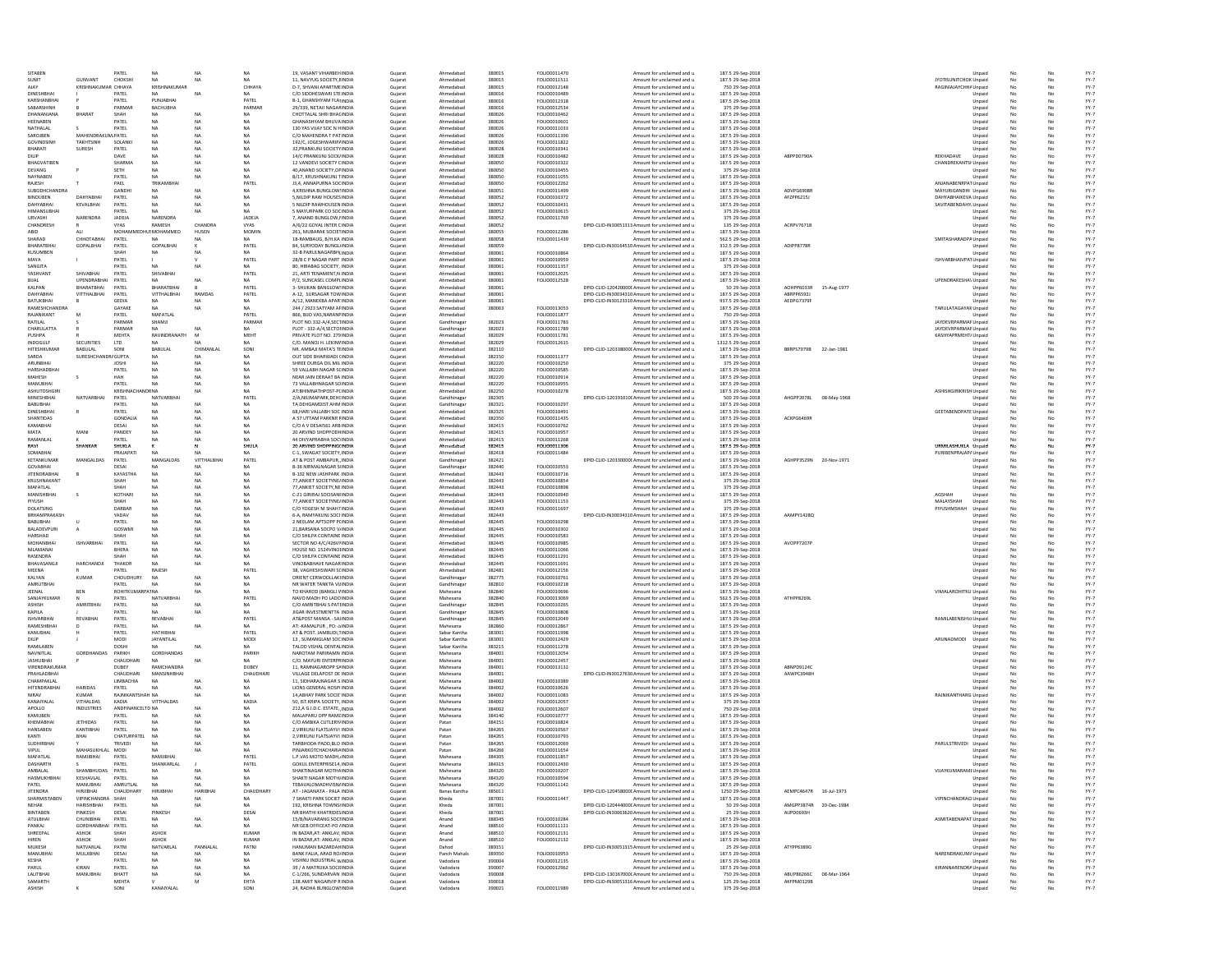| NITABEN                     | <b>ROHIT</b>                              | <b>MEHTA</b>                      | <b>NA</b>                   | <b>NA</b>                    | <b>NA</b>                 | 2 A NISHA APPT NO 2GINDIA                                 | Guiarat                          | Surat                                               | 395001           | FOLIO0011094                 | Amount for unclaimed and u                                                                         | 187.5 29-Sep-2018                      |                                                   |             |              | ROHITJAYANTILAI Unpaid                             |                  |                        |          | $FY-7$           |
|-----------------------------|-------------------------------------------|-----------------------------------|-----------------------------|------------------------------|---------------------------|-----------------------------------------------------------|----------------------------------|-----------------------------------------------------|------------------|------------------------------|----------------------------------------------------------------------------------------------------|----------------------------------------|---------------------------------------------------|-------------|--------------|----------------------------------------------------|------------------|------------------------|----------|------------------|
| <b>GULABRAI</b>             | TIRTHDAS<br>KAILASH                       | KARIA<br>JAIN                     | <b>NA</b><br><b>NA</b>      | <b>NA</b><br><b>NA</b>       | <b>NA</b><br><b>NA</b>    | J 542 J J MARKET, "SURINDIA<br>301 MAHAVEER DARSHINDIA    | Gujarat<br>Gujarat               | Surat<br>Surat                                      | 395002<br>395002 | FOLIO0010555<br>FOLIO0010892 | Amount for unclaimed and u<br>Amount for unclaimed and u                                           | 187.5 29-Sep-2018<br>187.5 29-Sep-2018 |                                                   |             |              | ARUNAKAILASHJ/ Unpaid                              | Unpaid           | No                     | No       | $FY-7$<br>$FY-7$ |
| NARESH                      | <b>GULABRAI</b>                           | KARIA                             | <b>NA</b>                   | <b>NA</b>                    | <b>NA</b>                 | J 542 J J A C MARKETRI INDIA                              | Gujarat                          | Surat                                               | 395002           | FOLIO0011023                 | Amount for unclaimed and u                                                                         | 187.5 29-Sep-2018                      |                                                   |             |              |                                                    | Unpaid           | No                     |          | $FY-7$           |
| <b>NISHA</b>                | RAJKUMAR                                  | KARIA                             | <b>NA</b>                   | <b>NA</b>                    | <b>NA</b>                 | C/O J 542 J J A C MARK INDIA                              | Gujarat                          | Surat                                               | 395002           | FOLIO0011090                 | Amount for unclaimed and u                                                                         | 187.5 29-Sep-2018                      |                                                   |             |              |                                                    | Unpaid           | No                     |          | $FY-7$           |
| RAJKUMAF                    | <b>TIRTHDAS</b>                           | KARIA                             | NA.                         | <b>NA</b>                    | <b>NA</b>                 | J 542 J J A C MARKETRI INDIA                              | Gujarat                          | Surat                                               | 395002           | FOLIO0011252                 | Amount for unclaimed and u                                                                         | 187.5 29-Sep-2018                      |                                                   |             |              |                                                    | Unpaid           | No                     |          | $FY-7$           |
| MOHAMAD<br><b>HARVADAN</b>  | <b>ISMAIL</b>                             | BAPORIYA<br><b>MEHTA</b>          | NA<br>NA                    | <b>NA</b><br><b>NA</b>       | <b>NA</b><br><b>NA</b>    | 7/127, PARSIWADRAN INDIA<br>C/17 AVANTI FLATS IININDIA    | Gujarat<br>Gujarat               | Surat<br>Surat                                      | 395005<br>395006 | FOLIO0010589                 | DPID-CLID-IN30259910 Amount for unclaimed and u<br>Amount for unclaimed and u                      | 250 29-Sep-2018<br>187.5 29-Sep-2018   |                                                   |             |              | AYASHAMOHAM Unpaid                                 | Unpaid           | No<br>No               | No       | $FY-7$<br>$FY-7$ |
| VIPULBHA                    |                                           | SUDANI                            |                             |                              |                           | C/O, ABHISHEK MOTOHNDIA                                   | Gujarat                          | Surat                                               | 39500            |                              | DPID-CLID-120444000C Amount for unclaimed and u                                                    | 62.5 29-Sep-2018                       | AOBPS3520G                                        | 21-Aug-1977 |              |                                                    | Unpaic           |                        |          | $FY-7$           |
| PARVATIBEN                  | LILESHBHAI                                | PATEL                             | HIRALAL                     | <b>GANGDASBI</b>             | PATEL                     | 203A, SHREE COMPLEXINDIA                                  | Gujarat                          |                                                     | 395017           |                              | DPID-CLID-120431000C Amount for unclaimed and u                                                    | 250 29-Sep-2018                        | AHTPP8698R                                        | 17-Nov-1977 |              |                                                    | Unpaid           | No                     |          | $FY-7$           |
| LILADEVI<br>SHANTILAL       | SHHOGARAMJI                               | MAL<br>MAL                        | NA<br>SHHOGARAMJI           | GAMNARAMJ                    | NA<br>MALI                | D 104 VIRAJ APPARTM INDIA<br>MAHALAXMI JEWLERS, INDIA     | Dadar Nagar Haveli               | Dadar & Nagar Haveli<br>Dadar & Nagar Haveli 396230 | 396230           |                              | DPID-CLID-120133000C Amount for unclaimed and u<br>DPID-CLID-IN30226911 Amount for unclaimed and u | 125 29-Sep-2018                        | AQGPM9105L<br><b>AGHPM1193R</b>                   | 07-Jul-1975 |              |                                                    | Unpaid           | No                     |          | $FY-7$<br>$FY-7$ |
| DINESHKUMAF                 | MOHANLAL                                  | SHAH                              | MOHANLAL                    | HIRALAI                      | SHAH                      | 501/SUNFLOWER APT!INDIA                                   | Dadar Nagar Haveli<br>Gujarat    | Navsar                                              | 396445           |                              | DPID-CLID-IN30075710 Amount for unclaimed and u                                                    | 215 29-Sep-2018<br>375 29-Sep-2018     | AHHPS3139G                                        |             |              | JASODABENDINE! Unpaid                              | Unpaid           | No                     |          | $FY-7$           |
| ABDULMOHMED                 |                                           | <b>JIVA</b>                       |                             |                              |                           | 11 AGIYARI HOME 1ST INDIJ                                 | Maharashtra                      | Mumbai City                                         | 400001           | FOLIO0010184                 | Amount for unclaimed and u                                                                         | 187.5 29-Sep-2018                      |                                                   |             |              |                                                    | Unpaid           |                        |          | $FY-7$           |
| KAMLABEN                    |                                           | PATEL                             | <b>NA</b>                   | <b>NA</b>                    | <b>NA</b>                 | 142 LALBAVA TEMPLE INDIA                                  | Maharashtra                      | Mumbai City                                         | 400004           | FOLIO0010769                 | Amount for unclaimed and u                                                                         | 187.5 29-Sep-2018                      |                                                   |             |              |                                                    | Unpaid           |                        |          | $FY-7$           |
| RAILI                       |                                           | PATEL                             | NΔ                          | <b>NA</b>                    | NA                        | 142 LALBAVA TEMPLE INDIA                                  | Maharashtra                      | Mumbai City                                         | 400004           | FOLIO0011256                 | Amount for unclaimed and u                                                                         | 187.5 29-Sep-2018                      |                                                   |             |              |                                                    | Unpaid           |                        |          | $FY-7$           |
| <b>AJANTA</b><br>RAQJIBHA   | CHETAN<br>SOMARHAL                        | VORA<br>PATEL                     | NA<br>NΔ                    | <b>NA</b><br>NA              | <b>NA</b><br>NA           | 151 B MAKER TOWERS INDIA<br>PUNCHSHILLA FLAT 12 INDIA     | Maharashtra<br>Maharashtra       | Mumbai City<br>Mumbai City                          | 400005<br>400006 | FOLIO0011290                 | DPID-CLID-IN30143610 Amount for unclaimed and u<br>Amount for unclaimed and u                      | 500 29-Sep-2018<br>187.5 29-Sep-2018   | AAFPV2920F                                        |             |              | DHIRAILALHAKM Unpaid<br>KANTABENRAOJI Unpaid       |                  | No                     |          | $FY-7$<br>$FY-7$ |
| ABBAS                       | AKBARALI                                  | CHITALWALA                        | <b>NA</b>                   | <b>NA</b>                    | NA                        | 25/27 MATIWALA BLD INDIA                                  | Maharashtra                      | Mumbai City                                         | 400009           | FOLIO0010183                 | Amount for unclaimed and u                                                                         | 187.5 29-Sep-2018                      |                                                   |             |              | SAJJADAKBARALII Unpaid                             |                  |                        |          | $FY-7$           |
| KIJSHAI                     | DATTATRAY                                 | SHETGE                            | DATTATRAY                   |                              | SHETGE                    | TARACHAND BUILDINGINDIA                                   | Maharashtra                      | Mumbai City                                         | 400010           |                              | DPID-CLID-120112010( Amount for unclaimed and u                                                    | 125 29-Sep-2018                        | ASYPS4026Q                                        | 15-Jul-1975 | XXXXXXXX8465 |                                                    | Unpaid           |                        |          | $FY-7$           |
| SUNANDA                     | SAVALARAM                                 | KADAM                             | SAVALARAM                   | LADU                         | KADAM                     | ABHINAV MILIND CO.CINDIA                                  | Maharashtra                      | Mumbai City                                         | 400024           | FOLIO0012446                 | Amount for unclaimed and u                                                                         | 187.5 29-Sep-2018                      |                                                   |             |              | CHANDRAMANISI Unpaid                               |                  | No                     | No       | $FY-7$           |
| KANGA                       | <b>RUMY</b>                               | KAWAS                             | KANGA                       |                              | KAWAS                     | ATMAJ APTS, FLAT NO, INDIA<br>ASHOKNAGAR MANDHINDIA       | Maharashtra                      | Mumbai Suburbar                                     | 400036           | FOLIO0012060                 | Amount for unclaimed and u                                                                         | 187.5 29-Sep-2018                      |                                                   |             |              | PATELKHURSHED Unpaid                               |                  | No                     | No       | FY-7             |
| <b>SUBHASH</b><br>FAWAZ     | BHAURAV<br>ABDULKHADER                    | SHINDE<br>ARKUL                   | <b>NA</b><br>ABDULKHADER    | <b>NA</b>                    | <b>NA</b><br>ARKUL        | 102. BASERA APT.VAKCINDIA                                 | Maharashtra<br>Maharashtra       | Mumbai City<br>Mumbai City                          | 400042<br>400055 | FOLIO0011494                 | Amount for unclaimed and u<br>DPID-CUD-120270000(Amount for unclaimed and u                        | 187.5 29-Sep-2018<br>240 29-Sep-2018   | ANPPA1193C 03-Sep-1988                            |             |              | SUDHAKARBHAU Unpaid                                | Unpaid           | No<br>No               | No<br>No | $FY-7$<br>$FY-7$ |
| <b>MAMTA</b>                |                                           | KEWALRAMANI                       | NA                          | NA                           | NA                        | 53 BWING RNA SHOPP INDIA                                  | Maharashtra                      | Mumbai City                                         | 400058           | FOLIO0010923                 | Amount for unclaimed and u                                                                         | 187.5 29-Sep-2018                      | ABTPK3953A                                        |             |              |                                                    | Unpaid           | No                     | No       | $FY-7$           |
| VINCENT                     | GABRIEL                                   | KARKADA                           | <b>NA</b>                   | NΔ                           | <b>NA</b>                 | C/404 HILL VIEW CO-O INDIA                                | Maharashtra                      | Mumbai City                                         | 400059           | FOLIO0011641                 | Amount for unclaimed and u                                                                         | 187.5 29-Sep-2018                      |                                                   |             |              | NIMMIVINCENTK Unpaid                               |                  | No                     | No       | FY-7             |
| NAMITA                      | KELKAR                                    | BALWANT                           | <b>NA</b>                   | <b>NA</b>                    | <b>NA</b>                 | 3/ DHARAI CHAWL P P INDIA                                 | Maharashtra                      | Mumbai Suburba                                      | 400060           | FOLIO0011010                 | Amount for unclaimed and u                                                                         | 937.5 29-Sep-2018                      |                                                   |             |              |                                                    | Unpaid           | No                     |          | $FY-7$           |
| NANDLAL                     |                                           | PATEL                             | <b>NA</b><br>NA.            | <b>NA</b>                    | <b>NA</b><br><b>NA</b>    | 8/C AMIVARSHAOPP SINDIA<br>303 FLYOVER APT12A 1INDIA      | Maharashtra                      | Mumbai City                                         | 400067           | FOLIO0011011<br>FOLIO0011558 | Amount for unclaimed and u                                                                         | 187.5 29-Sep-2018<br>187.5 29-Sep-2018 |                                                   |             |              | <b>BHAGWATIPATEL Unpaid</b><br>LINATBARAI          |                  | No<br>No               |          | $FY-7$<br>$FY-7$ |
| TARUN<br>KIRAN              | CHANDRAKANT                               | BARAI<br>PRABHU                   | CHANDRAKANT                 | G                            | PRABHU                    | 3/7 LAXMI CHHAYA CHINDIA                                  | Maharashtra<br>Maharashtra       | Mumbai City<br>Mumbai City                          | 400069<br>400078 |                              | Amount for unclaimed and u<br>DPID-CLID-IN30064410 Amount for unclaimed and u                      | 2.5 29-Sep-2018                        | ALQPP6154K                                        |             |              |                                                    | Unpaid<br>Unpaid | No                     | No       | $FY-7$           |
| ANNAMMA                     |                                           | ANTONY                            | ANTONY                      |                              | CJ                        | C/O C.J. ANTONY, STAT INDIA                               | Maharashtra                      | Mumbai City                                         | 400079           | FOLIO0012134                 | Amount for unclaimed and u                                                                         | 187.5 29-Sep-2018                      |                                                   |             |              | ANTONYCL                                           | Unpaid           | No                     |          | $FY-7$           |
| CHIRAG                      | PRATAPRAI                                 | PANDYA                            | NA.                         | <b>NA</b>                    | <b>NA</b>                 | 14-D RIDDHI SIDDHI AFINDIA                                | Maharashtra                      | Mumbai City                                         | 400080           | FOLIO0010425                 | Amount for unclaimed and u                                                                         | 187.5 29-Sep-2018                      |                                                   |             |              | PRATAPRAISHIVS Unpaid                              |                  | No                     | No       | $FY-7$           |
| HEENA                       |                                           | VINCHHI                           | <b>NA</b>                   | <b>NA</b>                    | <b>NA</b>                 | 302/E-6, NEELAM NAGJINDIA                                 | Maharashtra                      | Mumbai City                                         | 400081           | FOLIO0010600                 | Amount for unclaimed and u                                                                         | 187.5 29-Sep-2018                      |                                                   |             |              |                                                    | Unpaid           | No                     |          | $FY-7$           |
| PRASAD<br>ROSHN             | GAJANAN<br>LALLUBHAI                      | VAIDYA<br>PATEL                   | NA                          |                              | NA                        | F/47 PALM ACRESM.P. INDIA<br>202 ARPAN APPVAZIR/INDIA     | Maharashtra<br>Maharashtra       | Mumbai City<br>Mumbai City                          | 400081<br>400092 | FOLIO0011181<br>FOLIO0011325 | Amount for unclaimed and u<br>Amount for unclaimed and u                                           | 187.5 29-Sep-2018<br>375 29-Sep-2018   |                                                   |             |              | SWATIVAIDYA                                        | Unpaid<br>Unpaid | No                     |          | FY-7<br>$FY-7$   |
| SHANTABEN                   | LALLUBHAI                                 | PATEL                             | NA                          | NA                           | <b>NA</b>                 | 202 ARPAN APPVAZIR/INDIA                                  | Maharashtra                      | Mumbai City                                         | 400092           | FOLIO0011432                 | Amount for unclaimed and u                                                                         | 1312.5 29-Sep-2018                     |                                                   |             |              |                                                    | Unpaid           | No                     |          | $FY-7$           |
| <b>SURES</b>                |                                           | WANKHEDE                          | NA                          |                              |                           | 16 ADINATH APARTMEINDIA                                   | Maharashtra                      | Mumbai City                                         | 400092           | FOLIO0011527                 | Amount for unclaimed and u                                                                         | 187.5 29-Sep-2018                      |                                                   |             |              |                                                    | Unpaid           | No                     |          | $FY-7$           |
| KUNNATH                     | KRISHNA                                   | MENON                             | NA                          | NA                           |                           | D8/62 GREEN FIELDSMINDIA                                  | Maharashtra                      | Mumbai City                                         | 400093           | FOLIO0010861                 | Amount for unclaimed and u                                                                         | 187.5 29-Sep-2018                      |                                                   |             |              | PUSHPAKRISHNA Unpaid                               |                  |                        |          | $FY-7$           |
| AMOL<br>PRAVEEN             | GAJANAN<br>ANTHU                          | VAIDYA<br>MOOLYA                  | ANTHU                       |                              | MOOLY/                    | A-101 ANANDVAN CO INDIA<br>FLAT NO 212 A WING INDIA       | Maharashtra<br>Maharashtra       | Thane<br>Thane                                      | 400601<br>401107 | FOLIO0010213                 | Amount for unclaimed and u                                                                         | 187.5 29-Sep-2018                      | AKCPM9187G                                        |             |              | SUCHETAAMULV/ Unpaid                               |                  |                        |          | $FY-7$           |
| POONAM                      | MITUL                                     | KANSARA                           | AMRUTLAL                    |                              | BALSARA                   | H 8 SHANTI NAGAR CHINDIA                                  | Maharashtra                      | Thane                                               | 401209           |                              | DPID-CLID-IN30311610 Amount for unclaimed and u<br>DPID-CLID-120335000C Amount for unclaimed and u | 62.5 29-Sep-2018<br>125 29-Sep-2018    | BJFPK5478M                                        | 03-Jan-198  |              |                                                    | Unpaid<br>Unpaid |                        |          | $FY-7$<br>$FY-7$ |
| SANGEETA                    | <b>JATIN</b>                              | <b>HAH</b>                        |                             |                              | SHAH                      | KHOPOLI BAZAR PETH, INDIA                                 | Maharashtra                      | Raigad                                              | 410203           |                              | DPID-CLID-IN30226911 Amount for unclaimed and u                                                    | 287.5 29-Sep-2018                      | BJDPS4707D                                        |             |              | CHETANKRISHNA Unpaid                               |                  |                        |          | $FY-7$           |
| RAJESH                      |                                           | KUMAR                             | DEOLAL                      |                              | SAH                       | NEEL SANKUL BLDG NCINDIA                                  | Maharashtra                      | Raigad                                              | 410218           |                              | DPID-CLID-IN30177414 Amount for unclaimed and u                                                    | 37.5 29-Sep-2018                       | ALIPK0381M                                        |             |              |                                                    | Unpaid           |                        |          | $FY-7$           |
| KIRAN                       | <b>HEMRA</b>                              | MUTHA                             | NΔ                          | <b>NA</b>                    | NA                        | 26/7 PUNE MUMBAI R INDIA                                  | Maharashtra                      | Pune                                                | 411003           |                              | DPID-CLID-120581000C Amount for unclaimed and u                                                    | 5 29-Sep-2018                          | ABNPM9338B                                        | 18-Mar-1952 |              | PRATIBHAKIRANN Unpaid                              |                  |                        |          | $FY-7$           |
| SANIKA<br>RANADIVE          | SNEHA                                     | MULCHANDANI MANOL<br>AMOL         | KRISHNA                     | PANDURANG                    | MULCHANDAN<br>DAFLAPURKAR | 407.SINDH SOCIETY.ALINDIA<br>PLOT NO F/2 SARAS HONDIA     | Maharashtra<br>Maharashtra       | Pune<br>Pune                                        | 411007<br>411044 |                              | DPID-CLID-120300000C Amount for unclaimed and u<br>DPID-CLID-IN30051313 Amount for unclaimed and u | 500 29-Sep-2018<br>12.5 29-Sep-2018    | ΔΜΧΡΜ97640<br>AJHPR8266M                          | 11-Jun-1976 |              |                                                    | Unpaid           | No                     |          | $FY-7$<br>$FY-7$ |
| RAJKUMAR                    | DADUMAL                                   | PURSWANI                          | <b>NA</b>                   | <b>NA</b>                    | NA.                       | A/P URULI KANCHANT/INDIA                                  | Maharashtra                      | Pune                                                | 412202           |                              | DPID-CLID-1201690000 Amount for unclaimed and u.                                                   | 250 29-Sep-2018                        | AAIHR9481A                                        | 31-Dec-1963 |              |                                                    | Unpaid           | No                     | No       | $FY-7$           |
| <b>BHOSALE</b>              | JAYANT                                    | SHAMRAO                           |                             |                              | HOALE                     | F16 VIDYA VIHARPANK INDIA                                 | Maharashtra                      | Solapur                                             | 413001           |                              | DPID-CLID-IN30051314 Amount for unclaimed and u                                                    | 37.5 29-Sep-2018                       | AKZPB8358H                                        |             |              |                                                    | Unpaid           | No                     | No       | $FY-7$           |
| BASWARAJ                    | SHIVRAMAPPA                               | CHANAGE                           | <b>NA</b>                   | NΔ                           | NA                        | BASHWESHWAR GALLI INDIA                                   | Maharashtra                      | Latur                                               | 413517           | FOLIO0010312                 | Amount for unclaimed and u                                                                         | 187.5 29-Sep-2018                      |                                                   |             |              |                                                    | Unpaid           | No                     | No       | FY-7             |
| DATTATRAYA                  | RAMBHAU                                   | KUL                               | RAMBHAU                     | YADU                         | KUL                       | 24 4 SHIKSHAK SOSAY/INDIA                                 | Maharashtra                      | Pune                                                | 413801           |                              | DPID-CUD-1201910102 Amount for unclaimed and u<br>Amount for unclaimed and u                       | 47.5 29-Sep-2018                       | ATRPK3213H 01-Jun-1976                            |             |              |                                                    | Unpaid           | No                     | No       | $FY-7$           |
| RAJENDRA<br>APPAYYA         | NAGAPPA                                   | MUNOT<br>BARAGALI                 | NA.<br>NAGAPPA              | NΔ<br>ВНІМАРРА               | <b>NA</b><br>BARAGALI     | DALMANDAIAHMEDIINDIA<br>A-4 SANCHAR COLONY INDIA          | Maharashtra<br>Maharashtra       | AhmedNagar<br>Kolhapur                              | 414001<br>416001 | FOLIO0011234                 | DPID-CLID-120300000C Amount for unclaimed and u                                                    | 187.5 29-Sep-2018<br>500 29-Sep-2018   | ANWPB4759Q 01-Jun-1944                            |             | XXXXXXXX6235 |                                                    | Unpaid<br>Unpaid | No<br>No               | No<br>No | FY-7<br>$FY-7$   |
| SUPRIYA                     |                                           | KALE                              | NA.                         |                              | <b>NA</b>                 | PRASANNAPLOT NO 2CINDIA                                   | Maharashtra                      | Kolhapur                                            | 416012           |                              | DPID-CLID-IN30045080 Amount for unclaimed and u                                                    | 250 29-Sep-2018                        | ASLPK0029L                                        |             |              | PRASANNAKALE Unpaid                                |                  | No                     | No       | $FY-7$           |
| ABHAYKUMAF                  | UTTACHAND                                 | RANDIVE                           | UTTAMCHAND                  | LAXMAN                       | RANDIVE                   | 223/2 BAJARPET A/PH(INDIA                                 | Maharashtra                      | Kolhapur                                            | 416203           |                              | DPID-CLID-120230000C Amount for unclaimed and u                                                    | 500 29-Sep-2018                        | AEOPR1651L                                        | 07-Dec-1970 |              |                                                    | Unpaid           | No                     |          | $FY-7$           |
| MAHESH                      |                                           | POTADA                            |                             |                              | POTADA                    | A/P C NO. 578, KHANDIINDIA                                | Maharashtra                      | Kolhapur                                            | 416216           |                              | DPID-CLID-1202300000 Amount for unclaimed and u                                                    | 62.5 29-Sep-2018                       | AORPP3115J                                        | 24-Jul-1981 |              |                                                    | Unpaid           | No.                    | No       | $FY-7$           |
| VISHWESH<br><b>GURUNATH</b> | CHINTAMAN<br>BHIMRAO                      | LIMAYE<br>MORE                    | <b>NA</b><br><b>BHIMRAO</b> | NA.<br>KRISHNA               | <b>NA</b><br>MORE         | 408 SAMBHARE ROAD(INDIA<br>NADIVESHKUMBHAR GINDIA         | Maharashtra<br>Maharashtra       | Sangli<br>Kolhapur                                  | 416416<br>416502 |                              | DPID-CLID-1202990001Amount for unclaimed and u<br>DPID-CLID-IN30220110 Amount for unclaimed and u  | 12.5 29-Sep-2018<br>180 29-Sep-2018    | ABGPL9942F<br>APXPM4154F                          |             |              |                                                    | Unpaid<br>Unpaid | No<br><b>No</b>        | No       | $FY-7$<br>$FY-7$ |
| BHAGWANTI                   |                                           | VATWANI                           | <b>NA</b>                   | <b>NA</b>                    | NA                        | BLOCK NO A-174/348CINDIA                                  | Maharashtra                      | Thane                                               | 421004           | FOLIO0010324                 | Amount for unclaimed and u                                                                         | 187.5 29-Sep-2018                      |                                                   |             |              | PRATAPRAIPVAT\ Unpaid                              |                  | <b>No</b>              |          | $FY-7$           |
| KAILASH                     |                                           | VATWANI                           |                             |                              |                           | BLOCK NO A-174/348CINDIA                                  | Maharashtra                      | Thane                                               | 421004           | FOLIO0010750                 | Amount for unclaimed and u                                                                         | 187.5 29-Sep-2018                      |                                                   |             |              | RAKASHCHANDI Unpaid                                |                  | No                     |          | $FY-7$           |
| KALAWAT                     |                                           | VATWANI                           |                             |                              | NA                        | BLOCK NO A-174/348CINDIA                                  | Maharashtra                      | Thane                                               | 42100            | FOLIO0010752                 | Amount for unclaimed and u                                                                         | 187.5 29-Sep-2018                      |                                                   |             |              | KAILASHPVATWA Unpaid                               |                  |                        |          | $FY-7$           |
| PRAKASH                     | <b>CHANDRA</b>                            | VATWANI                           | <b>NA</b><br>NA             | NA                           | <b>NA</b>                 | BLOCK NO A-174/348, INDIA                                 | Maharashtra                      | Thane                                               | 421004           | FOLIO0011172                 | Amount for unclaimed and u                                                                         | 187.5 29-Sep-2018                      |                                                   |             |              | KALAWATIVATW/Unpaid<br><b>BHAGWANTIPVA' Unpaid</b> |                  |                        |          | $FY-7$           |
| PRATAPRA<br>USH/            |                                           | VATWANI<br>CHOTRANI               | NA                          |                              | NA<br><b>NA</b>           | BLOCK NO A-174/348DINDIA<br>R NO 10 OPP PETROL FINDIA     | Maharashtra<br>Maharashtra       | Thane<br>Thane                                      | 421004<br>421004 | FOLIO0011184<br>FOLIO0011584 | Amount for unclaimed and u<br>Amount for unclaimed and u                                           | 187.5 29-Sep-2018<br>187.5 29-Sep-2018 |                                                   |             |              |                                                    | Unpaid           | No<br>No               |          | $FY-7$<br>$FY-7$ |
| ARWIND                      |                                           | DESHPANDE                         |                             |                              |                           | 23 KEDAR APARTMENTINDIA                                   | Maharashtra                      | Thane                                               | 421301           | FOLIO0010259                 | Amount for unclaimed and u                                                                         | 187.5 29-Sep-2018                      |                                                   |             |              | ANURADHADESH Unpaid                                |                  |                        |          | $FY-7$           |
| <b>ANANT</b>                | LAXMAN                                    | GAILAD                            | LAXMAN                      | PARSHORAM                    | GAILAD                    | <b>GURUDEV APARTMEN' INDIA</b>                            | Maharashtra                      | Thane                                               | 421301           |                              | DPID-CLID-130234000C Amount for unclaimed and u                                                    | 225 29-Sep-2018                        | AEVPG1165M 15-Sep-1933                            |             |              |                                                    |                  |                        |          | $FY-7$           |
| RHARATI                     |                                           | MODI                              | CHANDULAL                   |                              | MODI                      | EKTA SOCIETY, BLOCK IINDIA                                | Maharashtra                      | Thane                                               | 421302           | FOLIO0012308                 | Amount for unclaimed and u                                                                         | 187.5 29-Sep-2018                      |                                                   |             |              | KALPANABMODI Unpaid                                |                  |                        |          | $FY-7$           |
| SHEKHAR                     | KAILASH<br><b>MAHENDRA</b>                | <b>AJMERA</b>                     | KAILASH<br>MAHENDRA         |                              | <b>AJMERA</b><br>KOTHARI  | 1438, SUDESH TAKIJ P/INDIA                                | Maharashtra                      | AhmedNap                                            | 423601           |                              | DPID-CLID-IN30198310 Amount for unclaimed and u                                                    | 2.5 29-Sep-2018                        | ADCPA4482D                                        |             |              |                                                    | Unpaid           | No                     |          | $FY-7$           |
| SAURARH<br>CHANDRASHEKHAI   |                                           | KOTHARI                           | SURESHCHANDRA M             | AJAYRAJ                      | DEOBHANKAR                | 99BHAVANI PETH, JAL(INDIA<br>67 KINARA SHIVRAM NINDIA     | Maharashtra<br>Maharashtra       | Jalgaor<br>Jalgaor                                  | 425001<br>425001 |                              | DPID-CLID-IN30177411 Amount for unclaimed and u<br>DPID-CLID-IN30177411 Amount for unclaimed and u | 250 29-Sep-2018<br>125 29-Sep-2018     | AIWPK3637P                                        |             |              |                                                    | Unpaid<br>Unpaid | No<br>No               |          | $FY-7$<br>$FY-7$ |
|                             |                                           |                                   |                             |                              |                           |                                                           |                                  |                                                     |                  |                              |                                                                                                    |                                        |                                                   |             |              |                                                    |                  |                        |          | $FY-7$           |
| MAHENDRA                    | SURESHCHANDR/DEOBHANKAR<br><b>AJAYRAJ</b> | KOTHARI                           | <b>AJAYRAJ</b>              | <b>IORAWARMAL</b>            | KOTHARI                   | 99BHAVANI PETH., PUNINDIA                                 |                                  |                                                     | 425001           |                              |                                                                                                    |                                        | AATPD9071B<br>ABJPK9138P                          |             |              |                                                    |                  |                        |          | $FY-7$           |
| SANJAY                      | YADAV                                     | NEHETE                            | YADAV                       | NARAYAN                      | NEHETE                    | 771. NEHETE HOSPITALINDIA                                 | Maharashtra<br>Maharashtra       | Jalgaor<br>Jalgaon                                  | 425201           |                              | DPID-CLID-IN30177411 Amount for unclaimed and u<br>DPID-CLID-IN30109810 Amount for unclaimed and u | 250 29-Sep-2018<br>625 29-Sep-2018     | AAJPN5186B                                        |             |              |                                                    | Unpaid<br>Unpaid | No<br>No               | No       |                  |
| MANOJ                       | RANCHODDAS                                | MANTRI                            | RANCHODDAS                  | HIRALAL                      | MANTRI                    | MATHURA APARTMEN INDIA                                    | Maharashtra                      | Jalgaon                                             | 425201           |                              | DPID-CLID-IN30109810 Amount for unclaimed and u                                                    | 25 29-Sep-2018                         | ARLPM8347C                                        |             |              |                                                    | Unpaid           | No                     | No       | FY-7             |
| SHIRN                       | SULEMAN                                   | JESSANI                           | MAHAMMEDALI                 | KARMAALI                     | KUDCHIWALA                | FLAT NO A-1 SHIRINS BINDIA                                | Maharashtra                      | Aurangabad                                          | 431001           |                              | DPID-CLID-IN30177412 Amount for unclaimed and u                                                    | 27.5 29-Sep-2018                       | AHXPJ1634K                                        |             |              |                                                    | Unpaid           | No                     | No       | $FY-7$           |
| <b>SUSHMA</b>               |                                           | DHANWALE                          |                             |                              | DHANWALE                  | H NO D 5/3 N 11 HUDCINDIA                                 | Maharashtra                      | Aurangabad                                          | 431003           |                              | DPID-CLID-IN30051315 Amount for unclaimed and u                                                    | 12.5 29-Sep-2018                       | AIFPD7768P                                        |             |              |                                                    | Unpaid           | No                     | No       | FY-7             |
| SOMWANSHI<br>CHANDADEVI     | KIRAN<br>SHIVRATAN                        | MANDHANA                          | ARJUN<br>JAYNARAYAN         | YASHWANTRAO<br>SHIVNARAYAN   | SOMWANSHI<br>TOTALA       | 86 NEW S B H COLONY INDIA<br>MURARI NAGAR.COLLEINDIA      | Maharashtra<br>Maharashtra       | Aurangabad<br>Jalna                                 | 431005<br>431203 |                              | DPID-CLID-IN30051316 Amount for unclaimed and u<br>DPID-CUD-120175000(Amount for unclaimed and u   | 502.5 29-Sep-2018<br>250 29-Sep-2018   | BAFPS4302H<br>AHOPM8276P                          | 26-May-1959 |              |                                                    | Unpaid<br>Unpaid | No<br>No               | No<br>No | $FY-7$<br>FY-7   |
| CHANDRASHEKHAR              | SURESH                                    | WATTAMWAR                         | SURESH                      | GYANOBA                      | WATTAMWAR                 | VISHWAKARMA COLONINDIA                                    | Maharashtra                      | Beed                                                | 431517           |                              | DPID-CLID-1201910102 Amount for unclaimed and u                                                    | 27.5 29-Sep-2018                       | AAWPW6109N                                        | 05-Nov-1979 |              |                                                    | Unpaid           | No                     | No       | $FY-7$           |
| BADNE                       | BHURAJ                                    | VAIJANATH                         | VAIJANATH                   | EKNATH                       | BADNE                     | VAIDYANATH KARKHAIINDIA                                   | Maharashtra                      | Beed                                                | 431530           |                              | DPID-CLID-IN30051314 Amount for unclaimed and u                                                    | 62.5 29-Sep-2018                       | AKVPB4157A                                        |             |              |                                                    | Unpaid           | No                     | No       | $FY-7$           |
| SUNITA                      | SATWAJI                                   | NANDEDKAR                         | <b>NA</b>                   |                              | <b>NA</b>                 | PLOT NO935S N 51 VA:INDIA                                 | Maharashtra                      | Nandec                                              | 431603           |                              | DPID-CLID-120423000( Amount for unclaimed and u                                                    | 12.5 29-Sep-2018                       | AINPN5566B                                        | 23-Feb-1971 |              |                                                    | Unpaid           | No                     |          | $FY-7$           |
| <b>GIRISH</b><br>MOHANKUMAF | <b>NAGNATHRAO</b><br>ANJANI               | CHAOUDKAR<br>PODDAR               | NAGNATHRAO<br>ANJANI        | NARAYANRAO<br>PARMESHWARIDAS | CHAOUDKAR<br>PODDAR       | 1 6 216VIVEK NAGARWINDIA<br>105 WARDHAMAN NA INDIA        | Maharashtra<br>Maharashtra       | Nanded<br>Nagpur                                    | 431605<br>440009 |                              | DPID-CLID-120133000C Amount for unclaimed and u<br>DPID-CLID-IN30021412 Amount for unclaimed and u | 1250 29-Sep-2018<br>250 29-Sep-2018    | AAVPC4984A<br>AAHHM7432H                          | 28-Jun-1957 |              |                                                    | Unpaid<br>Unpaid | No<br>No               | No<br>No | $FY-7$<br>$FY-7$ |
| KANCHAN                     | SUNIL                                     | CHANDWANI                         | NATHURAMJI                  | <b>HARCHANDRAI</b>           | SAAJNANI                  | 696 KEWALRAMS BUN INDIA                                   | Maharashtra                      | Nagpur                                              | 440014           |                              | DPID-CLID-IN30177415 Amount for unclaimed and u                                                    | 125 29-Sep-2018                        | AAQPC6348D                                        |             |              |                                                    | Unpaid           | No                     | No       | $FY-7$           |
| SHYAMSUNDER                 | SHRIKISANJI                               | RATHI                             | SHRIKISANJI                 |                              | RATHI                     | NEAR RAJA TOWERMA INDIA                                   | Maharashtra                      | Buldhana                                            | 443201           |                              | DPID-CLID-130231000C Amount for unclaimed and u                                                    | 235 29-Sep-2018                        | AIUPR5868H                                        | 06-Sep-1956 |              |                                                    | Unpaid           | No                     |          | $FY-7$           |
| <b>SURES</b>                | BAJRANGLAL                                | AGRAWAL                           | BAJRANGLAL                  | DALURAM                      | AGRAWAL                   | SHIVAJI CHOWKAKOTEINDIJ                                   | Maharashtra                      | Akola                                               | 444101           |                              | DPID-CLID-120344000C Amount for unclaimed and u                                                    | 250 29-Sep-2018                        | AAYPA2124R                                        | 16-Jun-1949 |              |                                                    | Unpaid           | No                     |          | $FY-7$           |
| SANGITA<br>ASHOK            | RAMRAO                                    | PARASKAR<br>NALKANDE              | RAMRAO                      | SAMPATRAC                    | NALKAND                   | C/O SHARAD R TIDKES INDIA<br><b>GOYANKA NAGARMURINDI</b>  | Maharashtra<br>Maharashtra       | Akola<br>Akola                                      | 444107<br>444107 | FOLIO0011356                 | Amount for unclaimed and u<br>DPID-CLID-1202470000 Amount for unclaimed and u                      | 187.5 29-Sep-2018<br>125 29-Sep-2018   | AAPPN0828A                                        | 19-Feb-1957 |              | RAJANIASHOKNA Unpaid                               | Unpaid           | No<br>No               |          | $FY-7$<br>$FY-7$ |
| VIJAY                       | BABURAC                                   | SANGEKAR                          | BABURAO                     | RAMAPPA                      | SANGEKAR                  | INSIDE AMBAGATE, AINDIA                                   | Maharashtra                      | Amravati                                            | 444601           |                              | DPID-CLID-120109000C Amount for unclaimed and u                                                    | 62.5 29-Sep-2018                       | ACGPS5412E                                        | 03-Oct-1957 | XXXXXXXX2142 |                                                    | Unpaid           | No                     |          | $FY-7$           |
| PAVAN                       | RAMESHCH.                                 | <b>RGUPTA</b>                     | <b>RAMESHCHANDRA</b>        |                              | <b>GUPTA</b>              | NANDA MARKET , RAJA INDIA                                 | Maharashtra                      | Amravati                                            | 444601           |                              | DPID-CLID-130358000C Amount for unclaimed and u                                                    | 75 29-Sep-2018                         | AGXPG2003L                                        | 03-Nov-1981 |              |                                                    | Unpaid           | No                     |          | $FY-7$           |
| MANO.<br><b>DAI PATRA</b>   | GOPALDAS                                  | AKHAR                             | GOPALDAS                    | SUNDERDAS                    | AKHAR                     | NASIKKAR PLOT, CHHATINDIJ                                 | Maharashtra                      | Amravati                                            | 444605<br>444605 |                              | DPID-CLID-120113000C Amount for unclaimed and u                                                    | 72.5 29-Sep-2018                       | ADLPA7923L                                        | 26-Feb-1971 |              |                                                    | Unpaid           |                        |          | $FY-7$           |
| <b>ZOYER</b>                | KALIDAS<br>HUSSAIN                        | <b>MEHTA</b><br>RAMPURAWALA ALI   | KALIDAS                     |                              | META<br>HUSSAIN           | MAHVIR HOUSING SOCINDIA<br>BANGLOW NO 42 CRPFINDIA        | Maharashtra<br>Madhya Pradesh    | Amravati<br>Neemuch                                 | 458441           |                              | DPID-CLID-IN30039414 Amount for unclaimed and r<br>DPID-CLID-IN30051317 Amount for unclaimed and u | 125 29-Sep-2018<br>250 29-Sep-2018     | AAWPM2541G<br>AAOPR0389P                          |             |              |                                                    | Unpaid           | No<br>No               |          | $FY-7$<br>$FY-7$ |
| HATIM                       |                                           | ALI                               | HAJI                        | HIBTULLAH                    | BHAI                      | 370, PARSI MOHALLA,, INDIA                                | Madhya Pradesh                   | Neemuch                                             | 458441           |                              | DPID-CLID-IN30198310 Amount for unclaimed and u                                                    | 375 29-Sep-2018                        | <b>AGPPM3037J</b>                                 |             |              |                                                    | Unpaid           | No                     |          | $FY-7$           |
| SHAIL                       | <b>KUMAR</b>                              | SHARMA                            | NA.                         |                              | NA.                       | A-63, SARVDHARM CO INDIA                                  | Madhya Pradesh                   | Bhopal                                              | 462042           |                              | DPID-CLID-120107000C Amount for unclaimed and u                                                    | 140 29-Sep-2018                        | AUNPS1831N                                        | 15-Oct-1974 |              |                                                    | Unpaid           | No                     |          | $FY-7$           |
| SHARAD                      |                                           | SARAF                             | LAKSHM                      | NARAYAN                      | SARAF                     | PAWAN CLOTH STORESINDIA                                   | Madhya Pradesh                   | Sagar                                               | 470227           |                              | DPID-CLID-IN30220110 Amount for unclaimed and u                                                    | 25 29-Sep-2018                         | BTIPS0552D                                        |             |              |                                                    | Unpaid           | No                     |          | $FY-7$           |
| RAIFSH<br>ANITA             |                                           | <b>GUPTA</b><br>PANDA             | SATYA<br><b>NA</b>          | PRAKASH<br><b>NA</b>         | <b>GUPTA</b><br>NA        | D/3 BASANT VIHAR C CINDIA<br>OR. 2-C. STREET- 50.SE INDIA | Madhya Pradesh                   | Gwalion                                             | 474002<br>490006 | FOLIO0012129                 | DPID-CLID-IN30226910 Amount for unclaimed and u<br>Amount for unclaimed and u                      | 1000 29-Sep-2018                       | AEDPG2743M                                        |             |              | BPPANDA                                            | Unpaid           | No                     | No       | $FY-7$<br>FY-7   |
| RAJENDRA                    |                                           | NEELAY                            | <b>NA</b>                   | <b>NA</b>                    | NA                        | AMBER AGENCYMANA INDIA                                    | Chhattisgarh<br>Chhattisgarh     | Durg<br>Rajnandgaon                                 | 491441           | FOLIO0011235                 | Amount for unclaimed and u                                                                         | 187.5 29-Sep-2018<br>187.5 29-Sep-2018 |                                                   |             |              |                                                    | Unpaid<br>Unpaid | No                     |          | FY-7             |
| JAYESH                      |                                           | VARU                              | BINESH                      |                              | VARU                      | H-2 INDIRA AVASH COUNDIA                                  | Chhattisgarh                     | Raipur                                              | 492001           |                              | DPID-CUD-120112000(Amount for unclaimed and u                                                      | 50 29-Sep-2018                         | AJTPV8212H                                        | 25-Aug-1988 |              |                                                    | Unpaid           | No                     | No       | $FY-7$           |
| NILESH                      | <b>KUMAR</b>                              | <b>LUNKAD</b>                     | KANHAIYA                    | LAL                          | LUNKAD                    | MOTOR STAND WARD INDIA                                    | Chhattisgarh                     | Dhamtari                                            | 493773           |                              | DPID-CLID-IN30133020 Amount for unclaimed and u                                                    | 197.5 29-Sep-2018                      | AAWPL0426D                                        |             |              |                                                    | Unpaid           | No                     |          | FY-7             |
| <b>INDU</b>                 | MOHAN                                     | CHANDRAN                          | <b>NA</b>                   | <b>NA</b>                    | NA                        | 207 BLIDDHAPOORNIN INDIA                                  | Telangana                        | Hyderabad                                           | 500016           | FOLIO0010633                 | Amount for unclaimed and u                                                                         | 187.5 29-Sep-2018                      |                                                   |             |              |                                                    | Unpaid           | <b>No</b>              |          | $FY-7$           |
| MADHAVI<br>DEVILAL          |                                           | MUTTAREDDY<br>MUNDADA             | SHIVA<br><b>NA</b>          | <b>NA</b>                    | <b>MOHAN</b><br><b>NA</b> | FLAT NO 202, SHRI SRI INDIA<br>16-2-702/B # 202 3RD INDIA | Telangana<br>Telangana           | Hyderabad<br>Hyderabad                              | 500035<br>500036 | FOLIO0010461                 | DPID-CLID-IN30070810 Amount for unclaimed and u<br>Amount for unclaimed and u                      | 250 29-Sep-2018<br>187.5 29-Sep-2018   | AQBPM9742L                                        |             |              |                                                    | Unpaid<br>Unpaid |                        |          | $FY-7$<br>FY-7   |
| SATYENDRA                   | KUMAR                                     | PASALAPUDI                        | VENKATA                     | NARASIMHA                    |                           | MURTHYPASALAPUDI FLAT NO 201 PLOT NO INDIA                | Telangana                        | Hyderabad                                           | 500038           |                              | DPID-CLID-IN30051313 Amount for unclaimed and u                                                    | 62.5 29-Sep-2018                       | AIFPP0924M                                        |             |              |                                                    | Unpaid           | No                     | No       | $FY-7$           |
|                             | RAMA                                      | RAO                               | Rama                        | Rao                          | Salapaka                  | 16 31 391 392 F NO 10 INDIA                               | Telangana                        | Hyderabad                                           | 500072           |                              | DPID-CLID-IN30292710 Amount for unclaimed and u                                                    | 125 29-Sep-2018                        | ALUPS9555K                                        |             |              |                                                    | Unpaid           | <b>No</b>              | No       | $FY-7$           |
| SAROJINI                    |                                           | GAJULA                            |                             | SAI                          | PRASAD                    | 10/2/318/1/A/B INDIR INDIA                                | Telangana                        | Hyderabad                                           | 500457           | FOLIO0011391                 | Amount for unclaimed and u                                                                         | 187.5 29-Sep-2018                      |                                                   |             |              | PRASADGUV                                          | Unpaid           | <b>No</b>              | No       | $FY-7$           |
|                             |                                           | ANJANEYULU NA                     |                             | <b>NA</b><br><b>GUPTA</b>    | NA                        | H NO 4 1 794VIKARAB/INDIA                                 | Telangana                        | Hyderabad                                           | 501101           |                              | DPID-CLID-IN30102221 Amount for unclaimed and u                                                    | 50 29-Sep-2018                         | AIRPA9554E                                        |             |              |                                                    | Unpaid           | <b>No</b><br><b>No</b> | No<br>No | $FY-7$           |
| SATEESH                     | KUMAR                                     | PULLURU<br>ALACHANDRA MALAYANUR   | SWARAJYA                    | BANDEPPA                     | PULLURU<br>SETTY          | H NO 2-4-92/1AAM BAINDIA<br>7 - 2 - 12, MAIN ROAD\INDIA   | Telangana<br>Andhra Pradesh      | Khammam<br>Anantapur                                | 507123<br>515201 |                              | DPID-CLID-120381000C Amount for unclaimed and u<br>DPID-CLID-IN30220111 Amount for unclaimed and u | 500 29-Sep-2018<br>80 29-Sep-2018      | AAQPP7113B<br>AHAPB7805K                          | 19-Apr-1972 |              |                                                    | Unpaid<br>Unpaid | <b>No</b>              | No       | $FY-7$<br>$FY-7$ |
| UDAYA                       | BHASKAP                                   | RAJUDOMMARAJ CHINNA               |                             | OBULARAJU                    | DOMMARAJU                 | H NO 2/71-1MARUTHI INDIA                                  | Andhra Pradesh                   | Kurnool                                             | 516002           |                              | DPID-CLID-IN30066910 Amount for unclaimed and u                                                    | 250 29-Sep-2018                        | ASFPD0432J                                        |             |              |                                                    | Unpaid           |                        |          | $FY-7$           |
| RATHNA                      |                                           |                                   | KANTH                       |                              |                           | 18/260 S K STREETAP,, INDIA                               | Andhra Pradesh                   | Kurnool                                             | 516360           | FOLIO0011302                 | Amount for unclaimed and u                                                                         | 187.5 29-Sep-2018                      |                                                   |             |              |                                                    | Unpaid           |                        |          | $FY-7$           |
|                             | VENKAA                                    | VENKAAPRABHAFT                    |                             | SRIRAMA                      | MURHY                     | D NO11-6-56ABDUL AZINDIA                                  | Andhra Pradesh                   | Krishna                                             | 520001           |                              | DPID-CLID-1204770000 Amount for unclaimed and u                                                    | 37.5 29-Sep-2018                       | AFFPV1465C                                        | 01-May-1976 |              |                                                    | Unpaid           |                        |          | $FY-7$           |
| YANGALA<br>SRILAKSHM        |                                           | RAMESH<br>PHOTHUGANTI HARIPRASAD/ | YANGALA                     | VENKATA<br>RAO               | SUBBAIAH<br>TATIKUNDA     | 5-6-59/2GUNTUR BAP/INDIA<br>22-1-48/ASIVALAYAM INDIA      | Andhra Pradesh<br>Andhra Pradesh | Krishna<br>Guntur                                   | 520009<br>522403 |                              | DPID-CLID-IN30039414 Amount for unclaimed and u<br>DPID-CLID-IN30177415 Amount for unclaimed and u | 250 29-Sep-2018<br>125 29-Sep-2018     | ABFPY0243F<br>AEMPP3544A                          |             |              |                                                    | Unpaid<br>Unpaid |                        |          | $FY-7$<br>$FY-7$ |
| SAILAJA                     | BOMMI                                     | SETTY                             |                             |                              | NA                        | C/O CHEWCHAIAH BONNDIA                                    | Andhra Pradesh                   | Prakasan                                            | 523105           | FOLIO0011345                 | Amount for unclaimed and u                                                                         | 187.5 29-Sep-2018                      |                                                   |             |              |                                                    | Unpaid           |                        |          | $FY-7$           |
| KASU                        |                                           | NIRMALA                           | <b>NA</b>                   | <b>NA</b>                    | <b>NA</b>                 | D. NO 25/2/530THIKK/INDIA                                 | Andhra Pradesh                   | Nellore                                             | 524004           |                              | DPID-CLID-IN30232410 Amount for unclaimed and u                                                    | 1000 29-Sep-2018                       | AULPK3692B                                        |             |              |                                                    | Unpaid           |                        | No       | $FY-7$           |
|                             |                                           | SURENDRA                          | <b>SUBBAIAH</b>             |                              | LATE                      | GANDHI NAGAR ROAD INDIA<br>OTR M25/03NAUSEN/INDIA         | Andhra Pradesh                   | Nellore                                             | 524004<br>530005 |                              | DPID-CLID-IN30232410 Amount for unclaimed and u                                                    | 1125 29-Sep-2018                       | BIGPS4654H                                        |             |              |                                                    | Unpaid           |                        | No       | $FY-7$           |
| JAYANTA<br>SURENDRA         | KUMAR                                     | ACHARJEE<br><b>DUGAR</b>          | AJIT<br><b>BACHHRAI</b>     |                              | ACHARJEE<br>DUGAR         | SURENDRA DUGAR C/(INDIA                                   | Andhra Pradesh                   | Vishakhapatnam<br>Vizianagaram                      | 535001           |                              | DPID-CLID-1202990005 Amount for unclaimed and u                                                    | 250 29-Sep-2018                        | AGCPA3603P 26-Nov-1978 XXXXXXXX1541<br>AGFPD9194F | 23-Jul-1963 |              |                                                    | Unpaid<br>Unpaid | No                     | No       | $FY-7$<br>$FY-7$ |
| MOHAN                       |                                           | KATRELA                           | <b>NA</b>                   | <b>NA</b>                    | <b>NA</b>                 | 85 M G ROADBANGAINDIA                                     | Andhra Pradesh<br>Karnataka      | Bangalore Rural                                     | 560001           | FOLIO0010984                 | DPID-CLID-1203320001Amount for unclaimed and u<br>Amount for unclaimed and u                       | 875 29-Sep-2018<br>375 29-Sep-2018     |                                                   |             |              |                                                    | Unpaid           |                        | No       | $FY-7$           |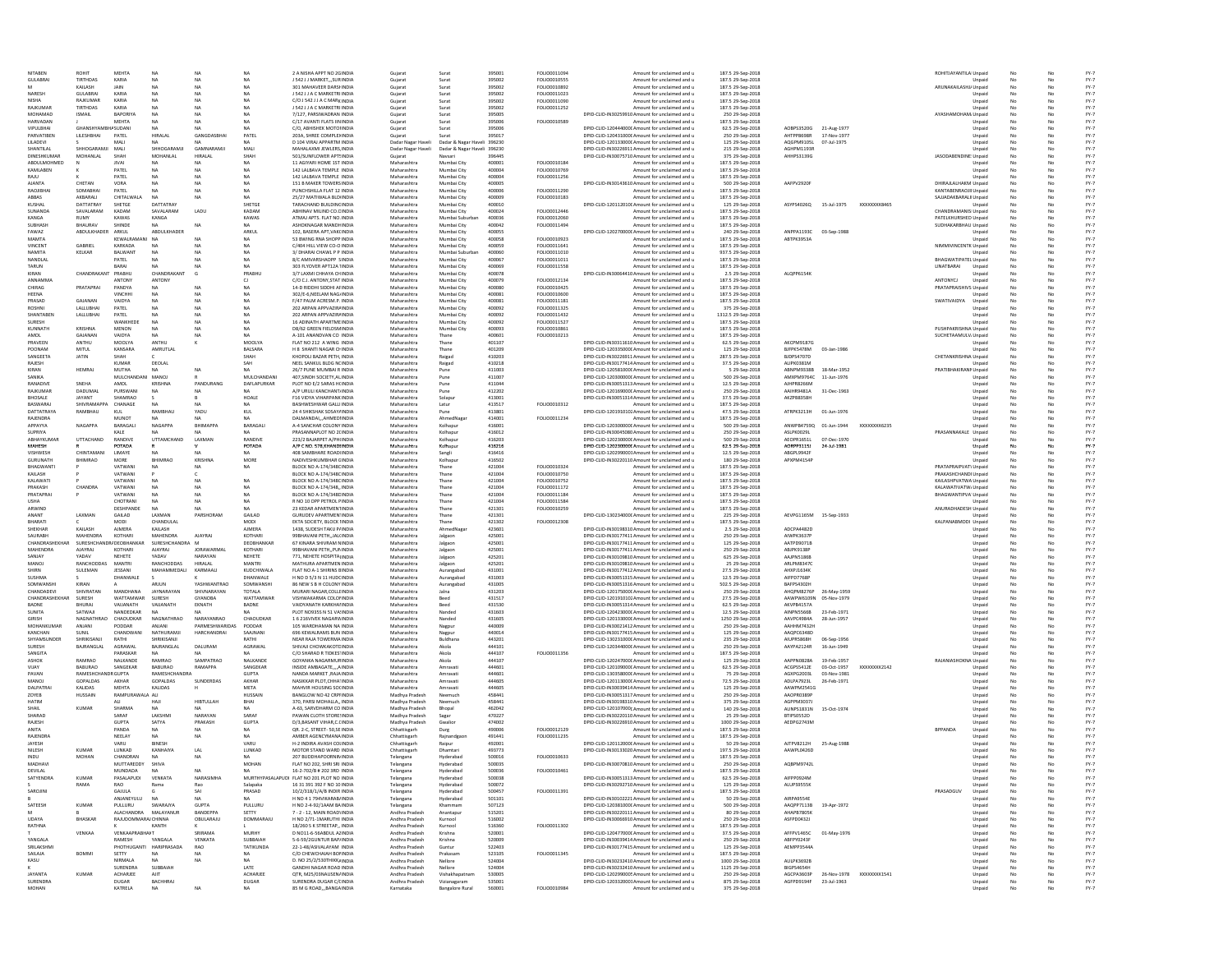| SHANTHA                       |                               |                               | N4                       | <b>NA</b>              | <b>NA</b>                | NO 2 2ND CROSSLINK FINDIA                                             | Karnataka                              | <b>Bangalore Rural</b>                           | 560003           |                              | DPID-CLID-1201090001Amount for unclaimed and u                                                     | 250 29-Sep-2018                        | AUPPK3115M 16-Nov-1982 XXXXXXXX4926  |                            |              |                                     | Unpaid           |          | No       | $FY-7$           |
|-------------------------------|-------------------------------|-------------------------------|--------------------------|------------------------|--------------------------|-----------------------------------------------------------------------|----------------------------------------|--------------------------------------------------|------------------|------------------------------|----------------------------------------------------------------------------------------------------|----------------------------------------|--------------------------------------|----------------------------|--------------|-------------------------------------|------------------|----------|----------|------------------|
|                               |                               | RAMDAS<br>RAADA               | M<br>SRIDHAR             | s                      | RADA<br>RAO              | NO 169 STH MAIN RCINDIA<br>NO 169 BETWEEN 6THINDIA                    | Karnataka<br>Karnataka                 | <b>Bangalore Rural</b>                           | 560003<br>560003 |                              | DPID-CLID-IN30214810 Amount for unclaimed and u<br>DPID-CLID-IN30214810 Amount for unclaimed and u | 250 29-Sep-2018<br>250 29-Sep-2018     | AFSPB3850N<br>AARPR1048J             |                            |              |                                     | Unpaid<br>Unpaid | No       | No<br>No | $FY-7$<br>$FY-7$ |
| BALAJI                        |                               | SREENIVASAN                   |                          |                        | SREENIVASAN              | 1074/C 11TH MAINH AINDIA                                              | Karnataka                              | <b>Bangalore Rural</b><br><b>Bangalore Rural</b> | 560008           | FOLIO0010303                 | Amount for unclaimed and u                                                                         | 187.5 29-Sep-2018                      |                                      |                            |              |                                     | Unpaid           | No<br>No | No       | $FY-7$           |
| <b>ANNAPURNA</b>              |                               | DEVI                          |                          |                        | AMAMUTHY                 | 4039. I CROSS18TH MAINDIA                                             | Karnataka                              | <b>Bangalore Rural</b>                           | 560008           |                              | DPID-CLID-IN30214810 Amount for unclaimed and u                                                    | 100 29-Sep-2018                        | AJVPA5763G                           |                            |              | DRRAMAMURTH' Unpaid                 |                  | No       | No       | $FY-7$           |
|                               |                               | ADHUATHI                      | $\mathbf{R}$             |                        |                          | <b>UMAHANKARRAOKALE 243 ATH BLOCKRAIA IININDIA</b>                    | Karnataka                              | <b>Bangalore Rural</b>                           | 560010           |                              | DPID-CLID-IN30214810 Amount for unclaimed and u                                                    | 375 29-Sep-2018                        | ANWPM4921F                           |                            |              | <b>BSUMASHANKAR Unpaid</b>          |                  | No       | No       | $FY-7$           |
| KARIGIRI                      | NARAHARI                      | SHARMA                        |                          |                        | MURTHY                   | VANAI MAIN RDVUAYNINDIA                                               | Karnataka                              | <b>Bangalore Rural</b>                           | 560040           | FOLIO0010813                 | Amount for unclaimed and u                                                                         | 187.5 29-Sep-2018                      |                                      |                            |              | LAKSHMIDEVI Unnaid                  |                  | No       | No       | $FY-7$           |
| RAJESH<br>NIRMALA             |                               | <b>KUMAR</b><br>KUMARI        | SHANTI<br>RAJENDRA       |                        | LAL<br><b>KUMAR</b>      | H NO- 7 .LOTH CROSS . INDIA<br>NO.41, STH FLOORKANINDIA               | Karnataka<br>Karnataka                 | <b>Bangalore Rural</b><br><b>Bangalore Rural</b> | 560053<br>560053 |                              | DPID-CLID-120491000' Amount for unclaimed and u<br>DPID-CLID-IN30160411 Amount for unclaimed and u | 1112.5 29-Sep-2018<br>250 29-Sep-2018  | AGEPK0667M<br>ABWPN9843P             | 17-Aug-1980                |              |                                     | Unpaid<br>Unpaid | No<br>No | No<br>No | $FY-7$<br>$FY-7$ |
| MANOJ                         |                               | CHAUHAN                       | MGGH                     | RAJ                    | CHAUHAN                  | NEW INDIA HOTELS ANINDIA                                              | Karnataka                              | <b>Bangalore Rural</b>                           | 560076           |                              | DPID-CLID-IN30051314 Amount for unclaimed and u                                                    | 125 29-Sep-2018                        | AOFPM4591K                           |                            |              |                                     | Unpaid           | No       | No       | $FY-7$           |
|                               |                               | SIVASUBRAMANI/N               |                          |                        | KRISHNA                  | 86, 3RD MAIN 5TH CR(INDIA                                             | Karnataka                              | <b>Bangalore Rural</b>                           | 560094           | FOLIO0012242                 | Amount for unclaimed and u                                                                         | 937.5 29-Sep-2018                      |                                      |                            |              | DRLEELAVATI                         | Unpaid           | No       | No       | $FY-7$           |
| PARESH                        | CHANDRA                       | PATRA                         | MARKANDA                 |                        | PATRA                    | 309 KRISTAL JADE APP INDIA                                            | Karnataka                              | <b>Bangalore Rural</b>                           | 560103           |                              | DPID-CLID-IN30154917 Amount for unclaimed and u                                                    | 250 29-Sep-2018                        | AASPP5348L                           |                            |              |                                     | Unpaid           | No       | No       | $FY-7$           |
| SURYA                         | PRAKASH                       | SATHYANARAYANM                | <b>NA</b>                | NA                     | NA.<br>UTHAPPA           | KALIKAMBA TEMPLE R INDIA<br>NO 11661 CROSSASHOINDIA                   | Karnataka<br>Karnataka                 | Kolar<br>Mandya                                  | 563125<br>571401 |                              | DPID-CLID-120106000C Amount for unclaimed and u<br>DPID-CLID-IN30135620 Amount for unclaimed and u | 20 29-Sep-2018<br>87.5 29-Sep-2018     | AIBPP4852A<br>ABOPS9272F             | 06-Feb-1957                |              |                                     | Unpaid<br>Unpaid | No<br>No | No<br>No | $FY-7$<br>$FY-7$ |
| VEERESHA                      |                               |                               |                          |                        |                          | DISA INDIA LTDNO 28/ INDIA                                            | Karnataka                              | Tumkur                                           | 572104           |                              | DPID-CLID-IN30177412 Amount for unclaimed and u                                                    | 125 29-Sep-2018                        | ASFPK2254B                           |                            |              |                                     | Unpaid           |          |          | $FY-7$           |
|                               | CHANDRA                       | SHEARA                        |                          |                        |                          | P.E. TEACHERGOVT JUIINDIA                                             | Karnataka                              | Tumkur                                           | 572214           |                              | DPID-CLID-120307000C Amount for unclaimed and u                                                    | 125 29-Sep-2018                        | AHKPC6187H                           | 29-Jul-1972                |              |                                     | Unpaid           | No       |          | $FY-7$           |
| ТНАТАРРА                      |                               | NAGESHKUMAR NA                |                          |                        |                          | VETERINARY OFFICERVINDIA                                              | Karnataka                              | Hassan                                           | 573103           |                              | DPID-CLID-IN30169611 Amount for unclaimed and u                                                    | 250 29-Sep-2018                        | ABZPN3528J                           |                            |              |                                     | Unpaid           | No       | No       | $FY-7$           |
| VIJAYA<br><b>SRIDHARA</b>     |                               | MASCARENHAS LAWRENCE          | GOPALRAC                 | c                      | MASARENHAS               | NO 5 284KALLLMARUPINDIA<br>PHOTOGRAPHERBEHININDIA                     | Karnataka<br>Karnataka                 | Dakshina Kannada<br>Chitradurga                  | 574201<br>577501 |                              | DPID-CLID-IN30189510 Amount for unclaimed and u<br>DPID-CLID-120445000C Amount for unclaimed and u | 125 29-Sep-2018<br>62.5 29-Sep-2018    | AISPM4051F<br>BSJPS5778M             | 14-Jun-1974                |              |                                     | Unpaid<br>Unpaid | No<br>No | No       | $FY-7$<br>$FY-7$ |
|                               |                               | AARANATH                      | GOPALRAC                 |                        |                          | BEHIND PALA TRADERSINDIA                                              | Karnataka                              | Chitradurga                                      | 577501           |                              | DPID-CLID-120445000C Amount for unclaimed and u                                                    | 50 29-Sep-2018                         | ANTPA8497M                           | 23-Jul-1981                | XXXXXXXX5634 |                                     | Unpaid           |          |          | $FY-7$           |
| SHARADABA                     |                               | <b>JAAMATTI</b>               | <b>NINGAPPA</b>          | M                      | <b>JANAATTI</b>          | H NO 6SRINIVAS NAGAINDIA                                              | Karnataka                              | Dharwad                                          | 580024           |                              | DPID-CLID-120158000C Amount for unclaimed and u                                                    | 150 29-Sep-2018                        | AGHPJ9884A                           | 01-Jun-1940                |              |                                     | Unpaid           | No       | No       | $FY-7$           |
| DEEPA                         | <b>ARLIN</b>                  | PRARHII                       | <b>NA</b>                | <b>NA</b>              | NA.                      | NO 1220 PRABHU NIV/INDIA                                              | Karnataka                              | Uttara Kannada                                   | 581301           |                              | DPID-CLID-120132000C Amount for unclaimed and u                                                    | 25 29-Sep-2018                         | ABLPP7860K                           | 10-Jul-1968                |              |                                     | Unpaid           | No       | No       | $FY-7$           |
| NAGARAJ<br><b>RAMACHANDRA</b> | DATTATRAYA<br><b>GANAPATI</b> | MALLAPUR<br>GAONKAR           | <b>NA</b><br>N4          | NA                     | NA.<br>NA.               | 664, SARASWATIPURA INDIA<br>H.NO.78, KALLALADONINDIA                  | Karnataka<br>Karnataka                 | Uttara Kannada<br>Uttara Kannada                 | 581359<br>581359 |                              | DPID-CLID-120257000C Amount for unclaimed and u<br>DPID-CLID-120257000C Amount for unclaimed and u | 37.5 29-Sep-2018<br>37.5 29-Sep-2018   | AFWPM1677A<br>ARPPG8432L             | 09-Jul-1967<br>05-Apr-1972 |              |                                     | Unpaid<br>Unpaid | No<br>No | No<br>No | $FY-7$<br>$FY-7$ |
| <b>ANANT</b>                  | RAGHUNATHSA                   | BHANDAGE                      | RAGHUNATHSA              | RAJENDRASA             | BHANDAGE                 | S/O R R BHANDAGEH MINDIA                                              | Karnataka                              | Gadag                                            | 582103           |                              | DPID-CLID-IN30192630 Amount for unclaimed and u                                                    | 225 29-Sep-2018                        | ANXPB4520E                           |                            |              |                                     | Unpaid           | No       | No       | $FY-7$           |
| ΡΑΩΜΑΝΑΒΗΑ                    | NAIDU                         |                               | LAKSHMANA                |                        | KODIBALA                 | PADMANARHA NAIDI I INDIA                                              | Karnataka                              | Bellary                                          | 583132           |                              | DPID-CLID-1203320001Amount for unclaimed and u                                                     | 30 29-Sep-2018                         | ATGPP4055R                           | 15-Jan-1963                |              |                                     | Unpaid           | No       | No       | $FY-7$           |
| KALYAN                        | RAO                           | PATIL                         | M                        |                        | PATIL                    | H V PHARMAGANGA INDIA                                                 | Karnataka                              | Koppal                                           | 583227           |                              | DPID-CLID-IN30177415 Amount for unclaimed and u                                                    | 50 29-Sep-2018                         | AKCPP8975D                           |                            |              |                                     | Unpaid           | No       | No       | $FY-7$           |
| SHRIRANG                      | DWARAKADAS MALAPANI           | <b>HARKHAN</b>                | NA<br><b>NA</b>          | <b>NA</b>              | <b>NA</b><br><b>NA</b>   | A/P: BANHATTITAL: JAIINDIA<br>C/O PRECIOUS ELECTRINDIA                | Karnataka<br><b>Tamil Nadu</b>         | Bagalkot<br>Chennai                              | 587311<br>600002 | FOLIO0011591                 | DPID-CLID-1201320001Amount for unclaimed and u<br>Amount for unclaimed and u                       | 47.5 29-Sep-2018<br>187.5 29-Sep-2018  | AMVPM3426D                           |                            |              |                                     | Unpaid<br>Unpaid | No<br>No | No<br>No | $FY-7$<br>$FY-7$ |
| OTERMALI                      |                               | RATHOD                        | <b>NA</b>                | <b>NA</b>              | <b>NA</b>                | <b>B BLOCK 2 SHANTI NIK INDIA</b>                                     | Tamil Nadu                             | Chennai                                          | 600007           | FOLIO0011104                 | Amount for unclaimed and u                                                                         | 187.5 29-Sep-2018                      |                                      |                            |              |                                     | Unpaid           | No       | No       | $FY-7$           |
| SUBASH                        |                               | <b>KUMAR</b>                  | <b>NA</b>                | <b>NA</b>              | <b>NA</b>                | 2 VEPARY CHURCH RD INDIA                                              | Tamil Nadu                             | Chennai                                          | 600007           | FOLIO0011492                 | Amount for unclaimed and u                                                                         | 187.5 29-Sep-2018                      |                                      |                            |              |                                     | Unpaid           | No       | No       | $FY-7$           |
| KIRAN                         |                               | VORA                          | <b>NA</b>                | <b>NA</b>              | <b>NA</b>                | 37/1 AREA MADA GAR INDIA                                              | Tamil Nadu                             | Chennai                                          | 600008           | FOLIO0010827                 | Amount for unclaimed and u                                                                         | 187.5 29-Sep-2018                      |                                      |                            |              | CHANDRIKAKVOR Unpaid                |                  | No       | No       | $FY-7$           |
| <b>USHA</b><br>AJAYKUMAR      | BHASKARAN                     | NARASA<br>SHAH                | <b>NA</b><br><b>NA</b>   | <b>NA</b><br><b>NA</b> | <b>NA</b><br><b>NA</b>   | D-27, DABC.SAHITHYAIINDIA<br>1 BADRI VEERA SWAM INDIA                 | Tamil Nadu<br>Tamil Nadu               | Tirunelvel<br>Chennai                            | 600037<br>600079 | FOLIO0011583<br>FOLIO0010190 | Amount for unclaimed and u<br>Amount for unclaimed and u                                           | 187.5 29-Sep-2018<br>187.5 29-Sep-2018 |                                      |                            |              |                                     | Unpaid<br>Unpaid | No<br>No | No<br>No | $FY-7$<br>$FY-7$ |
| <b>JAICHAND</b>               |                               | HAH                           | <b>NA</b>                | <b>NA</b>              | <b>NA</b>                | 1 BADRI VEERA SWAM INDIA                                              | Tamil Nadu                             | Chennai                                          | 600079           | FOLIO0010649                 | Amount for unclaimed and u                                                                         | 187.5 29-Sep-2018                      |                                      |                            |              |                                     | Unpaid           | No       | No       | $FY-7$           |
| DEVANSHI                      |                               | PATEL                         | <b>NA</b>                | <b>NA</b>              | NA                       | 87 A/5 MARUTI APTORINDIA                                              | Tamil Nadu                             | Chennai                                          | 600084           | FOLIO0010456                 | Amount for unclaimed and u                                                                         | 375 29-Sep-2018                        |                                      |                            |              |                                     | Unpaid           | No       | No       | $FY-7$           |
|                               |                               | RPATEL                        |                          |                        | ATEL                     | A/S MARUTI APTS87 D INDIA                                             | Tamil Nadu                             | Chennai                                          | 600084           | FOLIO0010561                 | Amount for unclaimed and u                                                                         | 375 29-Sep-2018                        |                                      |                            |              |                                     | Unpaid           | No       | No       | $FY-7$           |
| HARSHAD<br><b>JAGRUTIBEN</b>  |                               | PATEL<br>PATEL                | <b>NA</b><br><b>NA</b>   | <b>NA</b><br><b>NA</b> | <b>NA</b><br><b>NA</b>   | A/S MARUTI APTS87 D INDIA<br>A/S MARUTI APTS87 D INDIA                | Tamil Nadu                             | Chennai                                          | 600084<br>600084 | FOLIO0010580<br>FOLIO0010643 | Amount for unclaimed and u                                                                         | 375 29-Sep-2018<br>375 29-Sep-2018     |                                      |                            |              |                                     | Unpaid           | No<br>No | No<br>No | $FY-7$<br>$FY-7$ |
| PARISH                        |                               | PATEL                         | NA                       |                        | <b>NA</b>                | A 5 MARUTI APTS87 DHNDIA                                              | Tamil Nadu<br>Tamil Nadu               | Chennai<br>Chenna                                | 600084           | FOLIO0011131                 | Amount for unclaimed and u<br>Amount for unclaimed and u                                           | 375 29-Sep-2018                        |                                      |                            |              |                                     | Unpaid<br>Unpaid |          |          | $FY-7$           |
| PANKAJ                        |                               |                               |                          |                        |                          | NO 8 FL NO 10 GEEGEEINDIA                                             | <b>Tamil Nadu</b>                      | Chenna                                           | 600086           | FOLIO0011120                 | Amount for unclaimed and u                                                                         | 187.5 29-Sep-2018                      |                                      |                            |              |                                     | Unpaid           | No       |          | $FY-7$           |
| BHAWAR                        | LAL                           | PRAKASHCHANDI BHAWAR          |                          | LAL                    | PRAKASHCHAND             | OLD NO.491, NEW NO.INDIA                                              | <b>Tamil Nadu</b>                      | Chennai                                          | 600106           |                              | DPID-CLID-120314000C Amount for unclaimed and u                                                    | 250 29-Sep-2018                        | AAFPK5598J                           | 05-Oct-1977                |              |                                     | Unpaid           | No       | No       | $FY-7$           |
| BHAVIN<br>DHARIN              |                               | DAMANI                        | NA                       | NA                     | <b>NA</b>                | C/O BRITE OPTICALS 1/INDIA<br>117/12 BROLOYNORTH INDIA                | <b>Tamil Nadu</b><br><b>Tamil Nadu</b> | Chennai                                          | 600108<br>600108 | FOLIO0010350<br>FOLIO0010468 | Amount for unclaimed and u<br>Amount for unclaimed and u                                           | 187.5 29-Sep-2018<br>187.5 29-Sep-2018 |                                      |                            |              |                                     | Unpaid           | No       | No       | $FY-7$<br>$FY-7$ |
| <b>JAYSHREE</b>               |                               | PAREKH                        |                          |                        |                          | 143, BROADWAY,  CHE INDIA                                             | <b>Tamil Nadu</b>                      | Chennai<br>Chennai                               | 600108           | FOLIO0010694                 | Amount for unclaimed and u                                                                         | 187.5 29-Sep-2018                      |                                      |                            |              |                                     | Unpaid<br>Unpaid |          |          | $FY-7$           |
| SURENDRAN                     |                               | M                             | <b>NA</b>                | <b>NA</b>              | MA.                      | NO 2/C 3RD FLOORKESINDIA                                              | Tamil Nadu                             | Tiruchirapall                                    | 620002           |                              | DPID-CLID-IN30131321 Amount for unclaimed and u                                                    | 597.5 29-Sep-2018                      | AYRPS1253L                           |                            |              |                                     | Unpaid           | No       | No       | $FY-7$           |
|                               |                               | MUYPPN                        | M                        | AGASYHISWARA           | <b>GURUKKAL</b>          | 10 NORTH STREETROC INDIA                                              | Tamil Nadu                             | Tiruchirapalli                                   | 620002           |                              | DPID-CLID-IN30177415 Amount for unclaimed and u                                                    | 62.5 29-Sep-2018                       | ASXPM0865E                           |                            |              |                                     | Unpaid           | No       | No       | $FY-7$           |
|                               |                               | BALAJI                        | PETCHIMUTHL              |                        | PITCHAIKANU              | 36/9NAICKER NEW IST INDIA                                             | <b>Tamil Nadu</b>                      | Dindigul                                         | 624001           |                              | DPID-CLID-IN30177412 Amount for unclaimed and u                                                    | 25 29-Sep-2018                         | ANYPB1662J<br>APRPM7748D             |                            |              |                                     | Unpaid           | No       | No       | $FY-7$           |
| MALARVIZHI<br>M               |                               | ANANDANARAYA C                |                          |                        | MANOKARAN                | 27-ACHELLANDIAMMAINDIA<br><b>B 24 26TH CROSS STM INDIA</b>            | Tamil Nadu<br>Tamil Nadu               | Theni<br>Tirunelvel                              | 625516<br>627011 |                              | DPID-CLID-IN30089610 Amount for unclaimed and u<br>DPID-CLID-IN30177414 Amount for unclaimed and u | 25 29-Sep-2018<br>75 29-Sep-2018       | AISPA9050E                           |                            |              |                                     | Unpaid<br>Unpaid | No<br>No | No<br>No | $FY-7$<br>$FY-7$ |
|                               |                               | <b>HANDRASEKARAMA</b>         |                          | <b>NA</b>              | MA                       | 115 G PAPANASAM M/INDIA                                               | <b>Tamil Nadu</b>                      | Tirunelveli                                      | 627425           |                              | DPID-CLID-IN30051313 Amount for unclaimed and u                                                    | 17.5 29-Sep-2018                       | AFCPC7141P                           |                            |              |                                     | Unpaid           | No       | No       | $FY-7$           |
|                               |                               | SOMPATH                       | $\mathbf{v}$             | G                      | NARASIMHAN               | 28/3 NATAAN NAGARFINDIA                                               | <b>Tamil Nadu</b>                      | Coimbatore                                       | 641002           | FOLIO0011572                 | Amount for unclaimed and u                                                                         | 187.5 29-Sep-2018                      |                                      |                            |              |                                     | Unpaid           | No       | No       | $FY-7$           |
| SAFIYA<br>MUHAMMADAL          |                               | ZUBAIR                        | <b>NA</b><br>HAMSA       | <b>NA</b>              | NA.<br>KANDATH           | A P HOUSEPO KURICHI INDIA<br>KANDATH HOUSEKOTTINDIA                   | Kerala<br>Kerala                       | Kannur<br>Malappuram                             | 670102<br>676101 |                              | DPID-CLID-IN30023912 Amount for unclaimed and u<br>DPID-CLID-1205730000 Amount for unclaimed and u | 300 29-Sep-2018<br>100 29-Sep-2018     | AAIPZ1960C<br>ANNPM7045H 01-May-1966 |                            |              |                                     | Unpaid<br>Unpaid | No<br>No | No<br>No | $FY-7$<br>$FY-7$ |
| <b>AIAIGUPTHA</b>             |                               |                               | NA.                      | NA                     | NA                       | FRATTAPPALLIVALILVA INDIA                                             | Kerala                                 | Palakkad                                         | 678001           |                              | DPID-CUD-1204470001Amount for unclaimed and u                                                      | 35 29-Sep-2018                         | AAIPE7998R                           | 30-May-1983                |              |                                     | Unpaid           | No       | No       | $FY-7$           |
|                               |                               | JOSEH                         | <b>NA</b>                | <b>NA</b>              | <b>NA</b>                | NO 955, PALAPARAMBINDIA                                               | Kerala                                 | Palakkad                                         | 678582           |                              | DPID-CLID-1204470002 Amount for unclaimed and u                                                    | 432.5 29-Sep-2018                      | AHMPJ2906P                           | 16-May-1953                |              |                                     | Unpaid           | No       | No       | $FY-7$           |
| <b>UMMER</b>                  |                               |                               | ALIKKAL                  |                        | <b>MUSTHAFA</b>          | SHITTEN ATTKKAT HOLLINDIA                                             | Kerala                                 | Palakkad                                         | 678582           |                              | DPID-CLID-1204470005 Amount for unclaimed and u                                                    | 75 29-Sep-2018                         | APLPA1619M                           | 10-Mar-1977                |              |                                     | Unpaid           | No       | No       | $FY-7$           |
| MOHAMMED                      | FIROZE                        | MF                            | MUSTHAFA                 | <b>NA</b>              | NA                       | ALIKKAL HOUSEMANN, INDIA                                              | Kerala                                 | Palakkad                                         | 678582           |                              | DPID-CLID-IN30226912 Amount for unclaimed and u<br>DPID-CLID-IN30163740 Amount for unclaimed and u | 72.5 29-Sep-2018                       | APLPA1618L<br>AUMPP9872D             |                            |              |                                     | Unpaid           | No<br>No | No<br>No | $FY-7$<br>$FY-7$ |
| SYAM<br>UDAYAKUMAF            | <b>MOHAN</b>                  |                               | <b>NA</b><br><b>NA</b>   | <b>NA</b>              | <b>NA</b>                | MUPPARATHY HOUSENNDIA<br>KOOAPPADATH HOUSEINDIA                       | Kerala<br>Kerala                       | Thrissur<br>Thrissur                             | 680121<br>680501 |                              | DPID-CLID-IN30023910 Amount for unclaimed and u                                                    | 500 29-Sep-2018<br>187.5 29-Sep-2018   |                                      |                            |              |                                     | Unpaid<br>Unpaid | No       | No       | $FY-7$           |
| PARVATHY                      | MENON                         |                               | <b>NA</b>                | <b>NA</b>              | <b>NA</b>                | H NO 218/4/229GOWFINDIA                                               | Kerala                                 | Alappuzha                                        | 688529           |                              | DPID-CLID-IN30169612 Amount for unclaimed and u                                                    | 30 29-Sep-2018                         | BLBPP3164R                           |                            |              |                                     | Unpaid           | No       | No       | $FY-7$           |
| MATHEW                        |                               | PANJIKARAN                    | THOMAS                   |                        | PANJIKARAN               | PANJIKARAN HOUSEKAINDIA                                               | Kerala                                 | Alappuzha                                        | 688586           |                              | DPID-CLID-IN30023913 Amount for unclaimed and u                                                    | 500 29-Sep-2018                        | APXPP1437Q                           |                            |              |                                     | Unpaid           | No       | No       | $FY-7$           |
| LATHA                         |                               |                               | NA                       | <b>NA</b>              | <b>NA</b>                | PALASSERIL HOUSEMAINDIA                                               | Kerala                                 | Pathanamthitta                                   | 689532           |                              | DPID-CLID-IN30051317 Amount for unclaimed and u                                                    | 50 29-Sep-2018                         | AOGPK5392D                           |                            |              |                                     | Unpaid           | No       | No       | $FY-7$           |
| <b>GIRIJA</b>                 |                               | RAMDAS                        |                          |                        | RMDS                     | KOTTAPURATHU HOUSINDIA                                                | Kerala                                 | Alappuzha<br>Kollam                              | 690508<br>691015 | FOLIO0010542                 | Amount for unclaimed and u<br>DPID-CLID-IN30051316 Amount for unclaimed and u                      | 187.5 29-Sep-2018<br>25 29-Sep-2018    | AWGPS7440E                           |                            |              | ARAMDAS                             | Unpaid<br>Unpaid | No       | No       | $FY-7$<br>$FY-7$ |
|                               |                               |                               |                          |                        |                          |                                                                       |                                        |                                                  |                  |                              |                                                                                                    |                                        |                                      |                            |              |                                     |                  |          |          |                  |
| LAUU<br><b>BRUESH</b>         |                               | SAMUEL<br>BALAKRISHNAPIL BALA |                          | NA<br><b>KRISHN</b>    | PILLA                    | GREGORY NIVAS MAN(INDIA<br>AISWARYA HOUSE NO INDIA                    | Kerala<br>Kerala                       | Kollam                                           | 691506           |                              | DPID-CLID-1204470005 Amount for unclaimed and u                                                    |                                        | AIQPP7821E                           | 28-Mar-197                 |              |                                     |                  |          |          | $FY-7$           |
| SANTHOSHKUMAR                 |                               |                               | KUNJIRAMA                |                        | PILLAI                   | KURYANIKARA VEEDKAINDIA                                               | Kerala                                 | Kollam                                           | 691535           |                              | DPID-CLID-120239000C Amount for unclaimed and u                                                    | 217.5 29-Sep-2018<br>250 29-Sep-2018   | AMOPK1159Q 07-May-1976               |                            |              |                                     | Unpaid<br>Unpaid |          |          | $FY-7$           |
| ARUNA                         |                               | SHAW                          | SUKHU                    |                        | SHAW                     | 121B RAJA DINENDRA INDIA                                              | West Benga                             | Kolkata                                          | 700004           |                              | DPID-CLID-IN30114310 Amount for unclaimed and u                                                    | 62.5 29-Sep-2018                       | ASAPS4410Q                           |                            |              |                                     | Unpaid           |          |          | $FY-7$           |
| ANITA                         |                               | JHUNJHUNWALA P                |                          |                        | <b>JHUNJHUNWALA</b>      | 10/C PUDDA PUKUR R(INDIA                                              | West Benga                             | Kolkata                                          | 700020           | FOLIO0012593                 | Amount for unclaimed and u                                                                         | 375 29-Sep-2018                        |                                      |                            |              |                                     | Unpaid           |          | No       | $FY-7$           |
| DEBANGSHU<br>ANIL             | KUMAI<br>KUMAR                | ADHIKARI<br>MISHRA            | HIMANSHL                 | KUMAF                  | ADHIKARI<br>NA.          | AMARABATIPICNIC GA INDIA<br>37/2/2 FOMHME ROAINDIA                    | West Benga                             | South 24 Parganas                                | 700039<br>711102 | FOLIO0010227                 | DPID-CLID-120106000C Amount for unclaimed and u                                                    | 25 29-Sep-2018                         | AHQPA0508E 29-Jan-1976               |                            |              | HIMANSUKUMAR Unpaid                 |                  |          | No       | $FY-7$           |
| TANAYA                        |                               | BAIRAGI                       | MR                       | KALYAN                 | BAIRAGI                  | 3. SASHI BHUSAN SANHNDIA                                              | West Beng<br>West Benga                | Howrah<br>Howrah                                 | 711106           | FOLIO0012232                 | Amount for unclaimed and u<br>Amount for unclaimed and u                                           | 187.5 29-Sep-2018<br>187.5 29-Sep-2018 |                                      |                            |              | MANOJKUMARM Unpaid                  | Unpaid           | No       | No       | $FY-7$<br>$FY-7$ |
| PRONABKUMAR                   |                               | REJA                          | <b>NA</b>                | <b>NA</b>              | <b>NA</b>                | C/O REJA TARAPADDA INDIA                                              | <b>West Benga</b>                      | Hooghly                                          | 712601           | FOLIO0011198                 | Amount for unclaimed and u                                                                         | 187.5 29-Sep-2018                      |                                      |                            |              |                                     | Unpaid           | No       | No       | $FY-7$           |
| ASHOK                         |                               | <b>GUTGUTIA</b>               | <b>NA</b>                | <b>NA</b>              | NA.                      | RADHANAGAR ROADP INDIA                                                | West Benga                             | Bardhaman                                        | 713325           | FOLIO0010271                 | Amount for unclaimed and u                                                                         | 187.5 29-Sep-2018                      |                                      |                            |              |                                     | Unpaid           |          | No       | $FY-7$           |
| <b>SUKANTA</b><br>RADRI       | NARAYAN                       | CHATTOPADHYAYANIL<br>PRADHAN  | <b>IYOTI</b>             | LALL                   | CHATTOPADHYAY<br>PRADHAN | C/O RUPALI CHATTERJIINDIA<br>FLAT NO-9HOU BOARCINDIA                  | West Benga<br>Sikkim                   | Bardhaman<br>East Sikkim                         | 713325<br>737101 |                              | DPID-CLID-1201910102 Amount for unclaimed and u                                                    | 230 29-Sep-2018                        | AHZPC5904D<br>BBHPP9528D             | 02-Jan-1982                |              |                                     | Unpaid           | No       | No<br>No | $FY-7$           |
| TAPAS                         | RANJAN                        | CHATTOPADHYAYSATYA            |                          | RANJAN                 | CHATTOPADHYAY            | BELDANGACHATTERJEIINDIA                                               | West Bengal                            | Murshidabad                                      | 742133           |                              | DPID-CLID-IN30039417 Amount for unclaimed and u<br>DPID-CLID-1203840000 Amount for unclaimed and u | 10 29-Sep-2018<br>250 29-Sep-2018      | ACZPC1871C                           | 05-May-1961                | XXXXXXXX8699 |                                     | Unpaid<br>Unpaid | No       | No       | $FY-7$<br>$FY-7$ |
| BOYINA                        | LATA                          | SIRISHA                       | PATANANA                 | SOMESWARA              | RAO                      | OR NO D-25/2JSPL AN(INDIA                                             | Orissa                                 | Angul                                            | 759111           |                              | DPID-CLID-120472001(Amount for unclaimed and u                                                     | 550 29-Sep-2018                        | BJHPS1298H                           | 28-Jun-1976                | XXXXXXXX1453 |                                     | Unpaid           | No       | No       | $FY-7$           |
| AJIT                          | <b>KUMAR</b>                  | DASH                          | ASWINI                   | <b>KUMAR</b>           | DASH                     | GUDESIRAGUDESIRA C INDIA                                              | Orissa                                 | Bargarh (Baragarh)                               | 768028           |                              | DPID-CLID-1204470005 Amount for unclaimed and u                                                    | 250 29-Sep-2018                        | ASWPD1280H                           | 02-Jun-1982                |              |                                     | Unpaid           | No       | No       | $FY-7$           |
| SUNIL<br>PRATEEK              |                               | JAIN<br>AGARWAI               | MAHAVIR<br>SRI           | PD<br>BANWARI          | JAIN<br>LALAGARWAL       | 4TH FLOORSHANKAR BINDIA<br>CHAMBER ROADTins INDIA                     | Assam<br>Assam                         | Kamrup<br>Tinsukia                               | 781001<br>786125 |                              | DPID-CLID-IN30039412 Amount for unclaimed and u<br>DPID-CLID-120191030(Amount for unclaimed and u  | 125 29-Sep-2018<br>220 29-Sep-2018     | ABZPJ6447Q<br>AQPPA7975H             | 13-Jun-1987                |              |                                     | Unpaid<br>Unpaid | No<br>No | No<br>No | $FY-7$<br>$FY-7$ |
| PUSHPENDRA                    |                               | <b>KUMAR</b>                  | CHANDRESHWAR             |                        | PRASAD                   | AT PIPRADIHPOST ANCINDIA                                              | Bihar                                  | Banka                                            | 813103           |                              | DPID-CLID-130414000£ Amount for unclaimed and u                                                    | 250 29-Sep-2018                        | AREPK4492K                           | 01-Jul-1974                |              |                                     | Unpaid           | No       | No       | $FY-7$           |
| RASHMI                        |                               | AGARWAL                       | SHIV                     | PRASAD                 | AGARWAL                  | C/O RAMA SHANKAR AINDIA                                               | Jharkhand                              | Dhanbad                                          | 826001           |                              | DPID-CLID-IN30236510 Amount for unclaimed and u                                                    | 250 29-Sep-2018                        | AIXPA7277J                           |                            |              |                                     | Unpaid           | No       | No       | $FY-7$           |
| SURDEEP<br>DILIP              | <b>KUMAR</b>                  | BHASIN<br>AGARWAI             | <b>JOGINDER</b><br>BANSI | SINGH<br>LAL           | BHASIN<br>AGARWAL        | ISHWAR KUNJ BUILDIN INDIA<br>48 MOHAN BAZARPAR INDIA                  | Jharkhand<br>Jharkhand                 | Dhanbad<br>Dhanbad                               | 828106<br>828119 |                              | DPID-CLID-IN30021412 Amount for unclaimed and u<br>DPID-CLID-120335000C Amount for unclaimed and u | 250 29-Sep-2018<br>25 29-Sep-2018      | AJUPB0994K<br>AHIPA8238M             | 03-Jan-1979                |              |                                     | Unpaid<br>Unpaid | No<br>No | No<br>No | $FY-7$           |
| <b>JYOTI</b>                  |                               | SHAW                          | TARAK                    |                        | SHAW                     | C/O. JYOTI CABLE INDUINDIA                                            | Jharkhand                              | Ranchi                                           | 835217           |                              | DPID-CLID-IN30088814 Amount for unclaimed and u                                                    | 375 29-Sep-2018                        | AJFPS9628A                           |                            |              |                                     | Unpaid           | No       | No       | $FY-7$<br>$FY-7$ |
| LUXMIDEV                      |                               | AGRAWAI                       | NA                       | <b>NA</b>              | <b>NA</b>                | C/O BISHWANATH BHLINDIA                                               | Bihar                                  | Araria                                           | 854318           | FOLIO0010891                 | Amount for unclaimed and u                                                                         | 375 29-Sep-2018                        |                                      |                            |              | SAJJANKUMARAC Unpaid                |                  | No       | No       | $FY-7$           |
| MAYUR                         |                               | SHAH                          | <b>NA</b>                | <b>NA</b>              | <b>NA</b>                | 26/B JAIN MERCHANT INDIA                                              | Gujarat                                | Ahmedabac                                        |                  | FOLIO0012567                 | Amount for unclaimed and u                                                                         | 5625 29-Sep-2018                       |                                      |                            |              | SHILPAMSHAH Unpaid                  |                  |          | No       | $FY-7$           |
| MAYUR<br>BHIKHIBEN            |                               | SHAH<br>MISTR'                | <b>NA</b><br><b>NA</b>   | <b>NA</b><br>NA        | <b>NA</b><br>NA          | D/2, NEW ARPANA FLAINDIA<br>31-B. VASANT NAGAR : INDIA                | Gujarat<br>Gujarat                     | Ahmedabad<br>Ahmedabac                           | 380007<br>380008 | FOLIO0010061<br>FOLIO0010165 | Amount for unclaimed and u<br>Amount for unclaimed and u                                           | 1875 29-Sep-2018<br>2812.5 29-Sep-2018 |                                      |                            |              | SANJAYSHAH<br>ASHOKBHAIMISTI Unpaid | Unpaid           | No       | No       | $FY-7$           |
| SANJAY                        |                               | PATEL                         |                          |                        |                          | D/5 ABHISEK APT.ANKIINDIA                                             | Gujarat                                | Ahmedabac                                        | 380013           | FOLIO0011361                 | Amount for unclaimed and u                                                                         | 1687.5 29-Sep-2018                     |                                      |                            |              |                                     | Unpaid           |          |          | $FY-7$<br>$FY-7$ |
| DAXA                          |                               | PATEL                         | MANEKLAL                 |                        | PATEI                    | D/5, ABHISEK APARTMINDIA                                              | Gujarat                                | Ahmedabac                                        | 380013           | FOLIO0012019                 | Amount for unclaimed and u                                                                         | 1875 29-Sep-2018                       |                                      |                            |              |                                     | Unpaid           |          |          | $FY-7$           |
| SAMUBEN                       |                               | PATEL                         | MANEKLAL                 |                        | PATEL                    | D/5, ABHISEK APARTMINDIA                                              | Gujarat                                | Ahmedabac                                        | 380013           | FOLIO0012017                 | Amount for unclaimed and u                                                                         | 1875 29-Sep-2018                       |                                      |                            |              |                                     | Unpaid           |          |          | $FY-7$           |
| SANJA)<br>BHARAT              | KARSA                         | MAJMUDA                       | <b>NA</b><br>KARSAN      | <b>NA</b><br>BHACHL    | NA<br>SHAH               | 13-A,1ST FLOORLAXMI INDIA<br>303 B ALPANA APPARTINDIA                 | Gujarat<br>Maharashtra                 | Ahmedabac<br>Mumbai City                         | 380014<br>400086 | FOLIO0010081                 | Amount for unclaimed and u                                                                         | 9375 29-Sep-2018<br>2500 29-Sep-2018   | AAJPS8074                            |                            |              | HITENPARIKH                         | Unpaid<br>Unpaid |          |          | $FY-7$<br>$FY-7$ |
| CHIRAG                        | LALLUBHA                      | PATEL                         | <b>NA</b>                | <b>NA</b>              | NA.                      | 202 ARPAN APPVAZIRAINDIA                                              | Maharashtra                            | Mumbai City                                      | 400092           | FOLIO0010424                 | DPID-CLID-IN30260310 Amount for unclaimed and u<br>Amount for unclaimed and u                      | 3562.5 29-Sep-2018                     |                                      |                            |              |                                     | Unpaid           |          |          | $FY-7$           |
| SURENDRA                      | PRAKASH                       | NIKAM                         | PRAKASH                  | <b>ANTII</b>           | NIKAM                    | H NO. 8SHIVRAJ PETRCINDIA                                             | Maharashtra                            | Satara                                           | 415004           |                              | DPID-CLID-120132000C Amount for unclaimed and u                                                    | 2500 29-Sep-2018                       | AFOPN3109D 26-Oct-1979               |                            |              |                                     | Unpaid           |          |          | $FY-7$           |
| ARCHANA                       | <b>GAJENDRA</b>               | <b>BHARATI</b>                | GAJENDRA                 |                        | BHARATI                  | F-2 SAMARPAN APPAR INDIA                                              | Maharashtra                            | Akola                                            | 444001           |                              | DPID-CLID-1203320001Amount for unclaimed and u                                                     | 2450 29-Sep-2018                       | AIGPB6452P                           | 01-Oct-1976                |              |                                     | Unpaid           |          |          | $FY-7$           |
| <b>JAGRUTI</b>                | <b>HARSHADKUMARPATEL</b>      | ΑΜΒΙΚΑΥΑΤΗΙ                   | <b>NA</b>                | <b>NA</b>              | SAMARAN<br><b>NA</b>     | NO. 47. GURUVAPPA CINDIA<br>279 DEVDARSHAN APPINDIA                   | Tamil Nadu<br><b>Tamil Nadu</b>        | Chennai<br>Chennai                               | 600002<br>600010 | FOLIO0012049<br>FOLIO0012923 | Amount for unclaimed and u<br>Amount for unclaimed and u                                           | 1875 29-Sep-2018                       |                                      |                            |              |                                     | Unpaid<br>Unpaid |          | No       | $FY-7$<br>$FY-7$ |
| HARSHADKUMAR                  | RAMANLAL                      | PATEL                         |                          |                        | NA                       | 279 DEVDARSHAN APPINDIA                                               | Tamil Nadu                             | Chenna                                           | 600010           | FOLIO0012924                 | Amount for unclaimed and u                                                                         | 1500 29-Sep-2018<br>2625 29-Sep-2018   |                                      |                            |              |                                     | Unpaid           |          |          | $FY-7$           |
| TARAMATI                      |                               | KORANI                        | <b>NA</b>                | <b>NA</b>              | <b>NA</b>                | <b>5C. BETOLA ROAD.1ST INDIA</b>                                      | West Bengal                            | Kolkata                                          | 700026           | FOLIO0012169                 | Amount for unclaimed and u                                                                         | 1875 29-Sep-2018                       |                                      |                            |              | KISHORKORANI Linnaid                |                  | No       | No       | FY-7             |
| RAMA                          |                               |                               | <b>JANAKI</b>            | RAMAN                  | PRASADSINHA              | C/O JANAKI RAMAN PEINDIA<br>D/12 NIRANT APPT N INDIA                  | Rihar                                  | Patna                                            | 800002           |                              | DPID-CLID-IN30047643 Amount for unclaimed and u                                                    | 9250 29-Sep-2018                       | AAXPR8167Q                           |                            |              |                                     | Unpaid           | No       | No       | $FY-7$           |
| PANKAJ<br>DHARMANARAYAN       |                               | <b>TRIVEDI</b><br>SHRIMALI    | <b>NA</b><br><b>NA</b>   | NA<br><b>NA</b>        | <b>NA</b><br><b>NA</b>   | C/O MAHALAXMI PROVINDIA                                               | Guiarat<br>Guiarat                     | Ahmedabad<br>Ahmedabad                           | 382418<br>382425 | FOLIO0011708<br>FOLIO0010469 | Amount for unclaimed and u<br>Amount for unclaimed and u                                           | 375 29-Sep-2018<br>187 S 29-Sen-2018   |                                      |                            |              |                                     | Unpaid<br>Unpaid | No<br>No | No<br>No | $FY-7$<br>$FY-7$ |
| SHRIMALI                      |                               | MANJU                         | <b>NA</b>                | <b>NA</b>              | <b>NA</b>                | C/O MAHALAXMI PROVINDIA                                               | Guiarat                                | Ahmedabad                                        | 382425           | FOLIO0011467                 | Amount for unclaimed and u                                                                         | 187 S 29-Sen-2018                      |                                      |                            |              |                                     | Unpaid           | No       | No       | $FY-7$           |
| KIRITKUMAR                    |                               | PATEL                         | <b>NA</b>                | NA                     | NA.                      | PLOT NO 2113 PHASE IINDIA                                             | Guiarat                                | Ahmedabad                                        | 382445           | FOLIO0010838                 | Amount for unclaimed and u                                                                         | 187 S 29-Sen-2018                      |                                      |                            |              |                                     | Unpaid           | No       | No       | $FY-7$           |
| SATNAM                        | KUMAR                         | CHOUDHARY                     | LATE                     | SOM                    | NATHCHOUDHARY            | H.NO-1016- PSECTOR-INDIA                                              | Harvana                                | Gurgaon                                          | 122001           |                              | DPID-CLID-IN30211310 Amount for unclaimed and u                                                    | 750 29-Sep-2018                        | ABAPK8870F                           |                            |              |                                     | Unpaid           | No       | No       | $FY-7$           |
| SANT<br>SUSHMA                | KUMAR                         | CHOUDHARY<br>RANI             | LATE<br>SANT             | SRI<br>KUMAR           | CHOUDHARY                | SOMNATHCHOUDHAR H.NO- 1016- PSECTOR-INDIA<br>H.NO-1016- PSECTOR-INDIA | Haryana<br>Haryana                     | Gurgaon<br>Gurgaon                               | 122001<br>122001 |                              | DPID-CLID-IN30211310 Amount for unclaimed and u<br>DPID-CLID-IN30211310 Amount for unclaimed and u | 187.5 29-Sep-2018<br>187.5 29-Sep-2018 | ACGPK6573J<br>AAOPR1090H             |                            |              |                                     | Unpaid<br>Unpaid | No<br>No | No<br>No | $FY-7$<br>$FY-7$ |
| RAJIT                         |                               | NANDA                         | SH                       | <b>JAI</b>             | GOPALNANDA               | 9/6 CPOCKET - B, PHASINDIA                                            | Delhi                                  | North West                                       | 110052           |                              | DPID-CLID-IN30020610 Amount for unclaimed and u                                                    | 250 29-Sep-2018                        | ACIPN0535G                           |                            |              |                                     | Unpaid           | No       | No       | $FY-7$           |
| SUBHASH                       | KUMARI                        | GULATI                        |                          | TIALK                  | RAJGULATI                | 3/40ROOP NAGAR, DE INDIA                                              | Delhi                                  | North Delhi                                      | 110007           |                              | DPID-CLID-IN30020610 Amount for unclaimed and u                                                    | 282.5 29-Sep-2018                      | AKLPG3789M                           |                            |              |                                     | Unpaid           | No       | No       | $FY-7$           |
| MAHESH                        | CHANDRA                       | TYAGI                         | SHRI                     | HARISH                 | CHANDRATYAGI             | G 10, PARASVNATH EDINDIA                                              | <b>Uttar Pradesh</b>                   | Gautam Buddha Nagar                              |                  |                              | DPID-CLID-IN30167010 Amount for unclaimed and u                                                    | 875 29-Sep-2018                        | AAVPT7261P                           |                            |              |                                     | Unpaid           | No       | No       | $FY-7$           |
| DEEP<br>ARUN                  |                               | CHAND<br>BHASKARAN            | KHERATI<br>ATTAKAYAL     |                        | LAL<br>BHASKARAN         | 18/349TRILOKPURIDEINDIA<br>C - 2 / 514, CHAMUNDI INDIA                | Delhi<br>Haryana                       | East Delhi<br>Gurgaon                            | 110091<br>122002 |                              | DPID-CLID-IN30021411 Amount for unclaimed and u<br>DPID-CLID-IN30226911 Amount for unclaimed and u | 267.5 29-Sep-2018<br>12.5 29-Sep-2018  | AIQPD2095L<br>AGKPB0578J             |                            |              |                                     | Unpaid<br>Unpaid | No       | No       | $FY-7$<br>$FY-7$ |
| CHANDRAKALA                   |                               | JAIN                          | SANJAY                   | KUMAR                  | JAIN                     | C/O SANJAY GULAB ANINDIA                                              | Delhi                                  | Central Delhi                                    | 110055           |                              | DPID-CLID-IN30011810 Amount for unclaimed and u                                                    | 150 29-Sep-2018                        | ADCPJ2268G                           |                            |              |                                     | Unpaid           |          |          | $FY-7$           |
| SHIVAN                        |                               | SINGH                         | VISHWAJEET               |                        | SINGH                    | FLAT NO. 621, SUPERTINDIA                                             | Uttar Pradesh                          | Ghaziabad                                        |                  |                              | DPID-CLID-IN30021416 Amount for unclaimed and u                                                    | 177.5 29-Sep-2018                      | BDPPS0459C                           |                            |              |                                     | Unpaid           |          |          | $FY-7$           |
| AJAY<br>AVINASH               |                               | AHLUWALIA<br>TIWARI           | RAM<br>NA                | LUBHAYA<br>NA          | AHLUWALIA<br>NA          | 55/A BLOCK CF/F KH N INDIA<br>348 304 GAUR ENCLAVINDIA                | Delhi<br><b>Uttar Pradesh</b>          | South West Delhi<br>Ghaziabad                    | 110074           |                              | DPID-CLID-1204470004 Amount for unclaimed and u<br>DPID-CLID-1203320005 Amount for unclaimed and u | 25 29-Sep-2018<br>7.5 29-Sep-2018      | AACPA8717G 23-Sep-1961<br>AIKPT0258R | 30-May-1986                |              |                                     | Unpaid<br>Unpaid |          |          | $FY-7$<br>$FY-7$ |